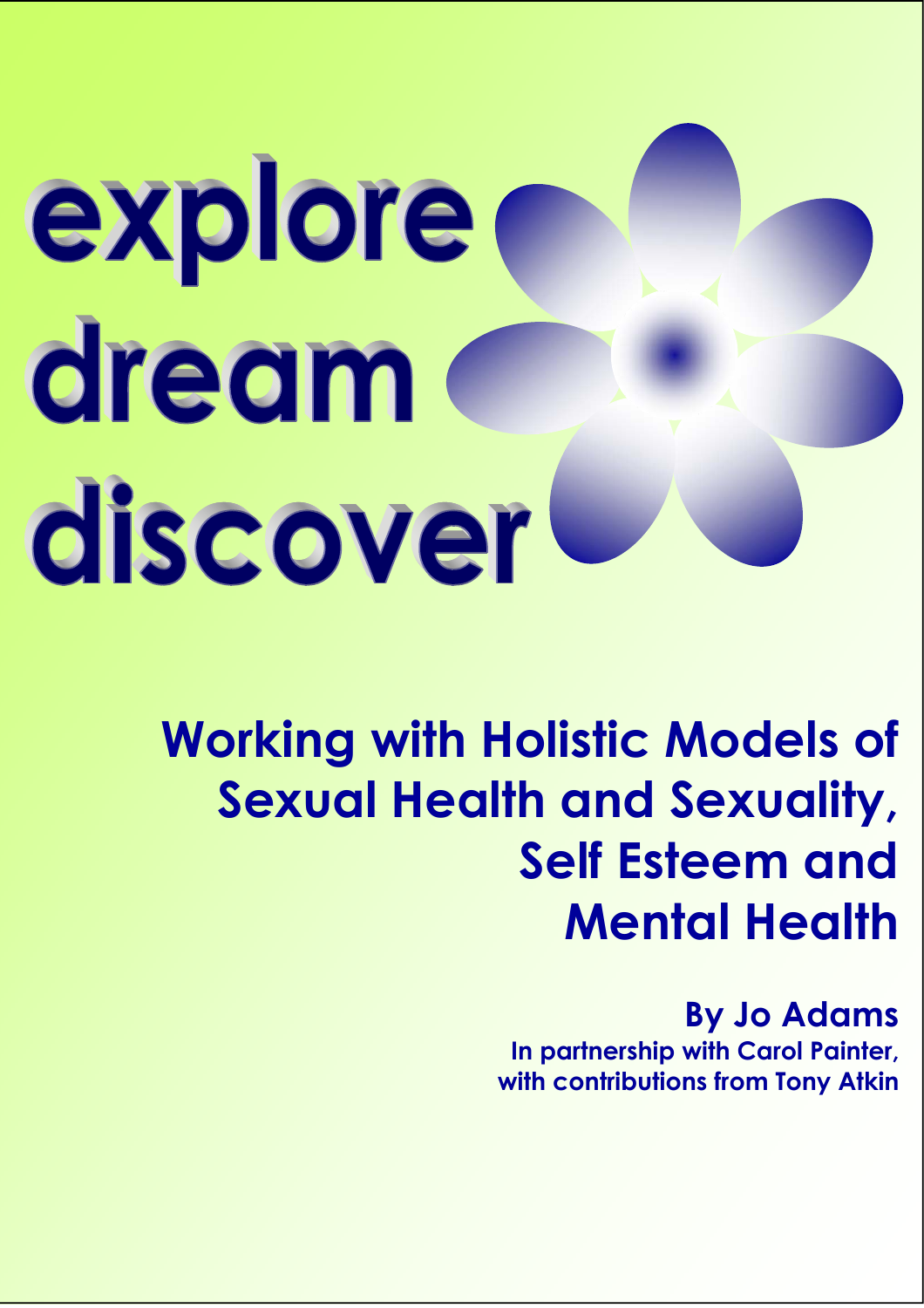#### **CONTENTS**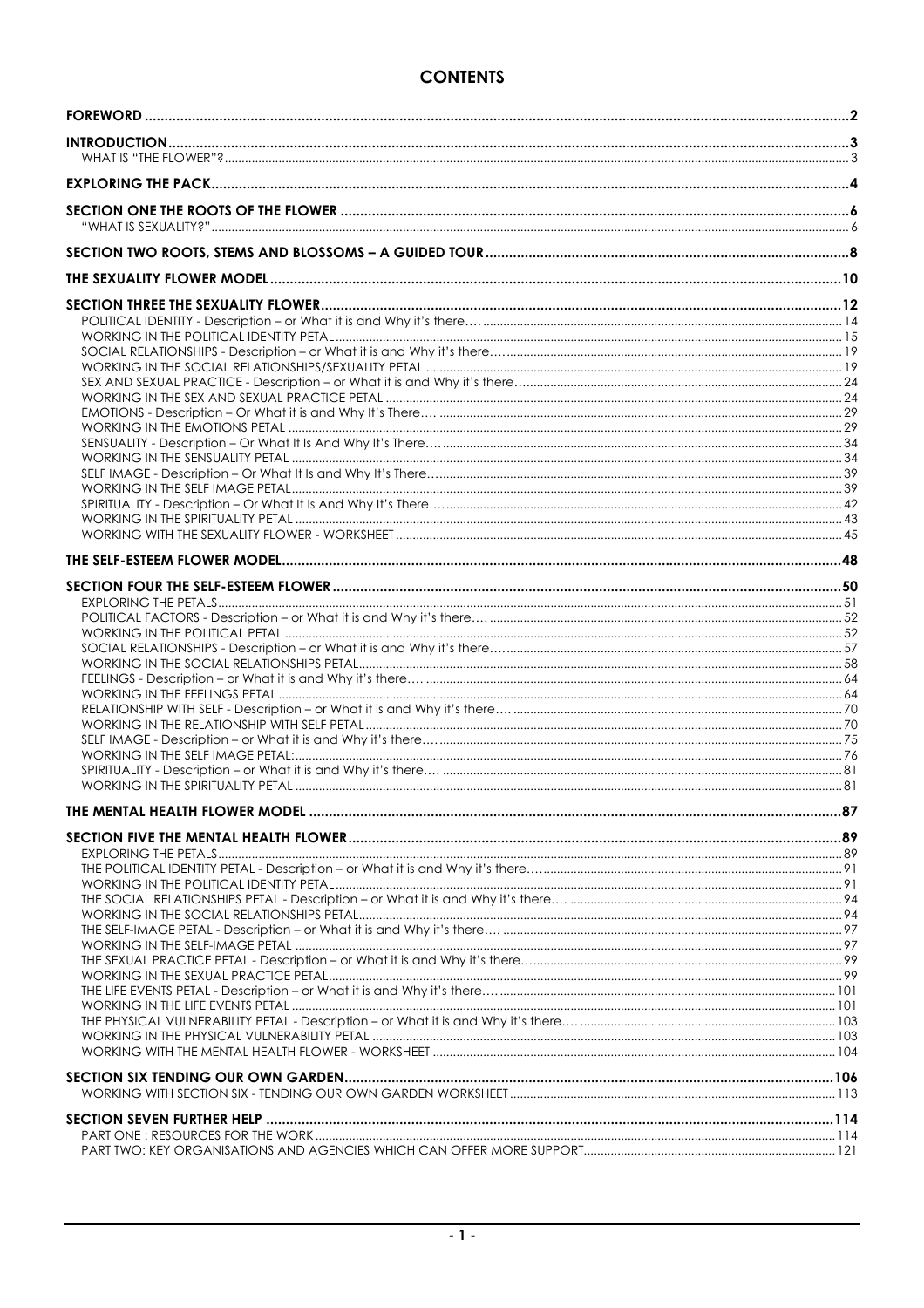#### **FOREWORD**

At the end of the 19th Century, Mark Twain wrote these wonderful words

#### In twenty years time, you will be more disappointed by the things you didn't do than by the ones you did. So throw off the bowlines. Sail away from the safe harbour. Catch the trade winds in your sails Explore. Dream. Discover.

And these words will serve us well in trying to develop a more holistic, less partial and more all-encompassing approach to working in the fields of sexual health, self-esteem building and mental health. Whether we are involved in health promotion endeavours and initiatives where we are striving for maximum effectiveness or in developing and delivering services which we want to be as appropriate, sensitive and user-friendly as possible – those notions of exploration, dreaming and discovery will be beacons to us and constant reminders:-

- That we should never settle for less.
- That we should be tireless in our pursuit of a world which offers equality, justice and health for all.
- That we should not be deflected from following our dreams of a world in which everyone can hope and expect to love and be loved, to claim their rights and fulfil their responsibilities.
- That from visioning springs action or as Nelson Mandela said

#### "Vision without action is merely dreaming. Action without vision is just passing the time of day. But combine vision with action and you can change the world".

And I do believe that …….

if we **EXPLORE** all the creative and imaginative ways we can of doing this work, if we **DREAM** of a world in which everyone can give and receive love and delight, respect and friendship, tenderness and intimacy then we will **DISCOVER** that we have the power to change the world beyond our wildest dreams

Us Asams

Jo Adams 2004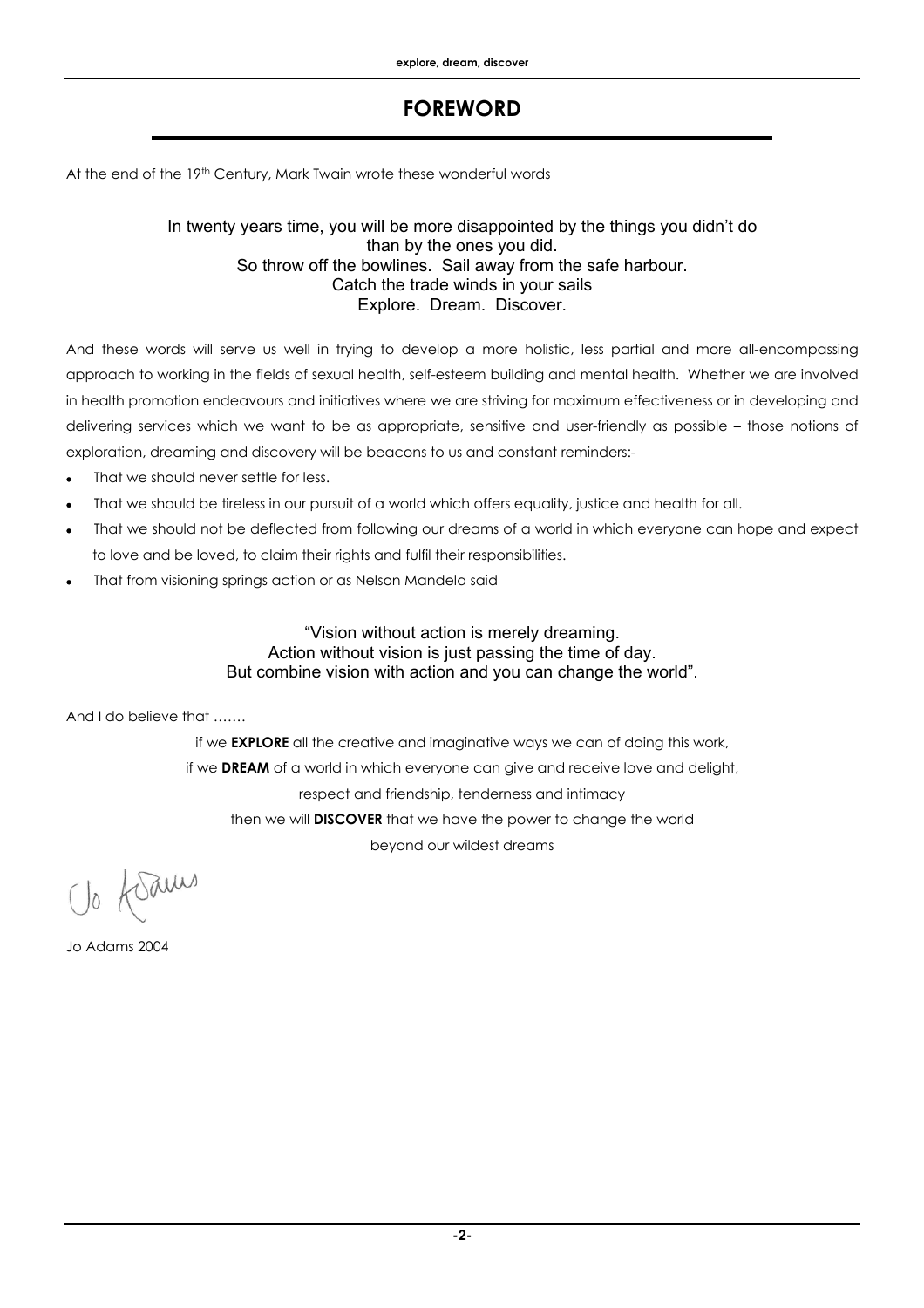#### **INTRODUCTION**

#### **WHAT IS "THE FLOWER"?**

The flower is shorthand for three holistic models, – it refers to

- a model for sexual health and sexuality
- a model for self-esteem
- a model for mental health

These flowers are a way of re-framing and re-visiting the complex issues which interweave in these three areas of work. They are theoretical models to aid our understanding, and at the same time the learning from them can very easily be implemented in our work.

This pack introduces the theory which underpins each of the flowers and then offers a range of ways in which this can inform and be translated into work practice.

Explore Dream Discover has been a long time in growing. For years we have been contemplating writing up the flowers in some more usable form. We wanted to enable colleagues, sexual health service providers, trainers and self-esteem projects to access and apply these increasingly popular models in their work more easily. But like so many things, the good intentions stayed just that.

Then two critical things happened. Firstly, as more people became familiar with these models, the requests started coming in thick and fast for more copies of them, for permission to put them on line, for written-up versions of the models and their rationale. People were asking for resources which could be photocopied, used on courses, given out to groups. We began to realise there was a pressing need for us to produce something which would enable us to respond to these requests and fulfil these needs.

And secondly, word reached us via a participant on a training course – of the flowers being used by some trainers as far away as Australia in quite misleading ways that did not do justice to their real meanings. And that acted as the final catalyst. Because as these models get further and further away from their original authors, of course we accept that they will take on some of the character and perspectives of those using them first-hand. That's in the nature of change and growth and learning and it is always impossible to apply absolute quality control over resources which we have shared and offered and have been taken away to be used by others to the settings they are working in. Indeed, in this way the flower models can continue to be as organic as we always intended them to be, gaining a patina of new experiences and the sheen of usage as they become adapted and made relevant to a whole host of different disciplines and perspectives.

But we wanted to ensure as much as possible that the spirit and essence of these models continues to be acknowledged. The most special and different aspect about them has always been their organic, multi-faceted and inter-woven nature. So this Resource Pack is an attempt

- to grasp the flowers and make a composite 'bouquet' of them, so that each may support and inform the others
- to capture what is special and different about them in explorations and explanations
- to clarify the philosophy behind these models
- to illustrate and give some examples of the methods of working which can reflect these ideas in practice
- to provide the jumping-off point for people to take these and make them their own, using them as a reference point in their work and – we hope – as the springboard for new ways of working and framing the issues of sexual health, sexuality, self-esteem and mental health.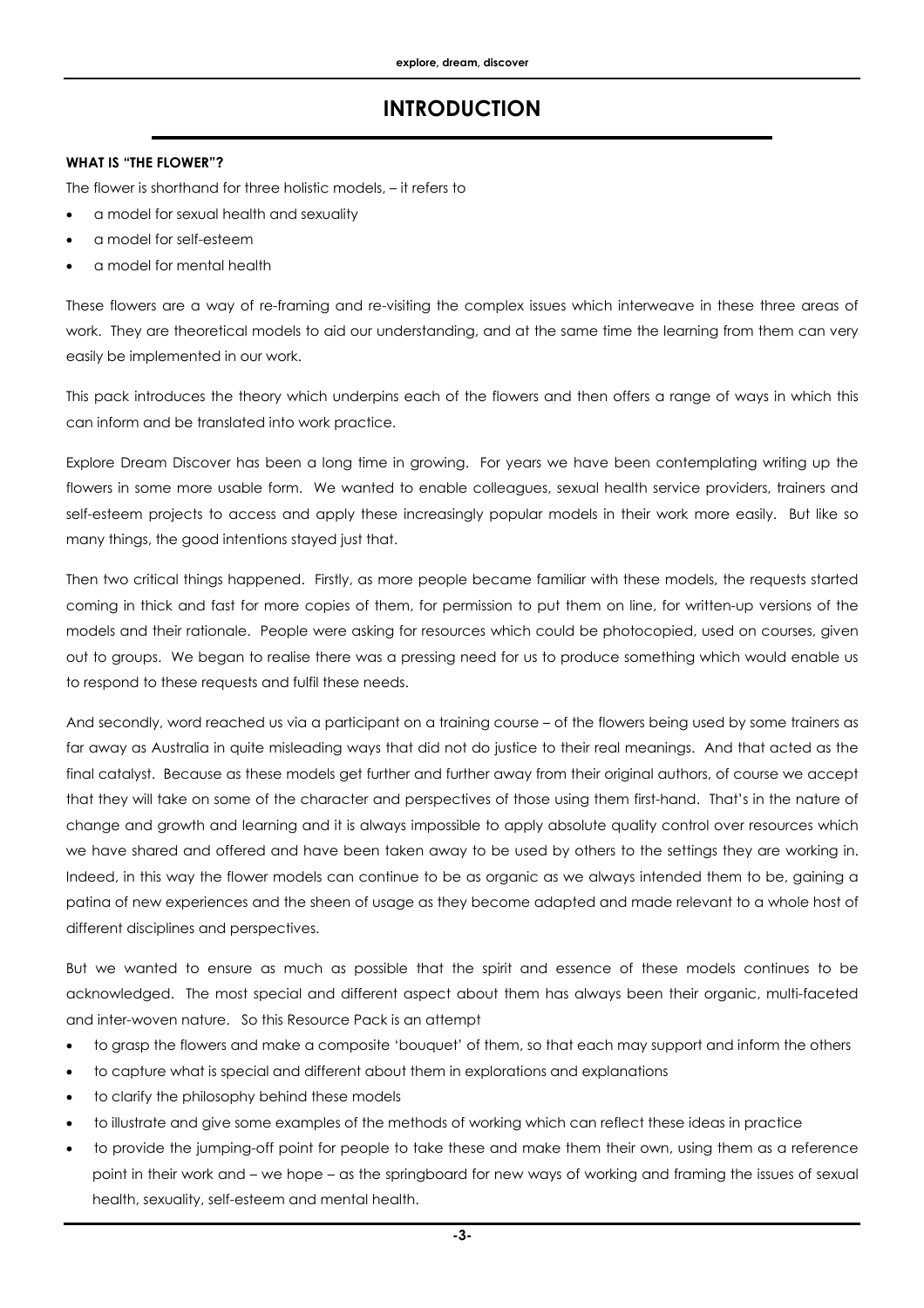#### **EXPLORING THE PACK**

The pack is broken into seven main sections

#### **Section One - "The Roots Of The Flower"**

Is an introduction to the thinking behind the flowers and the history of their development.

#### **Section Two - The Flowers, A Guided Tour**

Describes the structure which is the common theme in three Flower models and the way in which they each encompass and acknowledge the political, social and individual factors which inform them all.

#### **Section Three – Sexuality Flower**

This deals with the Sexuality flower – sometimes also called the Sexual Health flower.

This starts by describing the model and the ways in which using it can help us to grow in awareness and gain greater understanding in the fields of sexual health and sexuality. It then goes on to suggest a whole number of ways in which each of the petals can be reflected in our working practice.

#### **Section Four - The Self-Esteem Flower**

This deals with the self-esteem flower in the same way as with the sexuality flower. It starts by describing the model, and the ways in which using it can help us to grow in awareness and gain understanding in the fields of sexual health and sexuality.

 It then goes on to suggest a whole number of ways in which each of the petals can be reflected in our working practice. In some of the 'petals' which are also included in the Sexuality model, fewer instances of working practice are given since these have already been covered in greater detail in Section Three.

#### **Section Five - The Mental Health Flower**

This deals with the Mental Health Flower. It starts by describing the model, and the ways in which using it can help us to grow in understanding. It also explores the interplay between mental health, sexuality and sexual health. It then goes on to suggest some ways in which the petals can be reflected in our working practice. In some of the 'petals' which are also included in the Sexuality and the Self-Esteem models, very few instances are given of working practice. Also, given that this is the most recent flower to join the 'bouquet', this section is the least developed. No doubt that will change over the years as others develop work in this field, which we hope will in turn feed back into the model.

#### **Section Six - "Tending our own Garden"**

This considers ways in which those of us working in the fields of sexual health, self-esteem building and mental health can ensure we look after ourselves well too. It encourages us to apply the learning from this Pack not just to our work with clients and service users but also to our own lives and well-being.

#### **Section Seven - Resources**

This is the resources section and is divided into two parts. The first gives information about resources such as books,

**-4-**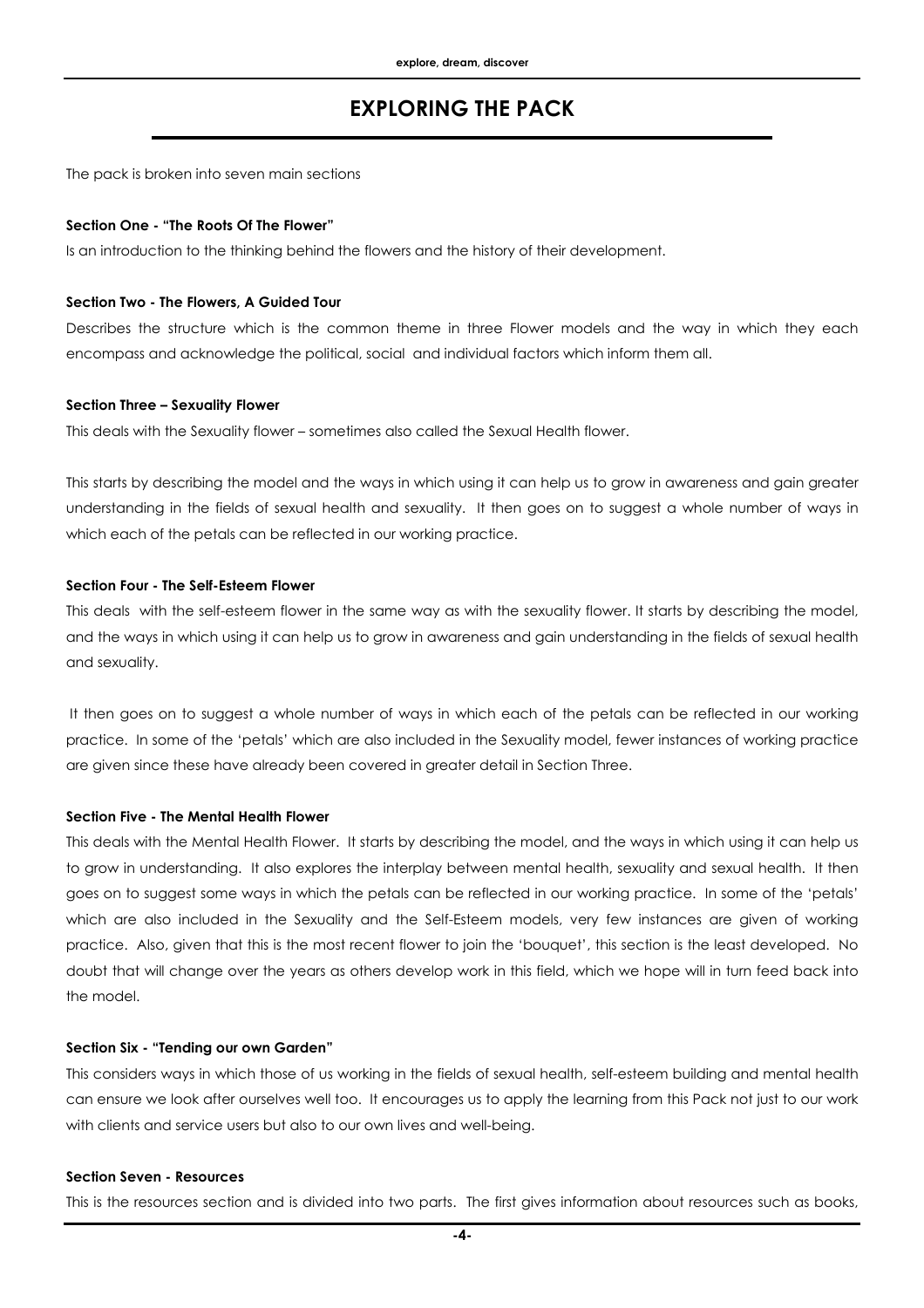packs, leaflets and videos, for our further reading and for use with clients and groups. The second part offers details of relevant organisations and agencies as sources of extra information, advice, training and support for us in developing this work.

#### **Some Practical Ideas for Using the Pack**

You may find a number of uses for these models in your work. For example :

- The flowers can be used in planning our work, or in monitoring our current practice. So if you are working on selfesteem building programmes with girls and young women, with Gay Men or with adults with Learning Disabilities for example, you could complete the blank 'flower' provided here for your own planning purposes. This will allow you to check that your work is balanced – acknowledging the importance of developing activities and awareness in each of the petals, so all the main determinants of self-esteem are being addressed.
- The model can be useful as a focus for group planning tasks with your team and colleagues, or with an interagency group to reflect on areas of potential practice. You can do this by drawing a huge flower on a piece of flip-chart, with a heading in each petal. The group can then complete the flower together. This could be done as the starting point for developing a local Sexual Health strategy, for instance.
- Every member of a training group or planning group can be give a small blank version of the model we have provided ones here on Pages 48, 83 and 103 - and complete their own version before sharing this with others in the group to develop a final composite version.
- Or you can produce separate pieces of paper flipchart size or smaller all with just one petal and its heading on it – say "Social Relationships" or "Emotions." Again, a blank template of a petal is provided on page 48. Just one petal of the whole flower can be explored in detail in this way.
- Multi-agency working can sometimes lead to tensions and difficulties if people come from different disciplines and professional cultures and are perhaps not all familiar with a social model of health. Having the flower to present and talk through when working with such groups can provide a rich and fruitful route to developing a shared understanding and a value base for the work.
- Or the flower models can be used in training, given out to groups as a discussion tool, or taken as the focal point for group-work or exercises. The Flowers on pages 10, 48 and 87 can be photocopied and if you have the facilities, laminated, to make them more durable, and used as handouts, OHP's or on powerpoint

NB : ALTHOUGH THE FLOWERS ARE PROVIDED HERE TO USE AS A RESOURCE WHEREVER THEY WOULD BE HELPFUL IN CLARIFYING UNDERSTANDING AND MOVING AWARENESS FORWARD, THEY ARE COPYRIGHT AND FULL ACKNOWLEDGEMENT OF THIS IS REQUIRED WHENEVER THEY ARE USED.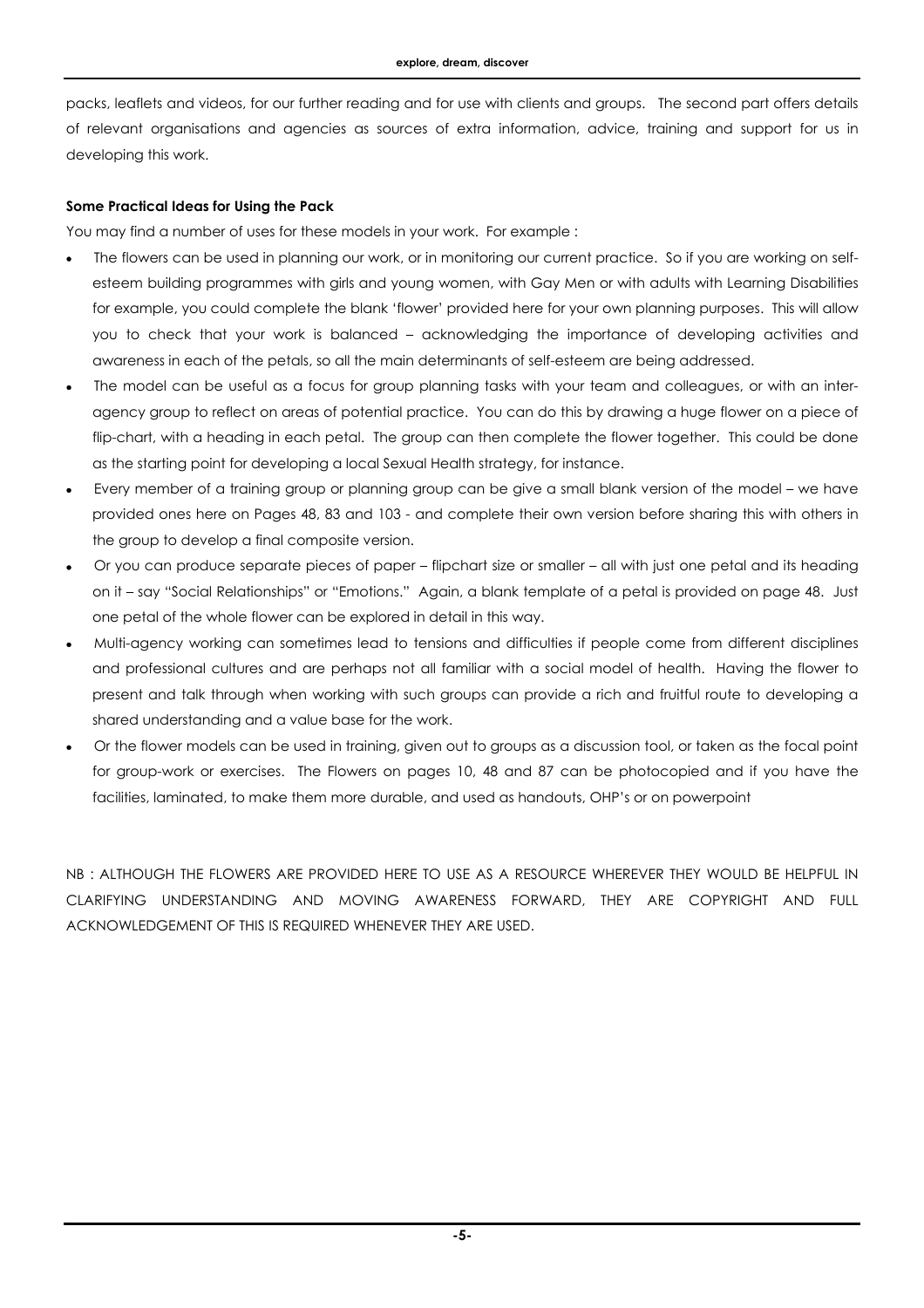#### **SECTION ONE THE ROOTS OF THE FLOWER**

#### **"WHAT IS SEXUALITY?"**

This story starts with a dining room table in West London, a felt tip pen and a piece of flipchart paper. It begins with a question asked by a participant on a training course – to use the botanical metaphor running through this resource, that was when the seed was first planted. Carol Painter and I were running a course on sexuality and sexual health for a major London Health Service provider at Easter 1989, and at the end of the first day one of the course members asked a simple but devastating question. **'***I'm getting lots from the course – but there's something I still don't understand - what is sexuality?'* Carol and I returned to where we were staying asking ourselves that very question. Through the process of asking it again and again, we considered the scope of what we knew about sexuality –

- We knew we believed in a social model of sexual health in which for example power relations, social inequalities and personal identity were all recognised as crucial determinants in the construction of sexual health and, correlatively, of ill-health.
- We knew it was vital for health practitioners, sexual health service providers and health promotion specialists to have an awareness of their attitudes and values as well as of the more medical, biological and technical aspects of sexual health and disease.
- We knew that complex inter-related factors were at play when it came to the development of an individual's experience and expression of their own sexuality.
- We knew it was important for those of us working in the field of sexual health to develop a model of sexual health which was positive and affirming rather than a deficit model defined only by disease and dysfunction.
- We knew of research which explored the important relationship between people's experience of being at the receiving end of stigma or prejudice and their capacity to take control of their lives and choices in terms of their sexual health.

In other words, we began through this process of secular catechism to clarify that sexuality was not just one thing. For instance it didn't simply mean being lesbian, gay or bisexual – although in the common parlance that was often was what it was used to convey. In all those piece-meal shards of knowledge and understanding, we had lots of aspects of the mosaic of sexuality. But they were still in fragments, we had not yet begun to assemble them into the whole picture.

So when we sat at that dining room table with a blank piece of paper we kept asking ourselves the question

#### *"What is sexuality?"*

and we began to scribble down the myriad answers. Then when we had the main elements outlined, we started to build these into a drawing, a diagram, a model. At this stage – no doubt because we are both better at words than visuals - it looked like a family tree or an umbrella of loosely connected factors. But this didn't work for us, because they didn't inter-relate, they didn't speak to each other, they didn't inter-connect – they looked too disparate and too random. We didn't know what we wanted but we were clear that to express our thoughts it had to be something more organic. Each piece should be a separate entity and yet a vital part of the whole organism so that different aspects arose from and returned to a core of sexuality. Was it circular or a spiral? A spectacular fountain or burst of fireworks perhaps?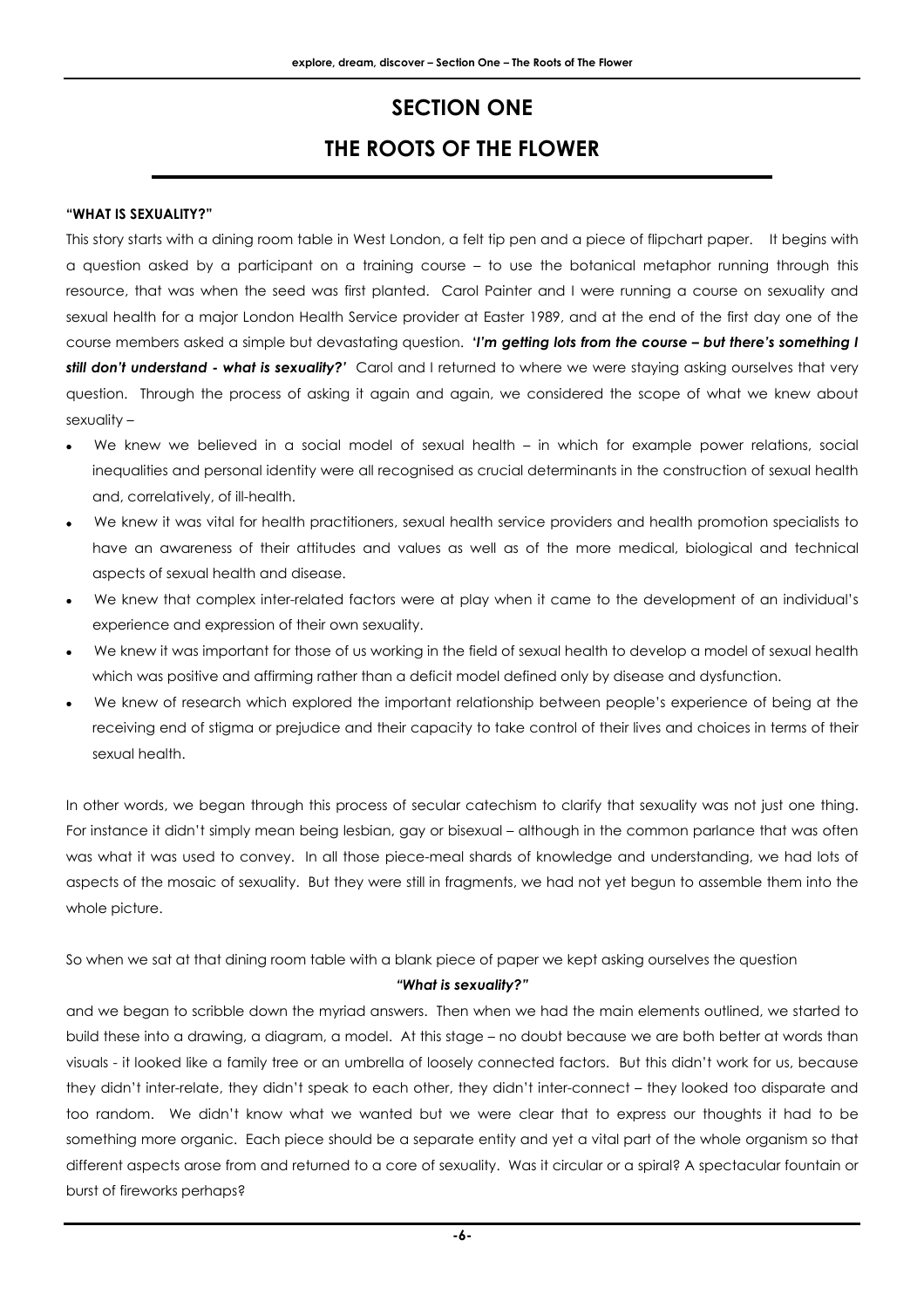And this was where Jon Fox, our designer-friend, entered the picture. He took our halting, exploratory diagram and gave it exactly the life we were searching for – by making a flower.

All the analogies then came flooding in for us. How a flower so elegantly represents our sexuality in that it grows throughout our lives. If it is not nurtured it can be stunted. If it comes under the cruel glare of prejudice or discrimination, abuse or violence it can waste away into something which is problematic or a source or pain, distress and trauma. But if it is nourished and fed, tended and cared for then it has the capacity radically to transform our lives. It is a truly life-enhancing aspect of being human – some would argue the source of our greatest joy and where our sense of ourselves is most integrally experienced and expressed.

#### **"Let a Hundred Flowers Bloom" - The Flower Since Then:**

In the years since 1989, the flower has grown in all sorts of ways, as has our relationship with it. We have used it in a variety of ways including

- a training tool
- a model in presentations and speeches
- a material in resources and publications
- an audit tool for developing and monitoring good practice

In turn, this has resulted in more and more practitioners in the field of sexual health adding their own interpretations and perspectives to it, with many of these now incorporated into the model published here. In this sense it has become a collective effort, reflecting not just our thinking but also our conversations and discussions with many friends and colleagues as well as questions and suggestions raised by them. In all of this, it has been gratifying to register how positive a reception it usually receives. We hope and suspect this is due to the fact that we have captured in this explicit form understandings which those of us involved in this work always have half-known in our work, but which - without being collected together in this way - have previously simply hovered at the fringes of our consciousness.

Since its first germination, the flower has gone on to be adapted to other related topics – most notably in the Selfesteem flower and the Mental Health flowers, both of which are explored in more detail in later parts of this Pack.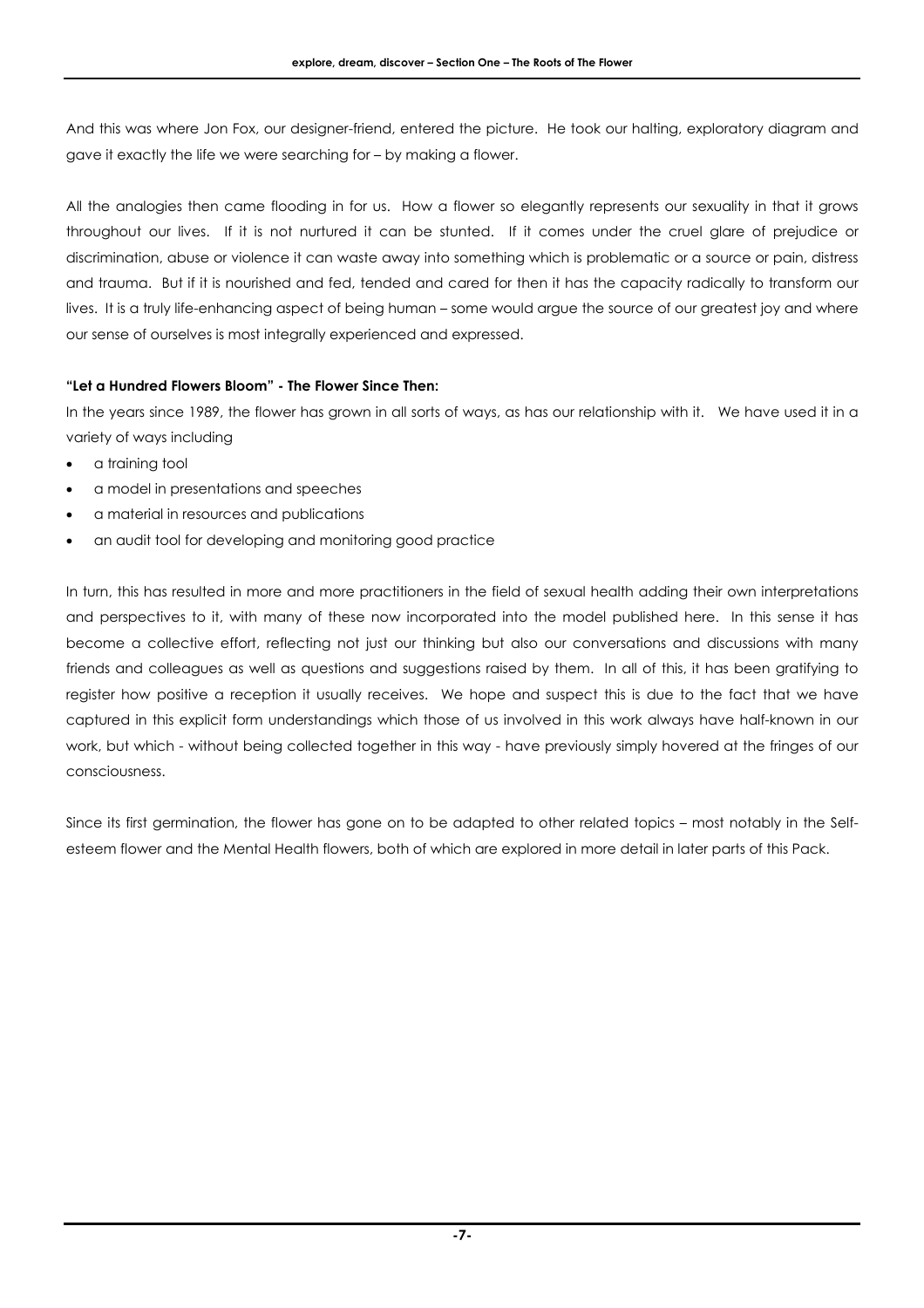#### **SECTION TWO**

#### **ROOTS, STEMS AND BLOSSOMS – A GUIDED TOUR**

The models which follow are essentially holistic in nature, seeing many aspects of our experience as inextricably entwined. They are also "works in progress" and do not claim to be definitive, entirely comprehensive or the final word on these issues. They offer, if you like

- a way of seeing
- a kaleidoscope of factors which come together to form a whole
- a visual language for coming to terms with areas of human experience and consciousness
- a series of inter-weaving and overlapping perspectives
- an understanding of the essential inter-relationship between separate but inter-connected areas

#### **The Three Levels - Roots, Stem and Blossom**

The three models have a major similarity, a theme which runs through them all. This is that in any of the areas we explore via the flowers, three main sets of factors all play their part. These are

- political factors
- social factors
- individual factors

So the *'roots'* which feed the flowers are political – these operate at the macro level and will play an undeniably important role in the construction of any area of our humanity – whether in relation to our sexuality and sexual health, our self-esteem or our mental and emotional health. Many, many elements will play a crucial part in how the flower of our self-hood blossoms or is blighted. For example, these will include:

- How we are perceived and spoken of in our culture and our society
- How we are supported or excluded and vilified by faith and religions
- The image that the media feeds back to us of ourselves
- What legislation exists to penalise or protect us
- What international, national and local resources are committed to our health and well-being or with-held from us

The *'stems'* – that part mediating between root and flower – relate to our social and community experience. Whether or not we are nurtured within strong and loving families, kinship and friendship networks or have a sense of being rejected, spurned and outcast will to a great extent determine how self-loving and self-determining we can become. If we have positive role-models and strong alliances with others who share our life-experience, these will offer us hope, nourishment and a sense that we can take some control over our lives and our futures.

And finally, at an individual and personal level our own *'flowers'* bloom – or wither on the stem. If we have been given the support and opportunities to develop our own resources and understanding, if we have been encouraged and affirmed then we will probably feel confident and skilled to make choices which will be positive and healthy for us. We will hopefully have a sense of our rights to a fulfilled life and loving, safe relationships along with the responsibilities which such rights bring. But this will be very hard if we come from a stigmatised or demonised group or if we lack support and a sense of belonging at a family or community level.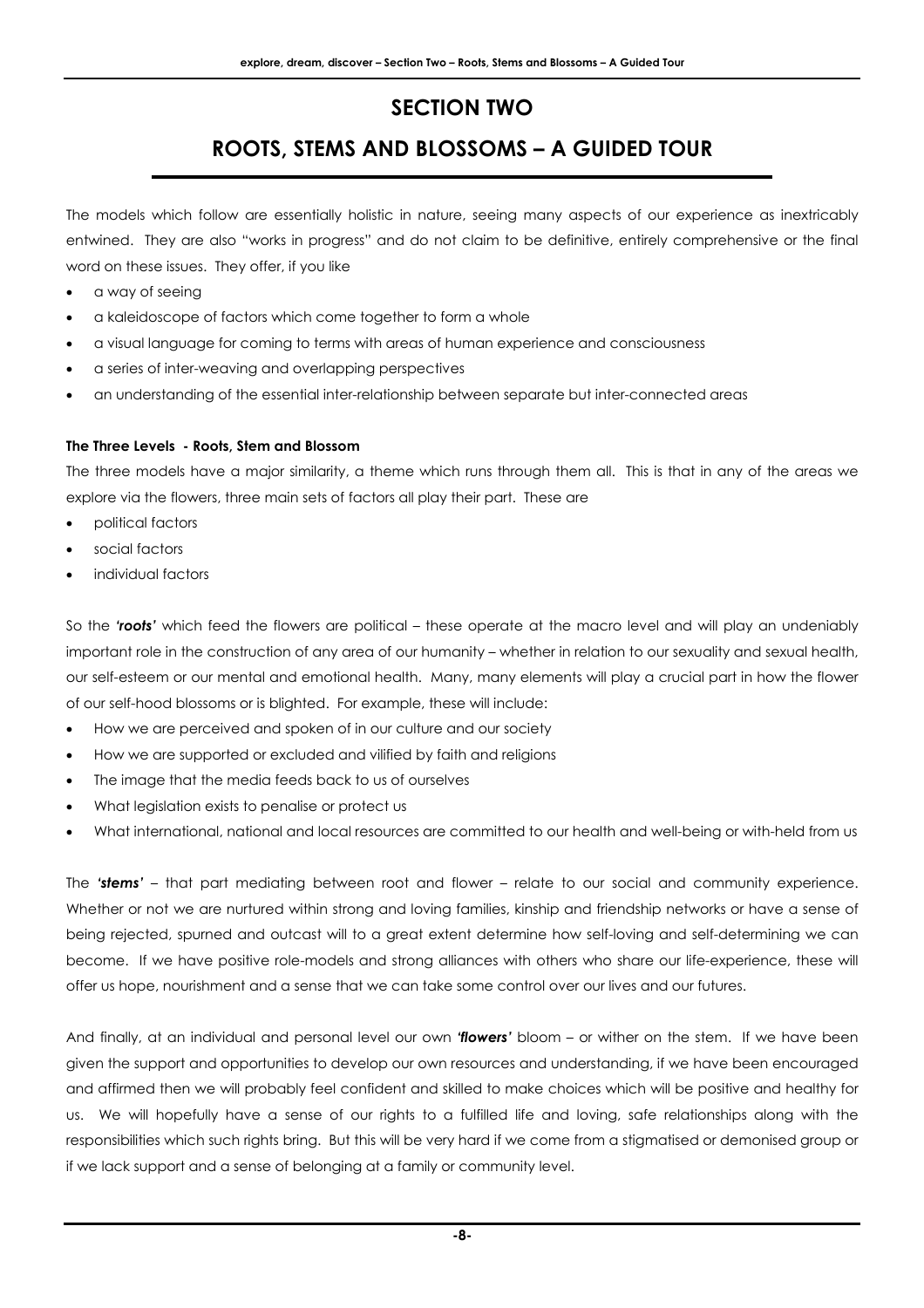So the individual and personal level is always going to be deeply influenced by the political and social contexts in which we live our lives and by which our sense of self is formed. Although it may be and sometimes is possible for a healthy flower to spring out of a diseased or malnourished plant, from starved roots and blighted stems, this is the exception rather than the rule.

While this model does not claim or attempt to be entirely comprehensive, it can offer us a route-map to ensuring that our sexual health promotion and service provision (as well as our work in the fields of building self-esteem, emotional development and the promotion of mental health) is as multi-faceted and rounded, as holistic and positive as the sexual health, sexuality, sexual selfhood and emotional well-being that we are striving to honour and support.

In recognition of the constant interplay between the political, the social and the personal – our work should therefore whenever possible encompass activity at all three levels. Only to address personal 'lifestyle' issues, in the way some traditional Health Education programmes or "Just Say No" public awareness campaigns have done in the past, risks denying the formative factors which determine behaviours and choices. It may collude with a belief system which holds each person as being entirely in charge of their own destiny, an ideology which effectively 'blames the victim' by seeing them as free agents rather than at the mercy of the political and social forces which have influenced their growth.

Equally, only ever to engage in political campaigning work may feel bold and courageous but risks never actually trickling down into inter-personal practice which will transform people's lived realities. In other words, it can be all about rhetoric and not relate to change.

If our holistic models are to work, therefore, they need to be acted out in equally holistic practice. We need to ensure that the ways in which we frame and develop our work constantly acknowledges the influence and effect of political, social and personal factors. As illustrations of this, there are many suggestions in the pages that follow of ways in which we can exemplify such an awareness in our day to day work in whatever field - whether in commissioning, service provision, education, health promotion, research or community work.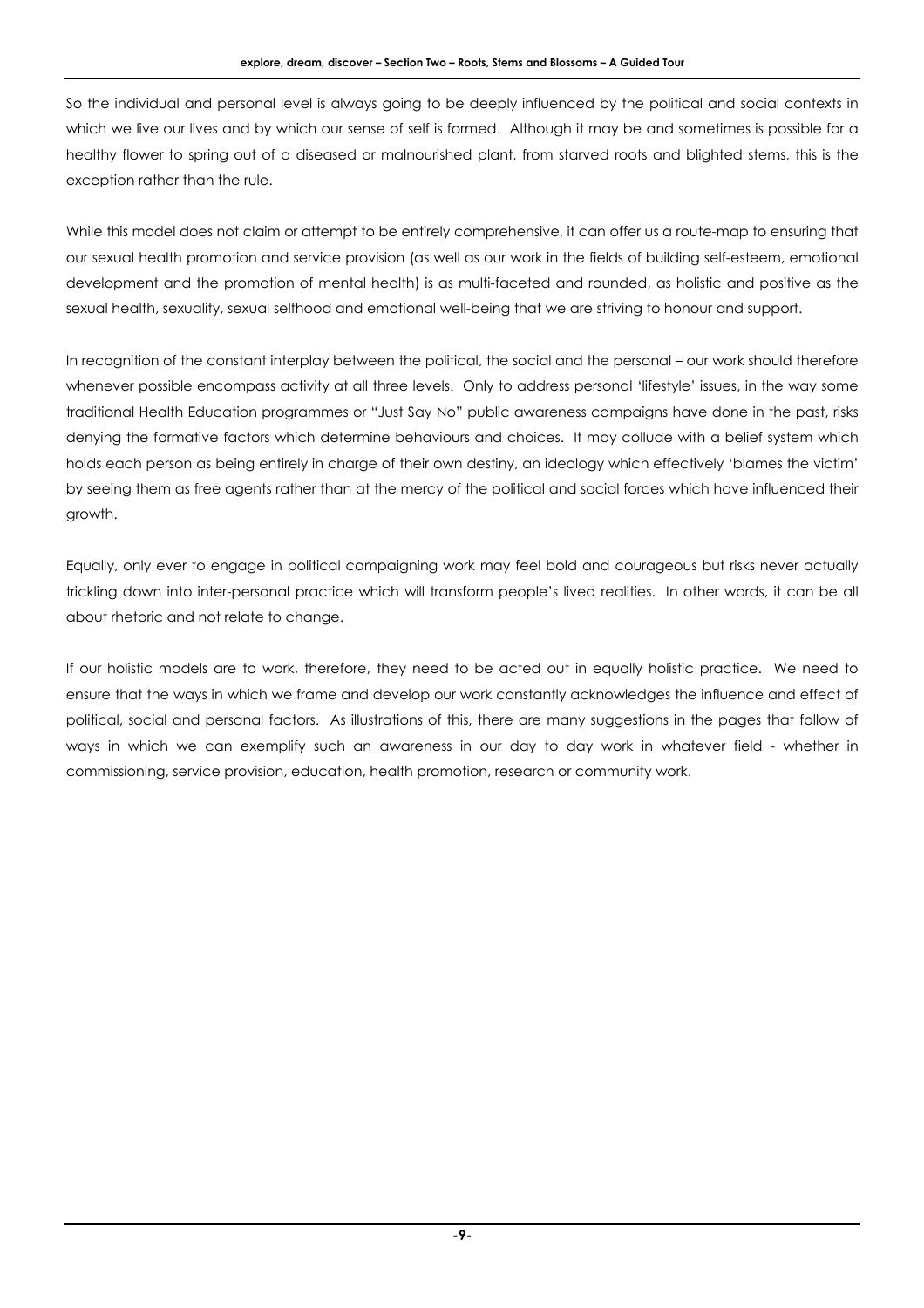#### **THE SEXUALITY FLOWER MODEL**



These all add up to how we define ourselves as sexual beings Sexuality = sexual selfhood Sexuality involves our relationships with ourselves, those around us and the society in which we live - whether we identify as gay, heterosexual, lesbian,

bisexual or celibate

©Carol Painter & Jo Adams Design: Jon Fox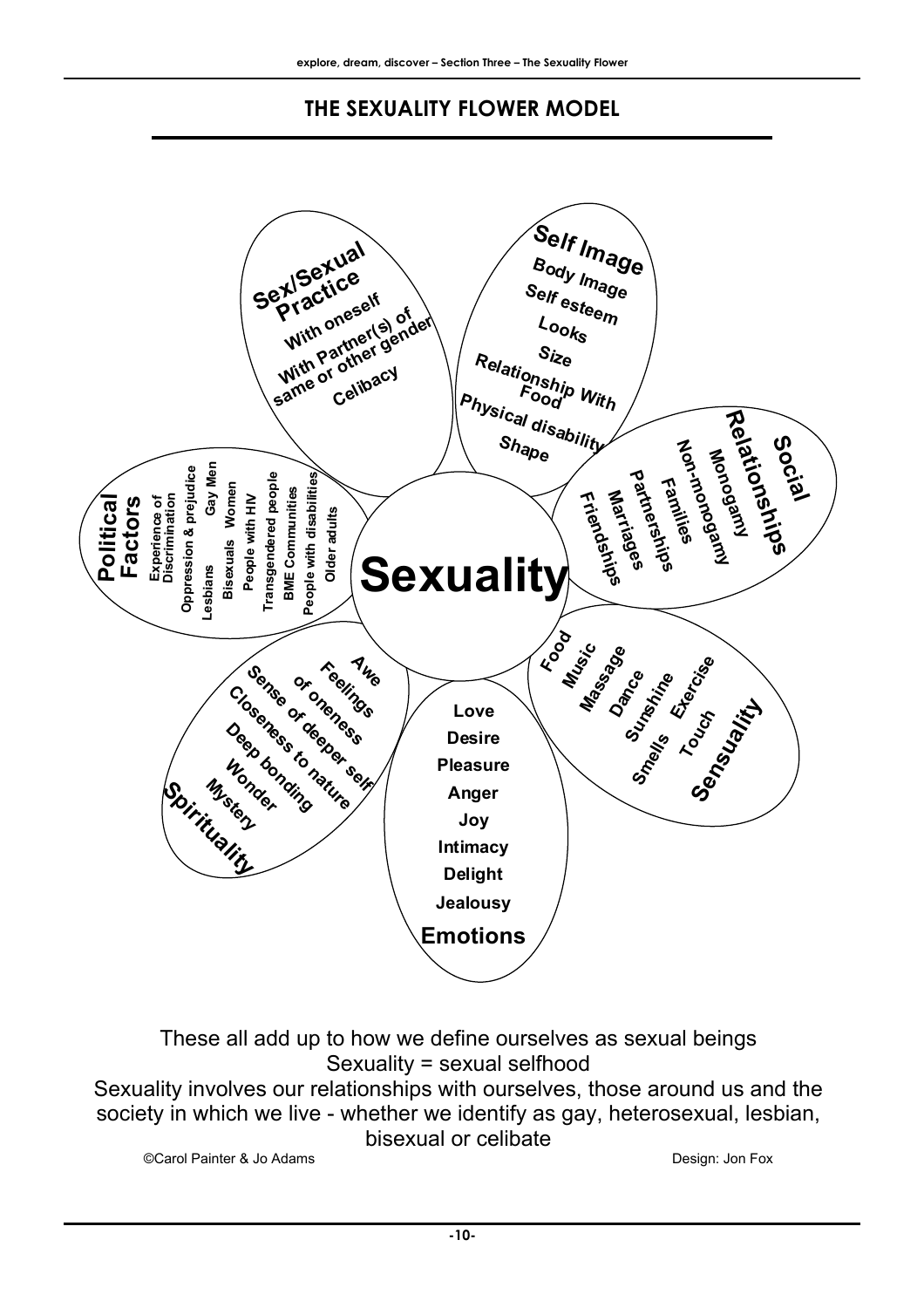#### **THE SEXUAL HEALTH FLOWER MODEL**



©Carol Painter & Jo Adams **Design:** Jon Fox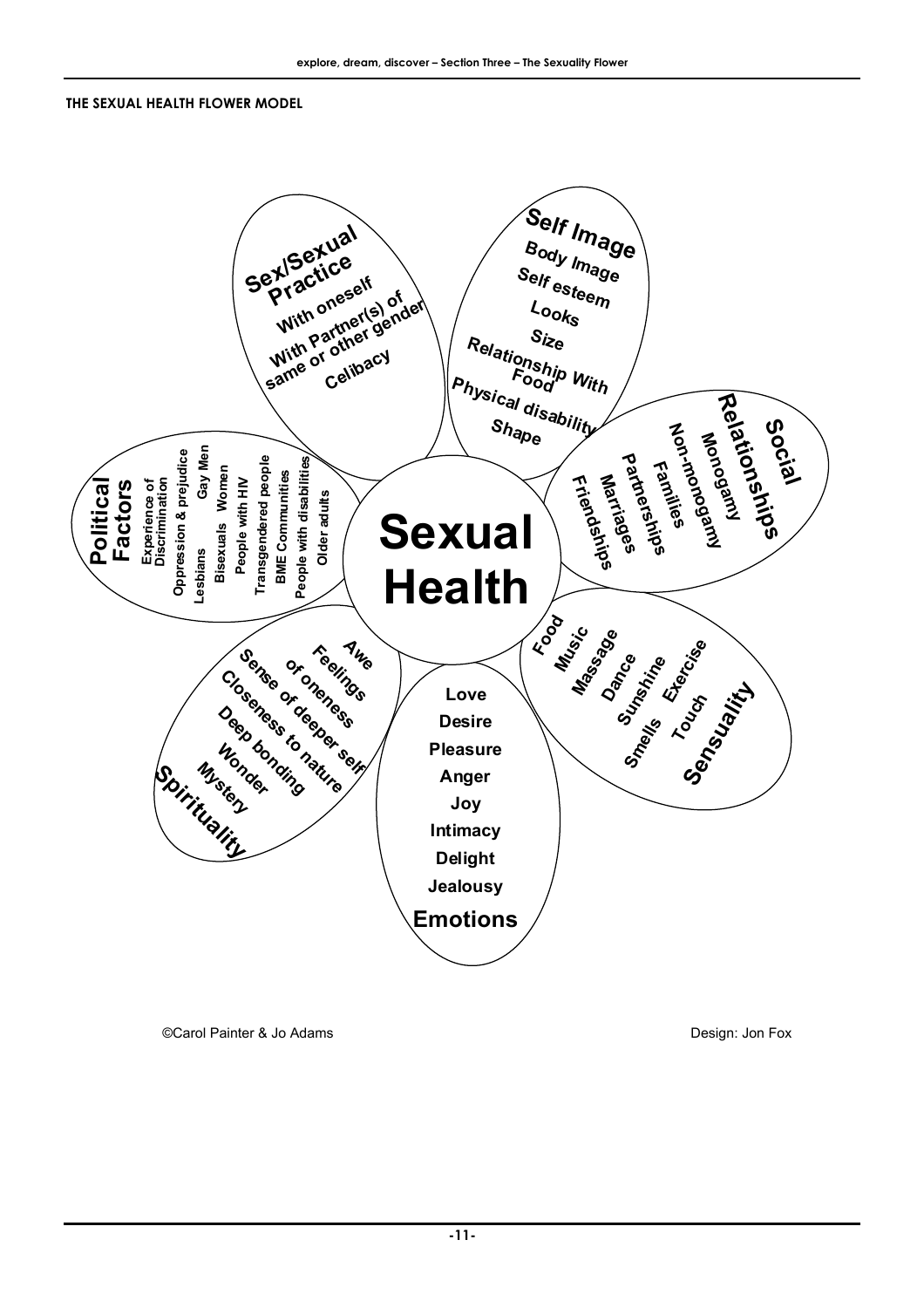#### **SECTION THREE THE SEXUALITY FLOWER**

The Sexuality flower is also sometimes referred to as the 'Sexual Health' flower and works equally well as an exploration of either term. This is the case because, if we have been encouraged, supported and enabled to develop a healthy, celebratory and self-loving sexuality then it is almost inevitable that we will have positive sexual health. Obviously sometimes rogue factors outside our control may have a damaging effect on our sexual health. This might for example be the case for a man who develops erectile dysfunction as a side-effect of diabetes or for a woman who is raped. However, if we have a deep self-acceptance and sense of self-worth in terms of our sexuality we are likely to be able to withstand these and recover a positive sense of ourselves notwithstanding them.

If on the other hand we have had a negative experience of our sexuality, because of the formative factors explored particularly in the 'political identity' and 'social relationships' petals below, then our sexual health is likely to suffer great harm. We may be careless with our own well-being, allow others to abuse or treat us badly, not hold ourselves dear or protect or advocate our own rights to healthy relationships and loving, pleasurable sex.

So, in order for our sexual health promotion to be rooted in this holistic model, it is important that we do not limit our efforts within one "petal" - we need to work across the spectrum. For instance, this may mean ensuring that we are engaging with individuals, groups, communities and the broader public through at least some - and possibly all - of the following methods:

Outreach, casework, information-giving and skills development work within clinical consultations are all likely to be **with individuals.** 

Sex and Relationships Education or sexual health training for staff and professionals will be **with groups**.

Community development and building capacity in marginalised and stigmatised groups will be **with communities.** 

The development of public health policy and the legal framework, along with sexual health media and awareness campaigns aimed at the general public all take place at the **political level.**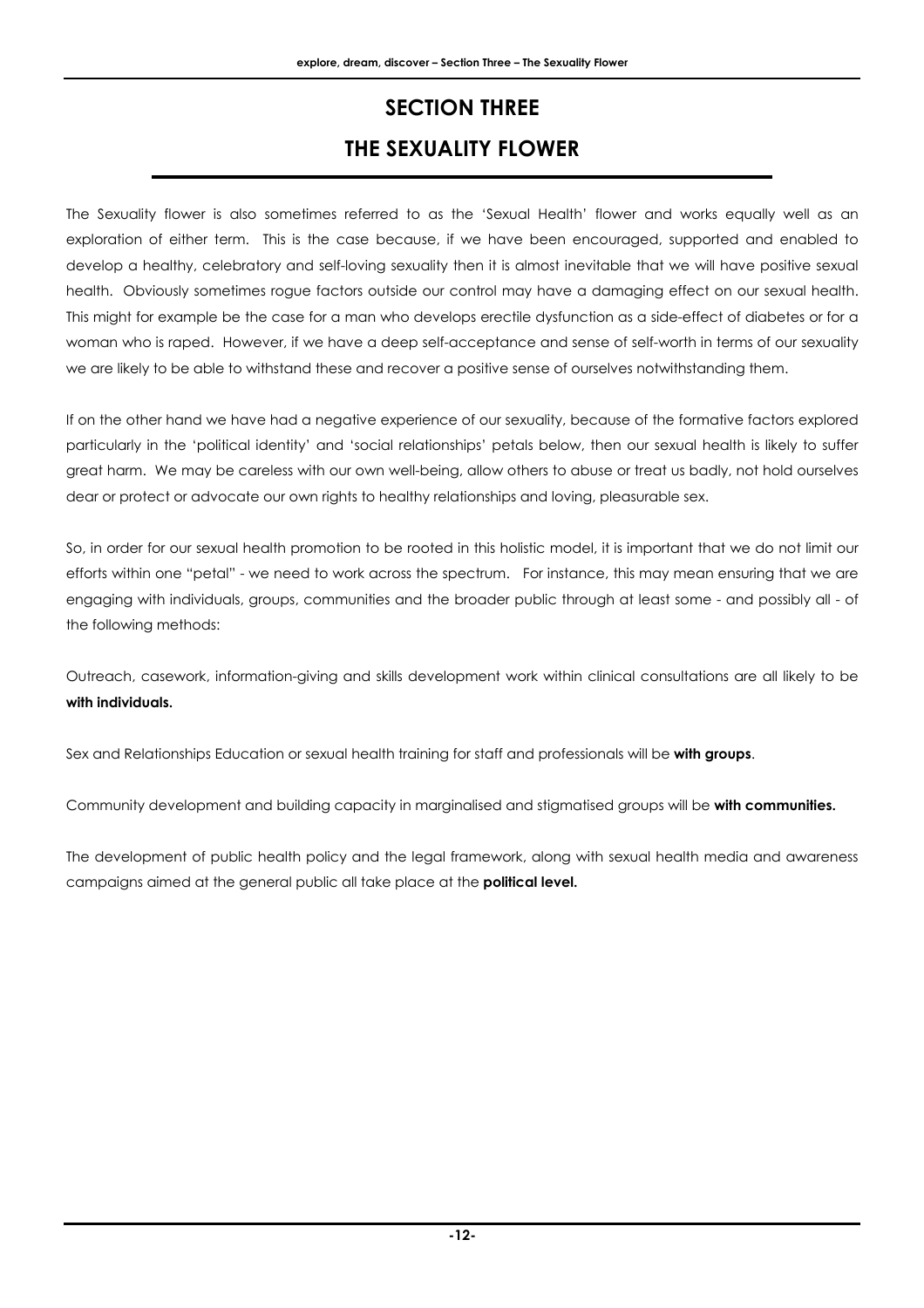## **Political**

## **Identity**

**Experience of Discrimination** 

**Oppression and prejudice** 

**Lesbians** 

**Gay Men** 

**Bisexuals** 

**Transgendered people** 

**BME Communities** 

**Older adults** 

**People with disabilities** 

**Women** 

**People with HIV**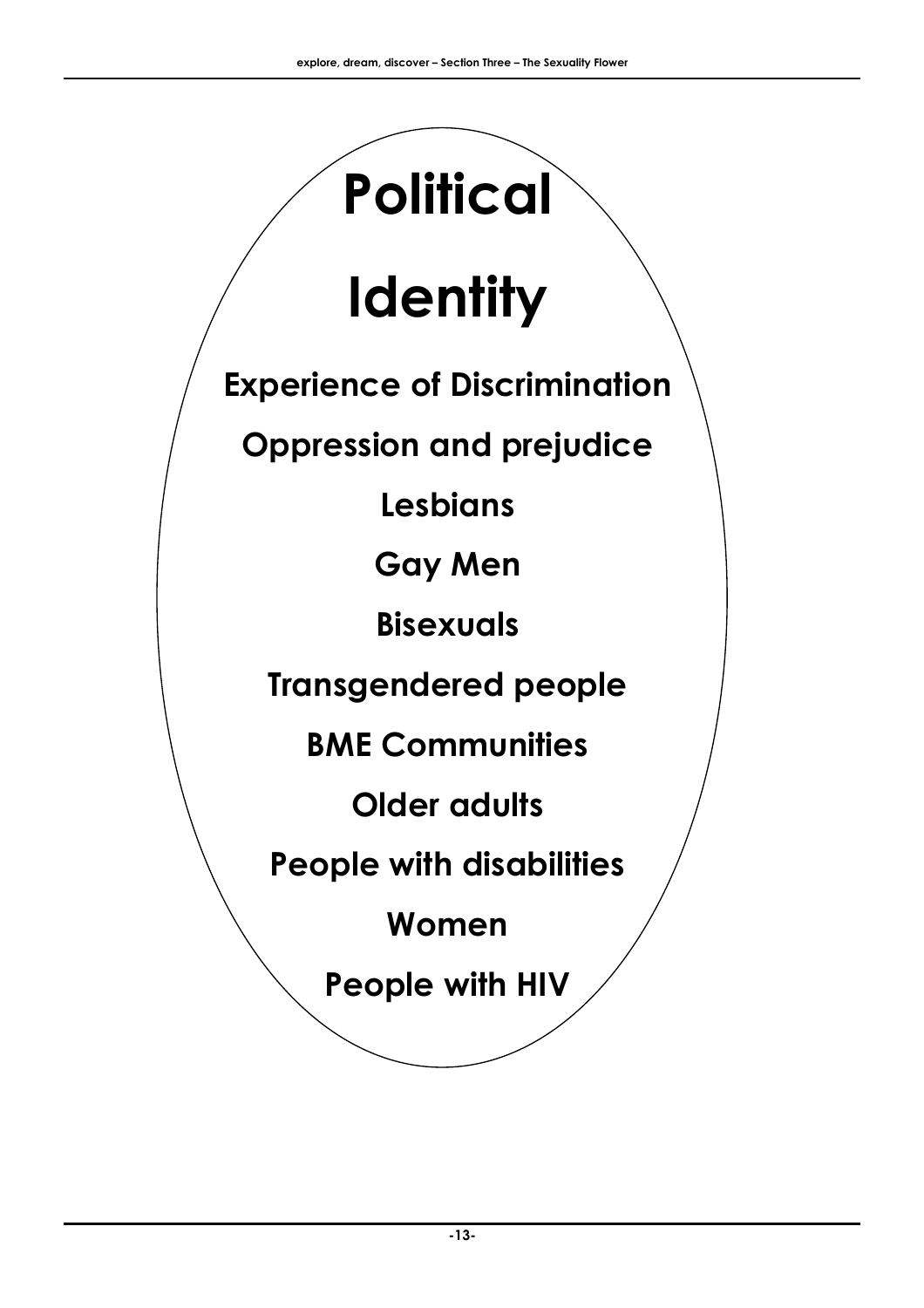#### **POLITICAL IDENTITY - DESCRIPTION – OR WHAT IT IS AND WHY IT'S THERE….**

This petal reflects how political perspectives and our experience of being part of a politically and socially disadvantaged group – such as an asylum seeker or a Gay man, living in poverty or having a Learning Disability – can severely undermine our capacity for positive sexual health. For example, if we have internalised negative and self-hating images of ourselves this can result in our feeling we are not truly worthy of love. This in turn may mean that when we come to sexual relationships we will bring little sense of our own rights and will have a great need to gain the approval of others at any price. Or we may feel that our pleasure is of little concern compared with that of others. Or if we believe the judgmental attitudes about our group in the wider culture, our response may be to seek solace and oblivion in chaotic, abusive or dangerous sex and relationships.

All of these factors clearly may damage our positive sexuality and may result in negative sexual health outcomes. On the other hand, if we grow up as part of a valued and esteemed group, we are likely to believe that we can expect good relationships, that we have the right to be treated well and that the all fulfilling interactions involve both giving and receiving respect. These very beliefs will in turn, of course, promote our sexual health in very positive ways.

Sometimes people have asked us about this petal 'Why aren't men in there?' or 'Where are heterosexuals?' or 'What about white people since you mention people from Black and Minority Ethnic communities?' So it needs to be understood that in this context the term 'political identity' directly relates to people who may have suffered damage to their self-esteem or have a limited belief in their own right to positive sexual health. This may perhaps be a result of internalising negative messages about themselves during their upbringing, their education or through images portrayed in the media. As one illustration of this, Harvey Milk, the first openly Gay Supervisor in San Francisco who was tragically assassinated by a homophobic opponent once said

#### "If we are not free to be ourselves in that most human of all activities, the expression of love, then life itself loses its meaning."

The groups represented in this petal, therefore, tend to be those that may not have been free to be themselves in just that way. This may be the case perhaps because their sexuality is seen as deviant, threatening or dangerous or because they have been perceived as being less-than-equal in society. These groups include women, whose sexuality has over the centuries been so constrained, feared and reviled by the major world religions. They also encompass lesbians, gay men and bisexuals whose desires and sexuality have been constructed variously as sinful, criminal or sick. The third major group represented here are those people - for example those with disabilities, learning disabilities, older adults or people with HIV - for whom sexuality and the right to sexual expression has, in the eyes of wider society, been taboo and therefore surrounded by silence.

In a world in which the groups who receive most social approval for being sexually active – or at least are at the receiving end of less active disapproval – tend to be white, male, able-bodied, heterosexual, over 16 and under 50, these groups do not need to be specifically referred to. In fact to do so would really necessitate simply writing 'Everyone' under the Political identity petal, and this would fail to make the salient point about how belonging to a group which is traditionally marginalised, penalised or pathologised for being sexual can be deeply damaging to developing a positive sexuality.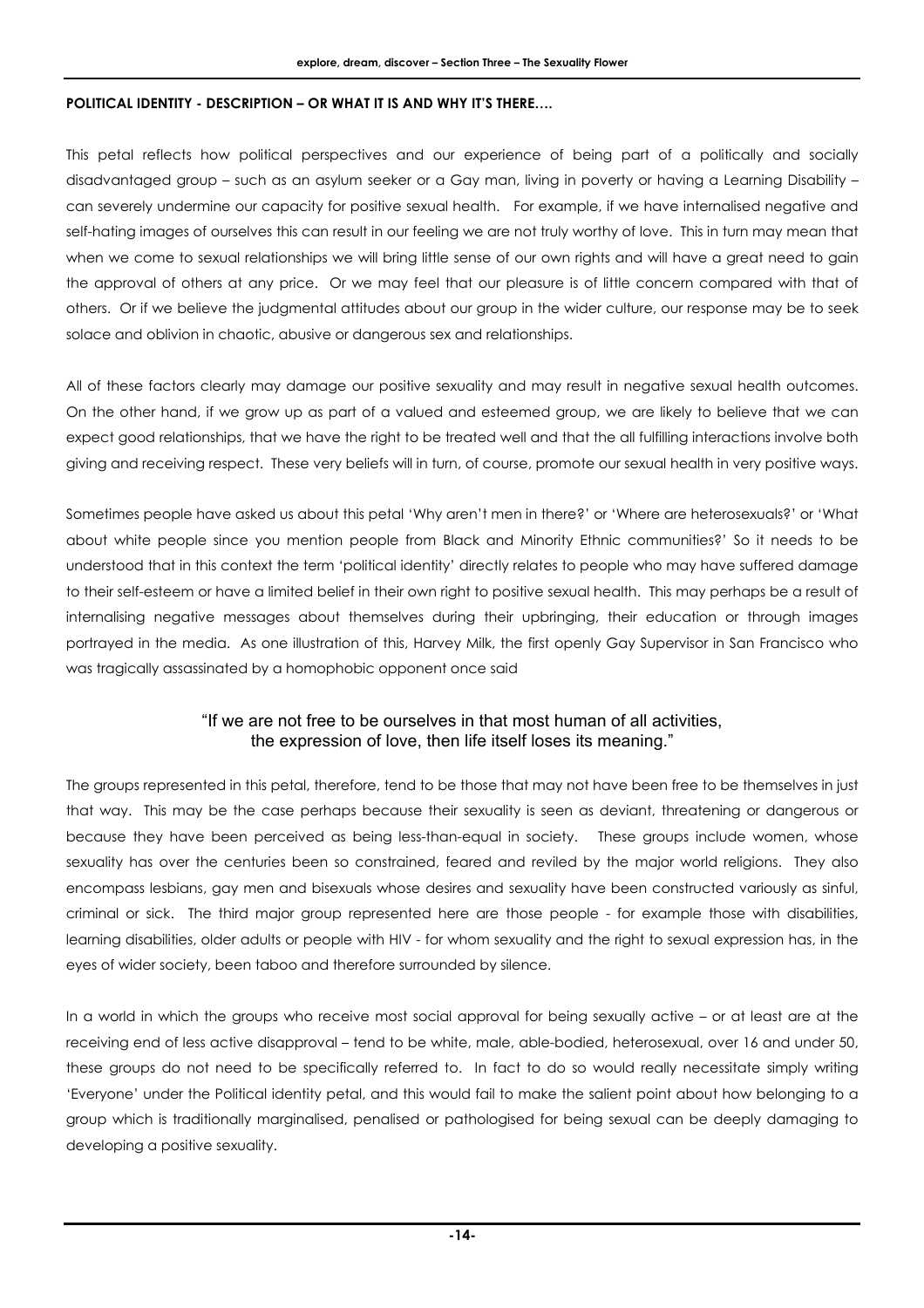#### **WORKING IN THE POLITICAL IDENTITY PETAL**

In this petal, our work could include

#### **Addressing Homophobic Bullying**

If there is a local group for Lesbian, Gay and Bisexual young people, this could involve working with them to campaign against homophobic bullying in schools and informal youth work settings. It could also comprise helping them to negotiate the introduction of sections addressing this in schools' bullying and equal opportunities policies and training up staff to feel confident and comfortable implementing these.

#### **Outreach and detached work**

Reaching out to communities who might be deemed 'hard to reach' although all too often this is simply because noone has made enough effort to reach them before! This might for example be done through mobile provision to young people in rural areas, or drop-ins in residential care homes for young people. Or via a Youth Bus or Women's Health Bus travelling to inner city areas of social deprivation and with high rates of teenage pregnancy such as 4YP in Enfield and Haringey. Or it might involve outreach work to men who have sex with men who use cruising areas, saunas or to Gay pubs and clubs. "Clinic in a Box" is one imaginative version of outreach, in Stoke On Trent. In this project sexual health advice, services and support along with the 'Box' of the title full of condoms, pregnancy tests, condom demonstrators and other resources are taken out to settings where young people meet and congregate.

#### **Coming Out Courses**

Offering training opportunities for gay men, lesbians and bisexuals to be confident and supported in 'coming out' about their sexuality - with their family, or at work or maybe at their church or synagogue. Although these may be provided at a group or community level, the potential impact on the political and social fabric in terms of greater visibility of lesbians and gay men in public life, for example, is considerable. In this way such an activity could in fact have an impact at all three levels – of political, social and individual experience.

#### **Courses on 'Coming Out as HIV Positive'**

These can have a similar effect in terms of the rights, status and public profile of people living with HIV and challenging the taboos around this – again with the potential for positive impact at all three levels of the 'flower'.

#### **Training Community Educators in BME Communities**

This kind of training can raise the profile of sexual health work in communities which may have anxieties or social taboos on talking about sex. Enabling members of those communities to become skilled and confident in dealing with these issues can have a profound effect on community empowerment.

#### **Sexual Health on the Social Inclusion Agenda**

Working with commissioners, policy-makers and service providers will be central to ensuring that at all levels inequalities in sexual health are addressed and reduced. A further goal might be advocating for sexual health to be acknowledged as a key element in the wider social inclusion agenda.

#### **Red Ribbon**

Developing work around this enduring and powerful symbol can demonstrate our support for HIV prevention and affirms our commitment to the rights of people living with HIV. Any activity - from a full project in schools to simply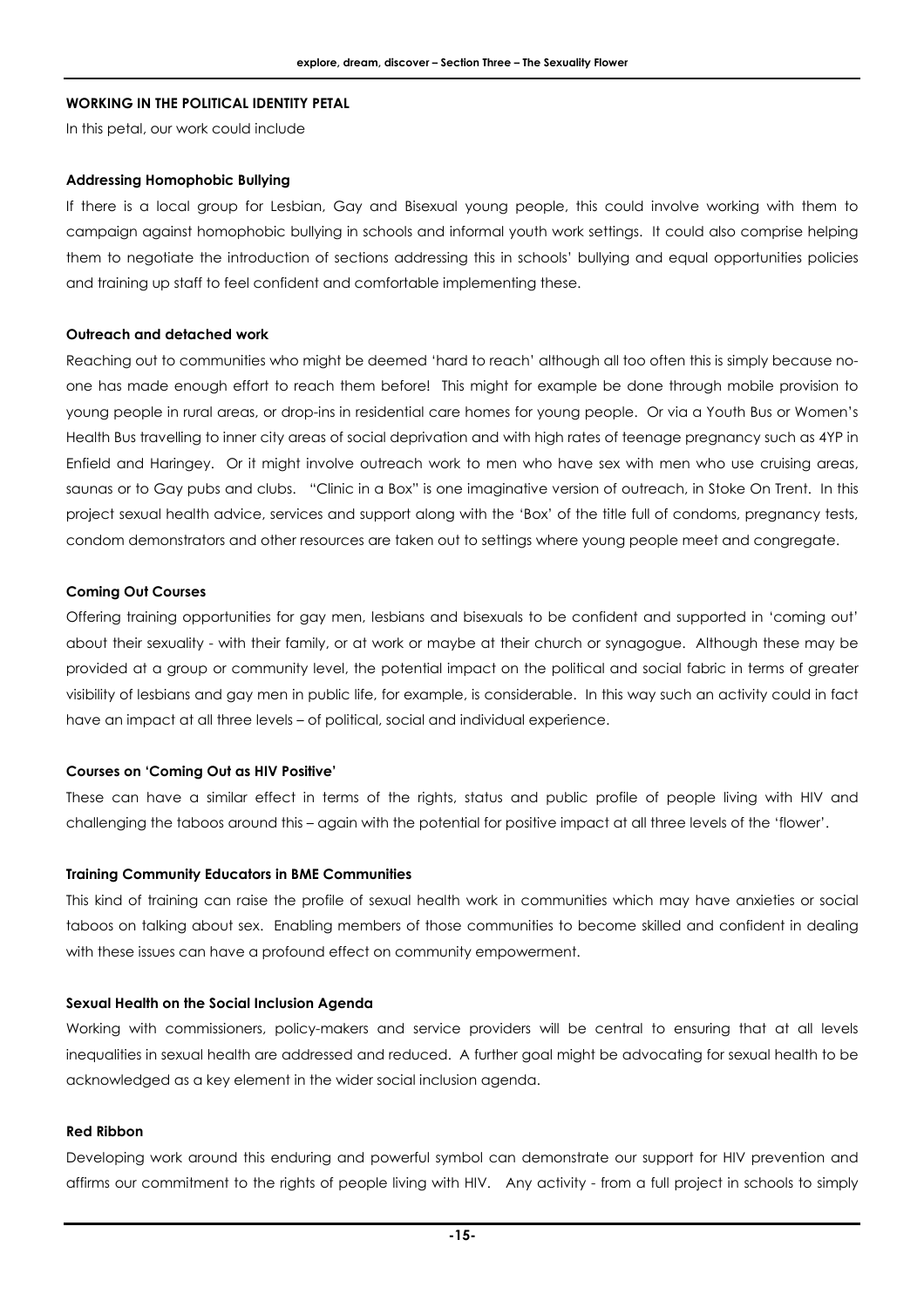wearing a ribbon, or providing bowls of these for our service-providers to take - can demonstrate that we wish to be counted among those people who are trying to address the problems which HIV and AIDS have caused in our society. It also makes it clear that we champion the rights of those most vulnerable to HIV – whether that is people in sub-Saharan African countries or gay and bisexual men in the UK. In some areas work includes "Red Ribbon Projects" around World AIDS Day in which supplies of ribbons are made available in a number of venues - schools or colleges, GP surgeries, health clinics or youth centres, shops, pubs and night-clubs. Backed up by small leaflets on the meaning of the Red Ribbon, or the continuing global and national impact of HIV, this can make a simple but effective project for raising public awareness. The 'Red Ribbon Aware' HIV education video and information pack which is available from the Centre for HIV and Sexual Health is a helpful tool for addressing these issues.

#### **A Range of Images**

Developing and providing publicity, information and education materials which reflect the needs of diverse communities and groups is vital if sexual health is increasingly to be seen as the right and concern of everyone in our society not 'owned' by certain groups and taboo for others. When we are producing these materials it is therefore worth considering their potential to reach a broad audience. It can be useful to ask some of the following questions, for example:

- Are people reflecting a range of ethnicities represented?
- Do we have images of older adults?
- Are the needs of disabled people and people with learning difficulties reflected?
- Do we acknowledge different sexualities?
- If the resource is a general one, are both men's and women's needs referred to?
- Do we need to think about producing large-print, Braille or taped versions of the materials?

#### **Ageing and Loving**

The taboo on ageing and sexuality can be overcome by supporting a group of older adults to produce a booklet about sexual health services and support available locally. Arrange a meeting between them and sexual health service providers so they can talk about their support needs and raise awareness among health professionals. You might even want to work with a group of older adults on 'Sex tips and Hints' such as:

- Take your time and don't attempt to hurry sex
- Try using a water-based lubricant such as KY jelly
- Use touch and massage with each other
- Make sure you have enough time without interruptions
- Find out the possible side-affects of any medication you are taking and discuss these with your doctor particularly if they are likely to affect your libido and levels of sexual desire
- Don't assume penetration is the only 'real' way to sexual fulfilment

For more on this, see the Centre for HIV and Sexual Health leaflet: 'Ageing, Loving and Sex'. See the Resources Section at the end of the Pack for details on this.

#### **Sexual Health Services for Marginalised Communities**

Designing and developing specific services or training opportunities for marginalised, stigmatised and vulnerable groups will be vital if they are to feel included and welcomed. This may mean providing health drop-ins which incorporate sexual health but within a wider health context, thereby avoiding the potential shame and stigma of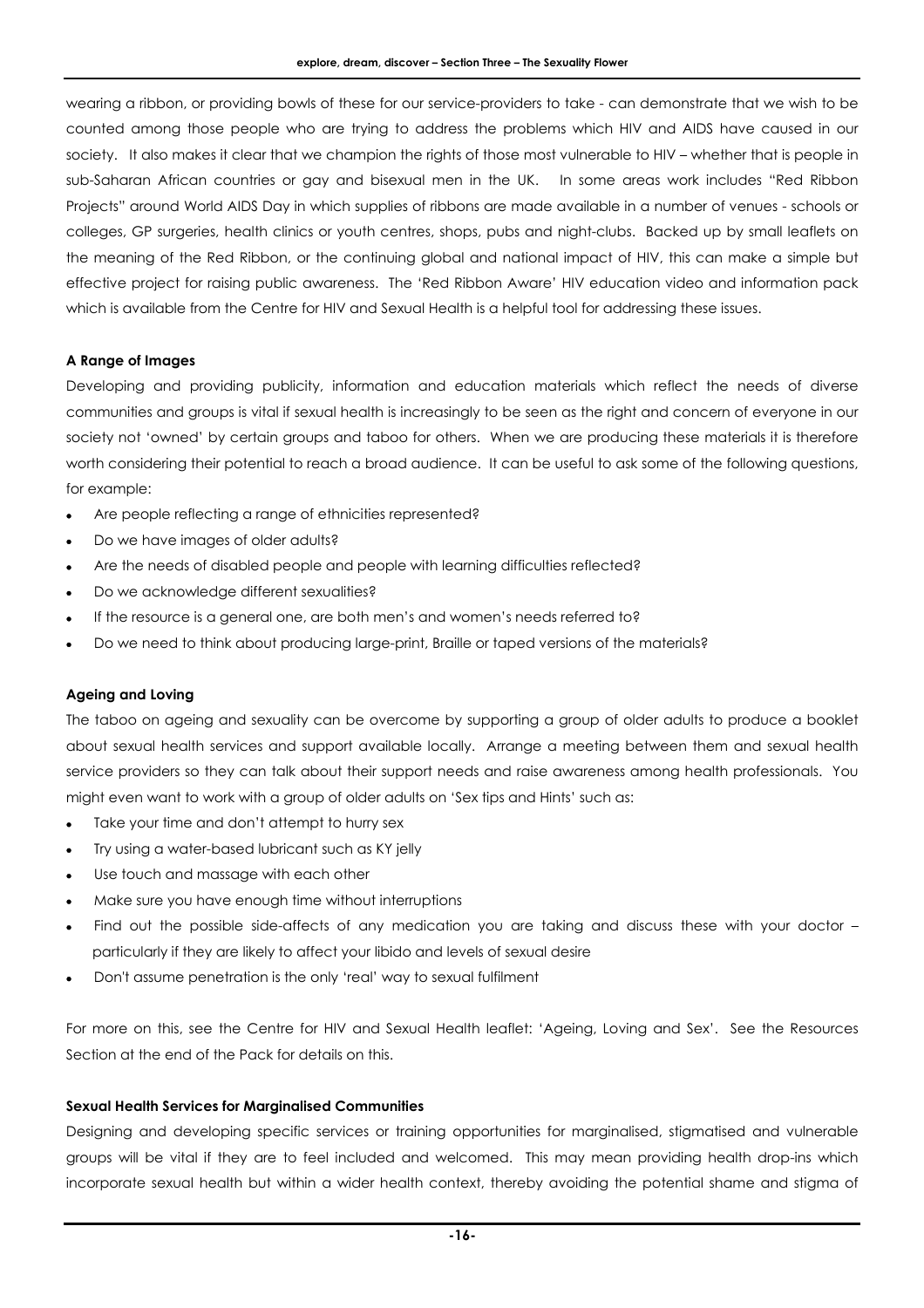being seen to access sexual health services. Such approaches can be especially important, for example, when wanting to meet the needs of communities such as Asian young women who may fear being labelled and judged. Or it might include assertiveness training for adults with learning difficulties or an acknowledgement of the psychosexual difficulties experienced by some gay men living with HIV and the provision of sensitive services in response to this.

#### **What About Wheelchair Height?**

Ensuring the sexual health rights and needs of people with disabilities are taken into concern will probably necessitate a whole set of changes, and most fundamentally a change of mind-set to break the silence and taboo about the sexuality of this group. This may range from good SRE provision in schools and youth settings which make provision for people with additional needs to campaigning for there to be tampon and condom machines in Disabled Toilets and at wheelchair heights.

#### **More Than Just Friends**

Giving the clear message that we welcome lesbians and bisexual women to sexual health services and acknowledge their needs and right to support, information and advice will require us to consider certain questions for example :

- Do we demonstrate a positive welcome for lesbians and bisexual women?
- Could we state that services are for all women including lesbian and bisexual women?
- Have we any positive poster images of lesbians on the walls?
- Do we have leaflets available on lesbian sexual health?
- Are we familiar with referral numbers for self-help groups and counselling organisations for lesbians, bisexual women or women questioning their sexuality and for young lesbians?

#### **Community Languages**

Thinking about the community languages used by those in our local areas with mother tongues other than English will be an important start in accessing these communities. Our responses could for example include working with local interpreting and translating services, offering training and resources for these workers – including training and protocols on confidentiality, developing and disseminating sexual health publications and information in different community languages and publicising sources of support such as the African AIDS Helpline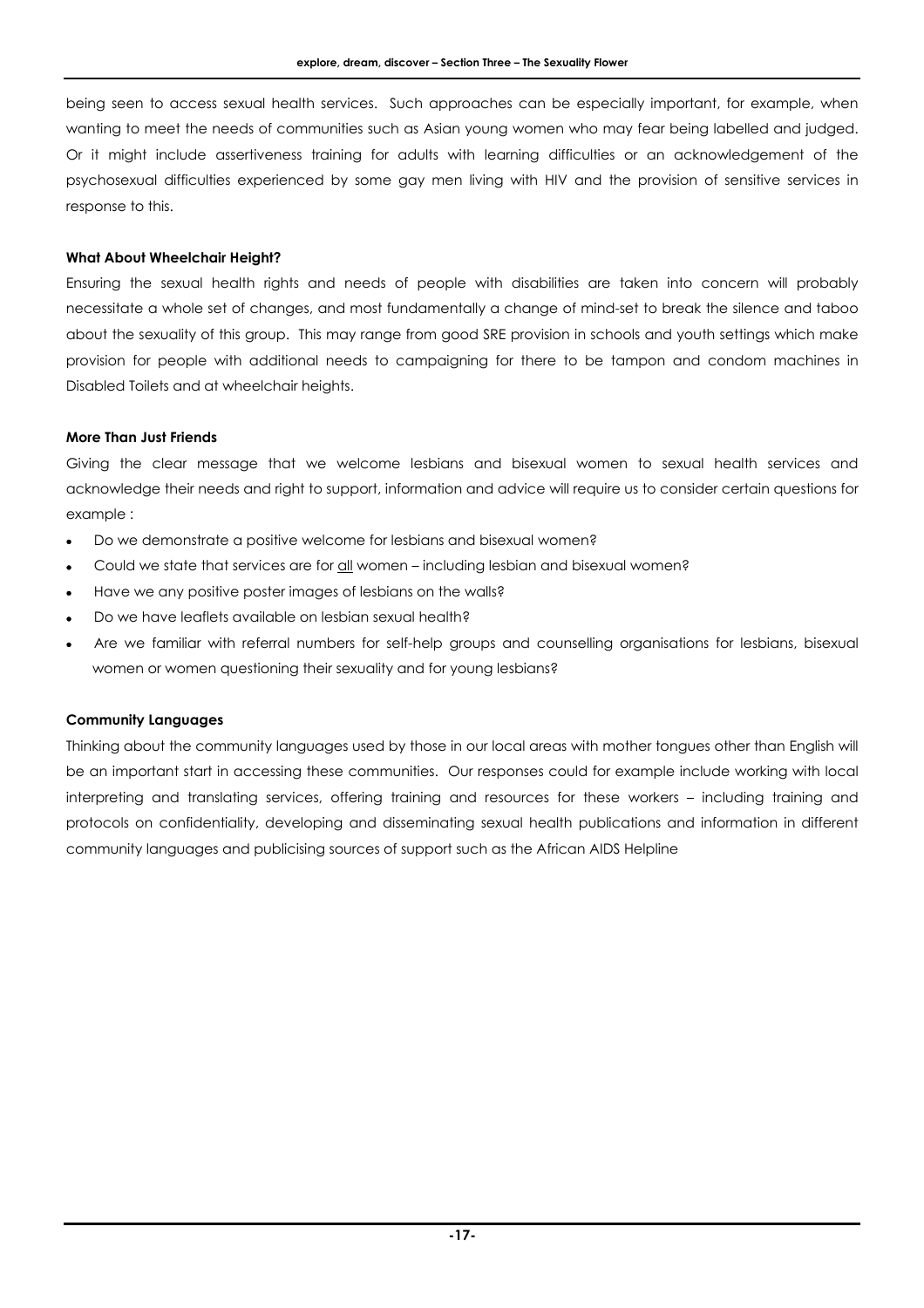## **Relationships**

**Social** 

## **Monogamy**

### **Non-monogamy**

## **Families**

## **Partnerships**

## **Marriages**

## **Friendships**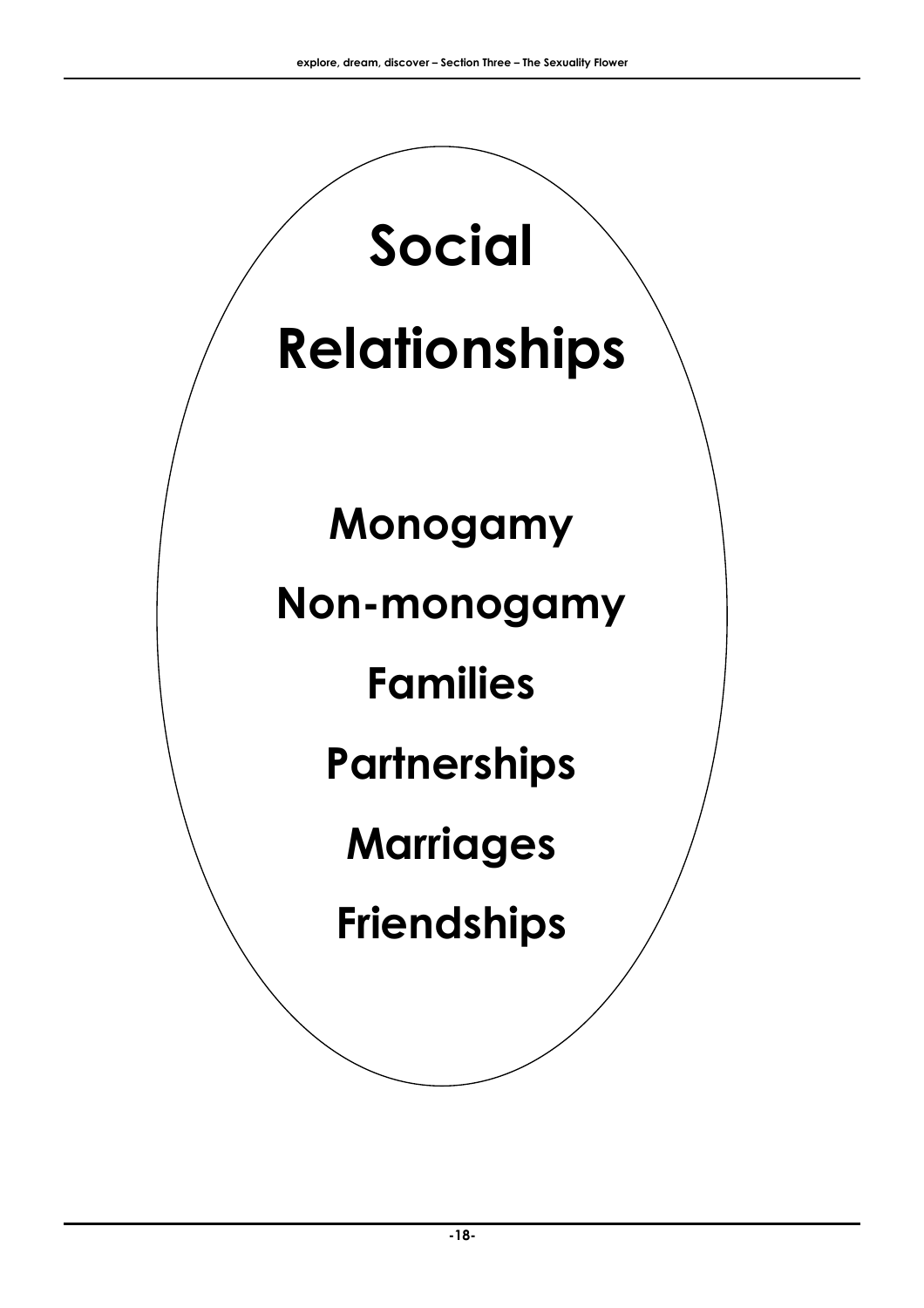#### **SOCIAL RELATIONSHIPS - DESCRIPTION – OR WHAT IT IS AND WHY IT'S THERE….**

This petal is the 'stem' of the flower and refers to where we belong in our social networks, families and communities. These can be geographical – for example our neighbourhood, estate or village - or 'communities of interest' such as Gay men in a certain town or the older adults in a particular inner city area. The families and kinship networks in which we grow up will deeply affect the sexual selfhood which we develop and our ability to make loving, respectful relationships in which we are neither exploited nor exploit others.

Our partnerships and marriages exist within this petal – whether sanctioned by the state or not, whether monogamous or non-monogamous - as do our friendships. Indeed our friendships play an important role in helping us develop a positive sexuality since it is in these that we learn and practice key relationship skills such as intimacy, sharing, communication and empathy. It is our friends who often sustain and support us when sexual relationships, marriages or families fail us. It is also often they who help us re-construct a positive self-image and sense of ourselves after relationship difficulties or rejection by our families may have resulted in self-doubt.

#### **WORKING IN THE SOCIAL RELATIONSHIPS/SEXUALITY PETAL**

In this petal, our work could include

#### **Couple Counselling and Psychosexual Work**

Sexual health services are not just about the physical aspect of sex but the emotional aspects too. So providing services which are holistic in nature will necessitate our offering an effective, empathetic and practical response to people in relationship difficulties or who are experiencing sexual problems with their partners.

#### **Young and Gay**

Wanting to offer support and resources to young people who fear rejection or attack because of their sexuality has resulted in some agencies developing support courses for young gay men and lesbians. These include time on subjects such as - dealing with friends and family, coming out, being gay at school, dealing with bullying, looking after our sexual health and accessing services.

#### **Parents, Foster-Parents and Grandparents**

Developing work with parents, grandparents and other carers for children and young people acknowledges the crucial role they can play in Sex and Relationships Education if they feel they have the skills and understanding to take this on with confidence. From 'Surviving Adolescence' courses to the fpa's Speakeasy programme, there is a whole range of models. One of the most successful has been Sheffield's Parent To Parent peer education programme in which groups of parent volunteers are trained to run sessions in a wide range of community settings on 'Talking with your children about difficult issues' including sex, drugs and bullying.

See the Centre for HIV and Sexual Health's resource for parents "Let's Talk" for more help on this.

#### **Peer Education**

Drawing on theories of learning which show that people are often most likely to accept and believe what their peers and those in a similar life situation tell them, peer education provides an excellent method for developing strong role models and increasing social skills. However, to be effective it is time intensive, requiring great input in terms of the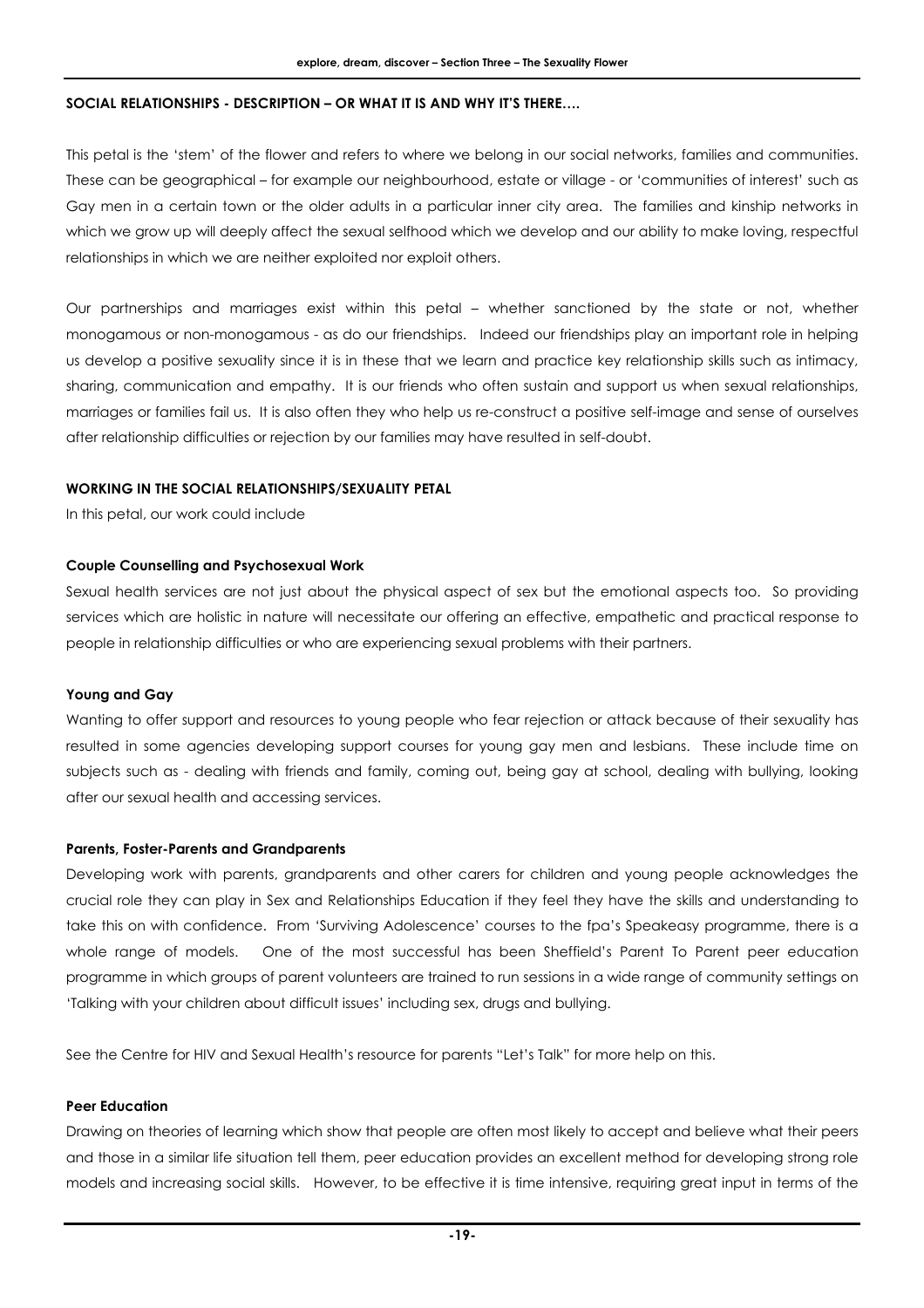recruitment, training and support of volunteers and in monitoring and maintaining quality in the education delivered. Also, because peer educators usually eventually move on in terms of their life and career development, there is often a built in time-scale for the length of such projects which means the cycle of recruitment and training has to be repeated on a regular basis. The positive effects on the Peer Educators themselves in terms of their skills development and growth in maturity and confidence can be some of the most successful outcomes of such an approach.

#### **Building Friendship Skills**

Running courses, activities and workshops on friendship - for example for young women, for Gay men or for adults with Learning Disabilities - can enable people to strengthen their wider networks of support. This means in turn that they may become less single-focused and over-dependent on sexual relationships to provide them with the intimacy, closeness and sharing which they need. Our friendships can also be a powerful factor in promoting selfesteem and can increase our ability to resist pressure, factors which can play a key part in supporting positive sexual health. Friendship skills might include elements such as :

- Listening skills
- Dealing with conflict
- Giving and receiving positive feedback
- Managing anger
- Handling criticism

#### **Young Men and Fatherhood**

Working with boys on what it means to be a father, on developing a positive sense of fatherhood and on the skills they might need to take on this role can make them much more aware of the responsibilities of parenting. It can also equip them with the confidence, understanding and skills to take this on in a constructive and successful way – for their children, their partners and themselves - if and when they do become fathers. For many young people, looking realistically at the realities of parenting can also encourage them to delay this stage in their lives until they feel ready to take on such a challenge.

#### **Sex and Relationships Education**

Delivering programmes which deal with information about sex and offer safe, reflective space to discuss and consider emotions, relationships and ethical dilemmas too is vital. Only in this way can we help children and young people grow into able, intelligent young adults who are thoughtful about relationships and have a sense of both their rights and responsibilities in relation to these. Putting the 'relationships' element into Sex and Relationships Education means taking it away from the limited biological model and putting it into the context of feelings, making it relevant, appropriate and sensitive to young people's real needs. And by relationships we don't just mean sexual partners but families, friends, our communities and the broad realm of those we relate to. Clearly achieving this will need comprehensive training programmes for teachers, Connexions PAs and youth-work staff and will be helped by sharing models of good practice wherever these are available.

#### **Remember Not Everyone Is Heterosexual - Even If They Present As Such!**

Basing the support and services we offer on the understanding that people who use them will have a range of different sexual experiences, desires and partnerships will mean we are likely to be genuinely inclusive in relation to sexuality.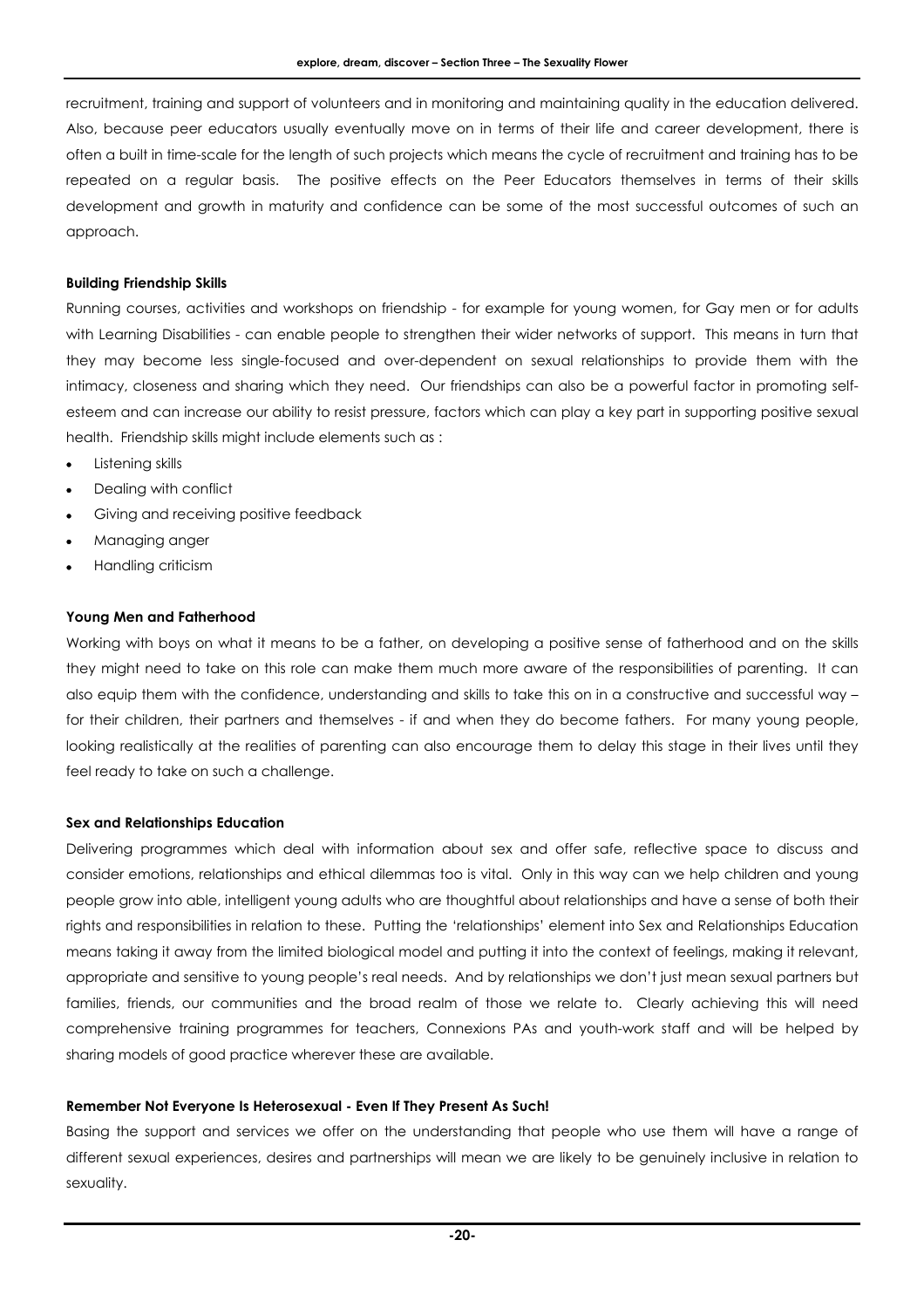This may mean training for staff and careful scrutiny of our publicity materials to ensure people who are not heterosexual know they are welcome - and equally that staff offering the service feel well-prepared for this aspect of their role and do not fall into the trap of making assumptions of heterosexuality. Some towns and cities now have groups for men who are married or in partnerships with women but who also have male partners or are questioning their sexuality. We need to make sure details of such support is available to and disseminated by all of those working in sexual health - and if such support does not exist, it may be helpful to consider establishing something of this kind.

#### **Assert Yourself**

Providing people with practical skills for managing relationships, emotions and sexual transactions can be one of the most powerful ways of building positive sexual health. The groups who have been targeted particularly with this approach to date have been Gay men, women and young people. But it can also be a very helpful aspect of professional and personal development for health, education and related staff or for other vulnerable groups such as people with learning difficulties and additional needs. Key skills addressed in assertiveness with particular relevance for sexual health are: Saying 'no', Dealing with difficult feelings, Managing and expressing Anger, Asking for what you want, Assertive confrontation, Negotiation and Building a sense of Rights – especially Sexual Rights.

#### **Good Relationships - What Are They?**

Working with groups or one-to-one, it can be helpful to ask them to consider what makes a good relationship.

Questions could include :

- What are you looking for in your ideal partner?
- What would you like your ideal partner to be looking for in you?
- Thinking about a good relationship you know in your family or friends, what do you think makes it good? How do they treat each other? What do they appreciate about each other? Do the partners ever row? And if so, how do they deal with conflict? If not, how do they resolve differences? How equal is the partnership – in terms of respect, who has power and control and who does most of the work?
- What do you think makes a relationship equal?
- When we say we want someone to love us what do we mean?
- How do we want them to behave towards us?

Building on this, ask people to think about what personal qualities make a good relationship - perhaps listening or giving positive feedback, not sulking, being able to listen to criticism and make changes, communicating your feelings - and how they could develop these in themselves. It may also be worth asking them to think about the importance looks and attractiveness plays in all of this – and drawing out the point that despite the pressing cultural focus on image, most people prioritise other more personal qualities in their potential ideal partner.

#### **Saying No - And Surviving The Guilt**

Offering opportunities to gain and practise the skills of saying 'no' can be a great sexual health support. Workshops could include - what makes it hard for us to say 'no'? And what can the gains from saying 'no' be? This work can cover basic assertiveness principles as well as offering opportunities to practice skills which equip people with the ability to say 'no' –such as the 'broken record' technique.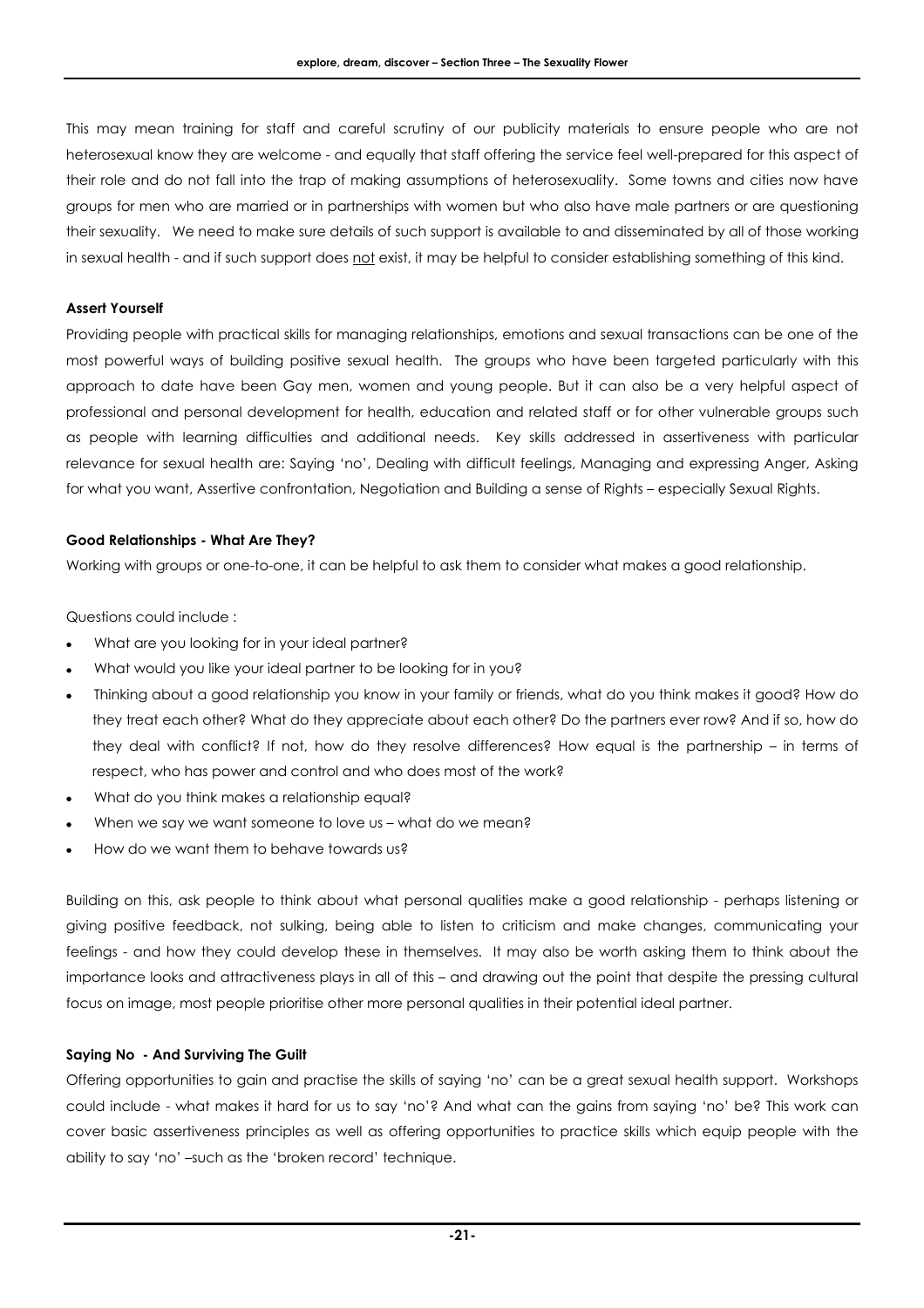#### **Safety and Internet Liaisons**

The fact that more and more people are using the Internet for everything from chatting and flirting to cyber-sex means we need to develop robust responses matched to the needs this throws up. One example is the Centre for HIV and Sexual Health's 'Internet Liaisons' leaflet for men looking for sex with other men. This includes practical tips on staying safe such as "Arrange meetings in a public place', 'If you can, tell someone where you are going' and 'Don't give out your address until you are sure you want to continue with a relationship'. It may also be helpful to access open web-sites and chat-rooms – particularly ones which cover our own locality – and where possible to post up details of local sexual health services and sources of support.

#### **Safer Surfing**

This section is taken from the Centre's 'Go Girls' Handbook on building self-esteem. One specific thing which we know can render girls vulnerable, even from the privacy and supposed safety of their own rooms, is use of the Internet and of chat-rooms in particular. The terrible soap 'ordeal' of Sarah Louise in Coronation Street in July 2001 illustrated this neatly (and as we know, soap characters are put on this earth to suffer experiences such as this!). It showed us a lonely, isolated and bored girl whose self-esteem was at rock-bottom, having become the first ever soap 13-year-old mother. She was literally a target for anyone on the net roving the teenage chat-rooms with an eye for abduction. The girls we are working with may potentially be equally at risk and there are some 'golden rules' which we will do well to introduce them to, so as to ensure they don't take unnecessary risks in this way.

#### **Safer Surfing Tips**

With the girls, come up with a list of "Safer Surfing" tips drawing on their knowledge and good sense. So these could include :

- Don't ever give out your personal details, photographs, address, telephone number or anything that can identify you
- Don't take other people at face value people can assume any identity they want to on the net
- Never arrange to meet someone you've only ever met on the net without telling your parents or carers first, getting their permission and taking a responsible adult with you
- If you do eventually arrange to meet someone you first 'met' on the net, make sure the first meetings are all in safe and public places, where there are people around and you can get help should you need it
- Stay in the 'public' areas of chat-rooms where there are other people around
- Never respond directly to anything you find disturbing or that you think is suspicious. Save or print it, log off and tell an adult or report it

Once they have come up with their list, could the girls produce these on a laminated card for distribution? Or even start a Safer Surfing web-site, to share this learning with other girls?

For more on this see 'Go Girls – Supporting Girls Emotional Development and Building Self-esteem' Jo Adams Centre for HIV & Sexual Health. Also the Suzy Lamplugh Trust produces a range of excellent leaflets and resources on safety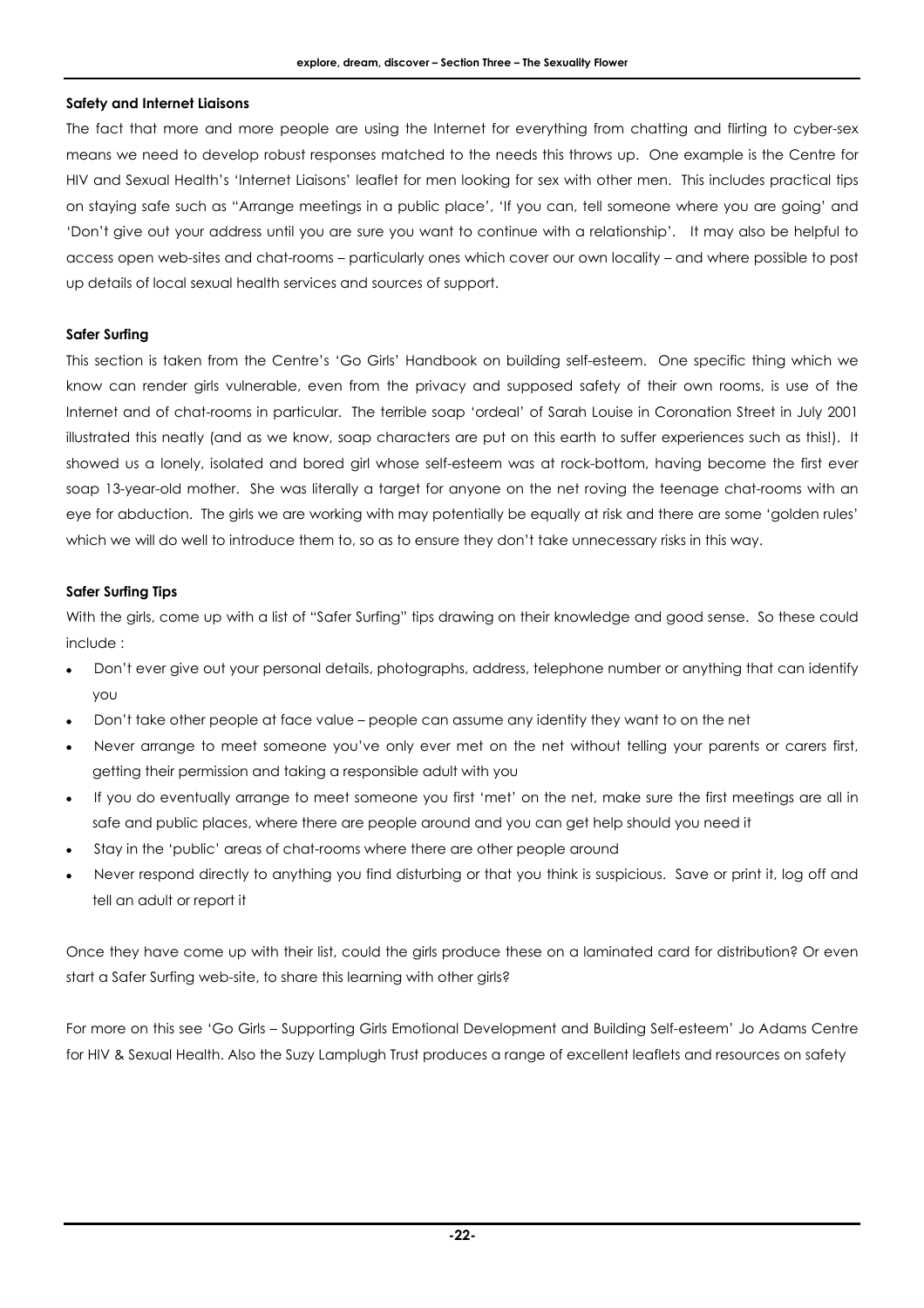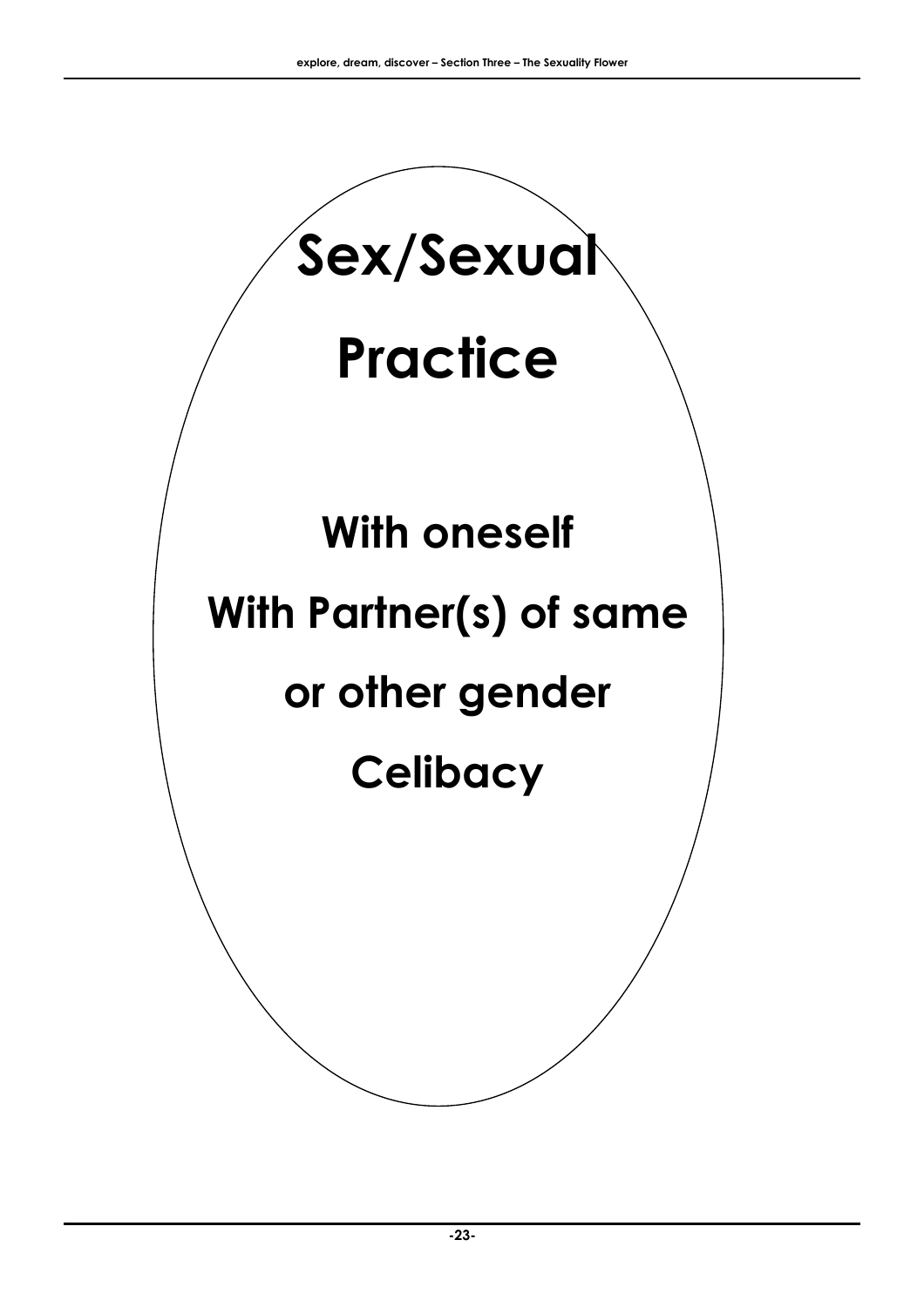#### **SEX AND SEXUAL PRACTICE - DESCRIPTION – OR WHAT IT IS AND WHY IT'S THERE….**

Often when we refer to sexuality, it is this aspect of 'doing it' or who does what to whom that is at the forefront of many people's minds. This sadly overlooks the fact that sexuality is about much more than sex – and indeed that we are all born sexual and are sexual until we die, whether or not we ever in fact share sex at any stage with another person, or whether we even explore sex with ourselves or not.

It is important at this stage to note two key points. The first is that few of us live our whole adult lives as sexually active. We may take time out from relationships, or time out from sex within relationships. We may lose a life-time partner through bereavement or never find one. We may value the intimacy and shared support of what began as a sexual relationship more than the sex within it. Those of us working in the field of sexual health know that there are many marriages in which the partners no longer have sex together although the world tends to assume that marriage = sex just as it used to make the equally erroneous assumption that unmarried = no sex.

The second is that the kind of sex we will choose or decide against will be incredibly dependent on the two previous petals. Our experience of acceptance or rejection, of being valued or being vilified will have an integral effect on whether or not we believe we can freely choose whether or not to have sex, with whom to have sex and what kind of sex to have. If we are desperate for acceptance because we have been at the receiving end of disapproval or harsh judgement from the world and our wider society, we will not be in a strong position to negotiate sex, because the driving factor for us may be to be desired by someone else above all things, simply to be chosen. Conversely, if we have been generally approved of and socialised to feel we are good and acceptable, then we will feel able to say 'no' to poor treatment by others or to activities which will not be pleasant or pleasurable for us, secure in the knowledge that we deserve positive experiences.

#### **WORKING IN THE SEX AND SEXUAL PRACTICE PETAL**

In this petal, our work could include

#### **Is The Sex Chosen and Consensual?**

The 2002 Natsal survey (National Survey of Sexual Health Attitudes and Lifestyles; Johnson, Wellings et al) tells us a great deal about how many people - in particular young women - subsequently regret the sex they have. Taking this disturbing information as a starting point can lead us to make sure we check out with people we are working with that, if they are having sex, this is entirely consensual. That they are not just doing it because they feel they ought to, they assume everyone else is or they don't know how to say 'no'. And the converse of this is that we should be ensuring that they are not pressurising anyone else to have sex with them.

#### **...And Is It The Kind of Sex They Want?**

Increasingly, anecdotal evidence is telling us that many girls are coming under huge pressure to have anal sex partly because the boy assumes this means they won't need to use a condom and partly because it isn't seen as 'real' sex. Also there appears to be an increase in girls being expected to give - but not receive - oral sex. Those of us involved in this field therefore need to be putting these delicate issues on the agenda. We should be making sure by all we do and say that every girl knows she has the right to say 'no' to sex anyway, but particularly if it is not pleasurable for her or is likely to be dangerous in terms of infection.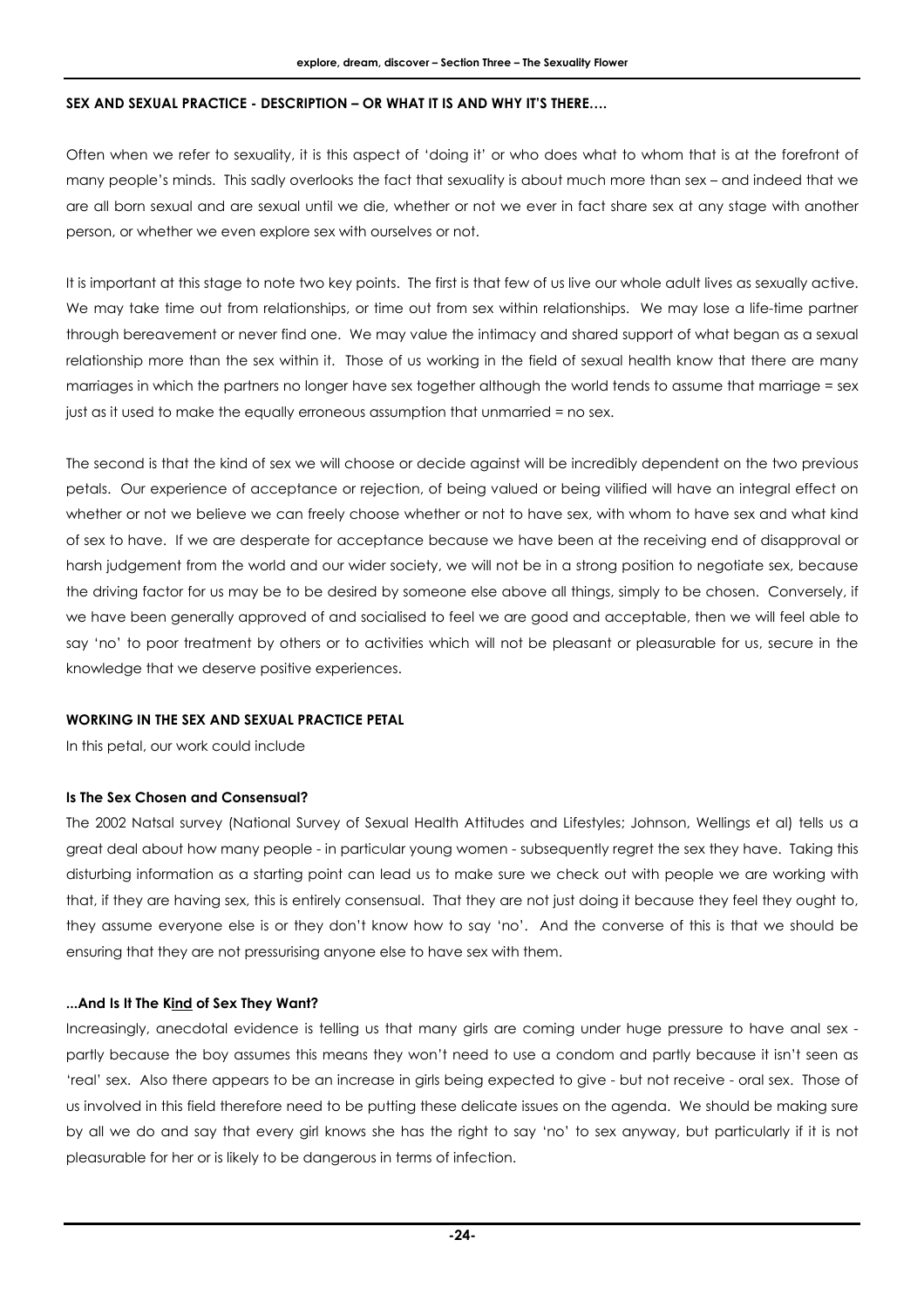We may also want to introduce the notion of mutuality in sex – and the fact that it is reasonable and fair to expect reciprocity in oral sex – and indeed in the giving and receiving of all sexual pleasure. One American comedienne referred scornfully to men 'that won't even lick a stamp' and perhaps we should be suggesting that they are avoided at all costs until they can learn the basis of sexual 'good manners' - which is to return favours!

#### **Confidentiality Matters**

Having staff who are aware of confidentiality protocols, of the Fraser guidelines, and of the confidentiality policies of partner agencies is essential. This may mean offering some staff - such as receptionists or teachers – training in this specific area. Once this is assured, organisations and services should publicise their confidentiality procedures in the form of clear, accessible statements to reassure those who may have particular anxieties. These might be for example - married men who are gay, asylum seekers who may be fearful about approaching services, young people under 16 or people with HIV from communities where the stigma may be especially strong.

#### **Promoting Condom Use**

Thinking that being on the pill is 'safer sex' or 'protected sex' is still a common misconception among many young people and positively and proactively promoting condoms is therefore essential to sexual health promotion. This should always be accompanied by a condom demonstration - including the young person's chance to try condoms out themselves on the demonstrator model - since the vast majority of condom failures are the result of incorrect use. Forget the courgette or carrot approach too – and get hold of a wide variety of life-like demonstrators including Black ones and ones which simulate ejaculation. In Sheffield we have heard of boys starting to use condoms for masturbation (otherwise known as a 'posh wank'!) and we should be encouraging this as a way of familiarising themselves with effective condom use – as well as eroticising them by association with pleasure. The Centre for HIV and Sexual Health produce a 'credit card' resource on the Golden Rules of Condom Use which can be a helpful adjunct to the work. And it will always be a good idea to prepare men and young men for the fact that they may experience a slight decrease in their erection when they put on a condom but that this will return. The Section of 10 Top Tips on Promoting Condom Use in the Department of Health website on Effective Sexual Health Promotion (website address : www.dh.gov.uk) is also an invaluable resource.

#### **A Range of Choices**

Providing sexual health services also should mean providing choice - for example always offering a full range of contraception methods or making all the choices clear if someone becomes unintentionally pregnant.

#### **....And a Range of Services**

Making sure that we do not limit our sexual health services simply to issues of fertility or prevention of infection will tangibly demonstrate our holistic approach. For example, is there provision for people who are experiencing psychosexual problems, for women with PMS, for people who have been raped or sexually assaulted, for people who are questioning their sexuality or for medical as well as surgical abortions?

#### **Condom Negotiation Skills**

Training groups on condom negotiation skills and saying 'no' to unwanted sex can be done through one-off workshops or part of a wider assertiveness-training programme. This is in recognition of the fact that for many people, putting into practice decisions about looking after their sexual health may be sabotaged by their fear of upsetting others or, literally, by not knowing how to say "no". When working with young people, it is important that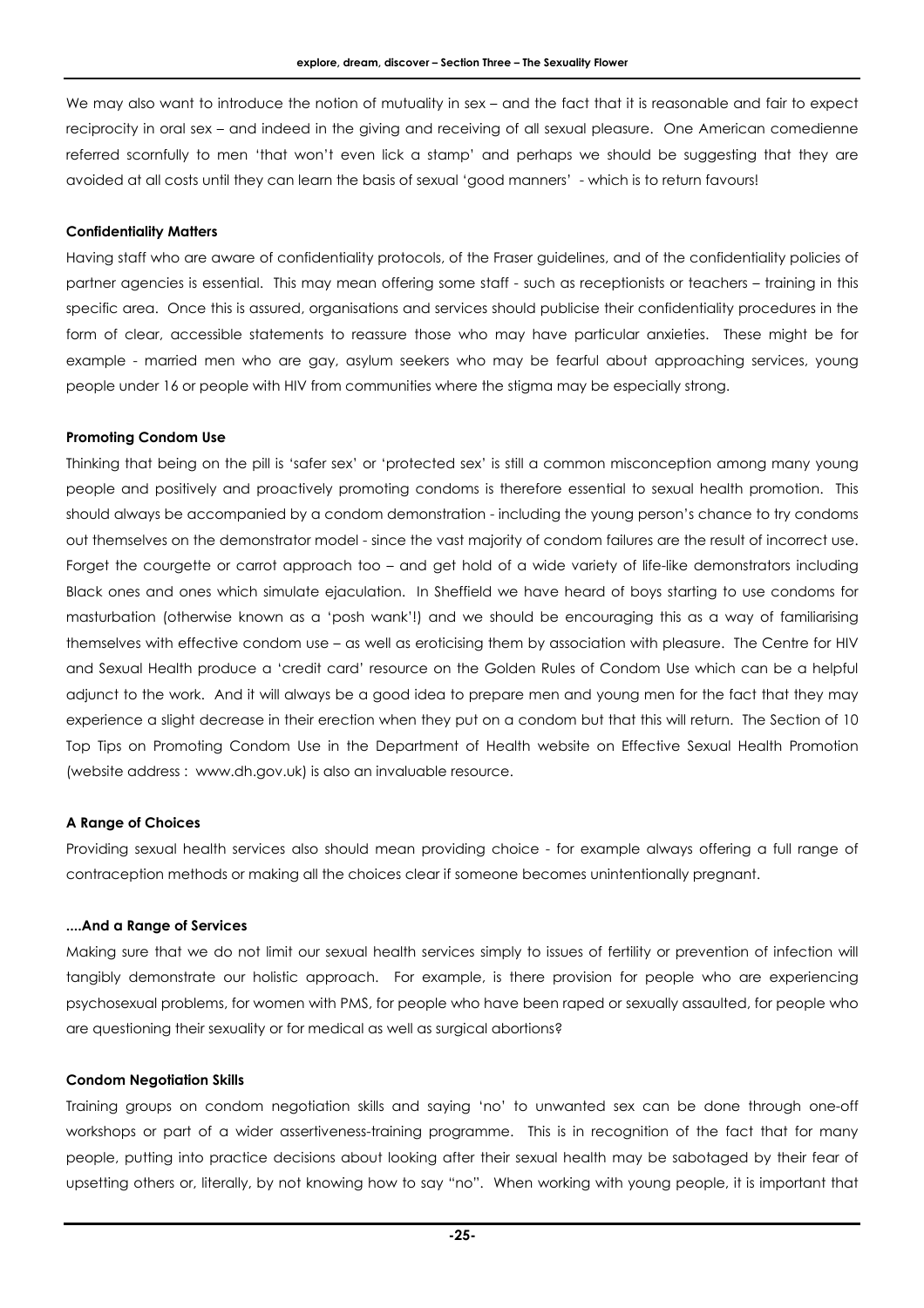we do this work with boys as well as girls.

#### **Rape and Abuse**

Some life events such as rape or childhood abuse can leave long and damaging scars on people's ability to make positive sexual relationships. Giving advice and support to agencies such as Rape Crisis centres, Survivors, Victim Support Schemes or Women's Aid can enable their staff and volunteers to ensure their service-users' concerns about sexual health and sexuality can be dealt with appropriately and skilfully.

Joint projects which exemplify this approach include 'Taking Back Control' – a collaboration between Sheffield Rape and Sexual Abuse Counselling Centre and the Centre for HIV and Sexual Health. The starting point for this was the recognition that few resources existed to help support people who had been raped or sexually assaulted in terms of their questions and anxieties about their sexual health. These might for example include whether to have tests for HIV and other STIs, and the possible impact on sexual relationships. As a result a leaflet 'Taking Back Control' was produced which could be used with women or men who had experienced rape or assault. Training events were also run with local Primary Care and Health Service staff and other relevant professionals. The huge response to this made it clear that a very real need for support round this topic had previously gone completely unmet.

#### **Mock Sexual Health Clinics**

Arranging visits to local sexual health services for those who might be nervous of approaching on their own - such as local Asian women's groups, Deaf and Hearing Impaired groups or all the students in a school's Year 10 or 11 - can vastly increase service uptake by groups previously seen as 'hard to reach'. In some schools this is achieved by a group of 6 or 8 students from each school year going to visit the clinic and meet the staff and then doing a presentation to their peers at school on their learning and their advice on accessing the service. Or, in the Snapshot Project in Hampshire, young people go and take pictures of their local clinic and produce a display to demystify the process of visitng – a 'virtual visit' in effect.

Logistically these ideas may be a more feasible approach than transporting a whole year group – and will still be effective in spreading the word about youth-friendly practices.

#### **Condom Distribution**

By seeking out broad distribution networks for condoms we can vastly increase people's access to these and therefore their likelihood of using them. These networks can include Primary Care practices, youth workers, Connexions PAs, youth clinics, Family Planning Clinics, street-work with commercial sex workers or outreach work in cruising and cottaging areas. Or they can be widened to encompass postal condom distribution schemes, as operated by some Gay Men's Health organisations.

#### **Have I Told You Lately That I Love You?**

"Our expectations about sex are far too high" writes Jessica Berens, an Observer journalist. "There are other things to do, after all – gardening, singing, art". Putting the possibility of loving someone but not having sex with them on the agenda opens up all sorts of choices and counteracts the prevailing notion that love = sex, and that sex = penetration.

North Buckinghamshire Health Promotion produced an excellent poster based on this concept called "101 Ways to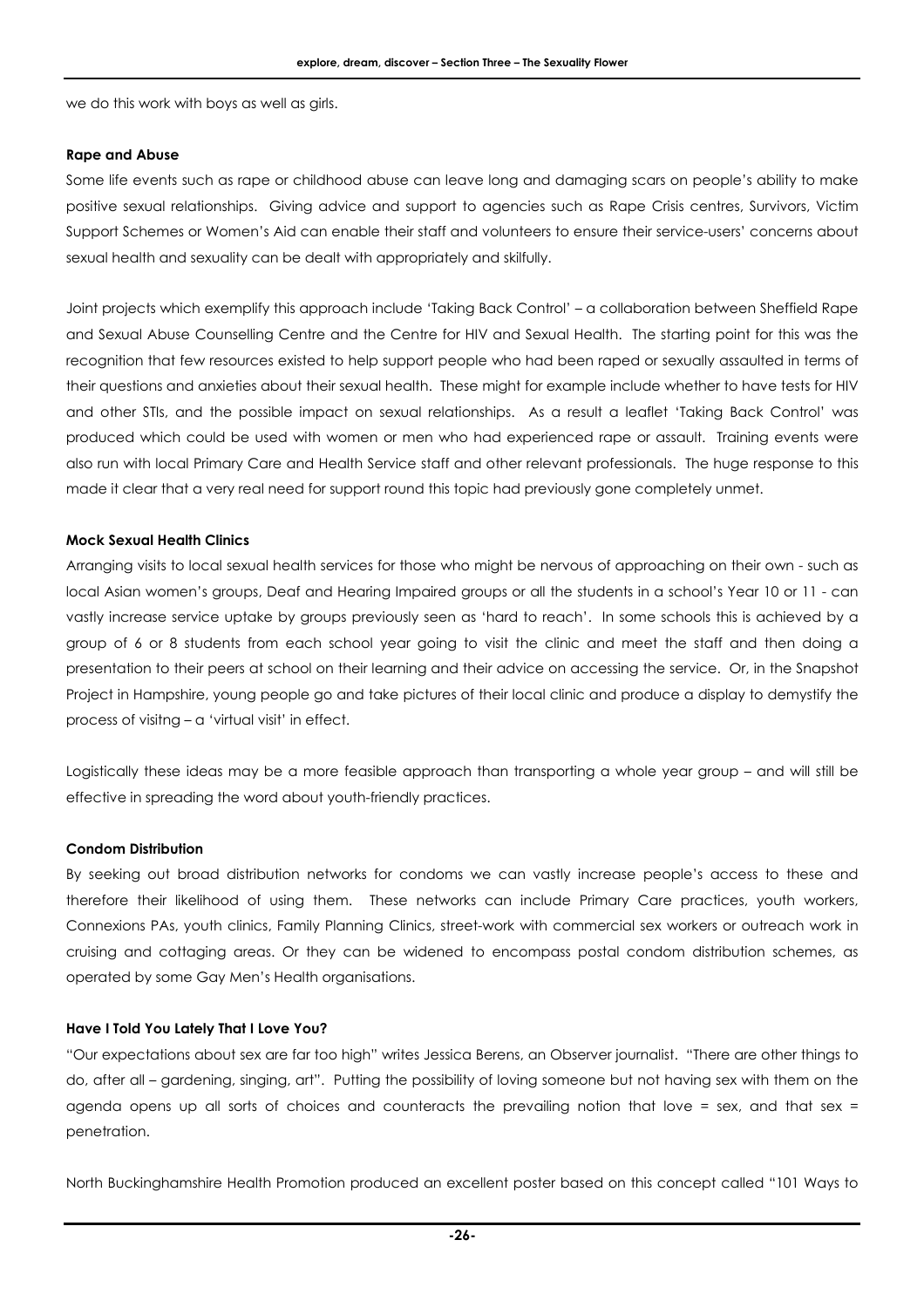show someone you love them without having sex". With groups or on a one-to-one basis we can invite people to list all the possible ways they can think of to show someone you love them without having sex. We can go on to ask - How would they like someone to show them affection in ways that don't include sex? This gives people expanded choices about how to express love, affection and a sense of valuing someone without necessarily having to use sex for this.

One exercise for this, taken from "Go Girls" is as follows :

Invite people to list all the possible ways they can think of to show someone you love them without having sex. These might be, taking them on a picnic, writing them a poem, giving them a head massage, buying them a packet of love-hearts, cooking them a romantic dinner, washing their car, singing a karaoke love song duet with them, leaving a single flower on their desk, buying their dog a squeaky toy…….the list is probably literally endless.

Then ask, How would they like someone to show them affection in ways that don't include sex?

Once they have identified what some of these ways could be, if they have a partner encourage them to ask for these demonstrations of affection, and to give them too. If they are already being sexual with a partner, perhaps group members will find they get a greater sense of being treasured and valued in these ways. And if they don't have a partner, it will give them a menu of things to try out as signs of love once they are in a relationship, without necessarily having to look to sex for this.

#### **Inappropriate Touch**

Working with especially vulnerable groups - such as adults with Learning Difficulties or children - should involve addressing issues of appropriate and inappropriate touch, saying no and setting boundaries if we are to protect them from abuse. The 'Protective Behaviours' training programme (see Resources Section for contact details) offers a useful model here for supporting people to develop strategies for staying safe and to identify key adults who will help them if they are at risk of harm or abuse.

It is important, however, to keep in mind the fact that damaged and abused people – the ones who professionals are often most careful not to touch for fear of over-stepping boundaries - may in fact be those very people who are most in need of safe and reassuring touch. If this can be done in respectful and consensual ways, with agreement sought and given – a hand on the shoulder, an affirming hug – it may be possible to re-connect them with positive, non-abusive touch and this can be an invaluable learning experience. Also this may come as water in the desert for people who are starved of touch – and may help them to re-establish their right to touch which is caring, appropriate and responsible and to set boundaries round touch for themselves. Indeed, it could be argued that if we do not help them re-learn and negotiate such boundaries, they may be especially vulnerable to manipulation or 'grooming' by others, who are offering them affection for entirely corrupt reasons.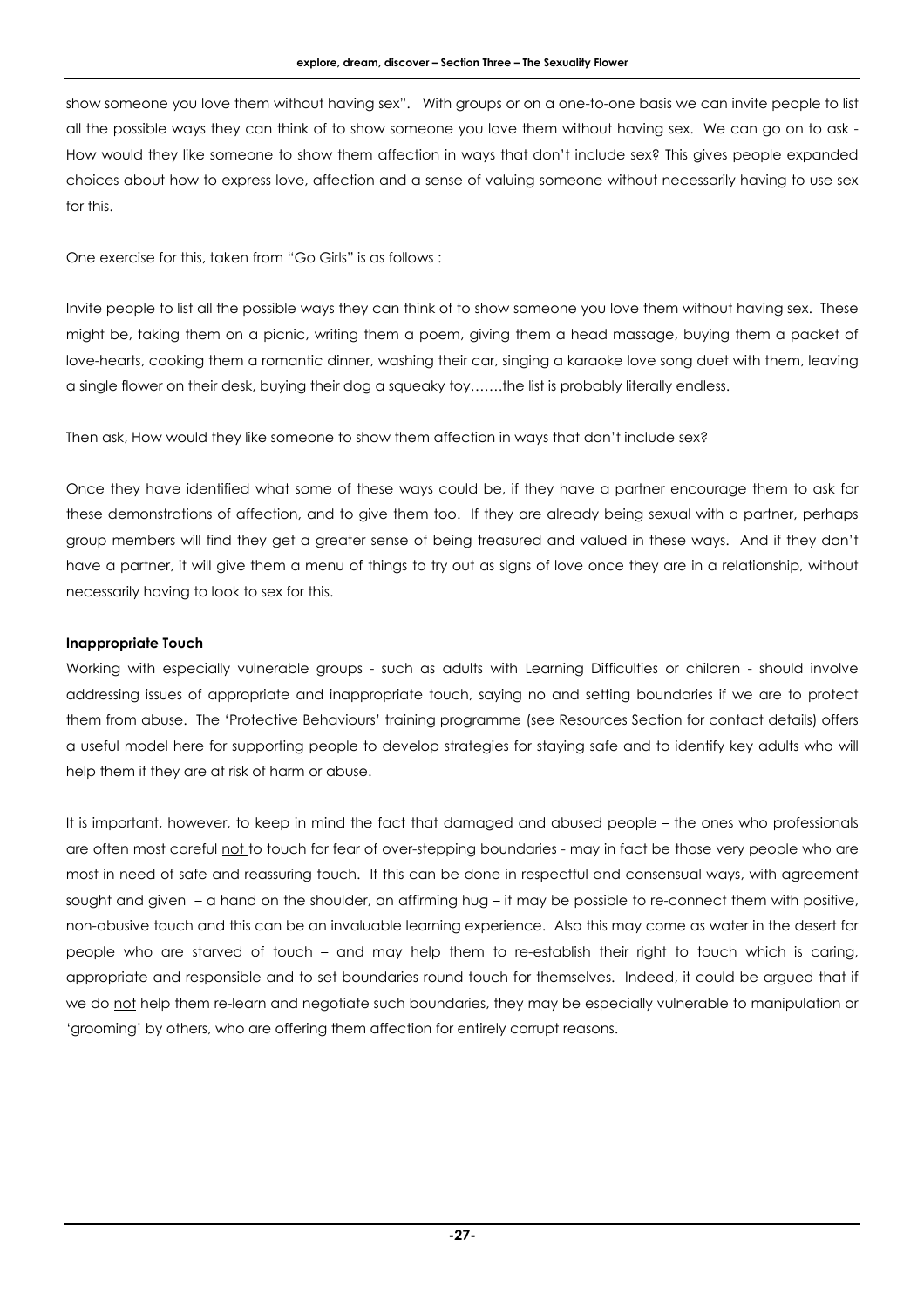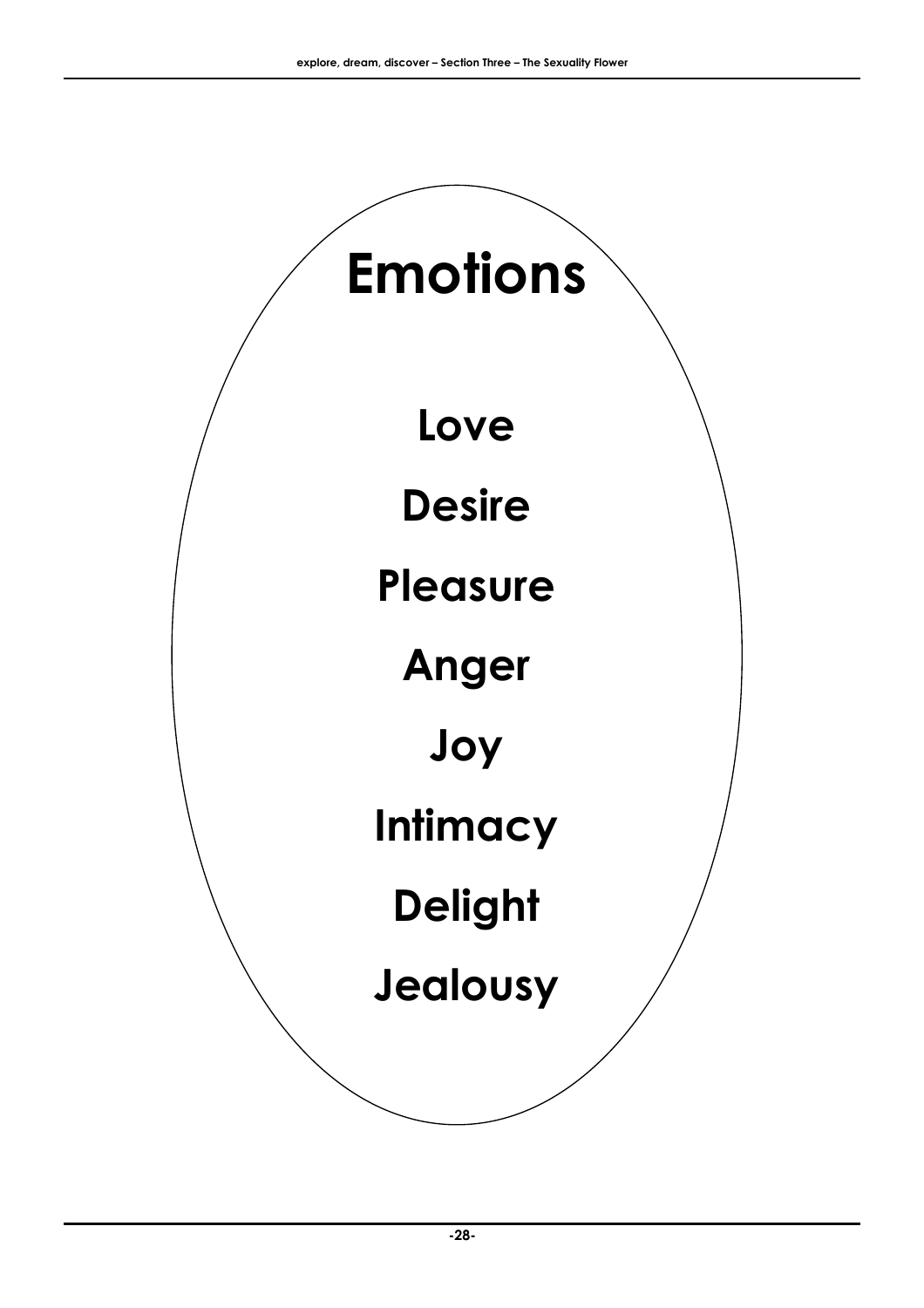#### **EMOTIONS - DESCRIPTION – OR WHAT IT IS AND WHY IT'S THERE….**

To be sexually healthy and to be able to claim a positive sexuality, we need to be relaxed, unafraid and accepting of strong emotions – both pleasant and unpleasant. We must be able to handle difficult feelings such as anger, jealousy, upset at rejection or anxiety about being dependent on another person because sex and sexual expression will almost inevitably give rise to these at some stage. We will also need to be able to give ourselves up to more enjoyable feelings such as love and desire, intimacy and delight, joy and pleasure. I have consciously avoided the use of 'good' or 'bad', 'positive' or 'negative' to describe emotions here. This is because we need to become comfortable with the fact that emotions are just feelings, they may be pleasant or unpleasant to experience but they are not in and of themselves good or bad. Only the actions which emanate from feelings and the consequences of them being acted upon are negative or positive.

And the corollary to being in touch with and accepting our own strong feelings linked to sex and sexuality is that we will need to be comfortable around other people's feelings too, to accept them as being an important aspect of sexuality and to be open to communicating our feelings and acknowledging those of others.

Many of us involved in sexual health work may perceive some of the ways in which our culture currently seems to be colluding with a dislocation between sex and emotions as deeply disturbing. In this era of cyber-sex between people who have never met, of Club 18-30 Reps and people willingly entering into enormously graphic, explicit sex without any other kind of intimacy or sharing of emotions, it is understandable if we sometimes feel concerned about what is happening to people's emotional health and well-being. This is a long way away from being a judgmental approach or disapproving of sex which is only for the sake of pleasure. But we do ourselves and those we work with no favours if we repress any such misgivings for fear that these will be interpreted as prudish and anti-pleasure.

#### **WORKING IN THE EMOTIONS PETAL**

In this petal, our work could include:

#### **Communicating Difficult Feelings**

Helping people identify, name and then communicate their difficult feelings - such as hurt or jealousy, despair or resentment, fear of rejection or of disapproval - all helps them to take more control over these and therefore to be less in thrall to them or un-nerved by them. This can be done for example through formal means by 'emotional literacy' workshops or sessions, by skills training such as assertiveness covered earlier in this section or by offering a safe and confidential space in which people can discuss their feelings and become more familiar with these and with the process of sharing them with another person.

#### **Anger workshops**

One strong emotion which can be evoked by sexual feelings, relationships or a sense of powerlessness is that of anger. Helping people express this constructively, in ways which do not result in hurt, violence or damage can be an important area of emotional development. There is a range of ways in which this can be done - for example encouraging the discharge of adrenaline and the rush of energy which often comes with anger can make it less likely these will be channelled destructively. Such methods can include drumming, voice work and shouting, going for a run, or the use of punch-bags. Other methods which can be introduced as anger management techniques can include: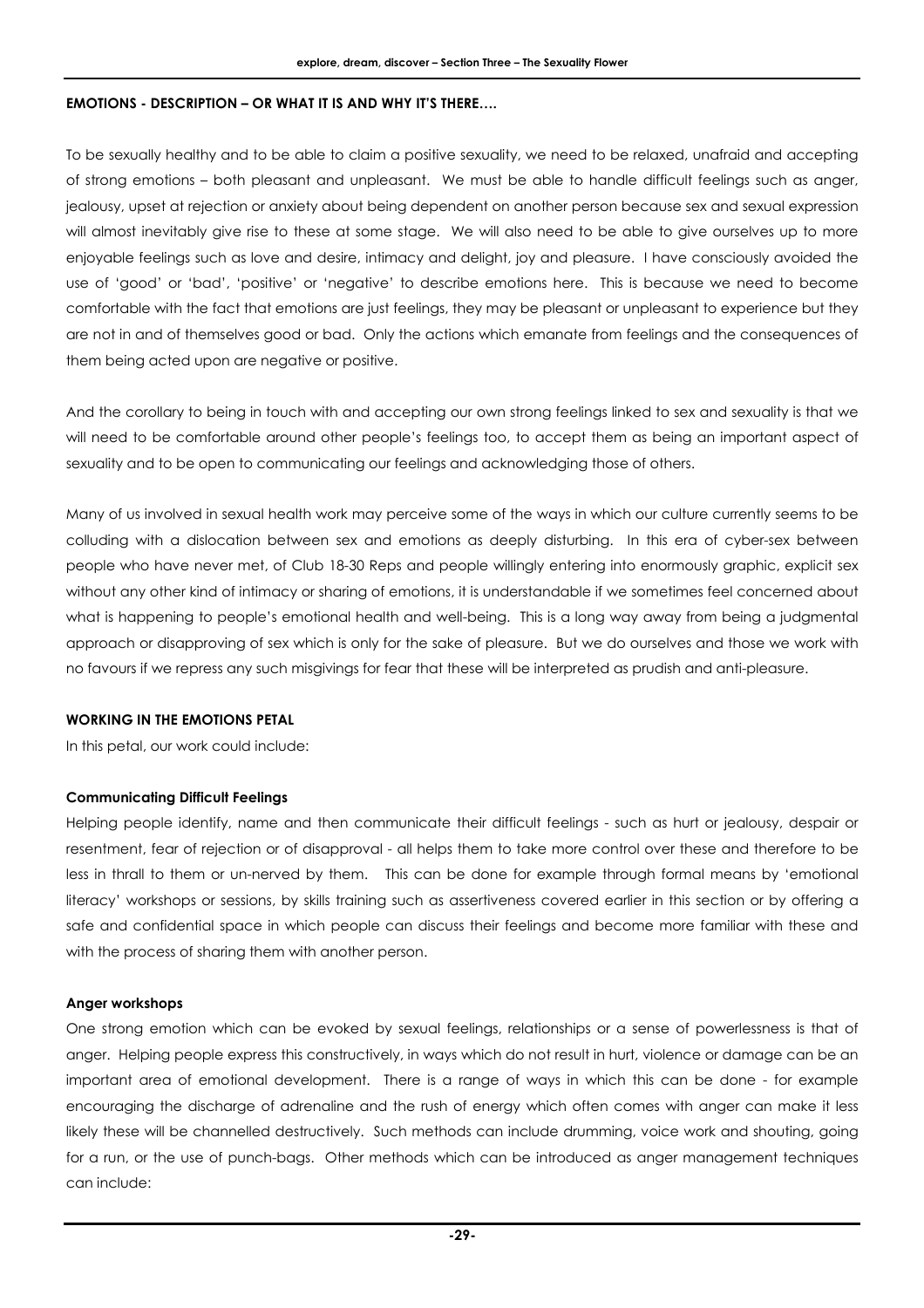- writing a letter to the person you are angry with to get out the feelings, either to send or not
- pretending a pillow or a chair is the person you're angry with and telling them how you feel shouting at them and bellowing out your feelings if you want to
- concentrating on breathing deeply
- screwing up paper into balls and throwing them hard at the wall
- writing down everything you're feeling in a stream of words, images and phrases
- telling someone perhaps a friend, colleague or family member why you are feeling so angry and all the different thoughts and feelings you are experiencing
- writing it down as a poem, in a diary or as a rap or a song
- drawing, painting or scrawling your feelings

One key point to communicate to those we are helping to feel, express and manage their anger is that it's fine to be angry, but they are responsible for what they do with it next.

#### **Red Card Schemes**

One anger management technique which has been introduced into a number of schools with the effect of vastly reducing the pupil exclusion rates is the 'Red Card' scheme. In this scheme, if a pupil who has difficulties with anger feels they might be about to lose control, they can show a 'Red Card' which allows them a fast exit out of the classroom with no need to explain their reasons. They then go to a safe, supervised space until they are calm enough to return to class. In some schools, at the end of the day they then return to discuss what happened with the teacher of the class they left so they can resolve and jointly consider any outstanding issues. In addition to helping young people manage their anger, this also expands their awareness of their own emotions, since they have to be in touch with these enough to anticipate when problems might be about to arise.

#### **Congratulations!**

Using our imagination about how our service-users or clients or the groups we work with may feel about accessing sexual health advice or services should lead us to realise that we need to dispel any anxieties they may be feeling as early as possible in the visit or transaction. So if we smile at someone approaching the service, and congratulate them on their responsibility in seeking out help and advice, that should offset any trepidation they may have had about being treated in judgmental ways. This may be particularly important if the person feels foolish or conflicted about something which has happened - for example if they have had unprotected sex or are wanting emergency contraception for a second or third time. It is also likely to be especially important if a woman is seeking an abortion, since she may well have encountered some negative anti-choice messages, which will mean we will have to consciously provide an antidote to these. We could do this for example by praising her for taking care of her sexual health and being brave enough to come to the service.

#### **Training for staff and professionals on emotional awareness**

Training and familiarising health professionals to become comfortable addressing the emotional aspects of sexual health also falls within this 'petal'. This will mean being open to the feelings that dealing with sex and relationships evoke in their clients, patients and service-users and being able to help them explore and express these. But it also offers staff the opportunity of becoming familiar with their own emotions around these issues rather than seeing sexual health as only about bodies and "bits", or to do with service users - not themselves.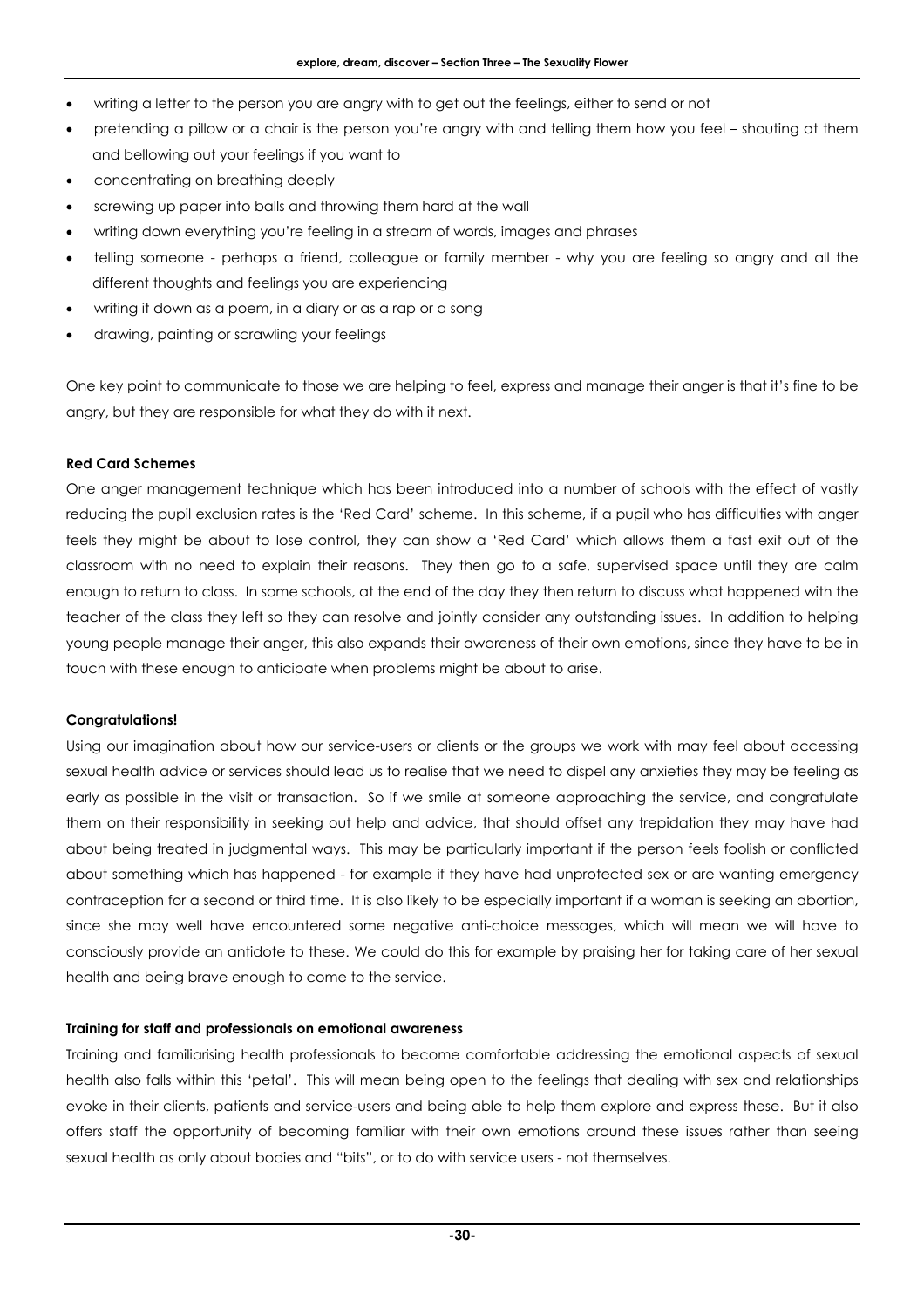All training for professionals involved in sexual health work - whether around service provision, offering information, support and advice, Sex and Relationships Education or health promotion and HIV prevention - should include an acknowledgement of the feelings associated with these topics and activities. Even straightforward clinical training should still pay attention to this aspect of sexual health along with the communication skills necessary to be able to deal with and express our feelings.

A clinician participant in a training session once told me confidently 'When I put on my white coat, I just become a professional' and reassured me they were as a result impervious to emotion. Though I did not of course say so to them directly, I could not help feeling how strongly their belief that this was a desirable way to behave must have adversely affected their transactions with their service-users.

#### **Emotional development as part of Sex and Relationships Education**

Expanding the concept of Sex Education to become 'Sex and Relationships' acknowledges the importance of relationships in our sexuality and for our sexual health. If we are best to serve the educational needs of children and young people we will need to ensure our Sex and Relationships Education programmes include many opportunities for them to become familiar and comfortable experiencing, identifying, naming and expressing their feelings. This will also of course be accompanied by them practising listening to, observing and coming to an understanding of other people's emotions too. We can give young people these opportunities through a whole host of exercises from circle time to listening exercises in pairs, from values clarification to role plays, from drama and scenario work to watching videos, discussing soaps or reading about other people's experiences and testimonies. Understanding someone else's emotional experience by 'Walking a mile in someone's moccasins' is the lovely Native American phrase which sums up the kind of empathy we will want to be developing in all young people in relation to other people's feelings, too.

#### **Managing anxiety**

Helping people come to terms with their anxieties and manage these in acceptable ways gives them greater emotional resilience and develops their overall resourcefulness, while also supporting them in getting their anxieties into perspective. Techniques for doing this can include deep breathing exercises, drawing their anxieties or writing about them, using worry dolls to 'carry' their worry for them, familiarising them with concepts such as 'Whatever happens, I can handle it', introducing them to Susan Jeffers' very practical book "Feel the Fear and do it Anyway" and working through some of its exercises.

#### **Stress Reduction**

Enabling people to learn some basic relaxation methods can be vital to their emotional well-being, particularly if they are living with high levels of stress. This may be especially relevant for people living with HIV or their carers and significant others, for people who have survived abuse or those emerging from violent or destructive relationships. Stress management techniques for example could include meditation, relaxation, deep breathing, positive self-talk and affirmations, guided fantasy or yoga.

#### **Counselling**

Providing easy-to-access and low-cost counselling services will be vital for those with emotional or relationships problems or those who are struggling with a very negative self-image. Offering this in settings such as Primary Care and Youth Advice services and drop-ins can be an important way of opening up such opportunities to those groups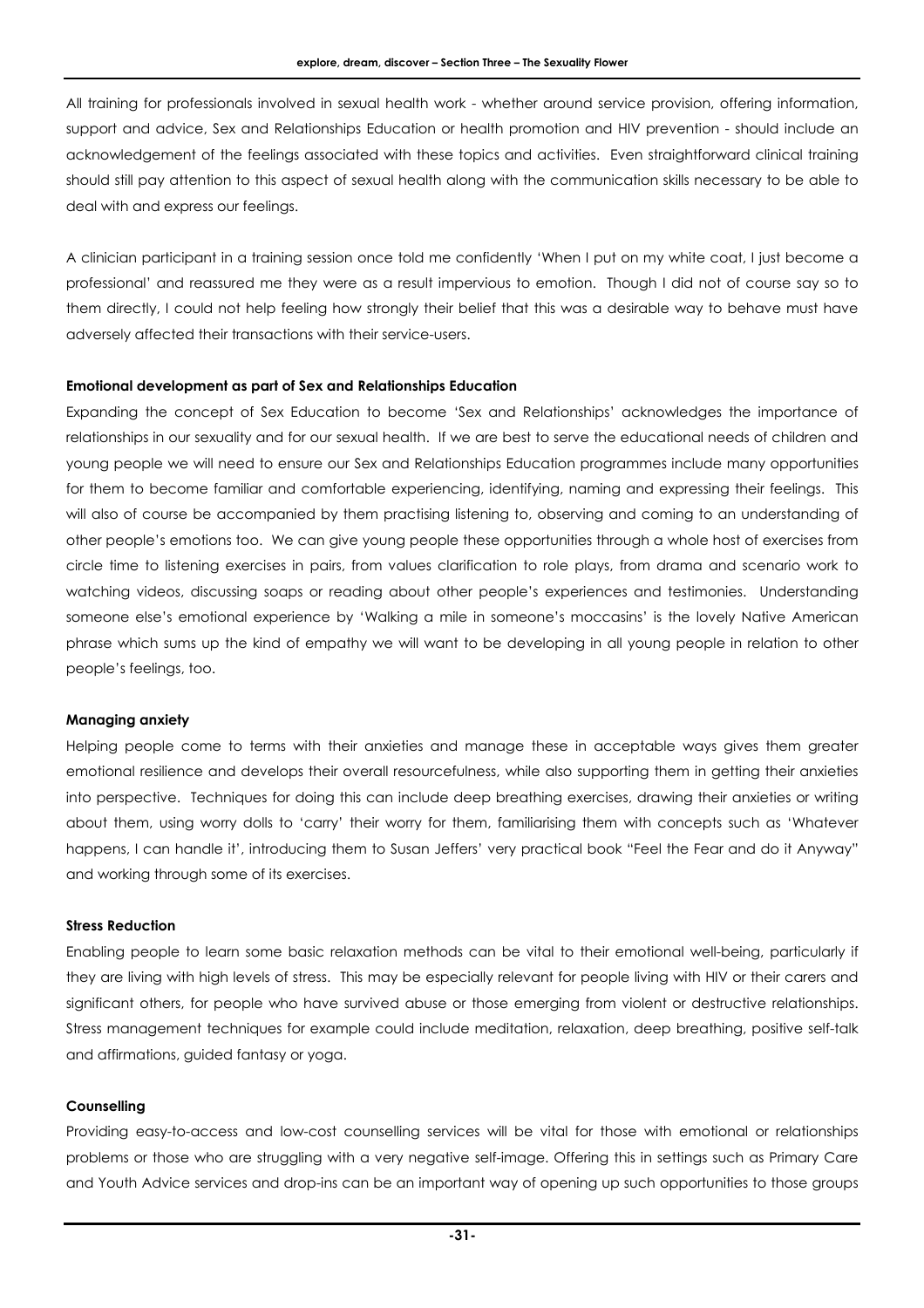who would not be able to afford private counselling and who might not otherwise seek out such help. It is important that counsellors are familiar with sexual health issues, and comfortable with a range of expressions of sexuality. It may be that in order to build up such a resource locally, it will be helpful to provide training on these matters for local counsellors and therapists both in private practice and working in the public sector.

#### **How do we anaesthetise feelings?**

Increasing awareness of our feelings immediately means we have the chance of making our peace with them. This is especially true for people who are fearful of difficult feelings and struggle to blank these out. When working with people who use drink or drugs or compulsive sex - ask what feelings they may be trying to handle or anaesthetise in this way? Then by gently introducing some of the suggestions and exercises in this Section, it may be possible to help them allay their fears of strong emotions, to make friends with their feelings and acknowledge the positive part these can play in their lives, rather than resisting and denying these and seeking escape in some form of self-destructive oblivion.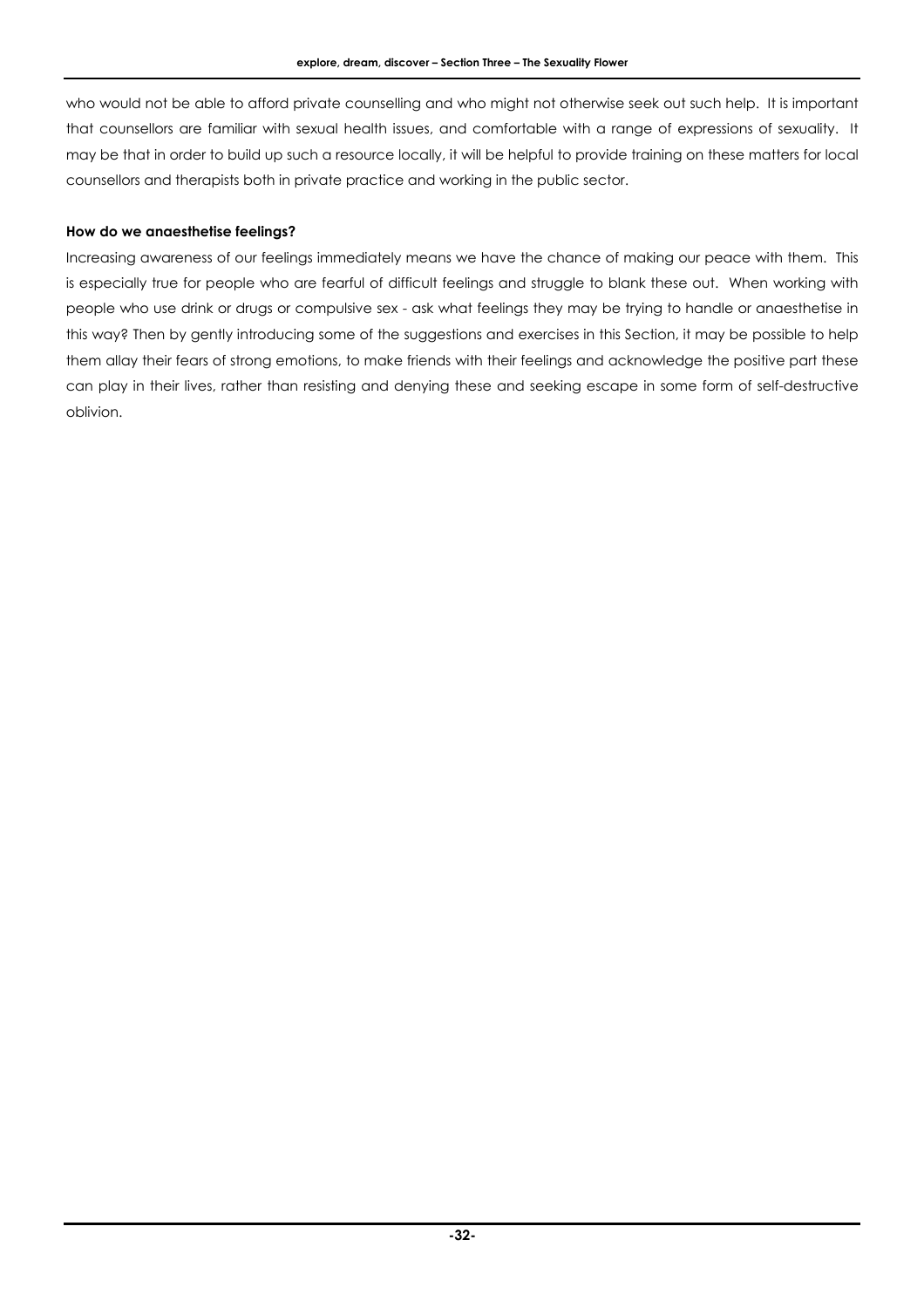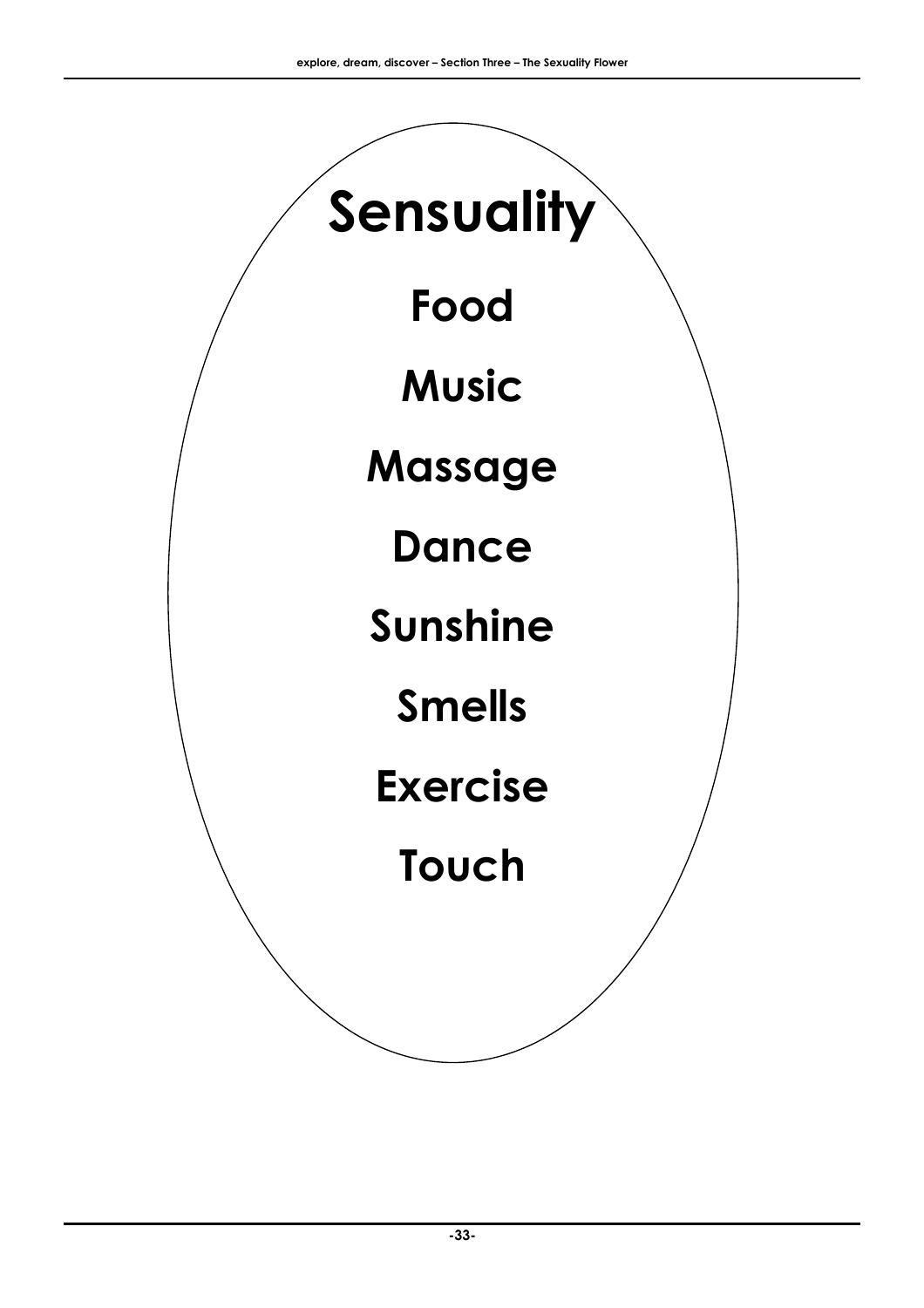#### **SENSUALITY - DESCRIPTION – OR WHAT IT IS AND WHY IT'S THERE….**

The realm of the senses is a source of enormous almost unending delight – from the sound of birdsong to the feel of the sun on our skin, from the crunch of new snow to the smell of garlic cooking. It is a whole arena in which, with conscious awareness and mindfulness, we can revel in our animal nature and give ourselves up to direct, simple – and very often free – pleasures. And yet it seems to be an area of our sexuality which is getting more and more sidelined as 'doing it' becomes the only real sex and anything else is dismissed as foreplay or 'not the real thing'.

A Peer Educator in Washington DC was recently quoted as saying 'Girls are getting pregnant who have never even taken their clothes off' and this could be seen to sum up neatly the way in which sensuality seems to have been the frequent casualty of a rush to sex. In the late 80's when HIV prevention work was in its creative infancy, we talked widely of safer sex, by which we did not just mean condom use but the whole gamut of non-penetrative sex. We used the term to encompass a whole range of good and exciting things – from kissing and caressing, to talking dirty, nibbling and stroking, from using sex-toys and fantasy to oral sex and mutual masturbation. In all, these were things that made up the term 'heavy petting' when this was an accepted practice either pre-sex or taking the place of sex.

I remember hearing of a friend going away for a romantic - and, it had been anticipated 'dirty' - weekend with her partner and forgetting to take her contraceptive pills with her. She explained subsequently that this had meant they had to drive all the way back to her home in London to retrieve them. And I remember thinking, weren't there a whole host of other thrilling things they could have done, of other pleasures and intimacies they could have explored at that weekend and until she could begin her next cycle of pills? When penetration is deemed the only 'real' sex, we lose touch with so many other potential sources of ecstasy, sharing and pleasure.

Somewhere along the way that notion of roving through the breadth and depth of sensuality seems to have got lost and once again by sex we mean penetration – which is pretty reductive in terms of heterosexual sex, risking a return to 'man on top, get-it-over-with-quick' as the main model for sex. But it is even more ridiculous when we apply it to lesbian sex, say, where penetration may not be involved at all and where there are all sorts of other sexual delights to be explored.

In all, restoring sensuality to the subject of our sexuality will put us back in touch with our capacity for pleasure which will have positive results in the way we inter-act with the whole world and our bodies and senses, and this will not only be in relation to sex.

#### **WORKING IN THE SENSUALITY PETAL**

In this petal, our work could include:

#### **A Senses Diary**

Suggesting people keep a 'senses' diary for a week can result in them paying real and conscious attention to their sensuality and what surrounds them but goes un-remarked every day. Noticing and recording the sensory experiences they really enjoyed - from stroking their dog to the smell of new-mown grass, from the feeling of hot water in the shower to the sight of racing clouds, from the sound of silence to the taste and icy burn of their favourite ice-cream on their tongue - will waken up their senses and focus them more on the sensual world around them.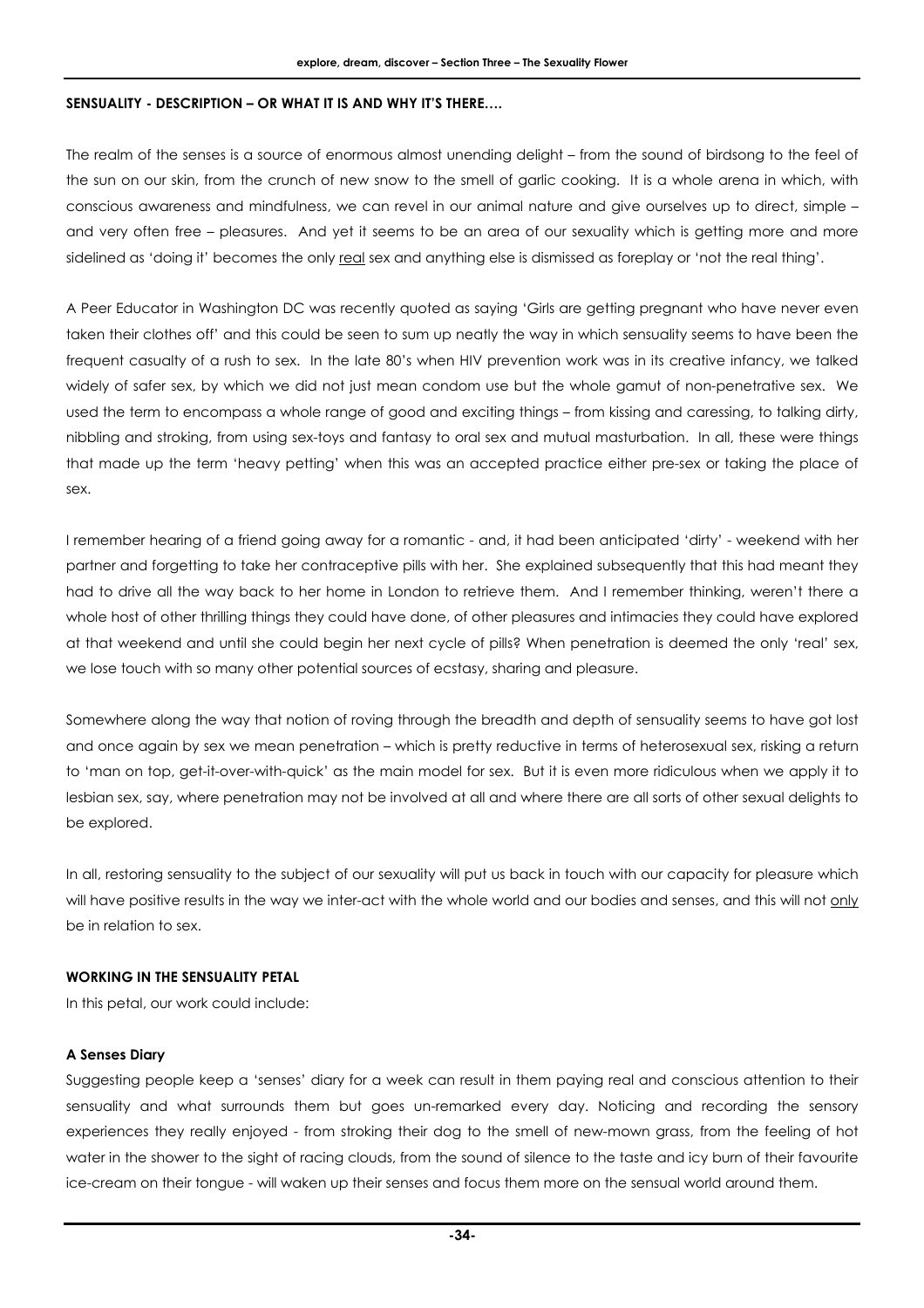#### **Aromatherapy, Reflexology, and Other Pleasures**

Increasing a group's or individual's enjoyment of their senses can be done through aromatherapy sessions - this works on both the pleasures of scent and touch - or reflexology or something requiring even less specialist expertise, such as the group members washing or brushing each other's hair. All of these are small and manageable routes in to exploring our senses in non-sexual ways.

#### **Sensate Focus and Safe Touch**

An appreciation of the senses is part of a broader education about pleasure and fulfilment in sexual terms. It can also offer a helpful approach through "sensate focus" work in psychosexual couple-counselling or with those who are unable to, or do not wish to have penetrative sex because of impairments or for physiological reasons– for example related to their age, medical condition or disability. Work can also be done with groups or individuals on how sensuality and activities such as massage or caressing can provide ways of exploring intimacy for couples and individuals. This can replace the assumption that the only way to explore sexuality with another person is through penetration.

#### **Try Out A Sensorium**

Staging a fun 'Sensorium' can be a great way to explore the realm of the senses. This is simply an event where you bring in lots of things which can be used for trying out the different senses. Put them all on a quilt in the middle of the floor and let people choose what they try. They could even do some of this blindfold – like trying to guess the objects they are touching or the foods they are tasting – if you think this would add to their absorption in the experience. The areas of the sensorium can include:

- Taste pineapple, herbs, strong flavours like Worcester sauce, marmite and pear drops
- Sound wind-chimes, bells, a rain-stick, drums, tapes of the sea or a waterfall
- Touch feathers, satin and suede, massage oils, rough emery boards and smooth pebbles
- Sight lovely articles, pictures and photographs anything from wrapping paper to shells
- Smell lavender, clove oil, vanilla essence, cumin and coriander, jasmine oil and mint

Use this as a starting point for a discussion on noticing our senses in everyday experiences – or for the Senses Diary, perhaps.

#### **Talk About The Right To Pleasure**

If we make it clear that we take it for granted that in sexual relationships both parties have the right to expect pleasure, this can be a powerful message to people for whom this is an alien concept. Research with young women, for example shows that often they are more fixated on their partner's pleasure than concerned about their own. In our consultations with service users and our education with young people we should therefore talk about the right to pleasure. But we should go further than this and make it clear that sex shouldn't be painful, difficult or unpleasant. After all, if we don't break this silence, then who will?

#### **…..And Talking About Pain and Difficulties Too**

Putting issues on the agenda for discussion such as painful sex - including vulval pain, which is a much greater problem than is often recognised - is an important part of our role too. We should be helping women to discuss and resolve this problem, one which can cause huge disruption in previously happy sexual relationships, and giving their partners the opportunity to discuss their anxieties about this, as well.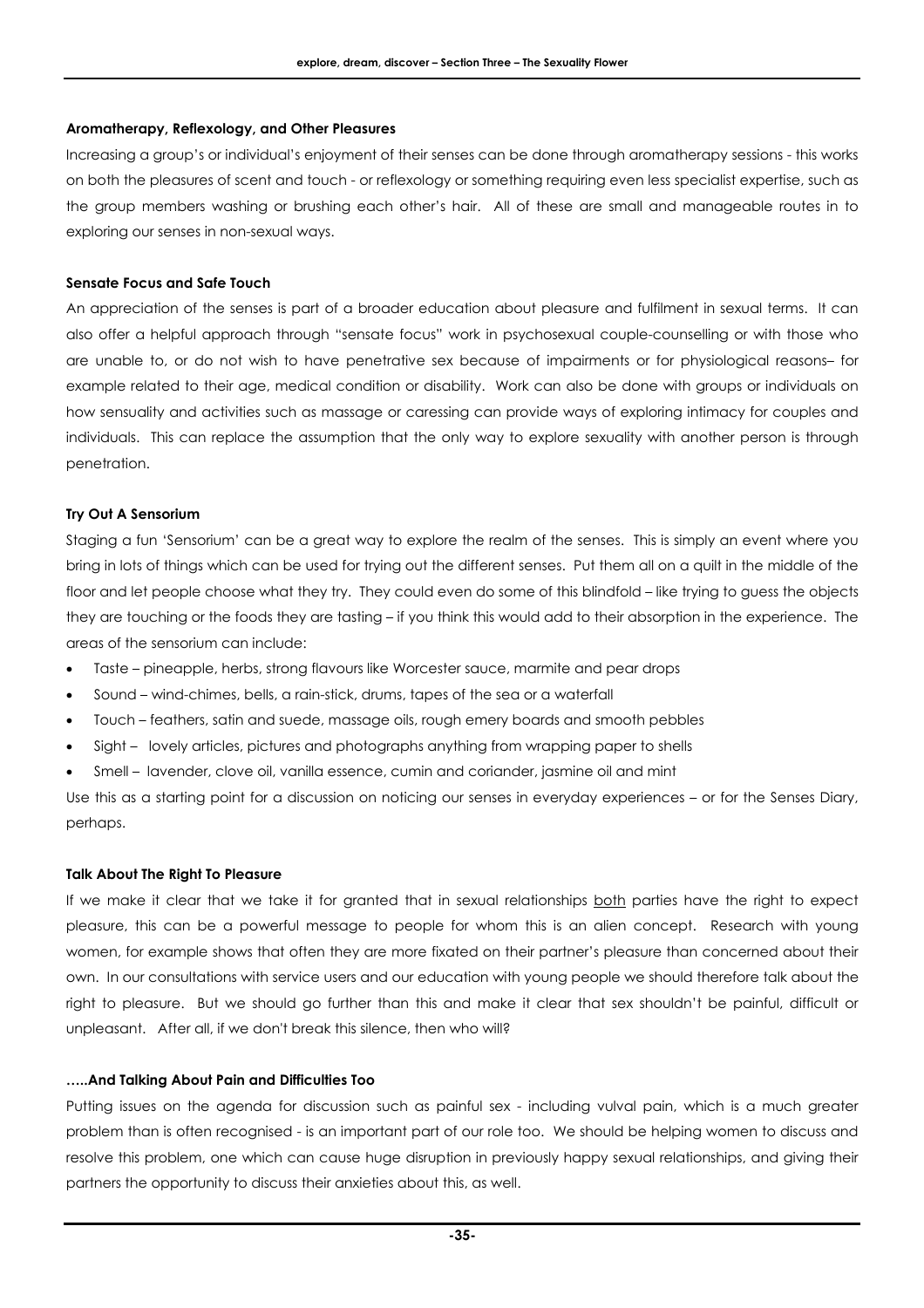- We need to help people of whatever age and whichever gender to say 'no' to sex which is not a positive and pleasurable experience for them.
- We need to be supporting girls and young women to resist the group rape phenomenon which seems to be on the increase, usually instigated by their 'boyfriend' or a group of boys known to them
- We need to make it fine for people to talk about sex toys and vibrators, about learning about their bodies and what turns them on. This may take some courage but it will be a great leap forward for sexual relationships and in supporting people's sexual health and emotional well-being.

# **"Masturbation - Don't knock it.....it's sex with someone you love!"**

Drawing on these wise words from Woody Allen, if we are going to encourage those we are working with to explore their senses, then suggesting they try out masturbation if they haven't already done so is vital. For many girls and women, discussing this is still taboo, so it is all the more important that we should discuss the fact that this is a great way of finding out about our own bodies, what turns us on and what doesn't, how we liked to be touched and how we don't.

# **Doing Everything But....!**

Considering all the possible ways of having non-penetrative sex can broaden out people's concept of how powerful and joyful sensuality and sexuality can be, when they are explored together. One exercise for doing this is to get people - or small groups - to answer 3 questions

- Think of all the ways you can of having sexual pleasure without touching each other
- Think of all the ways you can of having sexual pleasure with no penetration
- Think of all the ways you can of having sexual pleasure just using toys and again with no penetration

Obviously any group having such discussions together needs to have been set up very safely and respectfully so people feel able to talk about these issues - but within these parameters, this can be extremely revealing and can increase people's 'repertoire' of the sensual and sexual possibilities that exist outside penetration.

# **Massage - Giving, Receiving and Communicating**

Helping people to make the distinction between sex and sensuality is a vital stage in enabling them to reclaim their senses. It is also a way of deepening people's understanding that our sensuality is part of our broader sexuality – but nothing necessarily directly to do with sex. This can be done by introducing the notion of massage and encouraging groups to experiment with giving - and receiving - a really good hand or foot massage. You might want to try out different 'strokes' with them before doing this, for example using a basic 'How To' manual and have a whole range of scented and unscented oils and creams for them to choose from.

Ask those receiving the massage to communicate clearly about what they do - and don't - want. For example, would they like oils or creams or not? If so, what scent do they like – or would they prefer un-perfumed? Are there any parts of their hand or foot which are ticklish or painful and which they would therefore prefer was not touched? When the massage is being given, they need to say what kind of strokes they would like, and ask for anything else they want such as a lighter or more pressing touch.

This activity has a range of aims. First of all it legitimises sensuality and the pleasure of receiving touch, without it needing to be sexual. Secondly, it literally gets participants in touch with starting to know what kind of touch they like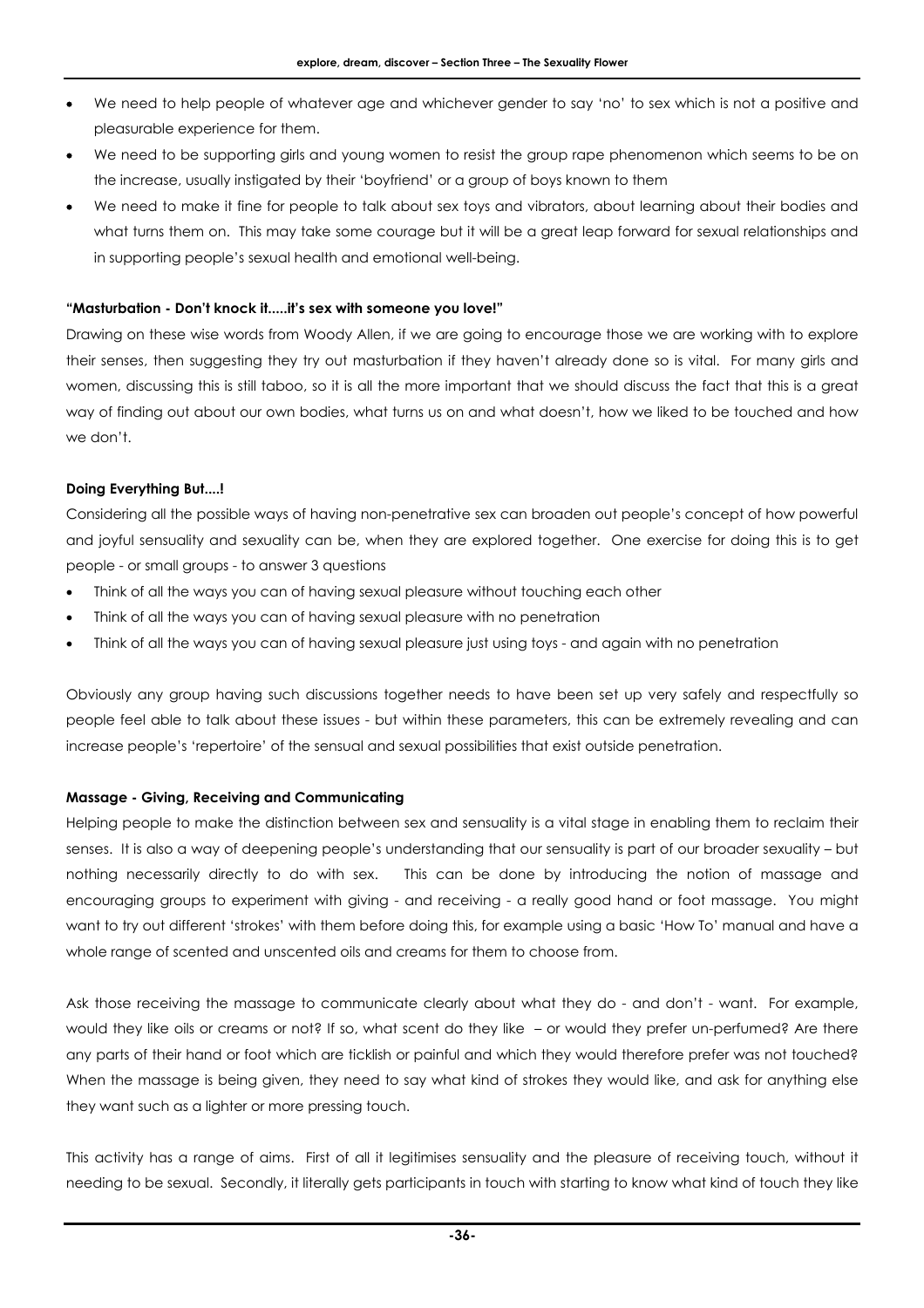and what they don't like. It gives them the novel experience of being able to receive pleasurable touch without having to return it. Finally, it builds on all of this and encourages them to practice actually communicating to someone else about their experience of being touched as well as asking for and refusing different aspects of receiving touch.

In doing such an exercise, it will always be important to set all of this up in as non-threatening a way as possible, as touch even of this unthreatening nature may generate anxieties. For example, it is important to be sensitive to the fact that there may be members of any group who have in the past been touched sexually against their volition, who may have been abused, coerced or attacked. This should not stop us doing such an exercise but it does mean we need to set clear boundaries in the activity. So, for example, no-one needs to take part if they would rather opt out and participants can stop at any stage if they want to. All of this gives people an opportunity to enjoy a positive, safe and pleasurable sensual experience - and to gain some communication skills in asking for what they want.

# **The Dawn Chorus**

If you are working with a group or away on a residential, getting up really early in the spring and summer to hear the dawn chorus together can be an astonishing experience that repays the early rise - somewhere between sensual and spiritual.

# **The Sensual Highs of Exercise**

Encouraging people to explore sensuality through the rigors and body high of exercise - whether it's dance or working out at the gym, running or swimming, cycling, aerobics or playing football - can put them in touch with the sensual pleasures to be had in pushing ourselves, in stretching our muscles and in working up a great sweat!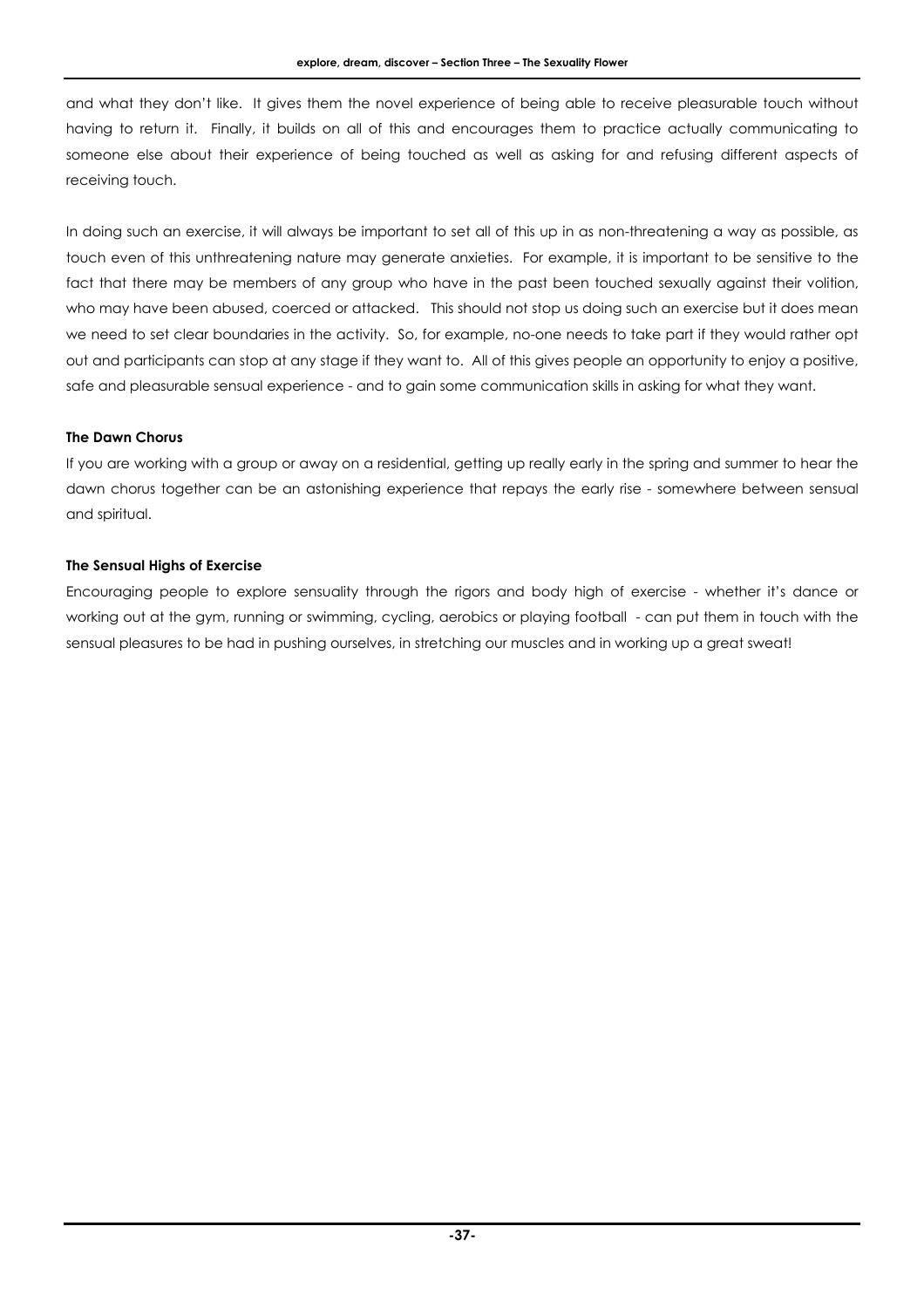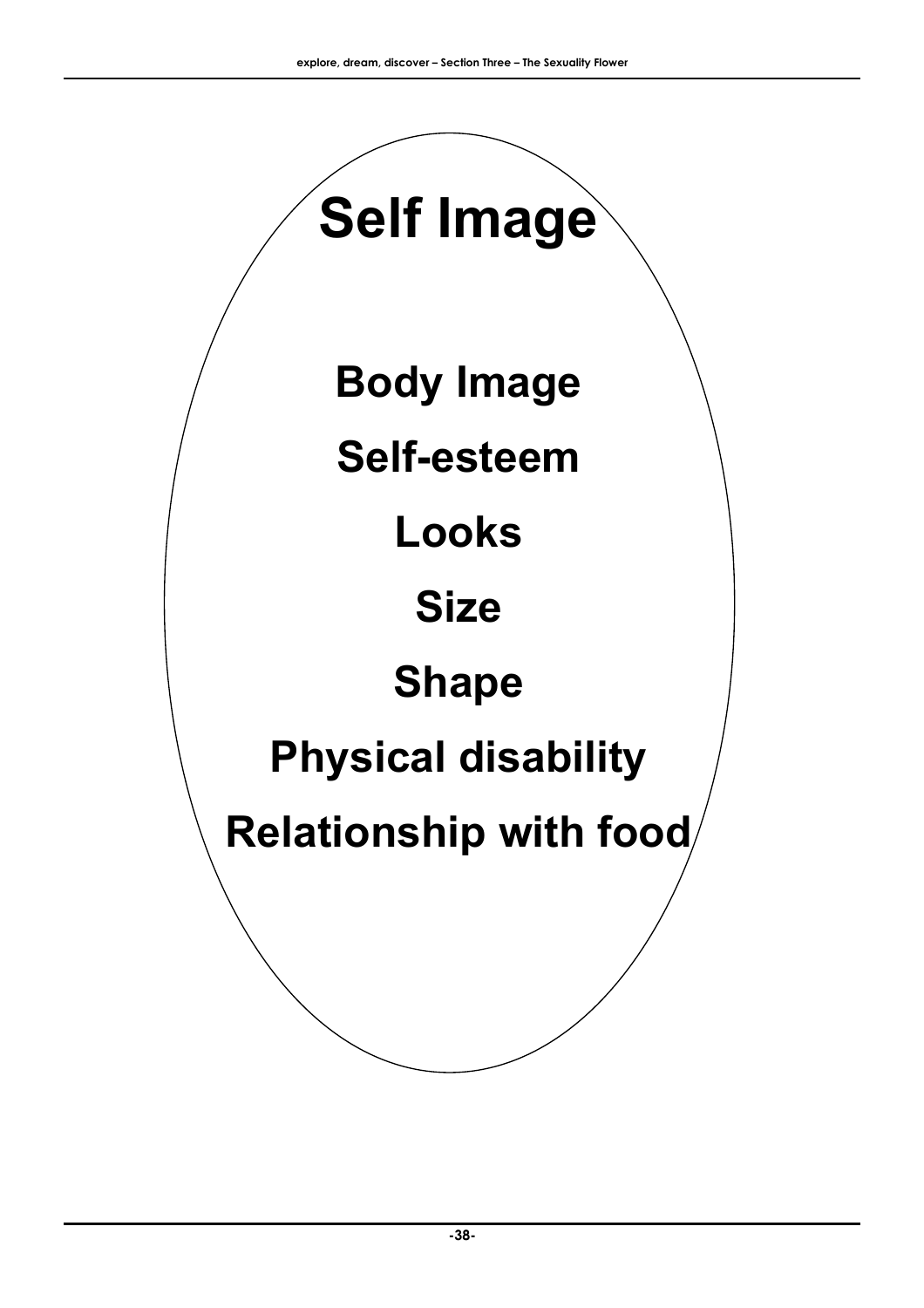# **SELF IMAGE - DESCRIPTION – OR WHAT IT IS AND WHY IT'S THERE….**

It seems that increasingly in our looks-and-appearance obsessed culture, what you look like equals what you deserve. And it also seems to be true that the band of what it is acceptable to look like narrows a little further each year. So to be sexually attractive you have to be young, slim, able bodied and have supermodel looks. However as "Full Voice", the Body Shop's resource on self-esteem so wisely said, *"There are 3 billion women who don't look like supermodels – and only 8 who do!"* We bring our bodies and our faces and our deeply corporeal selves to our relationships and to our partners when we have sex. So if we feel ashamed of these bodies, or that our looks are unattractive or our shape repulsive, then we are not going to come to these relationships strong and with a sense of our own loveliness. Instead we are going to approach them feeling full of neediness - for affection, for reassurance, for a more glamorous version of ourselves reflected back to us from our partner's eyes. Such a sense of low selfworth, such an undervaluing of ourselves is bound therefore to mean that we will not feel as equal as we should, that we may be grateful for the attention we receive and therefore not expect good treatment, that we may give away any sense of rights because we have had the supposed good fortune simply to be chosen!

From all of this we can see that this looks-driven culture has enormous implications and consequences for sexual health. Only when people are able to achieve self-acceptance and self-love whatever their size, shape or particular look and only when our society has a more generous and ample notion of the huge variety of forms in which attractiveness comes - from a loving spirit to a size 22 body - will we take a huge stride forward in sexual health.

# **WORKING IN THE SELF IMAGE PETAL**

In this petal, our work could include:

# **Image Education Programmes**

Working to counter pressures from "body fascism", the fashion industry and the tyranny of conforming to certain images in looks and size can comprise useful educational work on feeling comfortable with our own bodies. This can be done for example with groups of young people – or with others where there is a strong "looks" imperative, such as women, gay men or people with disabilities. Issues covered could include critical analysis of the images portrayed in the media and advertising about how we should look, campaigns with local and national shops to press for a greater range of sizes and work on self-affirmation.

# **Living Well – For People With HIV or Hepatitis**

Addressing broader issues than just looks and bodies will be appropriate in the Self-image petal. These are not only to do with size and shape, but also encompass illness and our relationships with our body's well-being. So helping people whose self-image may have been damaged by health conditions such as HIV or Hepatitis will be important. One way of doing this is through group-work and courses on Living Well with HIV or Hepatitis, covering topics such as disclosure of HIV or Hepatitis status, sexual health, rights, benefits, therapy regimes and complementary therapies

# **Altered Body Image**

Using our understanding of how an altered body image can damage a sense of self-worth, programmes could also be developed with oncology departments or orthopaedic or surgical specialists. All of these areas of health care may provide treatment such as radical surgery which results in massive changes to a person's body image. Sensitivity will therefore be needed in helping those who have experienced this to reconcile it with their sense of their own sexuality.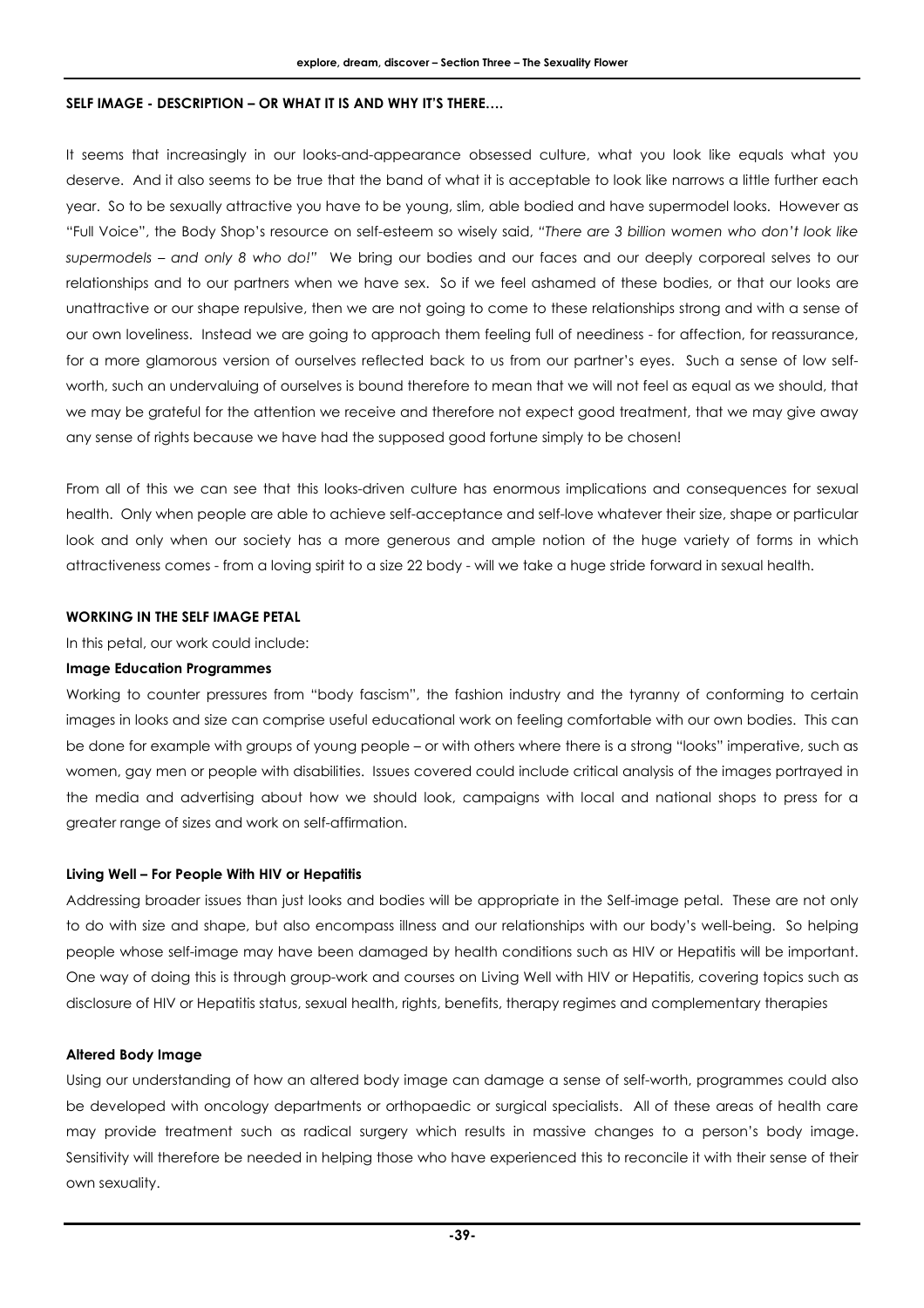# **The Eating Disorders Epidemic**

Working on body image issues will sometimes mean engaging in programmes of education about eating disorders. As a preventive measure, this should include how to identify these conditions early on when treatment is most effective. It can also involve self-esteem building work with people with eating disorders. We need to recognise too that, although we tend to associate this condition with women and in particular young women, eating disorders are being noted with increasing frequency among young gay men.

# **Menstruation - Still A Curse?**

Strong negative cultural attitudes about menstruation still persist among both men and women. Recognising this leads to an understanding that all women - from teenage to middle-age - are likely to have internalised a sense of this aspect of themselves and their bodies as being dirty or repulsive. We therefore need to raise awareness amongst both young men and young women of the ordinariness and importance of this body experience, lifting the silence and taboo. For a range of ideas for doing this, see the section 'A Curse on Self-Esteem' in 'Go Girls – Practical Strategies for Building Self-Esteem and Supporting Emotional Development.'

# **Health Promotion, Diet and Nutrition**

By making partnerships with colleagues in areas related to health promotion and diet, we can develop programmes on healthy eating, nutrition, budgeting on a low income for a healthy diet, and awareness of junk food and its increasing relationship to obesity.

# **The Tyranny of Being 'Cool'**

Working with image issues is not confined to the topics of looks, size and shape. We also need to acknowledge the great importance - especially to young people and young men in particular - of appearing 'cool'. This may mean being vulnerable to the pressure to drink heavily, use drugs, smoke or have unprotected sex. To help them withstand these, we need to help them explore their fears and fantasies about the potential losses for them from saying 'no' and then focus on what the possible gains in their lives would be. Once they have seen the potential positives to be had from putting their needs, rights and wishes first and saying "no" when people are pushing them to do something they don't positively want to, then we can help them gain the skills to say 'no' through role-playing refusal.

Our work in this area could also involve discussion with groups and individuals on the use of alcohol and drugs, risktaking for bravado and confidence and the assumption that such behaviour presents a cool, admirable image to others. Questioning this and replacing it with an approach which is more focussed on what the individuals themselves really want can offer a refreshing voice in a world where conforming to certain rigid types of behaviour is otherwise the norm.

# **Involvement and Participation –**

Involving people actively in taking more control over their lives is great for self-image. For example this could be by getting service-users participating in a needs assessment or in action research within their community. Or it could be by training them up as 'Mystery Shoppers' or 'Undercover' agents.

For more on working with self image see Section Two, 'The Self-Esteem Flower - Working with Self Image'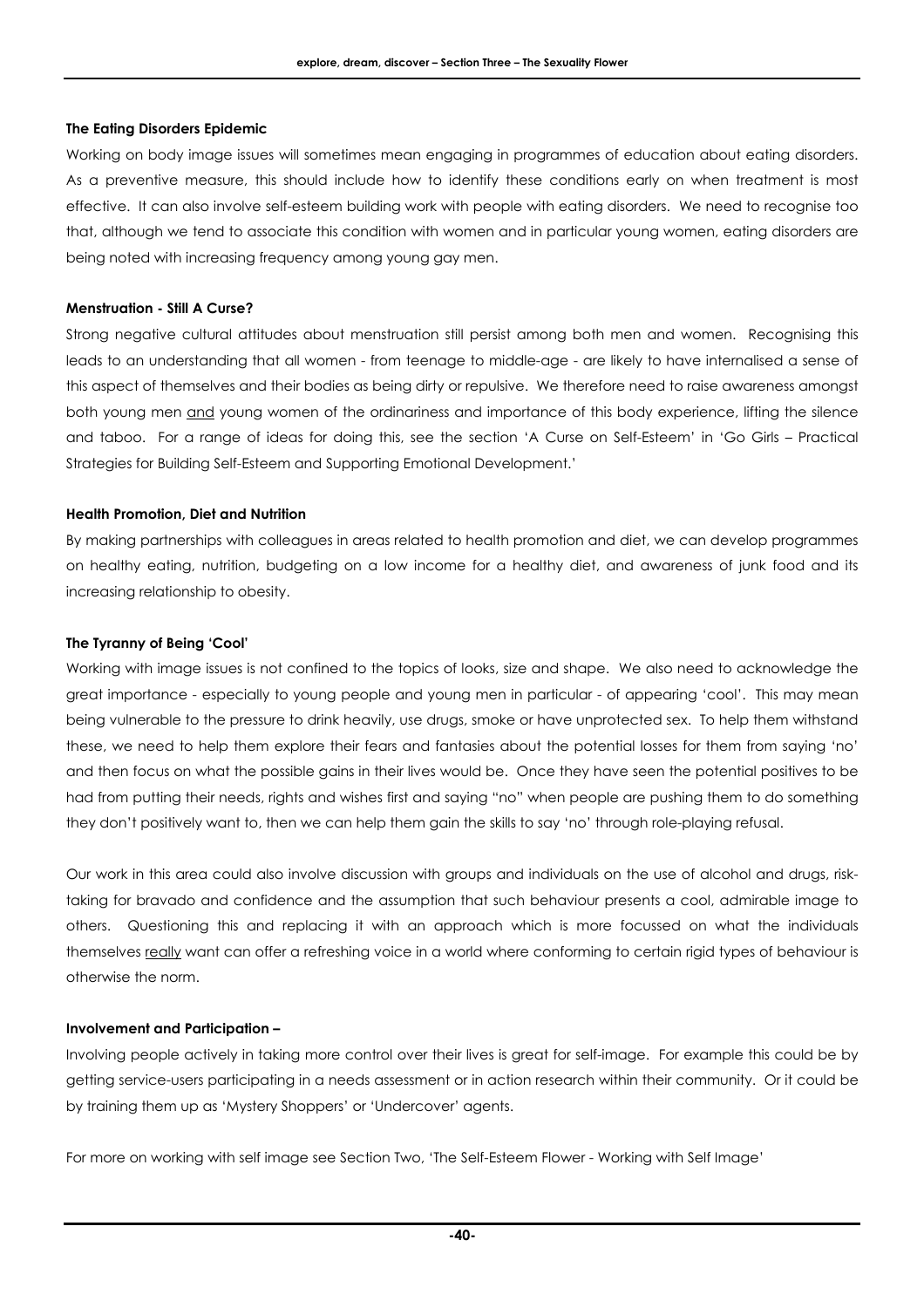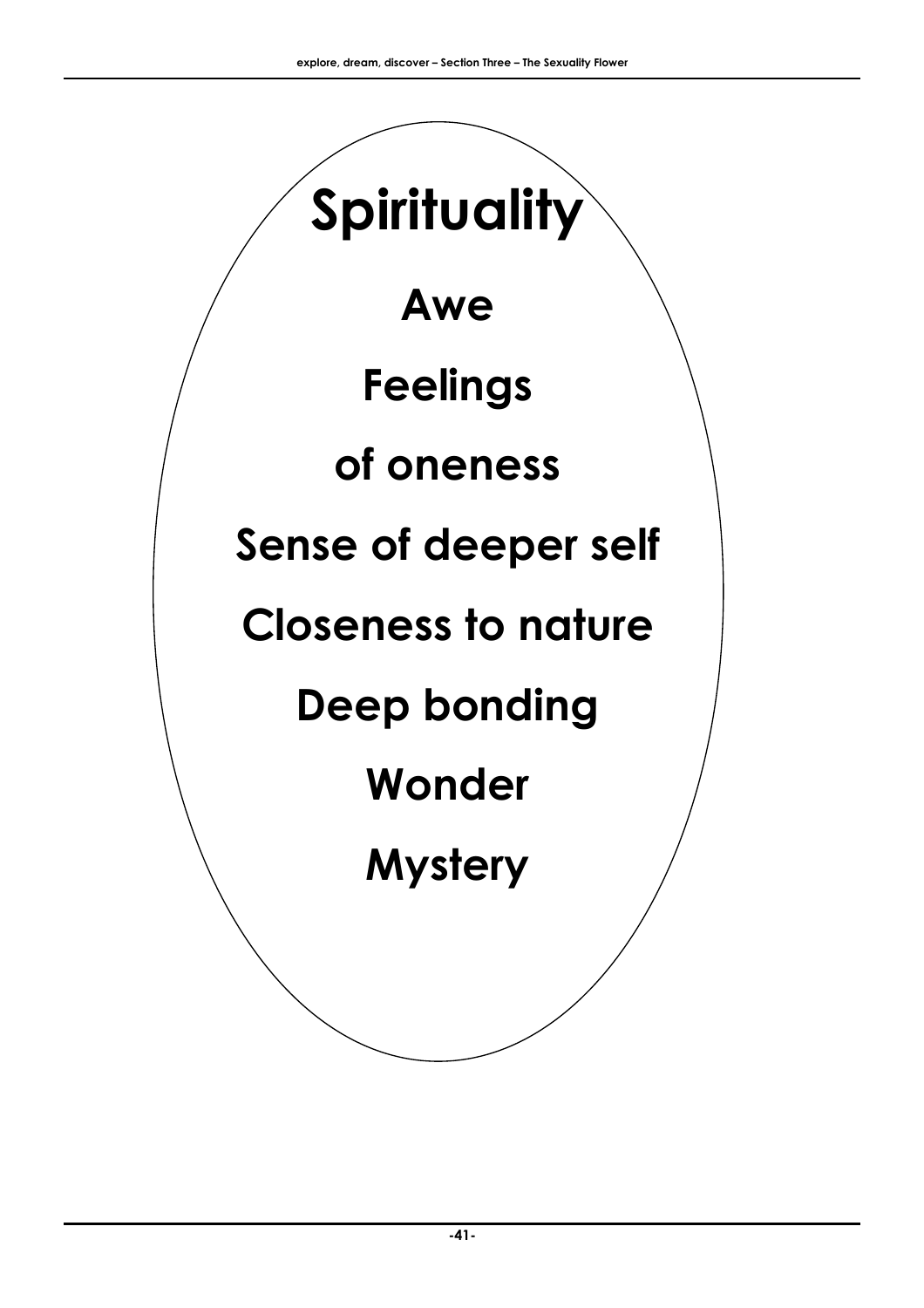# **SPIRITUALITY - DESCRIPTION – OR WHAT IT IS AND WHY IT'S THERE….**

As the most recent addition, this was a latecomer to the flower. However it seemed to us that if we omitted this deep sense of other-ness, our capacity for awe and our sense of wonder then we risked losing a key - though sometimes hard-to-communicate facet - of our sexuality. By spirituality we mean a sense that there is more than the material world, more than just our bodies and that we are capable of awareness and experiences which transcend what we know only through our reason. Anne Dickson once memorably said that in our western polarising way we sometimes divide the world into 'mystery' and 'mastery' and yes, the gendered implication of this was intentional. She added that 'mastery' seemed to dominate the discourse and cultural experience around sexuality. So, by including the spirituality petal, we hope to restore the element of mystery to our sexuality.

By spirituality we emphatically do not mean conventional religion, although some people may explore their spirituality through this route. But all too often the major world religions have taken a deeply harmful approach to sexuality, for example by placing such rigid constraints and taboos around its expression and the delights which this can bring. In addition, these religions and all kinds of fundamentalism have resulted in the demonisation of the sexuality and sexual freedoms of whole groups in our society. For example they have promoted homophobia and institutionalised misogyny. They have also failed to act to stop child abuse and the rape of women or to punish those committing such atrocities. For many people who are not conventionally religious, the result of a kind of colonisation of the spiritual by religion has been to cut them off from a sense of their own spirituality. By placing this petal in the Sexuality flower, we hope to re-establish this possibility and presence in people's lives and the fundamental - rather than fundamentalist - relationship between our sexuality and our spirituality.

Spirituality as understood within this model is the understanding that the material world is underpinned by something more enduring and eternal and that this spirit, life force and spark runs through everything. As the great Black American writer Alice Walker said, spirituality reflects and encompasses:

# "The earth, nature and the Universe - my own Trinity".

And clearly our bodies, our desires, our relationships and our emotions are part of the earth, nature and the Universe too.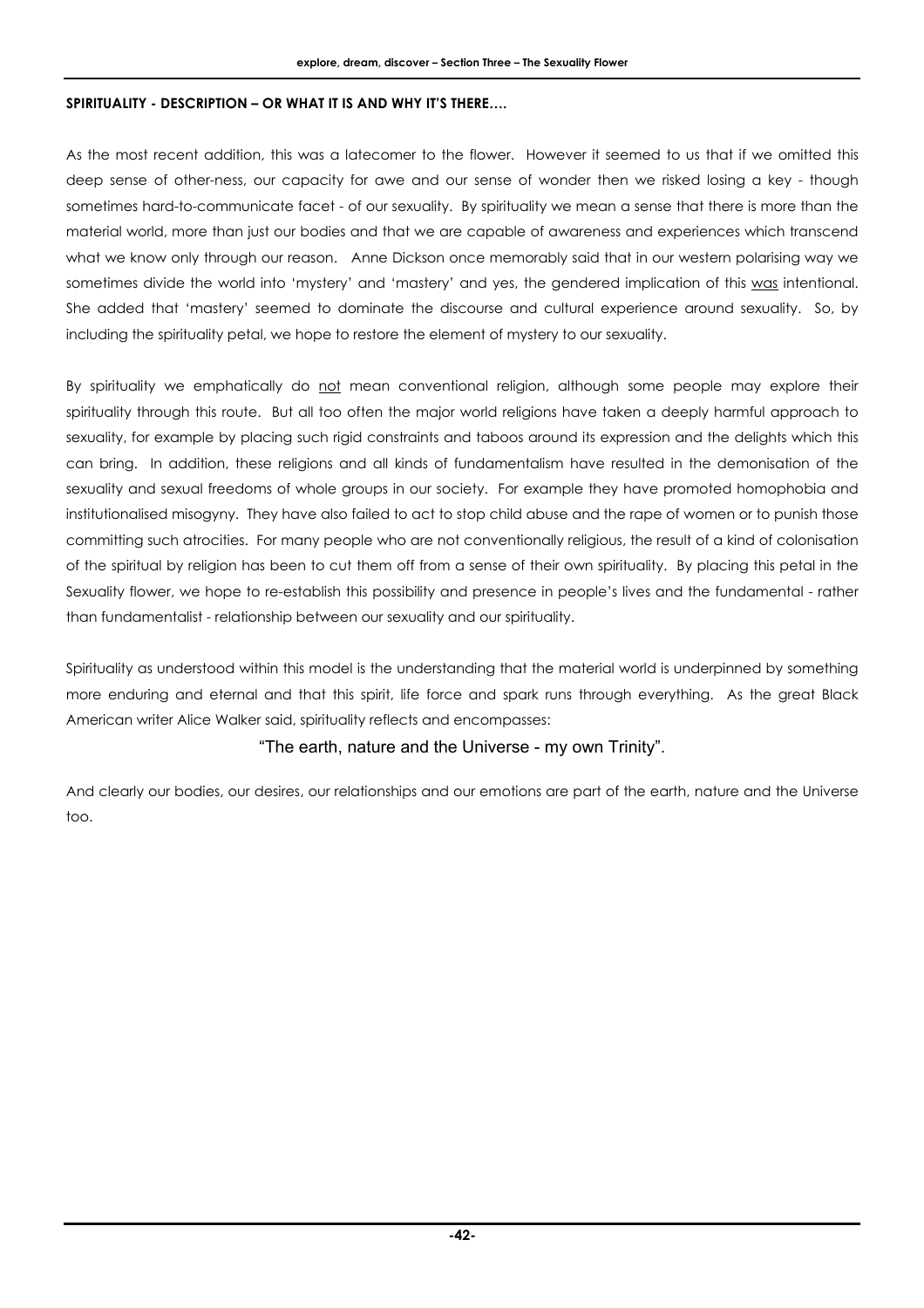# **WORKING IN THE SPIRITUALITY PETAL**

In this petal, our work could include:

# **Talking About Spirituality In Our Work**

Actually just mentioning this aspect of human experience and sexuality allows people the space to explore where their sexuality and their spirituality mesh.

# **Going Inwards And Reaching Outwards**

By introducing groups or individuals we work with to a range of techniques such as yoga, meditation and deep breathing we can help them explore their inner space and maybe reach out to a deeper sense of connection with the universe and others, too.

# **Altered States**

When working with people who abuse alcohol or drugs, it can be helpful to offer them the experience of meditation or yoga as ways of exploring altered states of consciousness without needing drugs or alcohol to achieve this.

# **The Natural World**

Devoting time and attention to the natural world around us can reap a harvest in terms of a growing awareness of our spirituality. This could include taking a group out for a picnic in the park, or to woods, even just to some waste ground or a river bank, watching the night sky together and looking at the stars - or experiencing real, deep country darkness. Swimming in a lake, a river or the sea is a way of getting in touch with the elements. So is simply encouraging people to lie on their backs, in the country, on a river bank or in a park and look up at the sky, the night sky and darkness, the clouds, the hugeness of it all.

# **Addressing Sexuality and Religion**

Tackling some of the dislocation between religion and sexuality can be a positive way to restore the spiritual in the sexual and to make a more open environment for sexuality and sexual expression. The playwrite Dennis Potter once said "Religion is the wound, not the bandage" and when it comes to the major world religions and their dealings with issues of sex and sexuality, for many of us this is palpably true.

This work can be done for example by training and awareness sessions for faith and religious group members, by making strong alliances with the more liberal advocates for religion who may be keen to develop anti-oppressive practices within their faith groups and offering them support in this we should also not assume religious leaders - who will usually be older and male - speak for all members of their community. So, making links with women's groups and youth groups within a faith or religion may be a positive move.

It can also be helpful when working in this way to help faith groups to explore what their key values are - which may often have to do with respect for others, kindness and charitable love for example - and inviting them to see how these can mesh with the sexual health work and values implicit in the flowers of sexuality and self-esteem, for instance. Finding the common ground and what can unite us, without compromising on our core values, is likely to be more effective than simply defining the ways in which our perspectives on sex and sexuality sharply differ.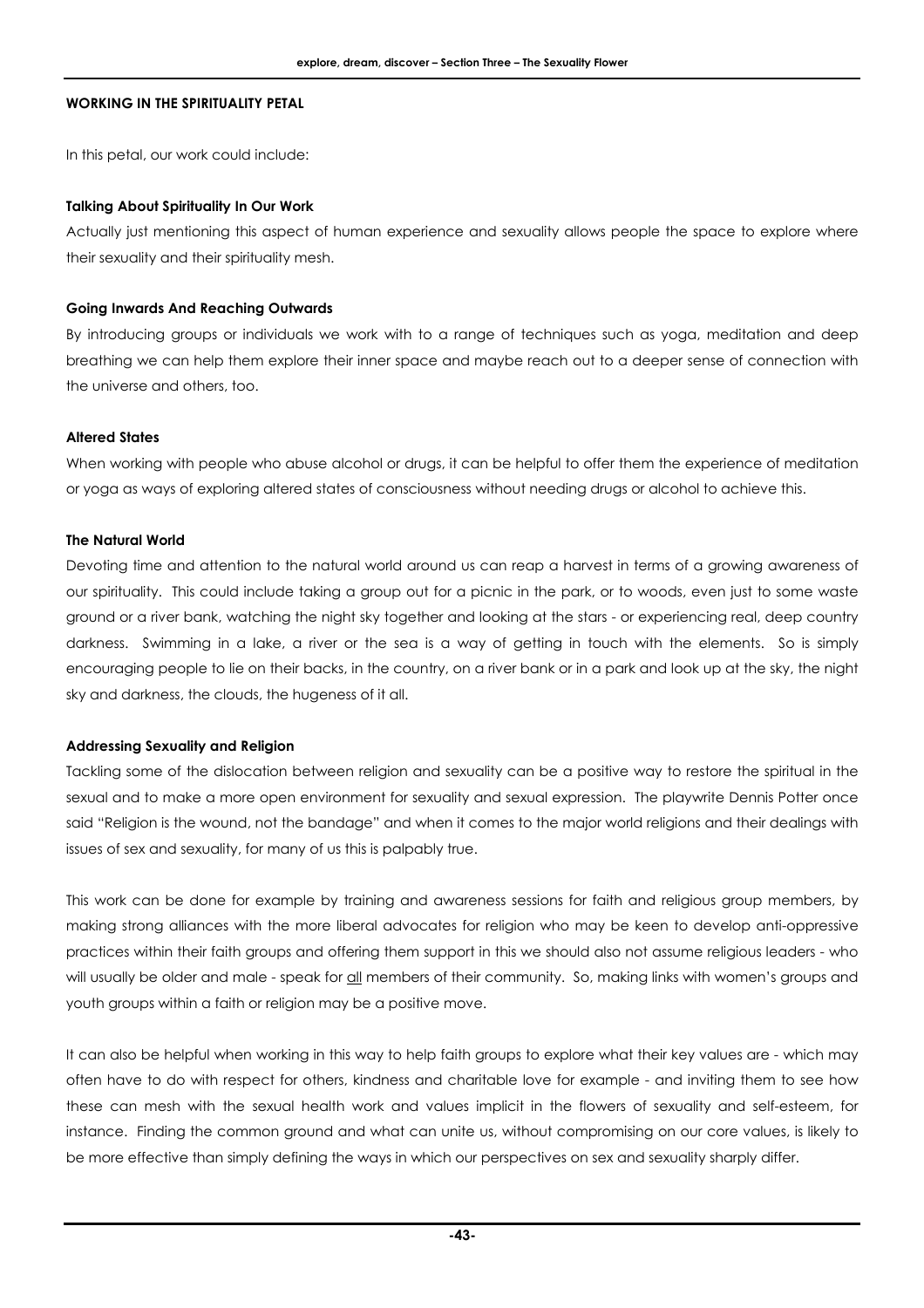# **Exploring a Sense of Connection**

Helping people find their spiritual selves in any relevant part of their lives and to name and acknowledge this can be really constructive. A great example came from a participant on a training course who said she gained her experience of spirituality came from her love of football and the sense this gave her of reaching out to thousands of other people. She added that the feelings of community she had in the huge cheer when Liverpool scored at Anfield beat the best orgasm she had ever experienced for a sense of wonder!

**There are more ideas of working with these issues in Section Four, the Spirituality petal of the Self-esteem Flower (page 81)**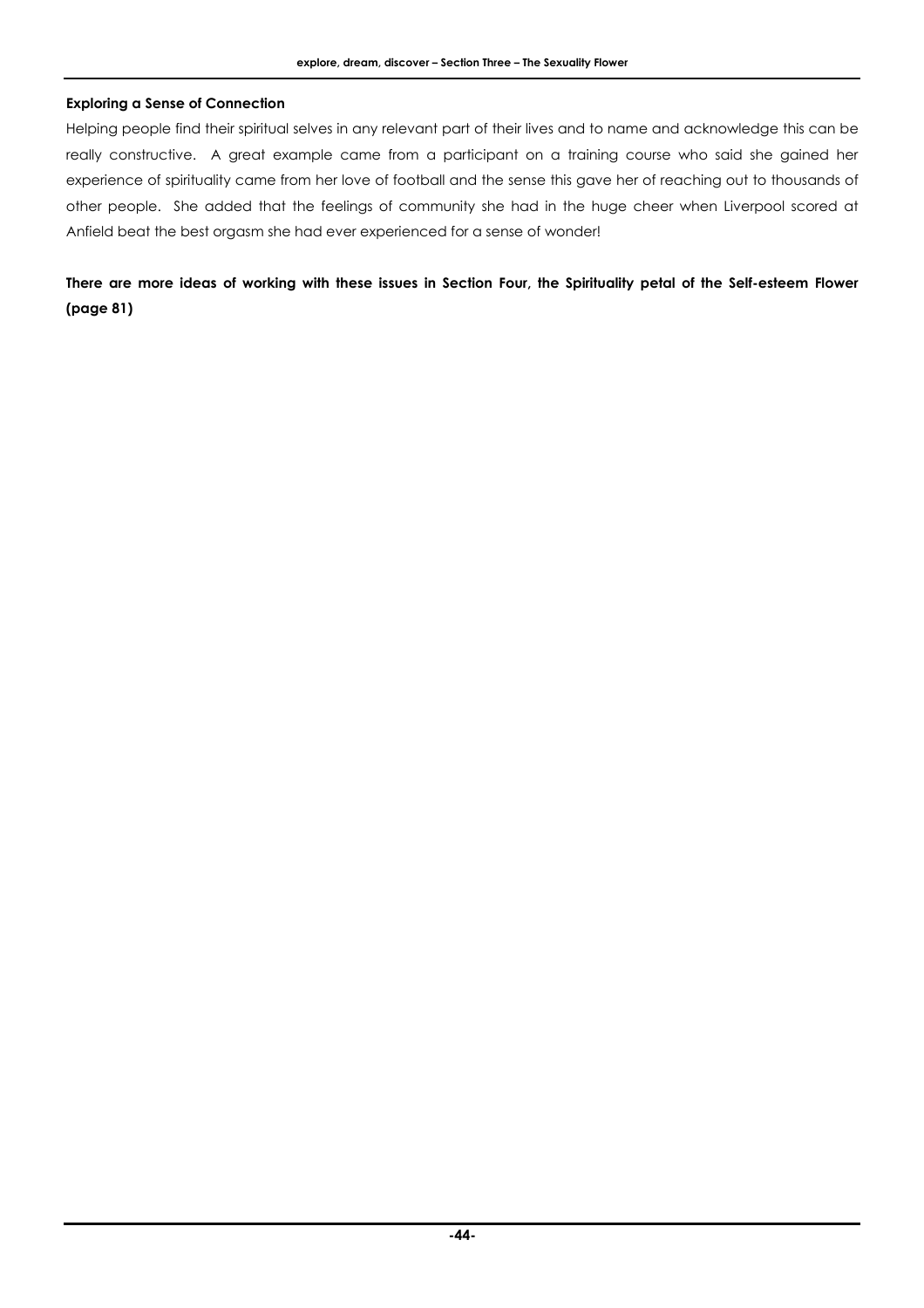# **WORKING WITH THE SEXUALITY FLOWER - WORKSHEET**

• **Taking at least one suggestion from each petal in this Section – consider** 

**Which are most relevant to our work?** 

- **How could we take a first step to putting into practice those you identify as most appropriate to your role, your situation, your service or your client or service-user group?**
- **Try to identify at least one activity in each petal. By doing this you will ensure that you are maintaining a balance between work at the 'roots', 'stems' and 'flowers' levels.**
- **1. Choose at least one activity from the 'Political petal' (page 15). What would be the benefits to your work from doing this?**

# **What are the first steps you can take?**

- **i)**
- **2. Choose at least one activity from the 'Social Relationships' petal (page 19). What would be the benefits to your work from doing this?**

# **What are the first steps you can take?**

**i)** 

**ii)** 

- **ii)**
- **3. Choose at least one activity from the 'Emotions' petal (page 29). What would be the benefits to your work from doing this?**

#### **What are the first steps you can take?**

**i)** 

**ii)**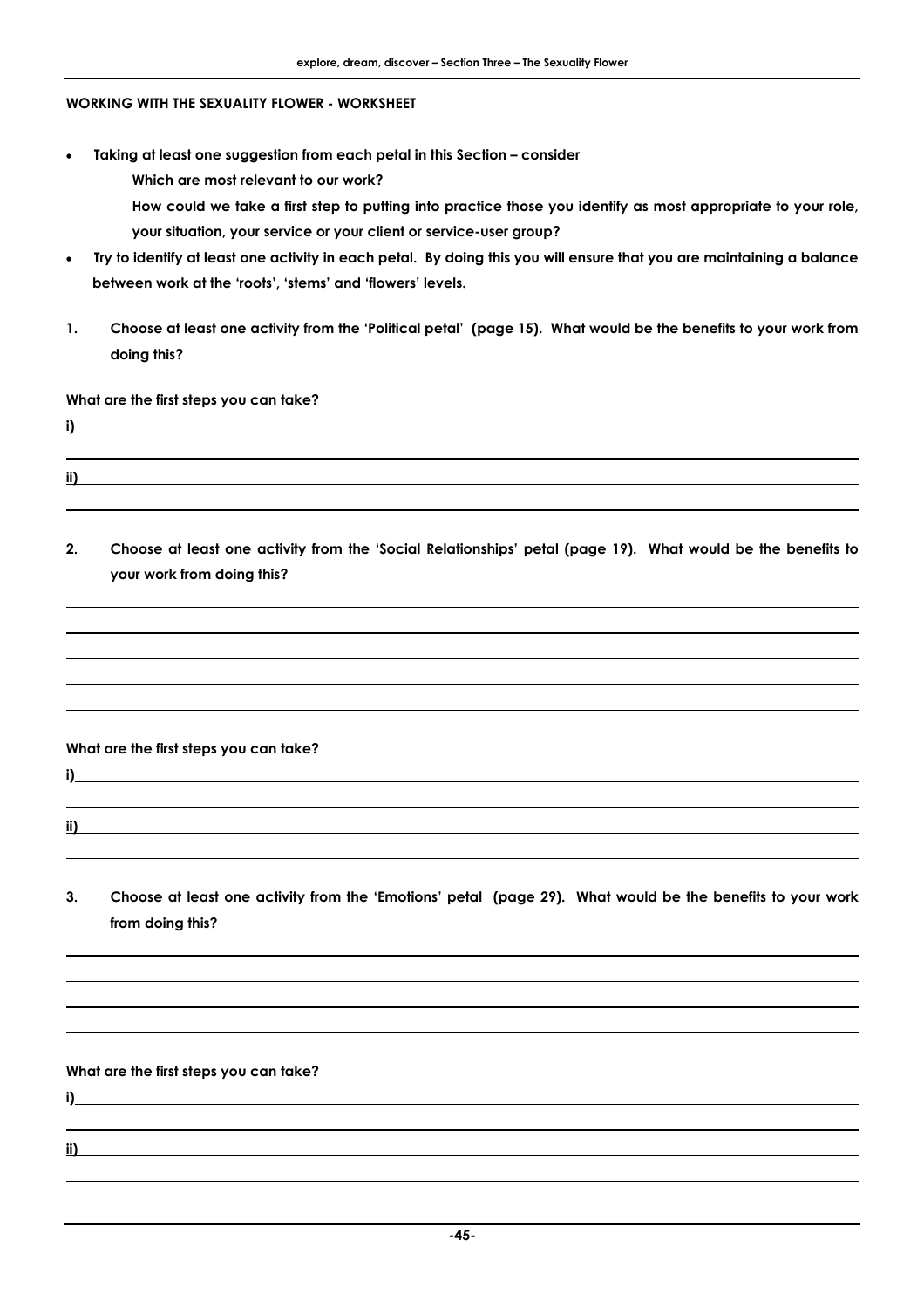| Choose at least one activity from the 'Sex/Sexual Practice' petal (page 24). What would be the benefits to |
|------------------------------------------------------------------------------------------------------------|
| your work from doing this?                                                                                 |

# **What are the first steps you can take?**

**ii)** 

**i)** 

**5. Choose at least one activity from the 'Self Image' petal (page 39). What would be the benefits to your work from doing this?** 

**What are the first steps you can take?** 

**i)** 

**ii)** 

**6. Choose at least one activity from the 'Sensuality' petal (page 34). What would be the benefits to your work from doing this?** 

**What are the first steps you can take?** 

**ii)** 

**i)**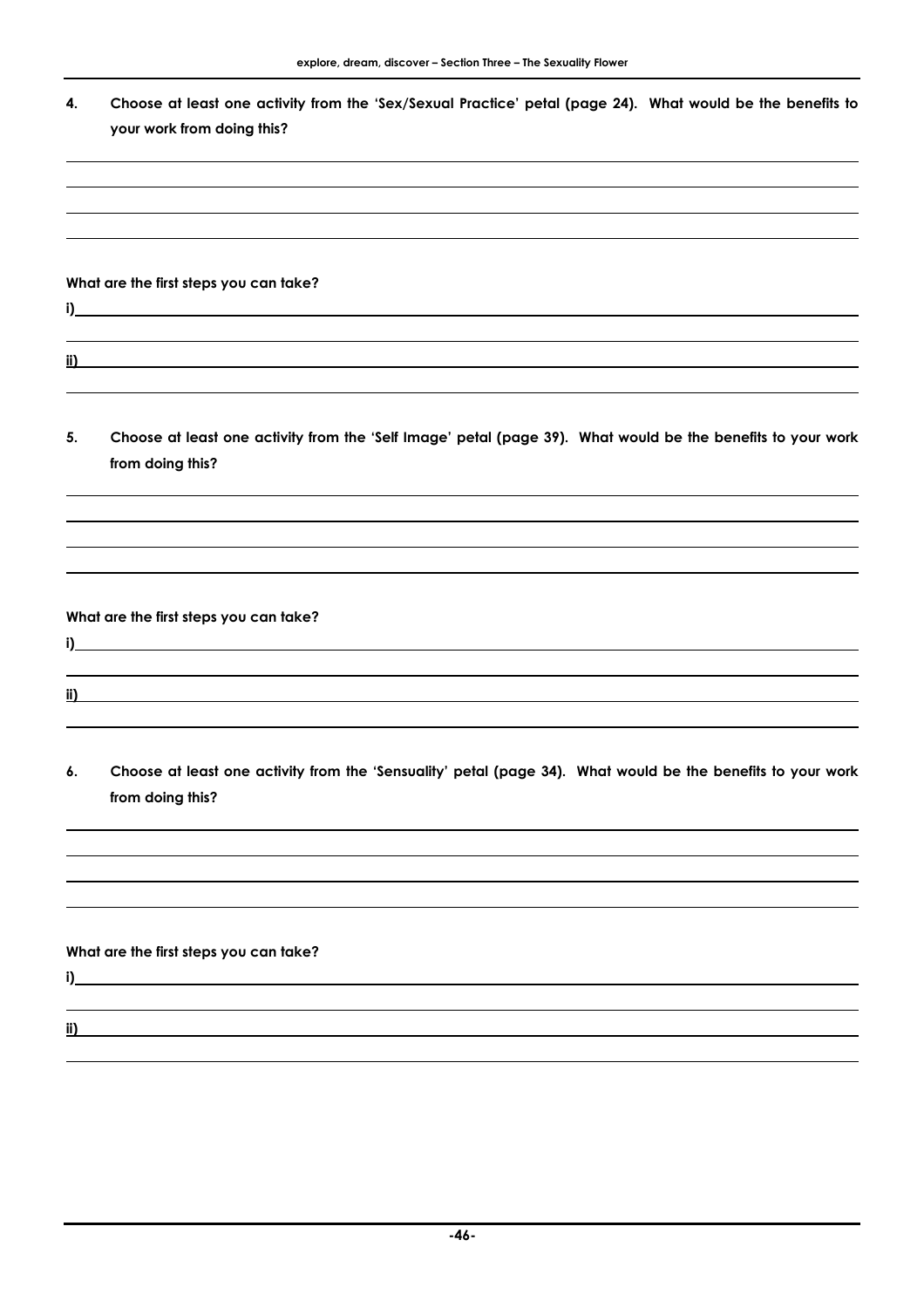**7. Choose at least one activity from the 'Spirituality' petal (page 43). What would be the benefits to your work from doing this?** 

**What are the first steps you can take?** 

**i)** 

**ii)** 

**Is there anything else you could do to work with the Sexual Health/Sexuality flower?**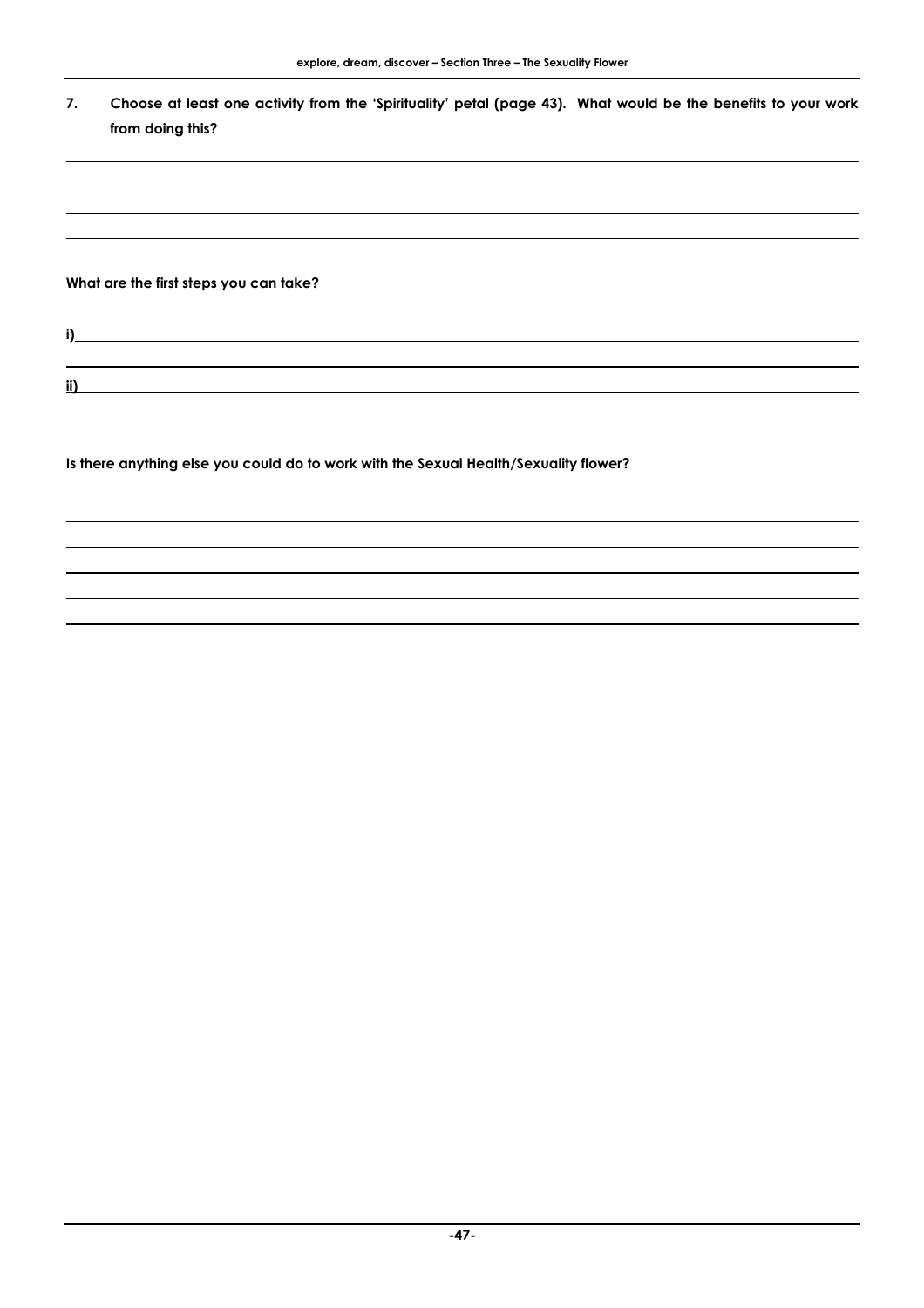# **THE SELF-ESTEEM FLOWER MODEL**



Self-esteem is feeling good about, and relating positively to, our lives, our feelings, our actions and our relationships

©Carol Painter & Jo Adams Design: Jon Fox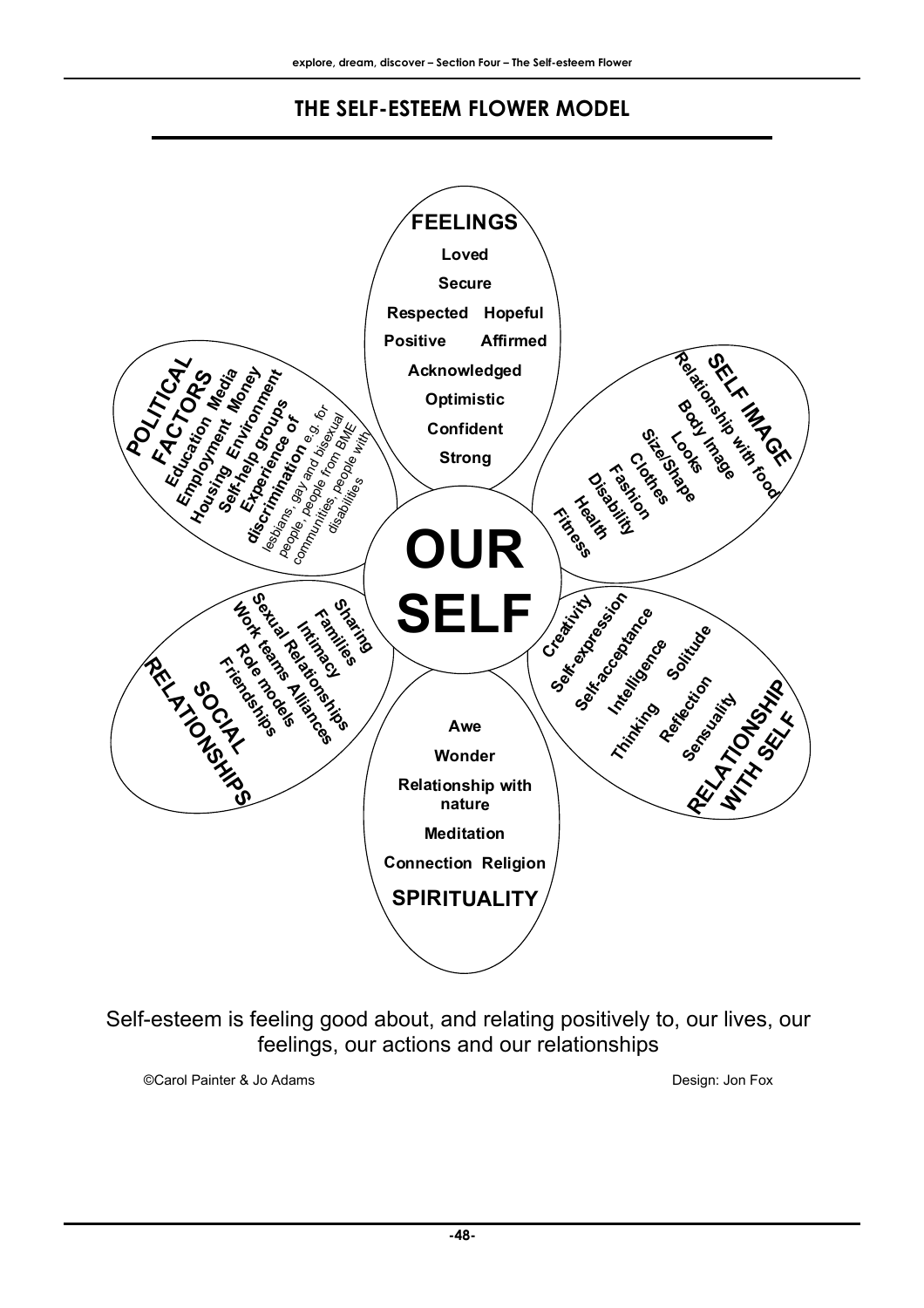**THE SELF-ESTEEM FLOWER MODEL** 

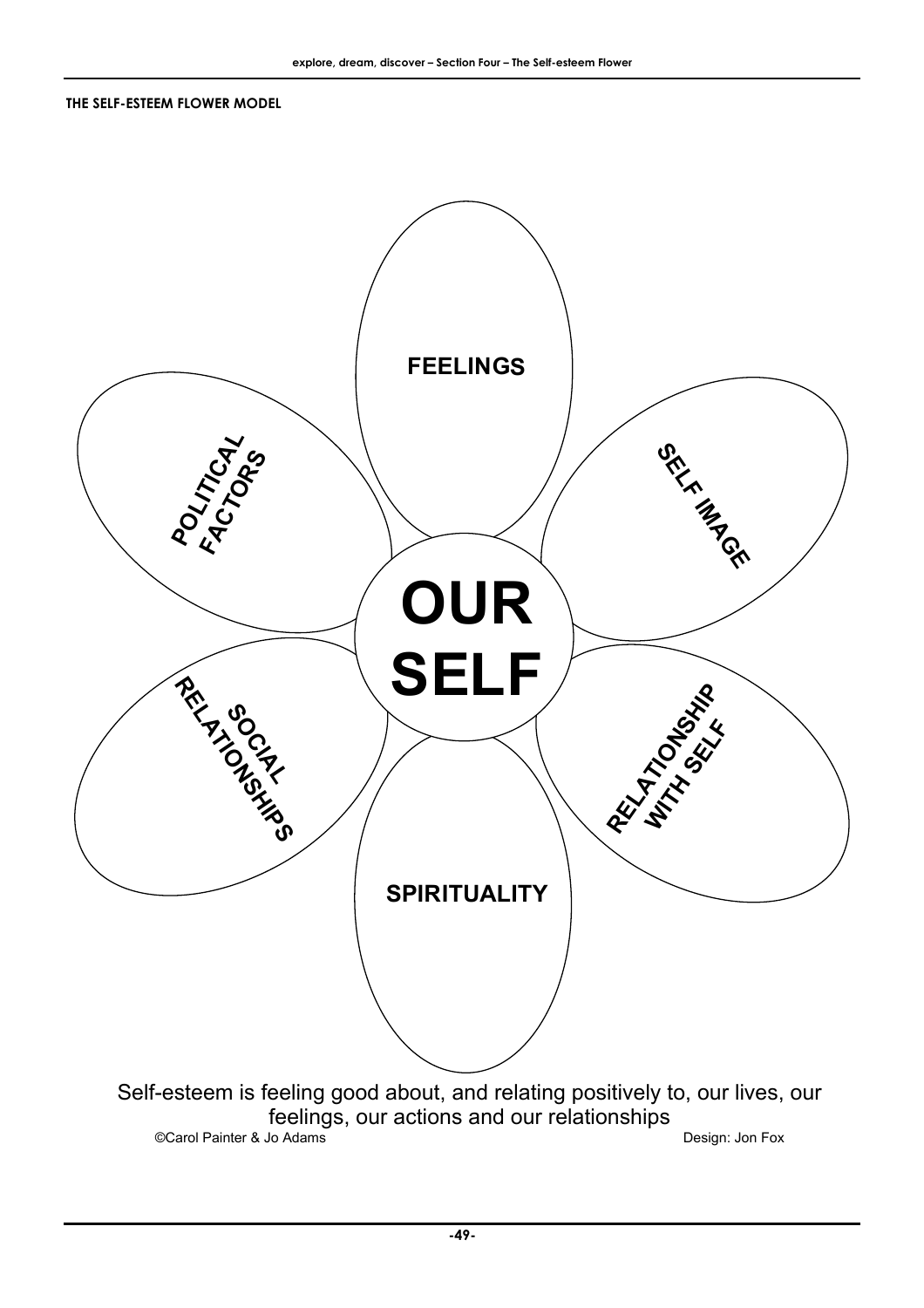# **SECTION FOUR THE SELF-ESTEEM FLOWER**

# **How Our Self-Esteem is Constructed and Destroyed**

In developing the Self-Esteem flower, we wanted to create a structure that made sense of the different contributory factors to positive self-esteem, to capture our approach in a form which was easy to draw and so to share with others.

But we also wanted to do this in the belief that if we are to devise practical and intelligent strategies to redress the damage which has so often been done to people's self-esteem, then we need to have an understanding of the many levels at which it is constructed. We must develop a sense of the range of determinants that impact on and sculpt someone's ability to value themselves as they grow. This understanding will ensure that we can then draw up effective responses, putting our efforts in the right places and accurately addressing the key influences. Otherwise we risk wasting our time, our energy and resources by developing strategies which tackle quite the wrong problem. So, if we only take one route into this complex web of factors, we will probably only affect one tiny aspect of it. If the problems of low self-esteem are multi-faceted, encompassing a range of intertwining but often quite separate issues, then we need to devise equally multi-faceted approaches to resolving these.

# **The Well Springs of Our Self-Esteem**

Underpinned by the same philosophy as that of the Sexuality flower, the Self-Esteem flower explores and illustrates the myriad facets of our self-esteem, its well-springs and sources. Again it reflects the political, social and individual factors which increase or diminish our sense of self-worth. And again, in order for our endeavours to honour and acknowledge this holistic model, it is important that we do not limit our efforts just within one "petal". We will need to work across the spectrum, developing appropriate responses in each of the "petals" if possible.

Taking each "petal" one by one, we can explore in what ways this aspect of experience affects the development of self-esteem.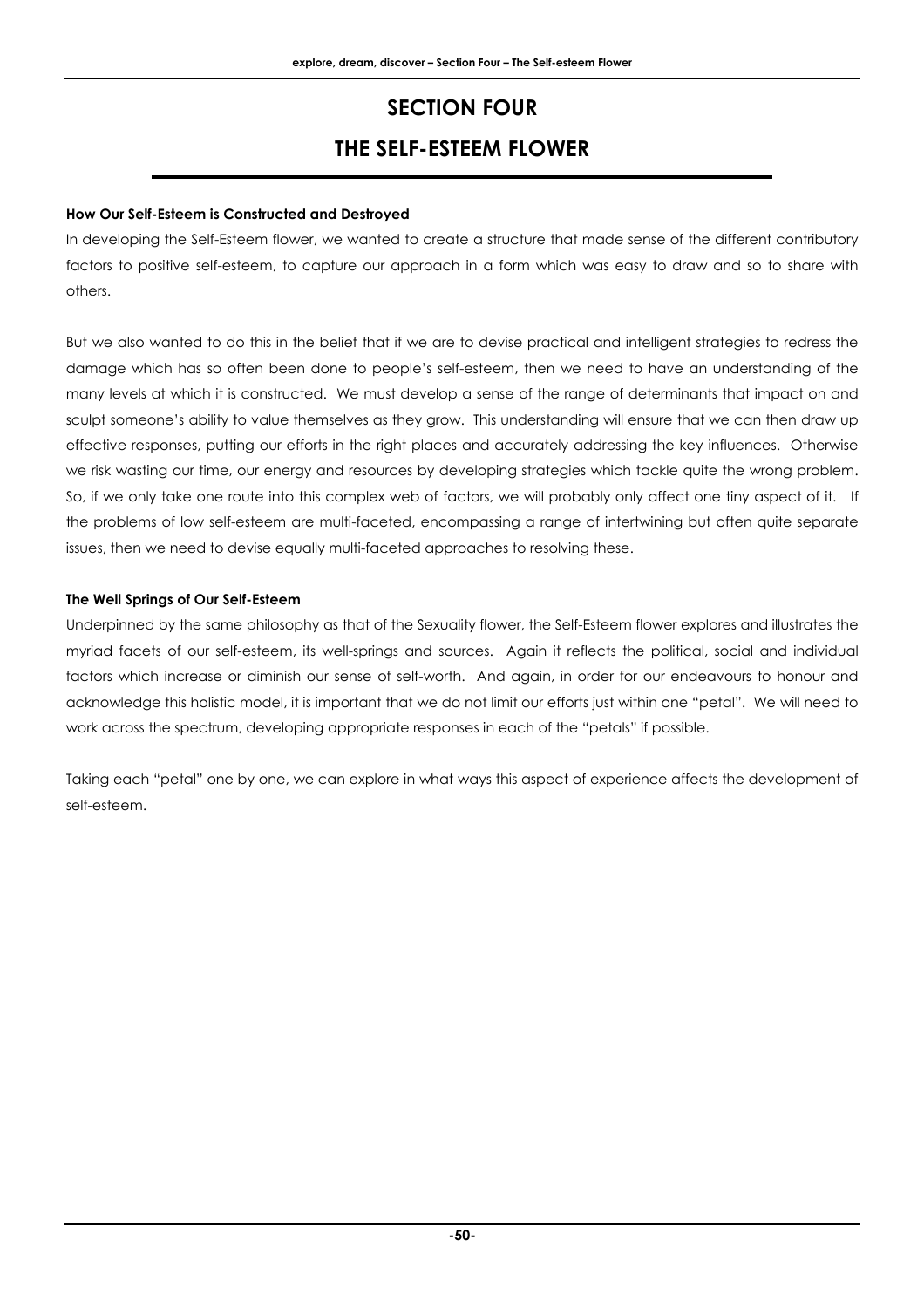**EXPLORING THE PETALS** 

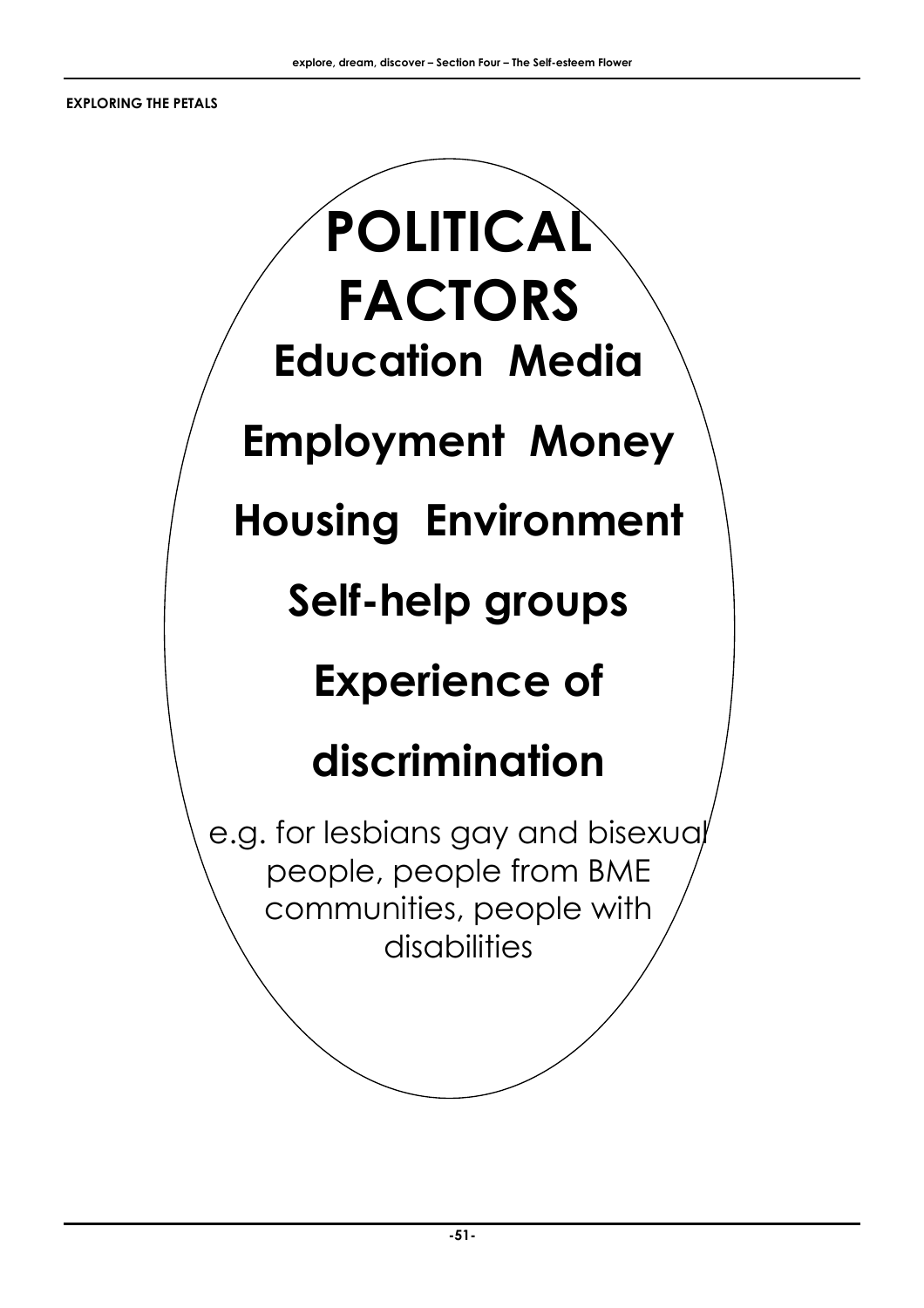# **POLITICAL FACTORS - DESCRIPTION – OR WHAT IT IS AND WHY IT'S THERE….**

This petal acknowledges that people's self-esteem derives as much from their political experience and status as from the more immediate pressures and relationships around them. It's hard to feel great about ourselves if we grow up in crowded and dilapidated housing, for instance, where there is little privacy and no green play-space. It's difficult, too, to gain a deep sense of our self-worth if we are socially or culturally despised, or overlooked simply because of who we are. So if we belong to a group which is not well respected within our society, we will be constantly receiving overt or implicit messages about being unequal, about being perceived as inferior. Since these messages come to us from a very early age from those with power over us such as our families, teachers, religious and cultural leaders and the media - we are likely to believe them. Because to resist and rebel risks being disapproved of or rejected by those we are desperate to please, and this is too frightening for us to contemplate. At this stage, by believing those negative stereotypes and images that others are peddling about us, we can be said to have 'internalised our oppression'. That means that we carry within us a powerful voice which tells us we are unworthy. We then frequently believe this to be our own voice rather than recognising its true source.

So a young person in the public care system, or someone from a refugee family, a teenage mother or a Gay man, someone living with sensory impairment or someone who has learning difficulties – all these people may well lack positive role models. In addition, if as a result of belonging to such a group we suffer from being presented with a demonised or pathologised or stigmatised image of ourselves, this may well diminish our sense of self-worth still further. So may the negative (or even non-existent) media images we see portrayed of ourselves, or not having high expectations set for us at home or at school in relation to our education and career prospects, or perhaps the experience of living in poverty. From all of this we can see how intertwined our political identity and our self-esteem are almost from birth.

# **WORKING IN THE POLITICAL PETAL**

Our work in this petal could include:

# **A Local Lesbian, Gay and Bisexual Health Forum**

Establishing a Forum to address health issues for Lesbians, Gay Men and Bisexuals can be a powerful first step to achieving equality for these groups in terms of the services provided for them. Understandably many Gay people are fearful that they will be at receiving end of disrespectful or judgmental attitudes if they access health service provision – and, all too often, research findings tell us that this has previously been their experience. So it is up to those of us working in health and related services to make it clear that we are addressing this and that we welcome Gay, Lesbian and Bisexual service users. One step in achieving this is to establish a Forum which is attended not only by members of the Gay and Lesbian communities but also by key commissioners and planners, providers and practitioners in health and social services, from education and the voluntary/community sectors. Offering sensitive services which are tailored to the needs of these communities lets them know clearly that their health and well-being is taken seriously and is seen as a priority. After years of living in the wilderness in terms of the NHS and other statutory services, this has an enormous symbolic and practical significance, with attendant positive knock-on effects on the self-image and self-esteem of individuals, groups and communities.

# **A Social Inclusion and Self-Esteem Agenda**

Developing services or self-esteem building opportunities for people from marginalised, stigmatised and vulnerable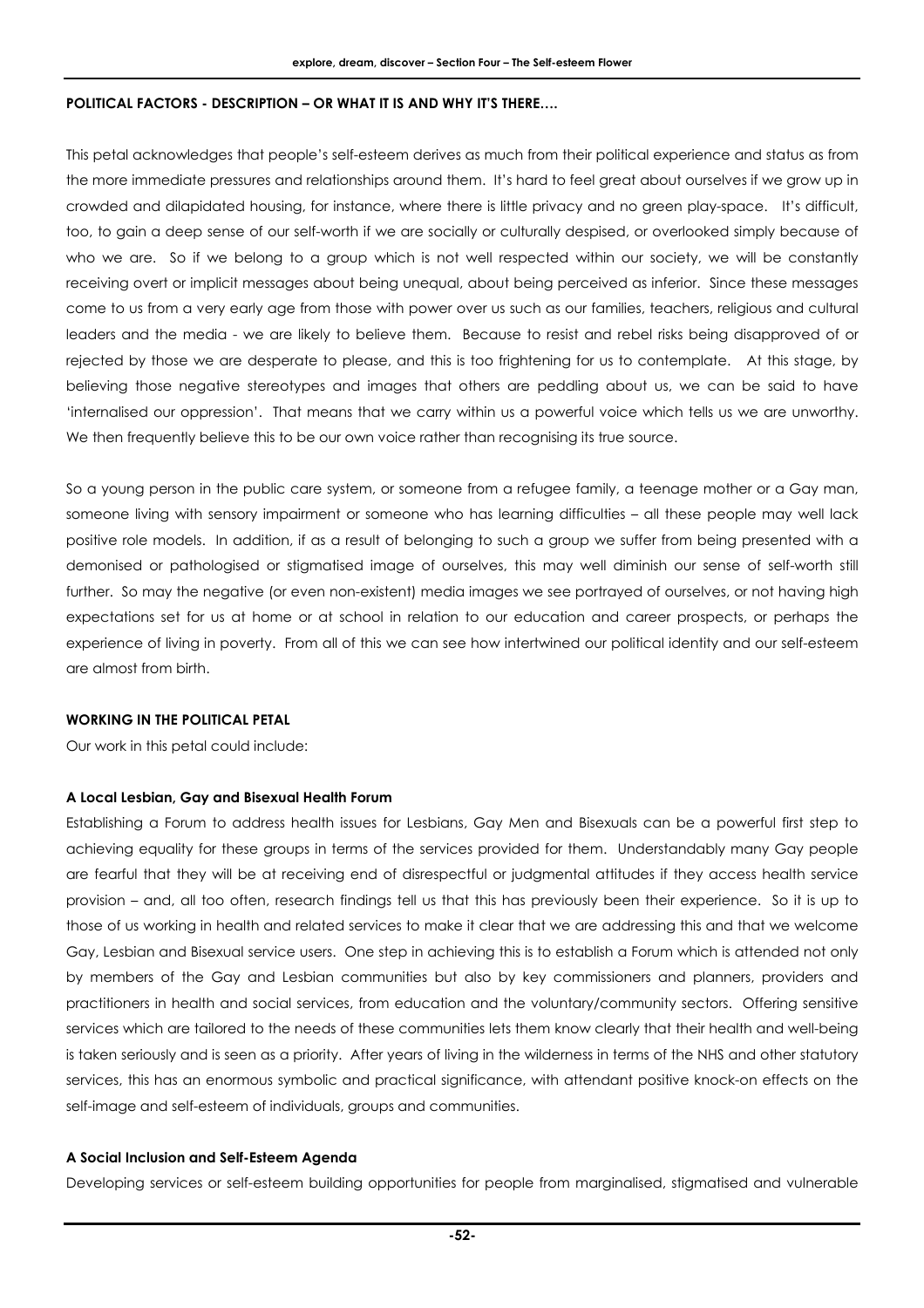groups - such as those being treated in the mental health care system, IV drug injectors, commercial sex workers or those in prisons and other secure settings - lets them know that their needs are seen as legitimate and that their sense of self-worth is important to us. Addressing this may involve working with commissioners, policy-makers and service providers to ensure that inequalities are addressed and reduced and that self-esteem building is acknowledged as playing a key role in the wider social inclusion agenda.

# **Self Advocacy Builds Self-Esteem**

Arranging for a young mothers' group to do an article for the local press on childcare and their own experiences sends a powerful message that their ideas are of interest. Or supporting a group of visually impaired people to make a local radio broadcast about their needs in Sex and Relationships Education and sexual health services gives a platform for their voices to be heard - both literally and metaphorically. The other positive spin-off from developing such self-advocacy is that it builds a pool of expertise and understanding which can be drawn on by service planners and providers, to ensure that existing service provision and new developments are congruent with the actual needs of marginalised communities.

# **Fund-Raising Can Be Self-Esteem Raising Too**

Working with a group to organise a fund-raising event for a local group such as a support group for HIV positive women or an international AIDS awareness charity can strongly support their sense of their own capacity to make a difference in the world. It also builds their awareness of the needs of others - and can even actually also raise some well-needed funds!

# **Do Gay Boys Drop In?**

Supporting a group of young gay men to campaign for special provision at the local youth clinic or the school sexual health drop-in will develop their skills in speaking up for their own needs and may also deliver new much-needed services, with tangible sexual health benefits. They could even go on to get actively involved in staffing the drop-in by providing a 'meeting and greeting' service for new attendees, a model which has already been successfully piloted in some areas.

# **Older Adults Have Needs Too**

Training up workers in residential care homes for the elderly on the sexual health rights and needs of older adults can ensure that this often overlooked group comes in from the margins in terms of their sexual health. In such training events, it will be important that we invite staff to think about all the ways in which their workplace or organisation could address these issues - and in what other practical ways the self-esteem of the older adults who are their clients and service users can be supported and enhanced? Making alliances with organisations which advocate the rights of older adults, such as Agewell and Age Concern, can result in strong partnerships which will support us in developing work which is sensitive to the needs of older adults and puts these on our agenda.

# **The Right To Safer Streets**

Working with a women's group or young women's group to campaign for better street lighting in their area or on their estate can have a very positive impact on women's sense of self-esteem. An environmental change like this can result in women feeling more confident about going out, less at risk and clearer about their right to safety, too.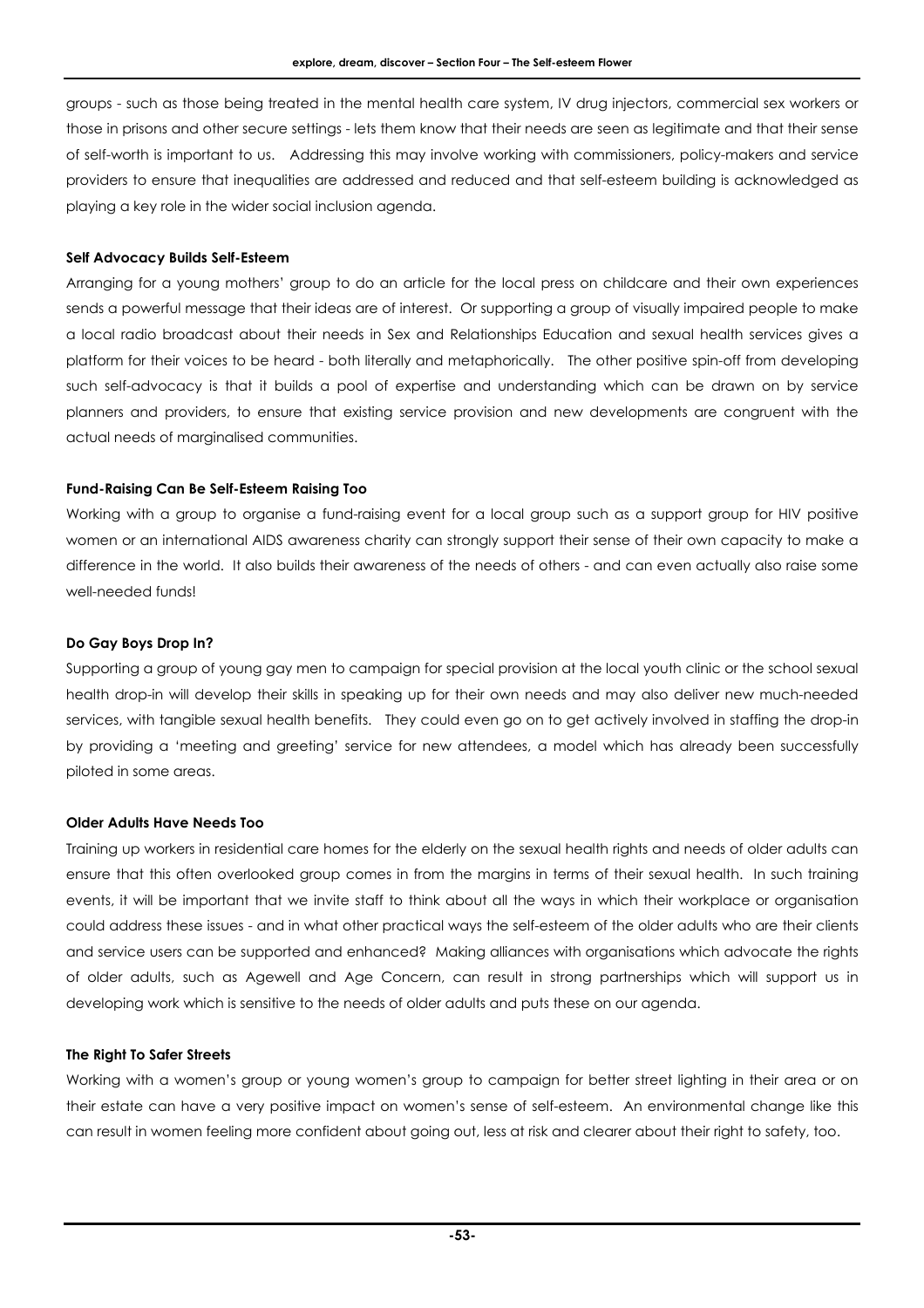#### **Safety for Sex Workers Too**

One group of women – and indeed sometimes young men too – whose rights to such safety are often ignored are those who work in the commercial sex industry. And yet research and the testimony of the women themselves tells us that they are more at risk of rape, violence or attack than most other women. So campaigning with support groups and in partnership with sex workers for greater safety and negotiating conditions with the local police which protect sex workers' well-being can pay dividends. All of this in turn is likely to impact on both improvements in selfesteem and in sexual health since women who have a greater sense of their own rights will also be more likely to take the time and the effort to negotiate safer sex and to believe that they themselves are worth protecting.

# **The Power of Positive Images**

Presenting positive images – maybe on posters in service waiting rooms, on information and educational resources, and in publicity materials – of groups who are not usually represented can portray a powerful message that they have a right to visibility and a presence in our society. This could include images of older adults or people with disabilities in responsible positions, gay men and lesbians in happy and fulfilling relationships or teenage parents coping well with this role. Images which can help in overturning stereotypes can also play their part in self-esteem building – for example women doing traditionally male jobs, men providing each other with emotional support and friendship, young women being assertive and saying "no" confidently or young men taking on the role of fatherhood with care and sensitivity.

# **Self-Help Groups for Lesbian, Gay and Bisexual Young People**

If one does not exist in your area, explore the possibility of establishing a support group for these young people who all too often can experience being marginalised and at the receiving end of homophopic bullying. Involve group members in organising activities, in campaigning work and offer skills development to help them gain a greater sense of control over their lives and futures. Given the levels of bullying and violence against young gay men and lesbians, providing self-defence and 'Stand Your Ground' training may be particularly relevant. Produce briefing sheets for local schools, youth workers and Connexions services on ways in which they can positively support the health and well-being of young lesbians, gay men and bisexuals. Offer materials and help to parents and friends of young people who come out, too so they feel able to offer support and active alliance and do not compound the problems of prejudice or oppression which these young people may face in their lives.

# **Sexual Harassment – Zero Tolerance**

Work with a girls' group to discover whether their school or Connexions service has a sexual harassment policy. If it doesn't, support them in developing one, negotiating its introduction and effective implementation, and running awareness-raising sessions on this with staff, governors and other students.

# **Helping Refugees Develop a Voice**

Working with refugee groups or asylum seekers to increase their sense of personal power and self-advocacy offers opportunities to rebuild lives and hope for groups which are often demonised and vilified by the popular press. Refugees can face high levels of violence, social exclusion and harassment in this country – having often already fled their home countries because of this kind of treatment in the first place. Working with refugee or asylum-seeking groups could include offering them some training in public speaking, in writing a press release and in being interviewed by the media to develop their voice and their profile as a community resource. It could also focus on capacity-building in communities, perhaps by training up peer educators in sexual health or by offering support to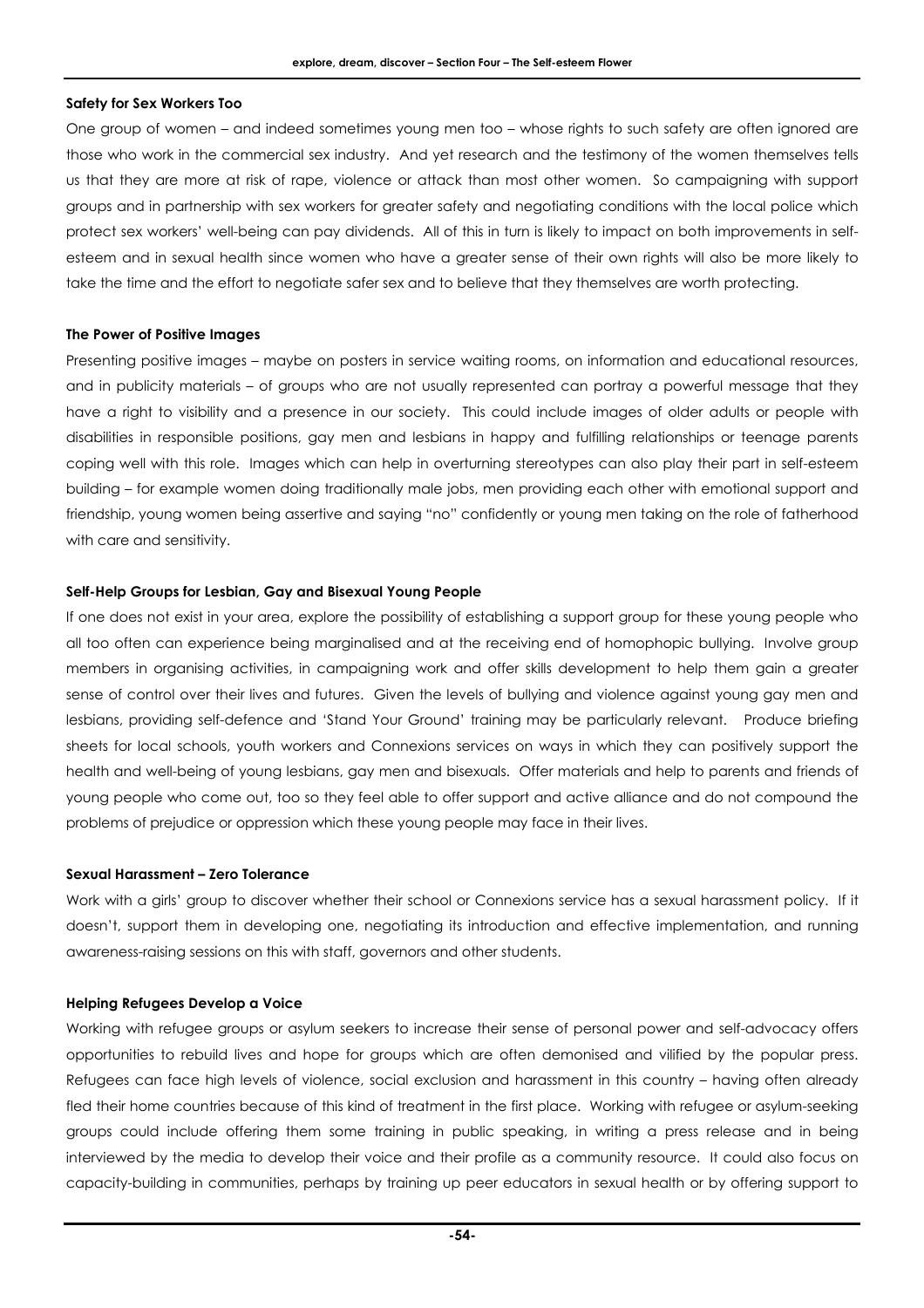groups within the communities who are involved in campaigning and education about FGM.

# **Involving Groups in Peer Publicity**

Promoting participation by marginalised groups in issues which affect their health and well-being can often result in them feeling more confident, more worth-while and more resourceful in their own lives and in their wider communities. Ways of doing this might be working with young people from an African-Caribbean Youth Club, a school for children with learning difficulties or a residential-care setting to help them produce a poster publicising local services or answering their peers' Frequently Asked Questions about sex and relationships.

# **"Ain't I A Woman?" Project with Young Black Women (this exercise is from "Go Girls")**

One example of working with girls from a marginalised group could be developing a "Heroines" project with young Black women. This might include activities such as:

- Finding some writings and pictures of Black women heroines of the past such as Harriet Tubman, Mary Seacole and Rosa Parkes.
- Thinking of who some of today's Black role models and heroines are for girls, Venus Williams, or Oprah, Maya Angelou, Ms Dynamite or Oonah King, Tina Turner, Halle Berry or Alice Walker maybe?
- Collecting pictures of these women, and tracking down any interviews with them you can find.
- Interviewing some older Black women in your community about their life experiences, and finding some of the hidden heroines not recorded by history.
- Reading Sojourner Truth's speech "Ain't I A Woman" together (given below) and then discussing what has and hasn't changed in the 150 years since she gave it?

Sojourner Truth was the slave child Isabella, born in late 1700s, sold at auction at the age of 10 and emancipated in the 1820s. She took her name on becoming free, as she wanted to keep no trace of her former bondage. She became a crusader for women, for Blacks, for the cause of anti-slavery, and in time an inspired speaker. She gave this famous address to a meeting in Akron, Ohio in 1852:

The man over there say a woman needs to be helped into carriages and lifted over ditches and to have the best place everywhere. Nobody ever helped me into carriages or over mud puddles or gives me the best place…

# Ain't I a woman?

# Look at me. Look at my arm!

I have ploughed and planted and gathered into barns and no man could head me.

# And ain't I a woman?

I could work as much and eat as much as a man when I could get to it and bear the lash as well. And ain't I a woman?

I have born thirteen children and seen most all sold into slavery and when I cried out a mother's grief none but Jesus heard me….

# And ain't I a woman?

That little man in black there say a woman can't have as much rights as a man cause Christ wasn't a woman.

Where did your Christ come from?

From God and a woman! Man had nothing to do with him!

If the first woman God ever made was strong enough to turn the world upside down all alone, together women ought to be able to turn it right-side up again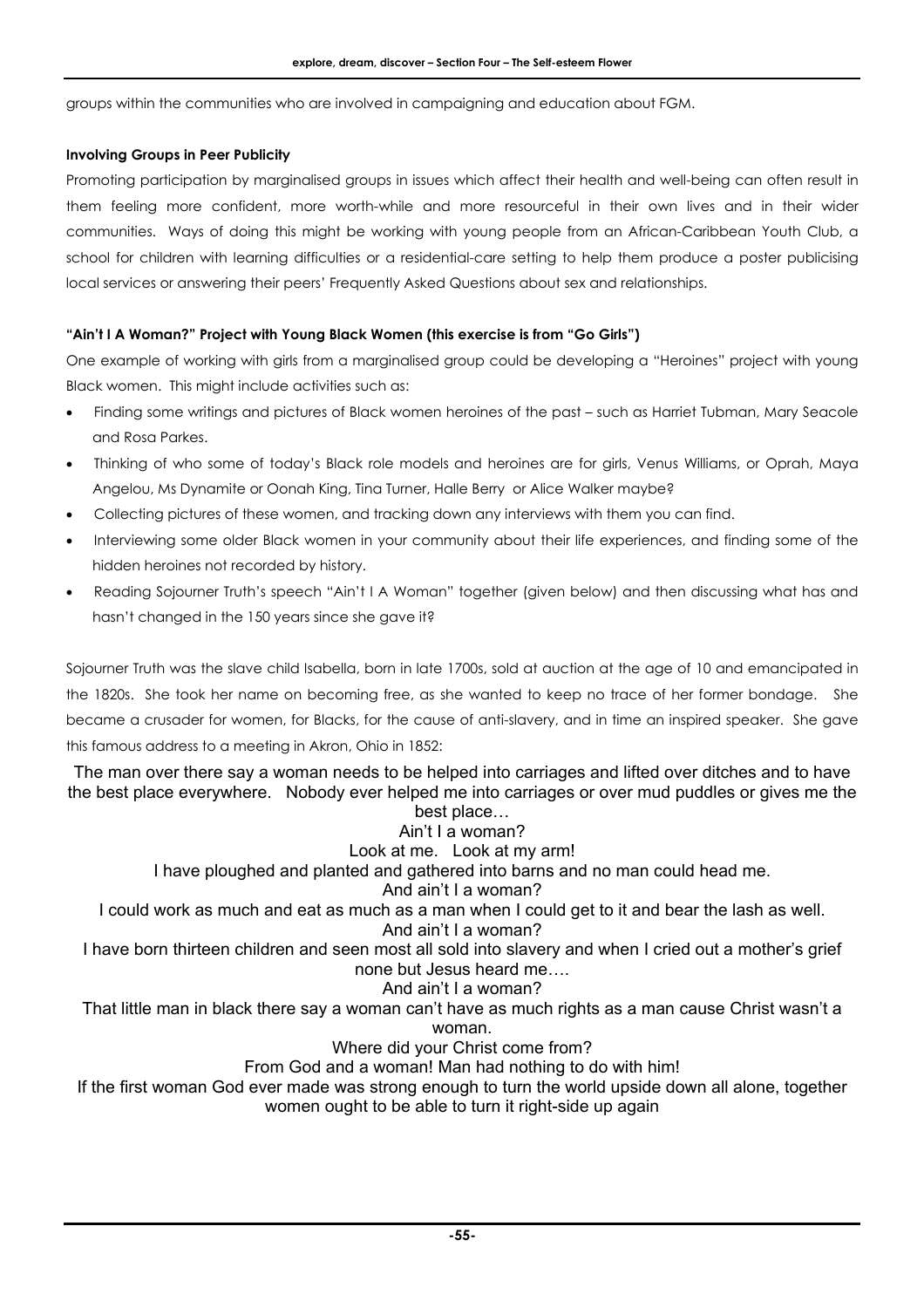# **RELATIONSHIPS**

**SOCIAL** 

**Sharing** 

**Families** 

**Intimacy** 

**Sexual Relationships** 

**Work teams** 

**Alliances** 

**Role models** 

**Friendships**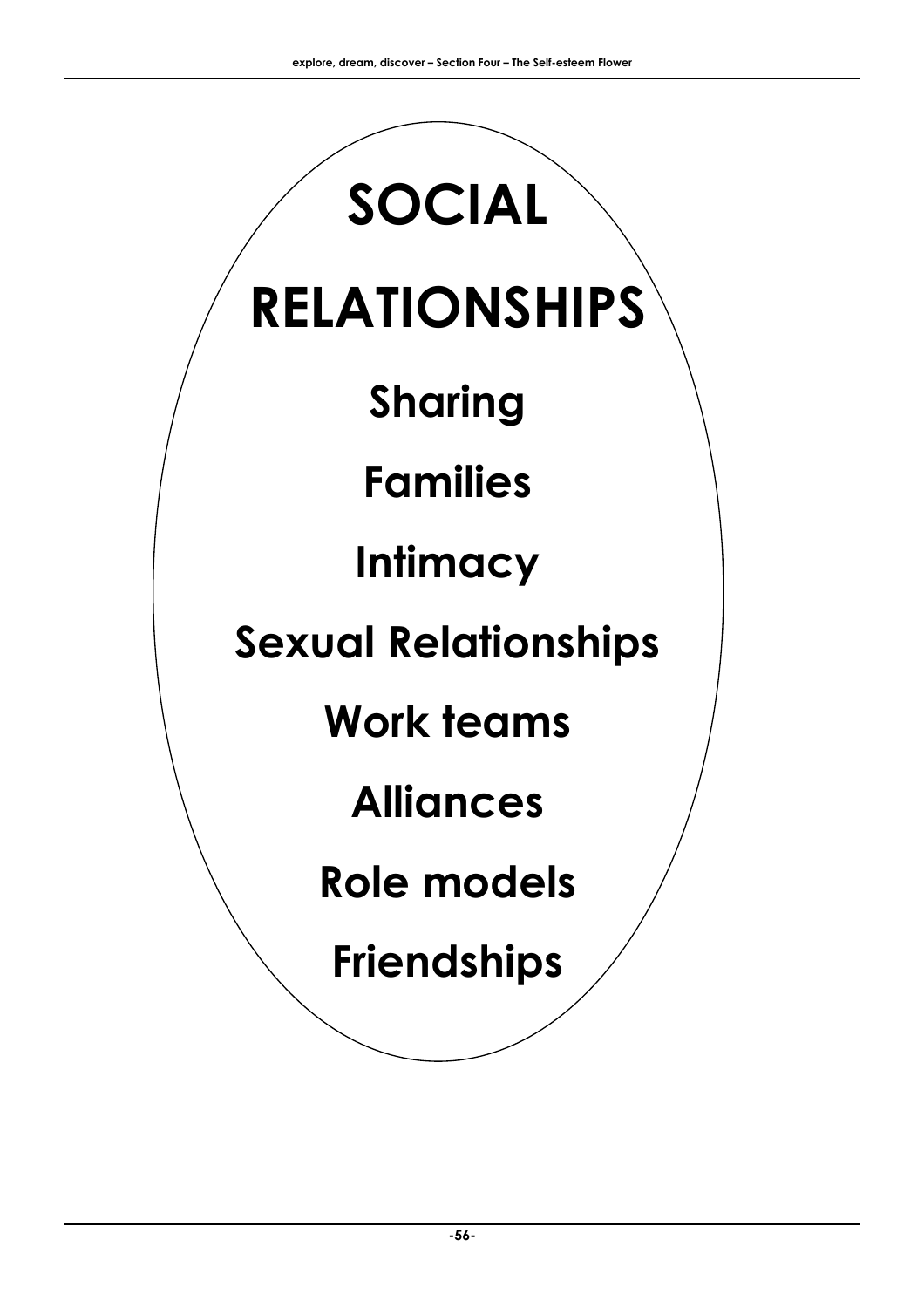# **SOCIAL RELATIONSHIPS - DESCRIPTION – OR WHAT IT IS AND WHY IT'S THERE….**

Much of our self-image and sense of our own identity is forged in the crucible of home and the family, and our social relationships continue to be some of the most vital enablers or inhibitors of our self-esteem as we grow older. In order to have a strong and positive sense of ourselves, therefore, we need to be praised and encouraged, to have strong role models and to be supported in making good relationships. Our families need to reflect back to us a positive sense of ourselves and to treat us with care, love and respect. We need to be helped to develop positive relationship skills such as communication and listening, empathy and understanding and management of emotions. Ideally we need to have these modelled to us in our homes from early on. Our schools and workplaces will be important sources of support and personal development if they are focused, supportive and offer opportunities for growth. If however they are rigid, oppressive, fail to stem bullying and victimisation and give us no praise, encouragement or positive feedback, then the effects on our self-esteem will be deeply damaging.

When we come to making decisions about sexual relationships we need to know and be reassured that we can be attractive, strong, interesting and effective without necessarily having that supposedly ultimate fashion accessory – a sexual partner. The expectation and pressures to have the status symbol of a boyfriend or girlfriend (and of course heterosexuality is the only legitimate choice of relationship) is extraordinarily strong. This is particularly so for young people, but in fact in our couple-obsessed society is present at any age. This means that divorce, separation or the death of a partner or spouse can be shattering for people's sense of self-esteem as they no longer may feel they have a legitimate place as a single, unattached person.

# **The Power of Friendships**

Friendships can be a really powerful source of our self-esteem, acting as an antidote to the driving pressure to have a partner in order to feel important. With their fun and their intimacy, their laughs and their sharing, they are a source of enormous pleasure and reward. They are also places where we can gain support to be ourselves entirely, to experiment with ideas and personas, to build up shared understandings of the world and to gain an experience of being treated with care, of being loved and of being valued. Friendships can give us a sense of belonging and being important, they can offer affection and status, the feeling of being popular and the experience of being treated well – along with hugs and reassurance. All of these things can be a magnificent recipe for the development of positive self-esteem. Often people seek all these things from sex and from sexual partners and are let-down or disappointed, whereas they would be much more likely to have these expectations met by their friends. Friendships can also help us withstand the pressures to do things which we may not be comfortable with but hope will bring us approval – and they are a source of continuing safety, thoughtfulness and reassurance when the winds of the world blow harshly through our lives.

# **The Power of Good Role Models**

The impact of having positive role models can have a powerful effect on the development of self-esteem too. As we have seen in the political 'petals', some people in our society – for example those who are white, or furthereducated, those who are able-bodied or heterosexual – tend to be granted greater social approval than those who exist outside this privileged enclave. And although this in itself will have implications for the development or stunting of a sense of self-worth, the fact that it also tends to be accompanied by other tangible factors such as higher-status jobs, higher income, better access to health care and greater social status further compounds this.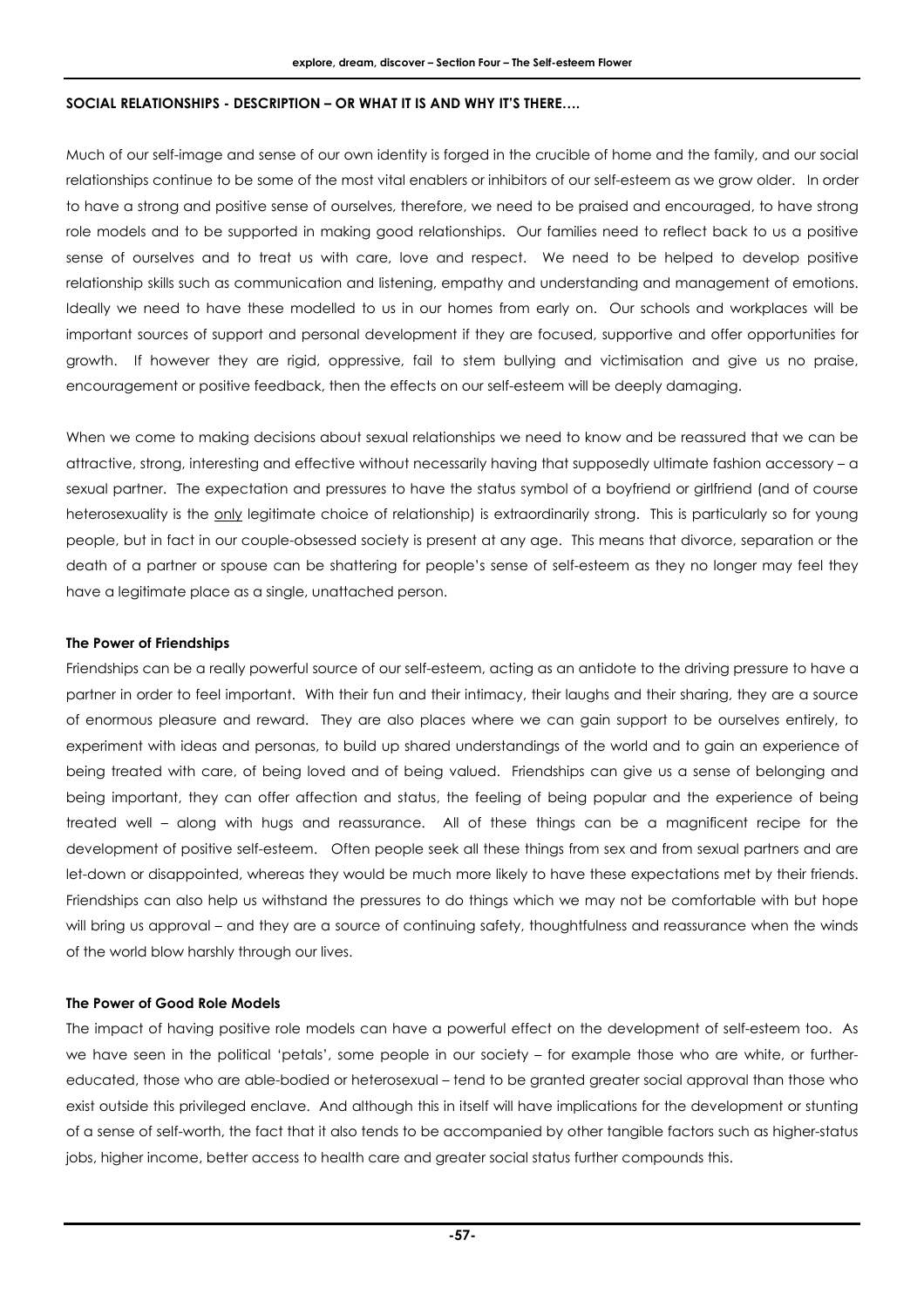We need therefore to be imaginative and energetic in our efforts to ensure that those who fall outside this 'charmed circle' see positive images of themselves and are offered strong role models. As well as giving reassurance that they are worthy of approval, good treatment and respect, these role models can also remind people that others from their group have achieved extraordinary things. So they too can have aspirations for their own lives. Perhaps, if we are effective in supporting the development of their sense of self, in time they may even become role models for others from their communities.

# **WORKING IN THE SOCIAL RELATIONSHIPS PETAL**

Working in this petal will include:

# **Positive Relationships Skills**

Giving people the support to develop good skills for making and sustaining high-quality relationships provides them with vital tools. We can do this through a range of methods including setting up workshops, skills development programmes and on a one-to-one basis. Some of the potential topics for these are explored in more detail below – other more generic ones could include listening skills, friendship skills, dating and communication skills.

# **Working Where Strong Friendships Are Counter-Culture**

Providing opportunities for developing friendship skills may be especially important when working with groups where friendships are not strongly valued or are negatively affected by cultures of competitiveness, bitchiness or hypercriticism. These cultures can sometimes be found, for instance, among groups of girls, in sex workers competing for clients or in some groups of gay men. Working with men, young men and boys on friendship skills which go beyond male-bonding activities of watching football and drinking (a crude stereotype but one which is borne out by reality all too often) can open doors to rich sharing and support. This in turn can help break down some of the emotional isolation and repression experienced by men who otherwise exist in an ultra-macho culture.

# **Dealing With Pressure**

Recognising that the desire for social acceptance and approval is usually the main impetus behind people giving in to pressure offers a starting point for our work. With this understanding as our backdrop, we can focus on helping people gain the awareness and skills to resist this rather than caving in, in the hope of gaining acceptance at any cost. In general our work on self-esteem building should help people to internalise a deep sense of self worth which takes as its measure whether a course of action feels right for them, not for anyone else. More specifically, working on skills development in the area of resisting pressure could include –

- Helping people deal with their anxieties and catastrophic fantasies about what will happen if they say no to pressure,
- Supporting them in practising resisting pressure over small decisions (such as saying no to going out for a drink with work-mates, to baby-sitting for their sister or to lending a friend £20)
- Asking people to consider their responses to questions such as 'What would make you more likely to give in to the pressure?', 'What might help you resist the pressure?', 'How might you feel afterwards if you did?', 'What might happen afterward if you refused to give in?', 'How would you feel?' and 'What would the benefits be?'
- Suggesting people think of a time they were under pressure to do something but didn't give into this. Discuss what stopped them, what helped them say 'no', how they felt afterwards, were they anxious about what might happen as a result and if so how did they deal with this? What did they learn about themselves in the process?
- Encouraging people to consider whether they ever put pressure on other people to do things they are reluctant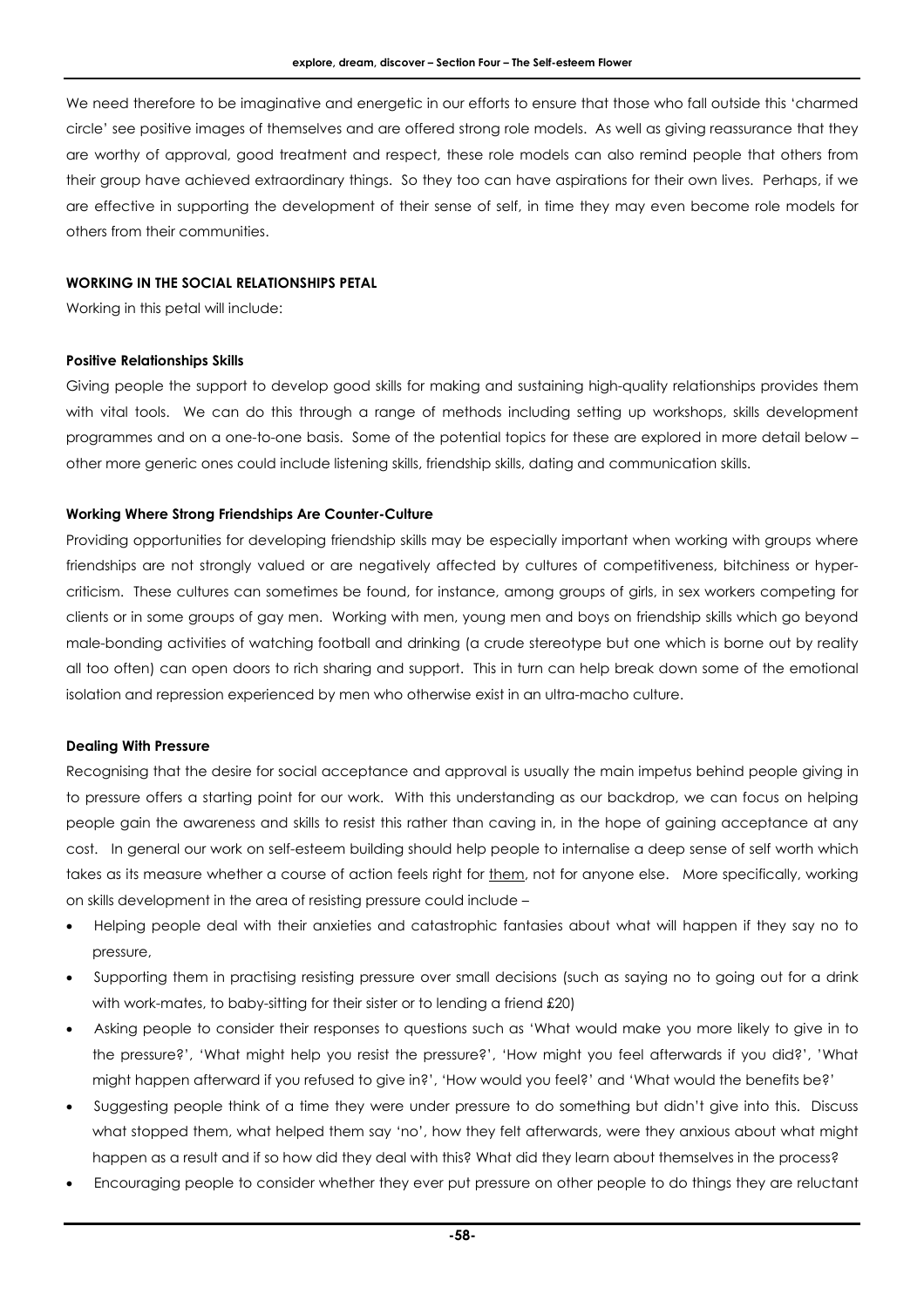to? How do they feel about this and what can they do to make sure it doesn't happen again?

# **Mentoring And Buddying Systems**

Developing effective friendship and support skills can be helped along by mentoring or buddying – schemes in which both the mentor and the 'mentee' get to develop new social skills and relationships. Such schemes could include adult refugees buddying unaccompanied asylum-seeking children, out Gay men acting as mentors to men in the process of coming out, or new arrivals at a residential care home for looked after children being buddied by a more long-standing resident. Or, in secondary schools, older students can "buddy" a child from the new intake from Primary School at the start of the school year and even visit the feeder schools before term starts, to pair up. All of these activities will help people polish and hone their gifts as friends and enable them to see that they have something to offer others. It should also provide younger people with role models of older ones as admirable mentors and friends.

# **Building Rights, Building Self-Esteem**

Underpinning and overarching the self-esteem model in this Pack is the belief that we have the right to be the person we are – provided this does no harm or injury to anyone else and that everyone else has this right too. Believing that we have rights – for example to respectful treatment, to having our needs acknowledged and if possible met, to freedom from violence and abuse and to have aspirations and ambitions for our lives – is a vital first step on the road to claiming these for ourselves and being able to negotiate them with others.

The kind of rights we are discussing here are not of the nature or the scale of Human Rights which would stand up in a court of law or at Strasbourg. They are simply the conditions which we should all be able to claim in our everyday lives, if we just have the support, skills and preparation to do this. Discovering and articulating a sense of rights will be particularly powerful for people from marginalised or stigmatised groups whose early experience may have led them to believe they have no rights and can only expect – or even worse, actually deserve – to be at the receiving end of prejudice and discrimination. Believing in their right to be in the world and to have their needs met can give people the courage and strength to say 'no' to people who are trying to put pressure on them, coerce or abuse them. They are therefore the foundation-blocks of excellent decision-making and healthy choices.

One way of working with rights is to support individuals or groups to draw up their own Bills of Rights. These might for example include such things as:

# **I Have The Right…**

To be free from violence and abuse To be listened too... To say 'no' To express my feelings To be treated with respect To be angry To choose my beliefs and values To make mistakes To be myself

To change my mind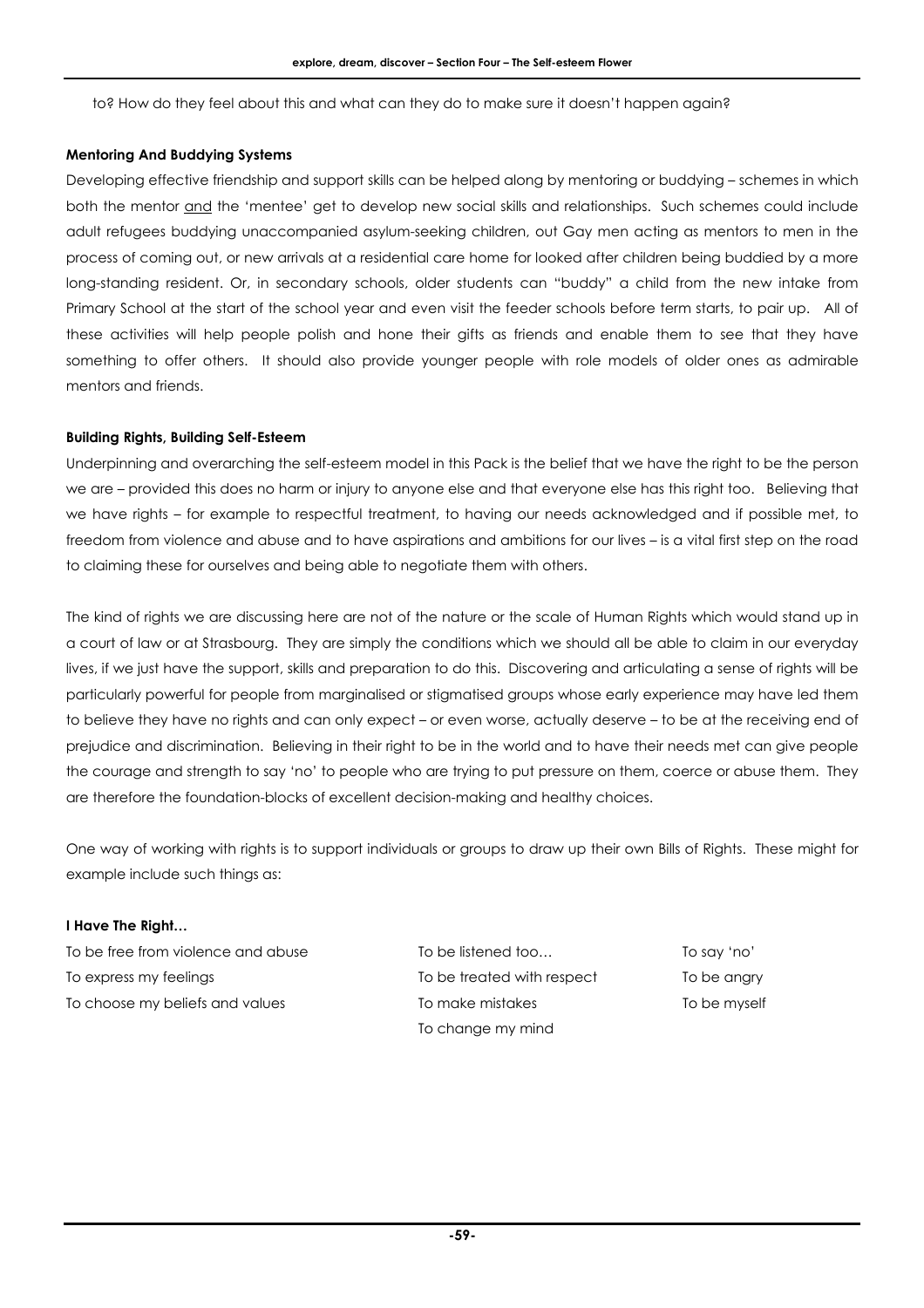Groups and individuals can also develop a Bill of Sexual Rights which could for example include

# **I Have The Right…**

| To sex in a caring and loving relationship | To say 'yes' or 'no' |
|--------------------------------------------|----------------------|
| To respect ful, sensitive services         | To pleasure          |
| To sex and relationships education         | To good information  |
| To have control of my fertility            | To my own sexuality  |

# **Key to all of this work is the final point on any Bill of Rights which is**  *"….and remember, everyone else has these rights too".*

Once individuals or groups have developed their Bills of Rights, other work can support them in gaining the practice, skills and confidence necessary for claiming these:

- Build up a rights programme or project taking one right a week and working on how this could be most effectively claimed, practising this, discussing it and doing role-plays.
- Produce their Bill of Rights in a portable form so they can carry these with them as a tangible reminder and to strengthen their resolve.
- Look at other Bills of Rights e.g. the Bill of Human Rights or the UN Rights of the Child
- Invite in a speaker from a lobbying group such as Stonewall, the Commission for Racial Equality, or a Disability Rights group
- Have a copy of the Bill of Rights that the group has developed framed and displayed on the wall.
- Set up role plays and scenarios in which group members practice claiming one of their rights.
- Encourage group members to keep a "Rights Journal" as a place to record their observations and experiences. This could include when they asserted their rights and the effects of doing this, how they felt when they claimed a right, and how they felt if they didn't, what they noticed about other people's rights and how able they felt to respect these.
- Discuss what responsibilities come with our rights and the implications of the last line "Remember everyone else has these rights too."
- Discuss these issues with our teams and colleagues too since these rights will need to be supported and modelled by all members of staff.
- Draw up a Bill of Rights for ourselves as staff, as professionals and as a team. Too often we passionately advocate the rights of others, while 'selflessly' giving away our own.

One model for a service which has drawn up a contract with its service-users is Shout! - the health and community centre for Gay and Bisexual men in Sheffield. This is displayed on the walls and staff discuss it with all new members so they are clear about their rights and responsibilities.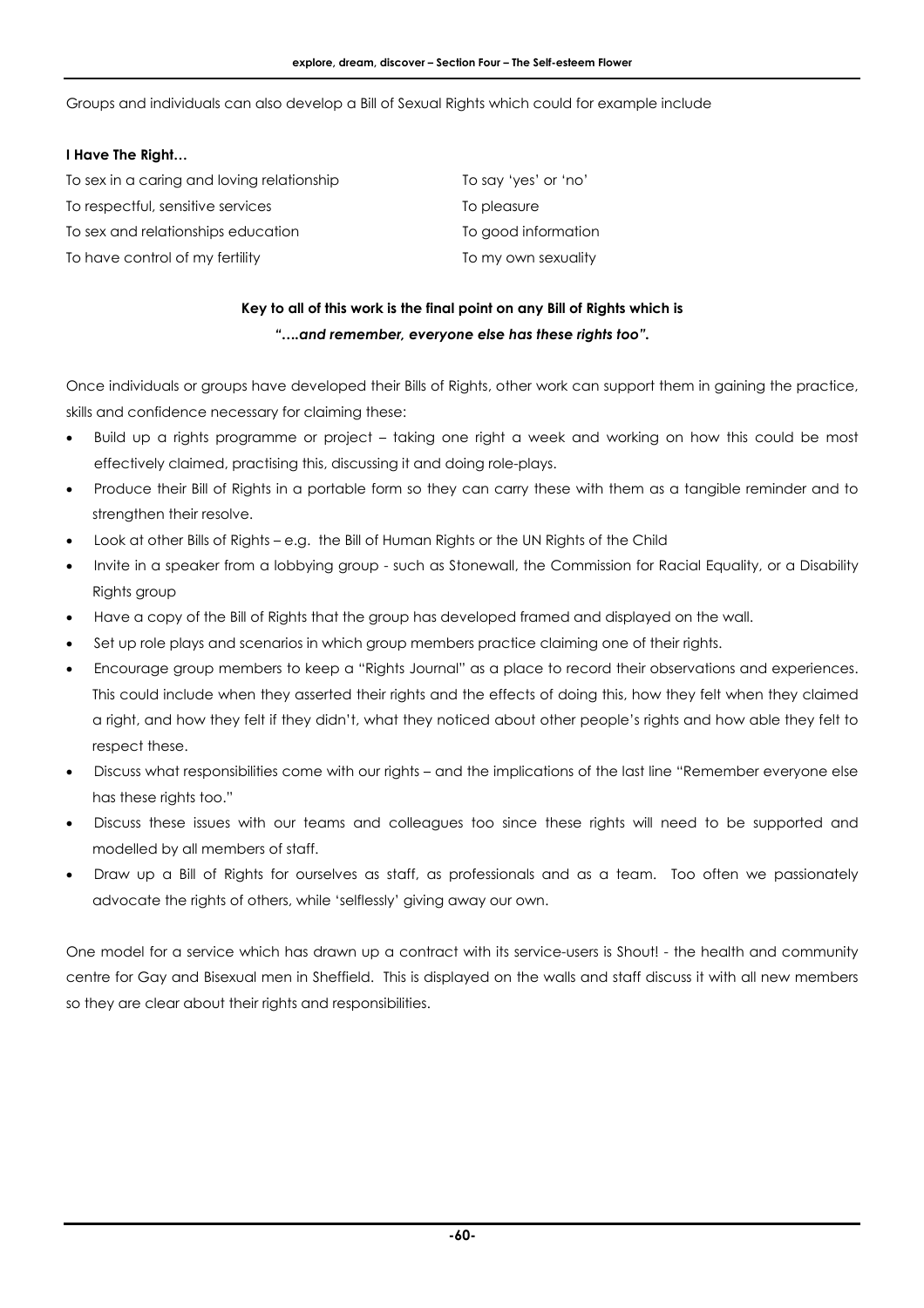# **SHOUT! CENTRE RIGHTS AND RESPONSIBILITIES**

Welcome to the SHOUT! Centre - a place for all gay and bisexual men, and men attracted to men.

- You will be listened to and treated with respect.
- Your right to confidentiality and privacy will be respected.
- If you would like to talk to one of the workers in private please ask them (they will be wearing name badges so you know who they are).
- If you have any needs we cannot meet, we will endeavour to refer you to an appropriate agency or organisation.

We expect all those who attend the Centre to respect others using the service or working there, e.g. no personal insults; no malicious gossip; no aggressive or abusive behaviour; no talking about people when they are not there.

This will hopefully ensure that the SHOUT! Centre is a safe and enjoyable place for everyone.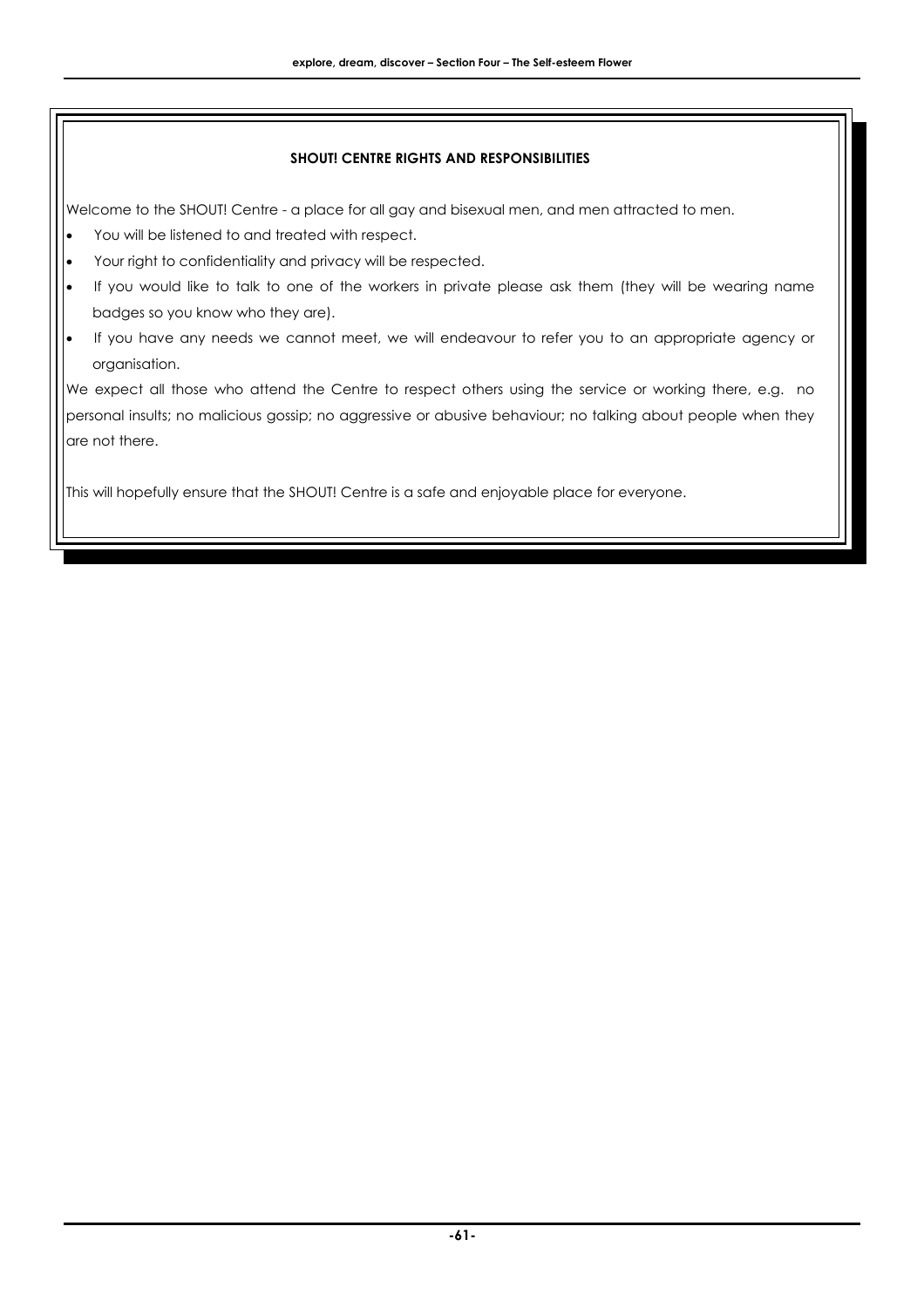# **Conflict Resolution**

Teaching some basic conflict resolution skills can be invaluable. These will have their uses in many areas of people's lives - at school, at work, in their partnerships and at home as well as in their friendships. There are 6 key stages of conflict resolution –

- having the feelings, processing and expressing them
- beginning to think clearly and to gain some understanding of what has taken place
- communicating our feelings and thinking to the other party
- listening to their position too
- developing a strategy for dealing with what has happened and planning a way out of the impasse
- reaffirming the friendship and re-investing in its future

Work through some tips on resolving conflict with individuals or with a group – for example:

- Be ready to say you're sorry, if you are far from being a sign of weakness, this shows how mature and 'sorted' you are
- Reflect on what has happened and recognise your own part in it what 'hot spots' or flare-up points or 'crumple-buttons' the incident pressed for you
- If you talk with the other person about the conflict between you, it is worth having two or three uninterrupted minutes each way (carefully timed so it is equal) to describe how you are feeling and to listen properly to the other person's point of view.

# **Affirmations and Positive Feedback**

One of the simplest mechanisms for increasing our self-esteem, and a key friendship skill, is giving positive feedback and affirming others. However, for such a simple technique the impediments to this happening seem surprisingly great. No doubt again this is because both giving and receiving positive feedback are seen as going counterculture and most people have fears and fantasies about this. These may for example be that accepting praise will be seen as conceited and big-headed or that giving it will be seen as insincere, manipulative or fishing for compliments. There are a number of ways of offering the space to practice both giving and receiving compliments in our work including:

- Building into staff team meetings a round of 'something I appreciate about the person sitting on my right' or 'something I like about being in this team'
- Ending any group-work session with a 'circle of appreciations' about the group, or the session which is finishing, or the person sitting on their right, or of ourselves

# **Modelling Giving Positive Feedback Ourselves**

We need to take the lead in telling those we work with – our clients, or service-users or colleagues - what we appreciate and like about them. We need to practice giving them positive feedback on their skills, courage, qualities and actions. It will also help if we let people see us giving positive feedback to each other as workers and adults, women and men – so they have role models for how to give affirmations in warm, unembarrassed and genuine ways

# **For more on Affirmations, see Section Six – Tending our own Garden page 109**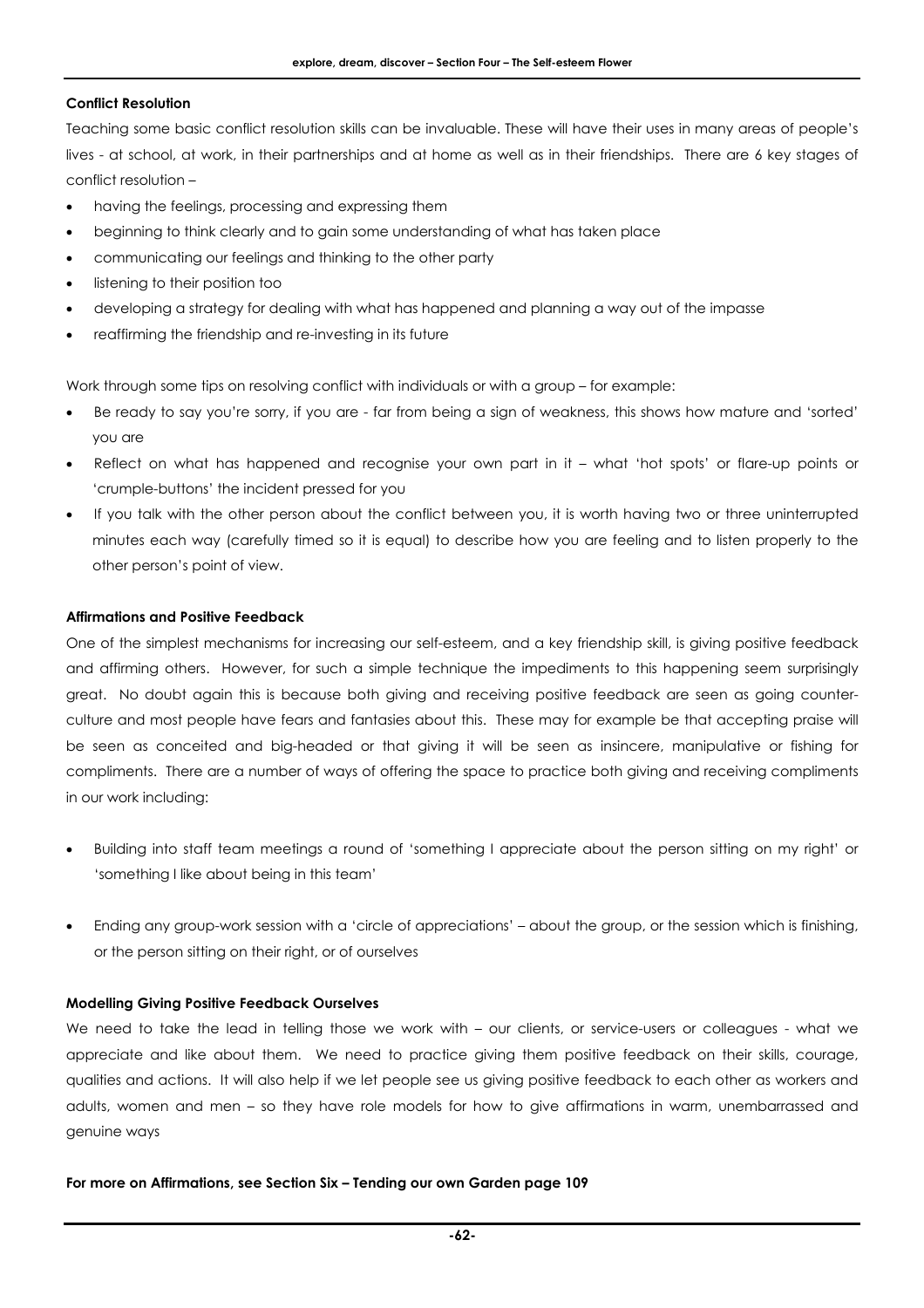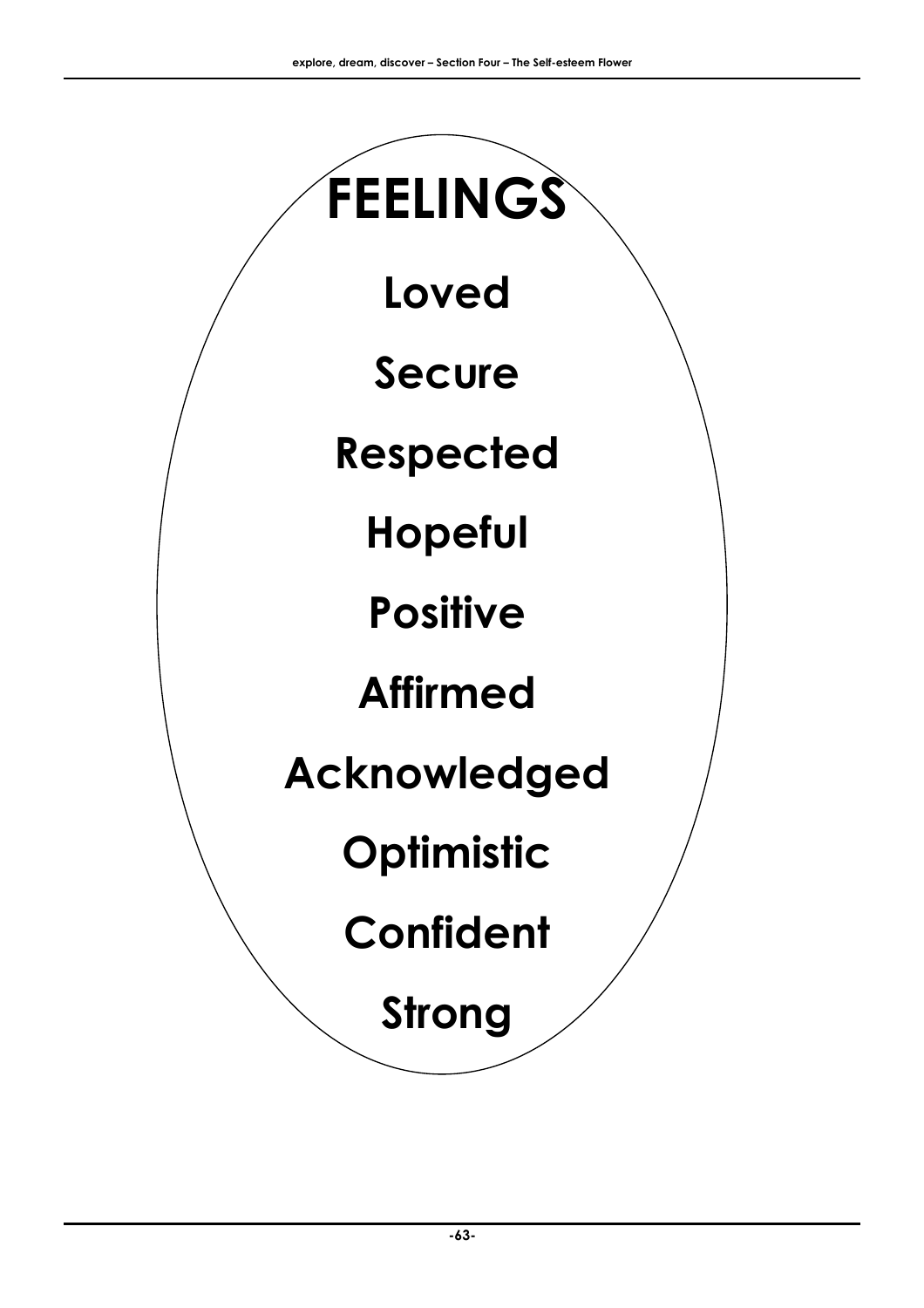# **FEELINGS - DESCRIPTION – OR WHAT IT IS AND WHY IT'S THERE….**

Whether or not we have been encouraged to develop our emotional understanding is crucial to our self-esteem. If we have been supported in feeling optimistic, confident and hopeful, praised for expressing our feelings and given positive feedback about our emotional awareness and understanding, all of this will stand us in excellent stead. We will feel that we have the right both to experience our full range of emotions and also to express them. We are unlikely to feel frightened or panicky about strong emotions, because we will have had reassurances that these are perfectly normal and to be expected – maybe even welcomed!

If we have grown up in this way, having our emotional life affirmed and nurtured, we will probably have received guidance and support in managing difficult feelings. We will have been encouraged to do this in ways which are not destructive whether to ourselves or others – and our emotional development will also have probably resulted in us being comfortable around the emotions of others and skilled in helping them communicate these.

Clearly all of these things are positively supportive of our self-esteem – because we are able to love and appreciate and handle the strong emotional tides which may flow in us. Even at stormy times, times of confusion, upset and turbulence – the kinds of upheavals which can come about in adolescence, or in the process of coming out as gay, or after the death of a dearly-loved partner – we will believe in our capacity to manage our emotions and to support those of others.

If, on the other hand, we have been at the receiving end of ridicule and criticism, been punished for expressing strong feelings – particularly anger – and been pressured into looking after other people's needs and feelings rather than attending to our own, this will in turn have extremely adverse affects on the development of our sense of selfworth. Often our feelings run at odds to how we are told we should be "How could you be so ungrateful to me after all I've done for you?", "Don't you know saying you're gay is breaking your father's heart?", "You'll go to your room till you stop being angry – it isn't pretty in a little girl". When this happens, we find ourselves dislocated and all too often lose a sense of our emotions as being authentic, because we have been told they are stupid or unacceptable or unattractive.

And of course, if we don't feel our feelings are welcome, loveable, valuable and ok – then how can we feel that we ourselves, the people who are carrying those feelings, could possibly be loveable, valuable and ok in turn? And this is where the deep integral relationship between our emotions and our self-esteem comes into play – it is impossible to disentangle each from the other. So helping people to develop a stronger sense of self-worth will necessarily mean helping them to feel more at ease with, comfortable about and affirming of their own feelings – and more able to deal with and listen to the

feelings of others too.

# **WORKING IN THE FEELINGS PETAL**

# **Work With People Who Work With Feelings**

There are many resources at hand to help us develop work on emotions. Local counsellors or those working in GP practices may be sources of support. Make links with other key agencies who may address these issues in their work – for example Rape Crisis Centres, Survivors (for male survivors of rape and sexual abuse), Samaritans and Victim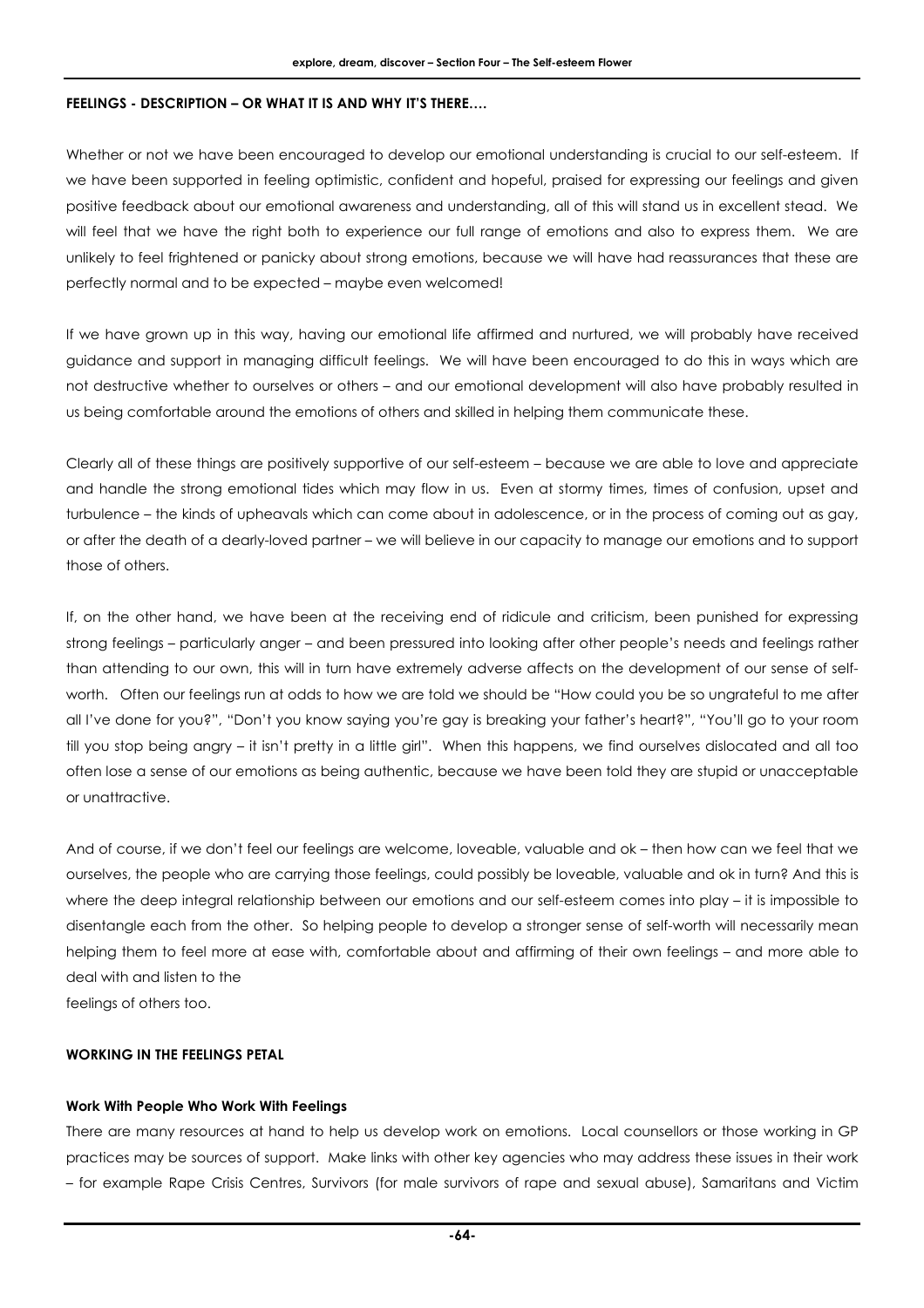Support schemes may all be interested in partnership work on emotional development and addressing self-esteem. Or you may have local Community Psychiatric Nurses (usually called CPNs) with a special interest in this area who it would be useful to forge links with.

# **Problem Page Approaches**

Using these very popular features from magazines can be an interesting way into exploring emotions particularly when working with groups, although this could also be done on a one-to-one basis. Problem pages and 'agony aunts' can be rubbish but they can also be witty and fun. Working with a group allows some of the following activities:

- Get hold of lots of magazines ones for girls like Just Seventeen and Sugar as well as ones for lads like Loaded or ZOO - and spend a session looking through the problem pages.
- Ask the group some questions to sharpen their critical analysis of these. For example, these could be What do they tell us about how people see relationships? How important is it to have a boyfriend? Why? Are these relationships always worth it? Why do you think boys want a girlfriend? How can we get some of these things in other ways in our life?
- Ask the group to try to come up with some wise and witty answers themselves to the questions asked in the Problem Pages.

# **Helping People Through Strong Feelings**

At different stages in their lives, people may face circumstances which evoke strong and unfamiliar feelings in them – or which re-stimulate old difficult emotions. So for example, if we are working with people who are recently divorced or separated, we will need to make it possible for them to talk about their strong feelings of the hurt of being rejected or replaced, the fear of growing old alone, anger at being betrayed and jealousy about their ex's new partner. Or parents of young people who are just coming out as lesbian or gay may be feeling they have failed their child, or be experiencing anger with the child for bringing this difficulty into the family, or be anxious about what this will mean for their child's future. Our help and support can be invaluable in helping people acknowledge and process such feelings, and when appropriate to move beyond these and leave them behind.

# **Use The 'Cycle of Self-Esteem' Model**

This is a simple but devastatingly effective model, originally adapted from one used in Protective Behaviours training (see Resources Section for contact details) which helps people to understand the connection between their selfesteem, their behaviours and how other perceive them.

The cycle goes like this – How we feel about ourselves affects how we behave, this in turn influences how other people perceive and treat us which in turn – as the cycle spins round – impacts on our sense of self-esteem. So our positive self-esteem is acted out in our behaviours which mean we will tend to present as mature, open, capable and attractive. When this is how people perceive us, they are likely to treat us with respect and thoughtfulness and to take us seriously and engage with us as equals. And, of course, if this is how we are treated, we will probably feel good about ourselves, worthy of positive treatment and so we keep the cycle turning.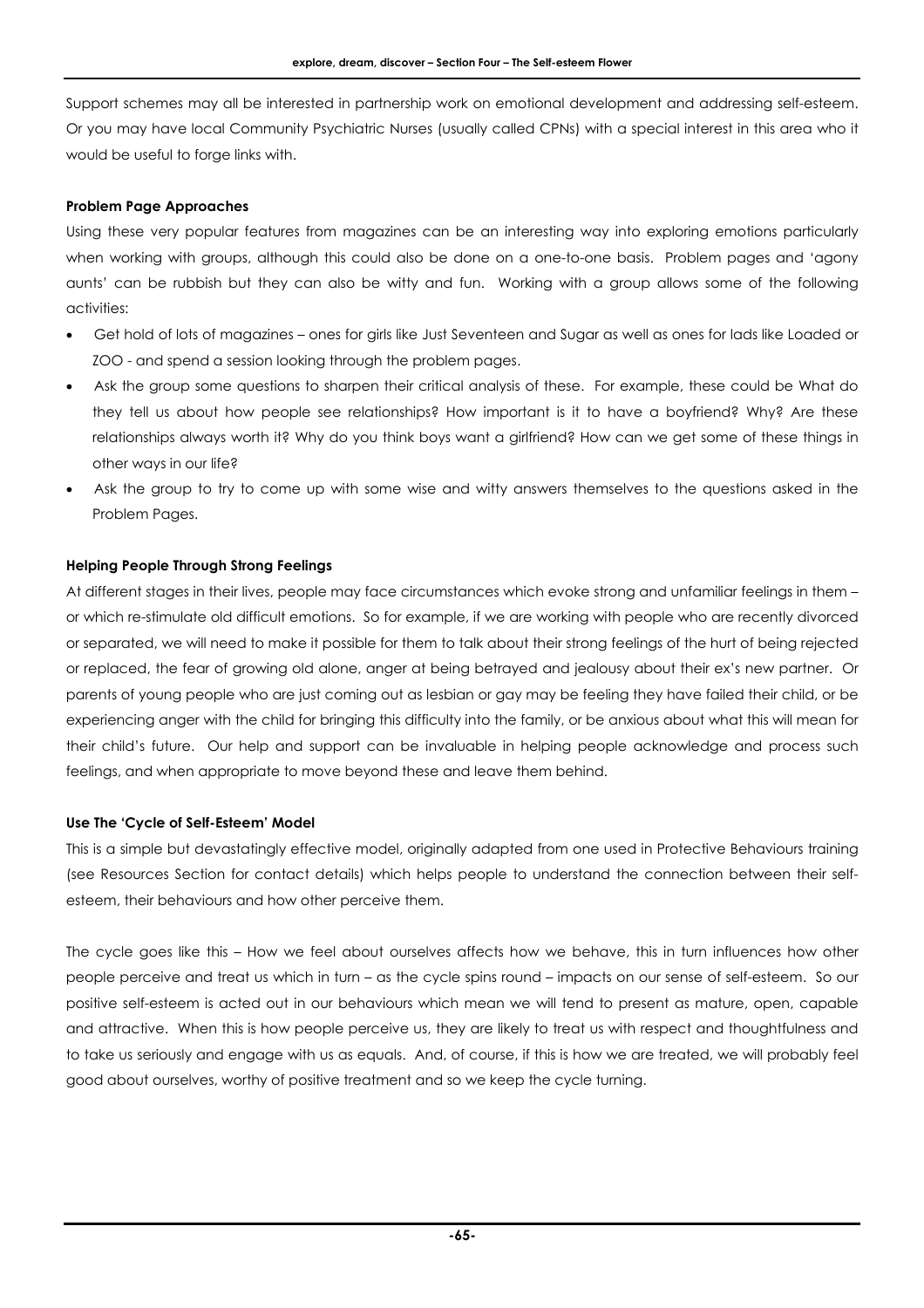# **Cycle of Self-Esteem**



On the other hand, if we have a very poor self-image, we may interact with others in ways which are desperately needy, or surly and uncommunicative or aggressive and demanding. All of these will probably result in people treating us as problematic in some way or another. So they may punish us or withdraw from us, be fearful of us or impatient with us, patronise us or take advantage of us. The consequence of being at the receiving end of such treatment is that we are likely to feel worse about ourselves – and so that negative cycle, too, grinds inexorably on.

Helping people understand this 'cause and effect' cycle gives them some power to break it, to interrupt its seemingly unstoppable progress. This can be done either in a one-to-one setting with individual clients or service users or as a group-work exercise.

If working with an individual, you could provide the bare bones of the cycle's outline on a piece of paper (as above) and ask them to fill in their words and phrases to describe their feelings, behaviour and others' treatment of them. You could also do this if working with a group, or you can fill in the cycle on a flip-chart if this is a collective effort. Ask each person (or each group working together) to do two separate "brainstorms" or "thought-showers" of all the different words and phrases they can think of to describe their feelings, behaviours and how others treat them – one for when their self-esteem is high, and one for when it is low.

When they have done this, invite them to think of 3, or 5 or 10 things which always help them feel better about themselves. It might be ringing a close friend, giving themselves a foot massage, taking the dog for a walk, having a long bubble bath, listening to their favourite CD or cooking themselves a special meal. Then, once they have their list of these, encourage them to think of these as their 'interrupters', those things they could do when they identify that their sense of self-worth is very low. By doing positive things at these times, they can begin to send their cycle of low self-esteem spinning back upwards, interrupting its downward spiral. Or, as Carol Painter so neatly puts it "Nothing beats low self-esteem feelings like high self-esteem behaviour."

# **Low Self- Esteem? Be Prepared!**

Help people identify what might interrupt their cycle of low self-esteem and to have some solutions and responses at the ready. Giving some thought to this in advance, so we are well-prepared when the low self-esteem blues hit us, is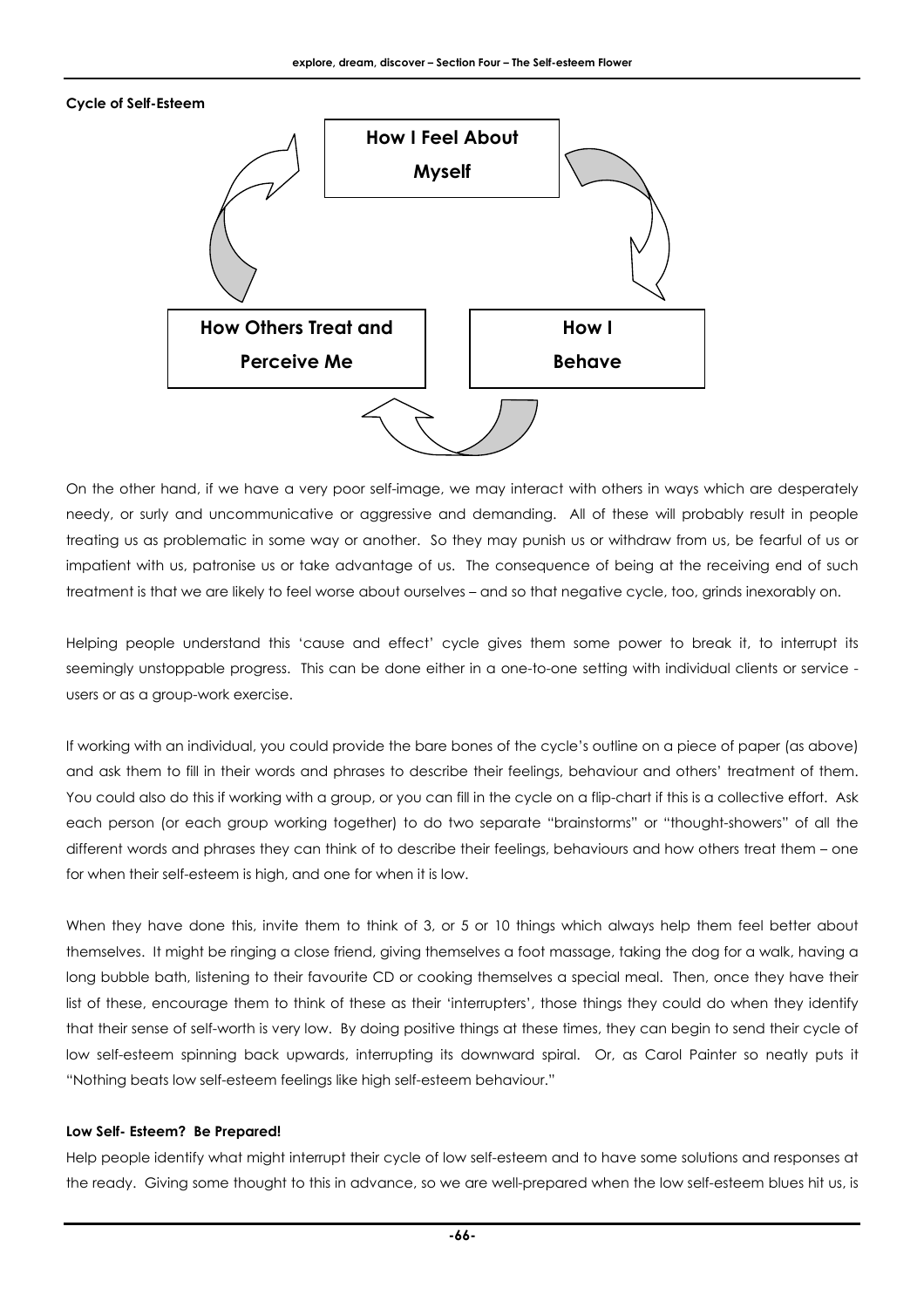incredibly important. Because once we are in the throes of low self-esteem or even self-hatred, we are not in a suitable emotional state to come up with our own solutions. In fact at these times we are also likely to have low energy, low motivation and low hopes of ever being effective in bringing about change. So, on the Blue Peter model – 'having one here which I made earlier' - a list of low self-esteem interruptors can be invaluable in enabling people to break the cycle!

Some things people could do to have strategies in place for those 'bad self-esteem days' might be to:

- make a tape of their favourite music to play
- make an agreement with a friend in advance that they will be 'low self-esteem buddies' and each will be there for the other to talk them up again – a sort of self-esteem peer mentoring system
- have a picture of somewhere peaceful and beautiful on their wall and "go there" in their imagination
- write things down in a diary or notebook
- go for a walk
- ring up a good friend and talk to them
- learn some relaxation or breathing exercises to get into a calmer frame of mind
- have a phrase or "mantra" which helps them like "I'm ok and getting better every day" or "whatever happens, I can handle it"
- read their favourite poem or piece of writing

# **How £100 Can Make A Million Dollars Worth Of Difference**

One Local Teenage Pregnancy Co-ordinator told me that at the end of one financial year she had £1,200 slippage. She wrote to every General Practice in her area saying she would give twelve grants of £100 each for the best ideas which were submitted for making surgeries and waiting rooms more young-people friendly - and the bright ideas flooded in. She suspected that she may have got better value out of that relatively small amount of money than the tens of thousands which had been spent before on other things! So a little creativity and imagination can pay great dividends.

# **Our Environment Affects How We Think About Ourselves**

The environment we are offered - for example in schools, clinics, surgeries and residential care settings - has a powerful effect on our self-esteem. If we live in poor housing and our neighbourhoods are full of graffiti, litter and refuse; if we lack play space or open green areas for recreation or go to schools which are in disrepair – it is going to be hard to feel good about ourselves. If we then go to surgeries or clinics where the paint is fading and chipped, the magazines are torn and old and the notice-boards are covered in yellowing and out-of-date posters, this is likely to compound this sense of not being valuable or important.

So we need to think carefully and imaginatively about the kind of environments we offer clients, service users, members of the public and the community groups we work with. There are many reasonably cheap, simple and immediate ways of enhancing the environment – of surgeries or clinics, in community health projects or youth centres, or in classrooms where Sex and Relationships Education is offered.

For example these could include:

- Putting up attractive, colourful, nicely framed and tranquil prints, pictures and posters on the walls
- Having scented candles burning. One youth clinic I visited in Sweden had candle-lit counselling rooms, creating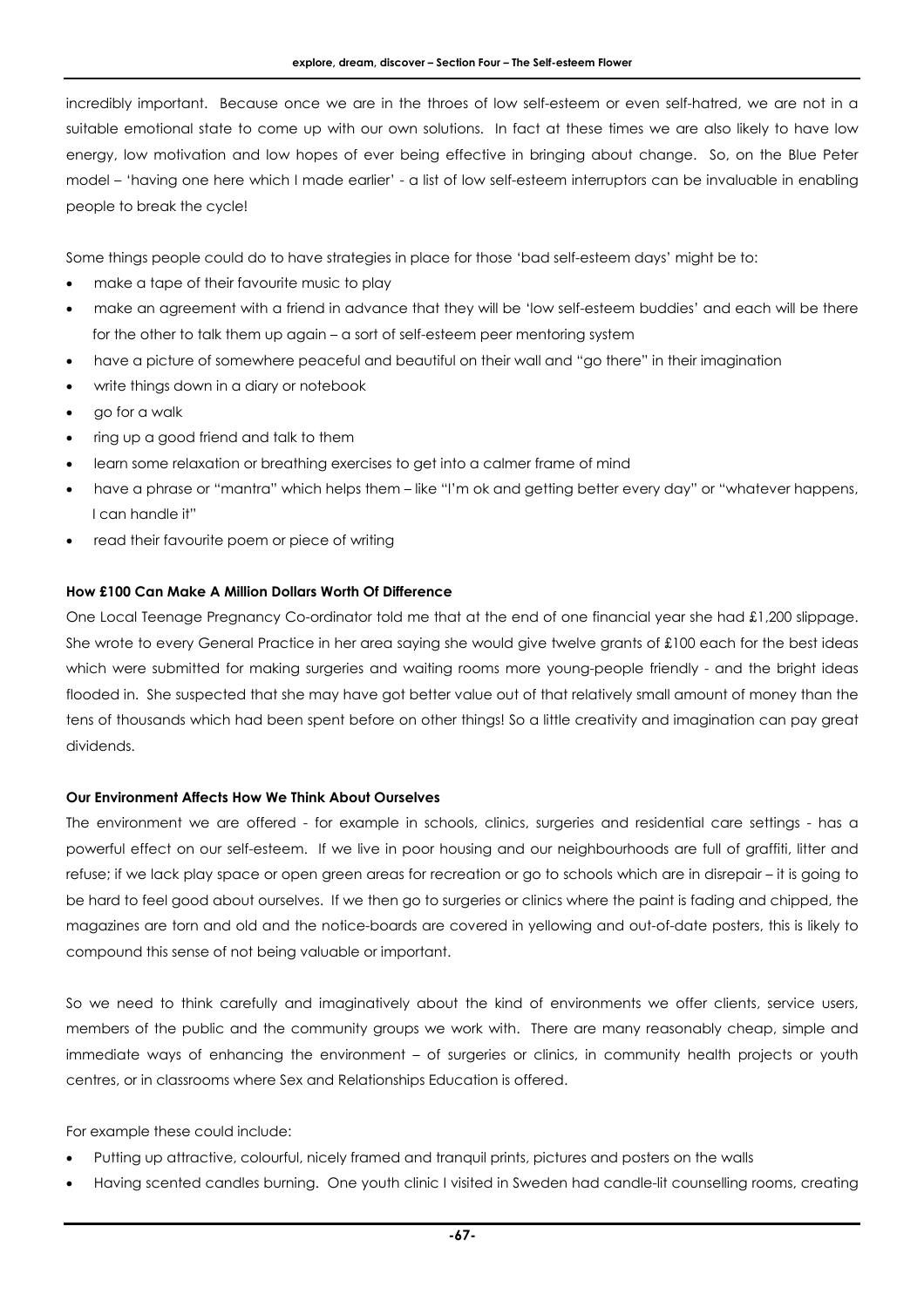a safe and very special atmosphere. So now I do the same in my own office in the winter and it makes it a cave of warmth and prettiness

- having inspirational sayings pinned up on the walls
- playing calm and serene background music better than the radio for a more seamless and peaceful effect
- having pot plants and flowers (not sickly or dying ones!)
- offering a range of up-to-date leaflets in attractive display racks
- putting pieces of attractive fabric, cloth and colourful cushions on chairs and sofas
- making a range of drinks available tea and coffee, fruit and herb teas, juice and iced water
- providing fresh, appropriate magazines and papers to read
- having children's books and toys available if our children or those of our service-users visit
- putting bowls of fruit out
- displaying a poster of pictures of all staff members with their names and roles and perhaps a bit about them their favourite food or TV programme maybe

All of these things are possible on a low budget – and yet they can make a huge difference in helping people to feel valued, welcome and special.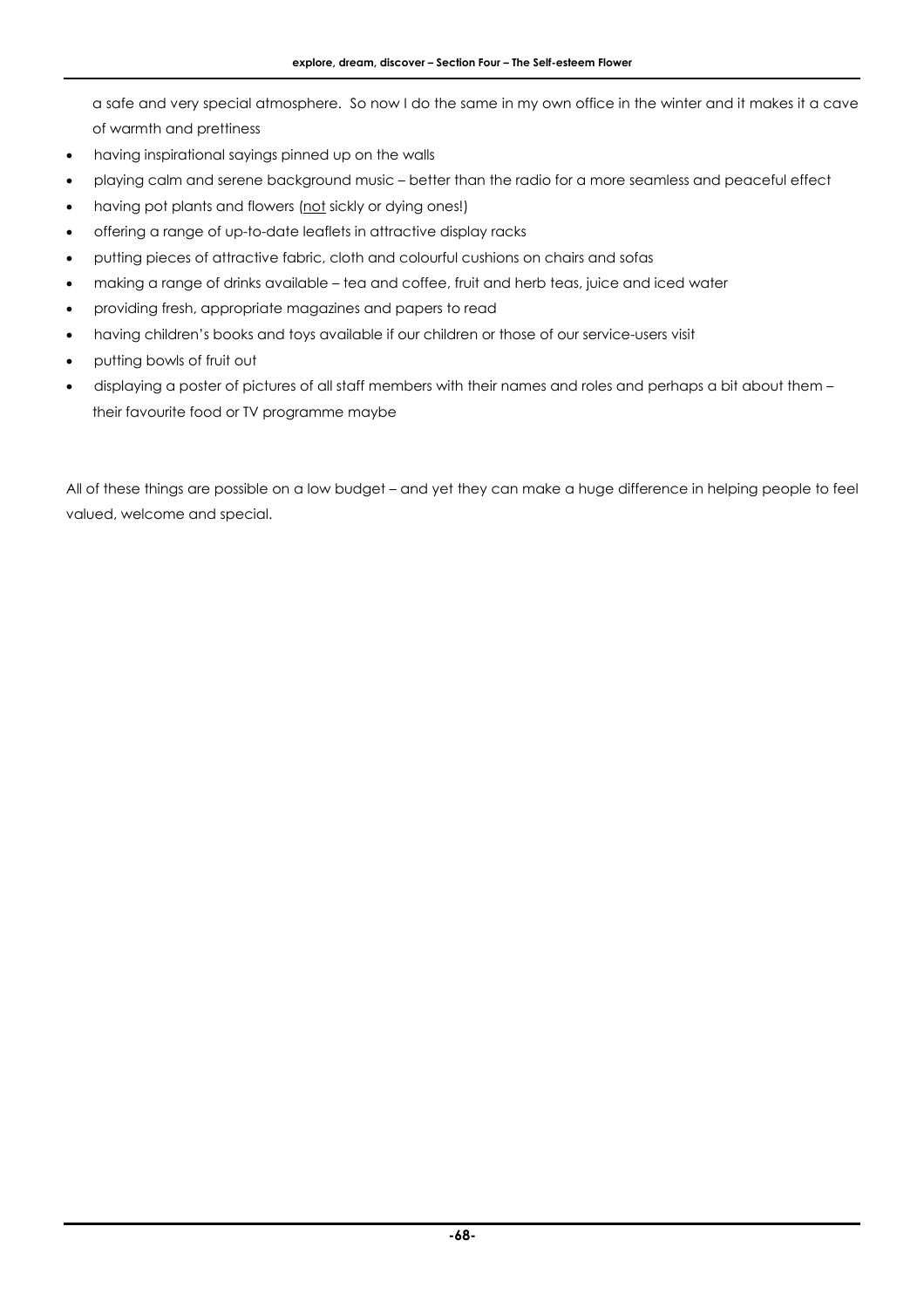# **RELATIONSHIP WITH SELF Creativity Self-expression Self-acceptance Intelligence Thinking Solitude Reflection**

**Sensuality**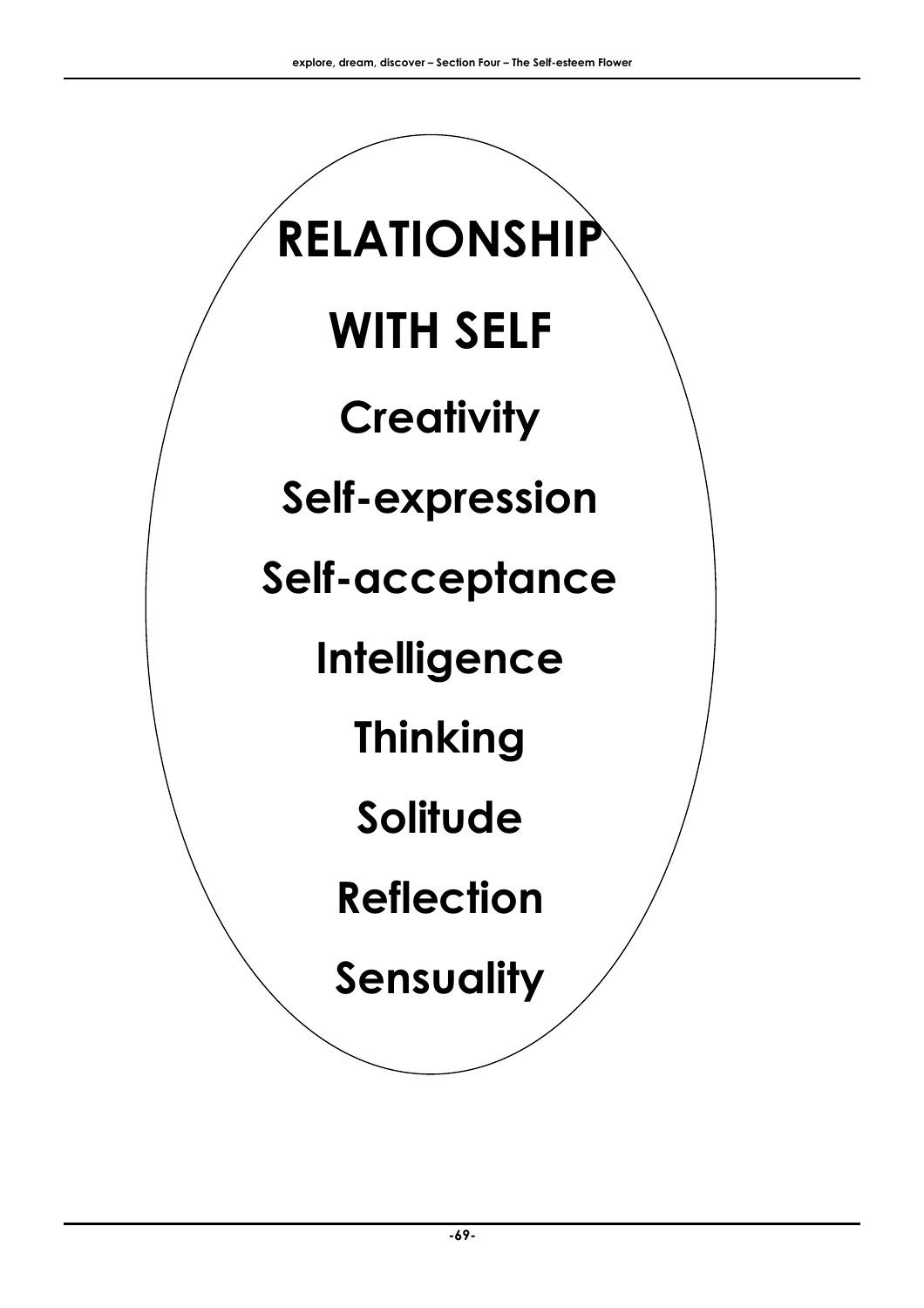# **RELATIONSHIP WITH SELF - DESCRIPTION – OR WHAT IT IS AND WHY IT'S THERE….**

If, because of some of the factors explored in the petals here, we do not have a strong sense of our own self-hood, we can too easily end up like corks tossed on the waves of other people's thoughts, opinions and concerns. So gaining a positive self-concept and a well-grounded sense of identity will be productive in terms of being able to make choices for ourselves rather than to please others, to assert our own needs and to believe we have rights. These include the right to good treatment by others, the right to make mistakes and the right to respectful and appropriate sexual health services and Sex and Relationships Education.

Finding ways of expressing our thoughts, ideas and feelings is a vital part of the development of a positive relationship with ourselves. When our self-concept is positive, we want to communicate what we are feeling to other people and to explore this in a number of ways. We are also of course more open to equal, loving relationships with others and more interested in what they, too, are thinking and going through. One particularly healthy outlet for our feelings and an extremely effective way of shaping who we are and what we believe in is the route of creativity and self-expression. This allows us a way of framing and interpreting our world and our experience which in turn enables us to take some control over it, putting it in some kind of order, coming to terms with it and metaphorically embracing it.

# **WORKING IN THE RELATIONSHIP WITH SELF PETAL**

# **Telling It Like It Is**

When people are in touch with their creativity, this gives them an invaluable method for exploring their feelings, expressing themselves and being heard and understood by others. Again and again in training about self-esteem work we hear of instances of this. One worker told us how she encouraged a young woman she was working with in a drugs rehabilitation programme to write poetry – and the young woman took to this with verve and passion. She would sit at the computer for hours banging out her feelings – and as the pile of paper covered in her poetry stacked up beside her, so her feelings became calmer, as though she was pouring out horrors onto the page and emptying herself of toxins.

Or, in Sheffield some years ago our group of Gay Men peer educators – known then as the 'Queer Peers' - took a series of photographs of men in Sheffield on the scene, in gay-associated sites, relaxing and being themselves and staged these as an exhibition at a city-centre commercial venue. Just this sense of claiming some visibility in a world which all too often shunned and ignored them created a positive sense of pride.

There are any number of instances of this but some ways in which people can be encouraged to explore and express their sensitivity are

- By taking photographs and staging an exhibition
- By negotiating a slot with a local radio station and making a documentary tape about their experience perhaps of being a single mum on a certain housing estate, or living with sensory impairment in a world which makes little allowance for this, or being a gay pensioner.
- Through art therapy you could get in touch with some art therapists through your local social Care Trust to investigate the possibility of this.
- By producing a magazine to reflect the interests, concerns and perspectives of their particular community or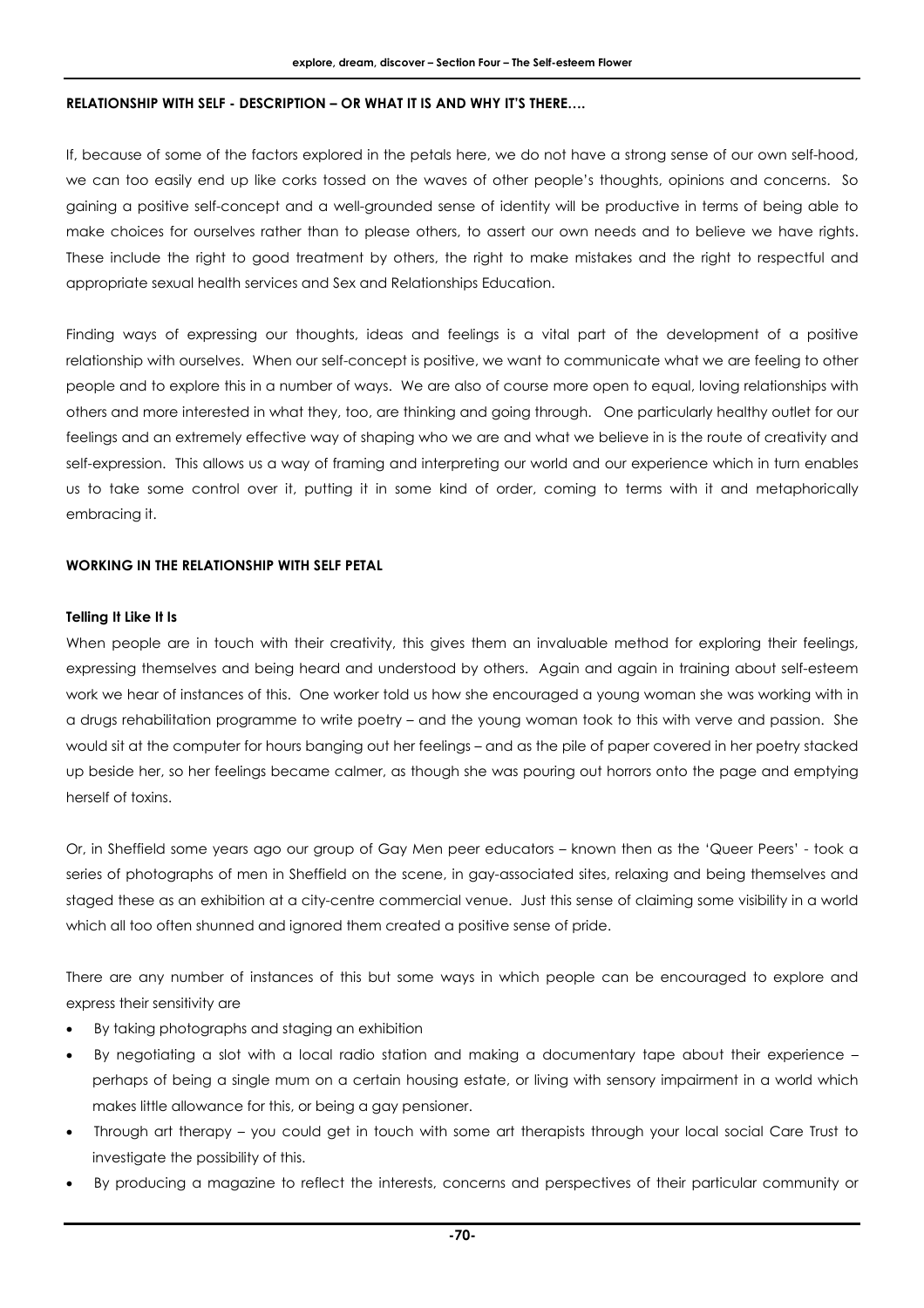group – perhaps on the lives of young lesbians or HIV Positive women or as members of a refugee community.

# **I Want to be Alone**

In a world which increasingly seems to value company, socialising and generally being a 'good-time person' or a party animal more and more, where is the incentive to relish time by ourselves? Introducing people to the concept of enjoying their own company, to seeing this as a positive aspect of their lives rather than evidence that they are 'Billy no-mates' can be a real gift. This can be done for example by

- Doing an imaginary 'desert island discs' exercise, what would you do, listen to and read if you were on a desert island alone for a week? What would be some of the advantages of this?
- Suggest to people that they try to spend some time consciously alone and appreciating their own company at least once a day – even if this is only 15 minutes. Ask them to notice what they enjoy and gain from this experience.
- Keeping a journal can be a very positive way of going inwards and having time alone which also offers a space for reflection, for writing down ideas and thoughts, for processing experiences and feelings. Starting a journal workshop with a group – where once a week they spend some time writing on their own, and then comparing their reactions and responses to this – can be helpful.
- Another way into this would be to support clients or group members to keep a diary of their thoughts and feelings and ideas every day for a whole week and reflect with them on the learning from this. Explore the possibility of setting up diary or journal workshops if this has ignited an interest, or perhaps invite in a tutor from a creative writing course to work with a group.

# **Stretching our Thinking**

Introducing different ways of thinking can increase people's capacity to appreciate this aspect of their relationship with themselves. There are many resources out there to help people explore this part of their consciousness - from using Tony Buzan's books on mind-mapping or Edward de Bono's on expanding our thinking and questioning, to Nancy Kline's work on creating a Thinking Environment, which you can find described more in her book 'Time to Think'. You could use other starting points such as games – word searches, Scrabble, Charades – or you could make a conscious effort to ask people what they think – of a session or lesson they have just done, of the day's news, of the latest soap opera development, of the effect new technologies are having on our lives. Anything can be a starting point to thinking, reflecting, discussing ideas, philosophising, speculating and challenging our own assumptions – all of them key thinking skills.

If we are thinking well, if we are using that delicate and astonishing power we have to process our world in this way, then we are likely to feel more in control of what is happening to us, that we can order and understand it in some crucial way. And that is a key ingredient in self-esteem.

# **Reckless Risks or Staying Safe?**

Many of the individuals and groups we work with may either realistically be at risk of physical danger and attack, or may live in fear that this is true even if it statistically unlikely. Feeling safe and secure – whether in our homes or on the streets or when we are out socialising – is a key element of feeling good about ourselves. If we feel vulnerable or at risk, it will be hard to feel strong, calm and in control of our lives.

Working on issues of safety with individuals and groups could include: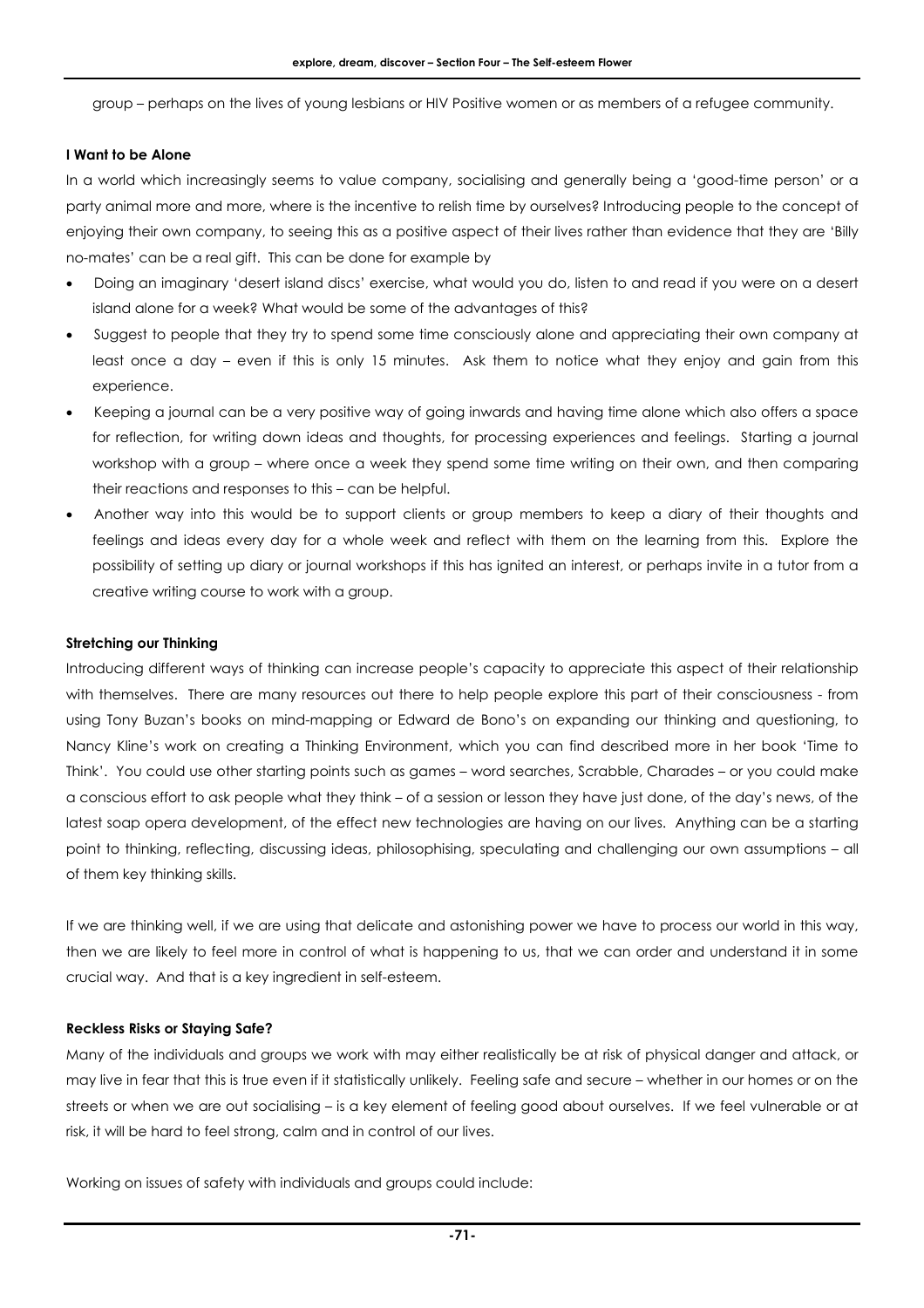- Doing risk assessments with people on where the dangers might lie in their lives and developing a personal strategy for minimising the danger from these. For example for elderly adults this might be from falls in the home but with young men it might be from attacks on the street. So a practical safety strategy for the pensioner might be keeping items which they need to access regularly on low easy-to-reach shelves. For young men on the other hand it might be staying sober enough to recognise when danger might be approaching and feeling ok about running away, rather than giving in to the pressures of having to be 'macho' and of staying and standing their ground.
- Offering self-defence courses and quick tips on this topic particularly for people who might be at risk of attack such as Gay men or commercial sex workers.
- Getting hold of some of the literature from the Suzy Lamplugh Trust who have packs, videos and leaflets, for example about staying safe on the streets
- Doing awareness-raising sessions particularly with young women and Gay men on the increase in drink-spiking and the importance of keeping aware of your drink at all times. Or running training sessions for bar staff on this growing trend and enlisting their support in countering it.

#### **Saying Goodbye to the Chatterbox**

Often our self-esteem is most damaged and depleted by the way in which we speak to ourselves, rather than by what others say and do to us or external factors which can affect us adversely. Many – in fact maybe even most - of us have internalised a powerful negative self-critic, the inner voice which tells us that we are stupid and gives us a hard time. This is the phenomenon that Susan Jeffers refers to in her book "Feel the Fear – and Do It Anyway" as "the Chatterbox". The endless jibes and sneers and put-downs of this voice usually far outdo those of the most hypercritical people around us. In other words, we frequently do a better hatchet job on our own self-esteem than others do to us. And living with the constant carping of this voice can be draining and wearing. We don't need others to find fault with us, because we usually manage to get there first.

In order to counter the exhausting and demoralising effects of our Chatterbox, we need to become aware that it exists and start to recognise it. When working with groups or individuals we can introduce them to this concept and help them to interrupt it. Questions which are useful to ask include:

- What tends to get our Chatterbox going? In other words, what circumstances and factors tend to generate our most vicious self-criticism? It might be when we have to speak in public, when we meet strangers, or when we are being judged for example in exams or competitions.
- Spend a period of time a day, a week or a fortnight maybe, consciously noticing and identifying your Chatterbox. What are the particular triggers which set it off? Is it the voice of someone you know? For example some of us internalise the voice and phraseology of a harsh parent, grandparent, sibling or teacher.
- Think up a simple phrase or word which you can use to interrupt and silence the Chatterbox when it starts up. This needs to be one that is gentle and not yet another admonishment or put down of ourselves.
- Over a period of time, work to turn down the volume of your Chatterbox, to quieten and eventually with luck even to silence it and phase it out altogether.

#### **Making Best Friends With Ourselves**

Many people pay great attention to what others think of them, rather than making friends with themselves and becoming their own wise counsellors. While this can be positive, if they are surrounded by warm and insightful people who encourage them to think kindly of themselves and to treat themselves well, it means they do not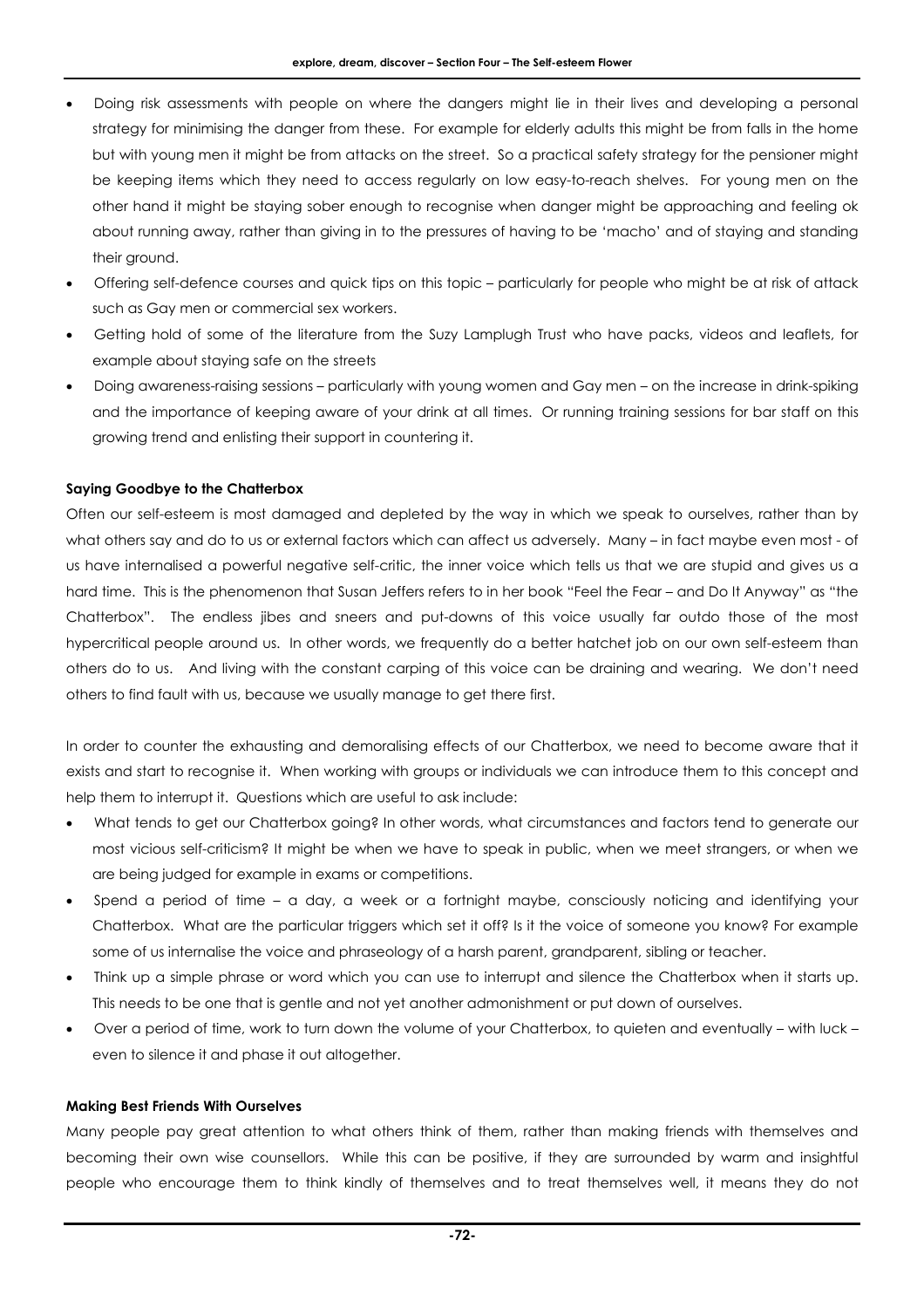develop their own inner resources, their own sense of connection with themselves. One way we can encourage those we work with to do this is to suggest they always 'close the day' or as one course participant called it 'put the day to bed.' They can do this by reviewing what has happened and how they are feeling about it.

Suggest that at the end of every day people reflect on their experiences. What has the day meant to them and what are they glad to take from it and pleased to leave behind? They could ask themselves things like

- How have I been feeling today?
- What's made me feel like that?
- Is there anything I can do to feel more positive and better about myself?
- Am I giving myself a hard time about anything?
- What can I do myself to change this?
- And what can I ask other people to do to help?
- What have I been proud of about myself today?
- And what am I looking forward to about tomorrow?

Regularly taking their emotional pulse or temperature in this way, and making the link between what has happened to them and how they are feeling – as well as what they can actually do to change this if necessary – is a key element in their becoming more at ease with themselves and more comfortable with their own emotional inner landscape. More than that, it is a process which can help them to deepen and expand their emotional vocabulary. Or if people choose to do this same exercise sometimes or always with a friend, it will also be a great method of practising very positive friendship skills.

#### **Get Serious About Being Sensual**

Very often our over-sexualised society focuses on sex at the expense of sensuality – and it has become almost a truism to say that many people are having lots of sex but very little sensuality or pleasure. But in the mid and late-80s, in the early days of HIV prevention work there was a great emphasis on safer sex which meant non-penetrative sex. Reintroducing the notion of sensuality is a powerful method of helping people focus on what they want for themselves in terms of sensations and feelings, rather than only ever concentrating on the pleasure and needs of a partner.

One way of introducing work around the senses is to stage a 'sensorium' – see the "Sensuality" petal in Section Three (page 35) for more on this.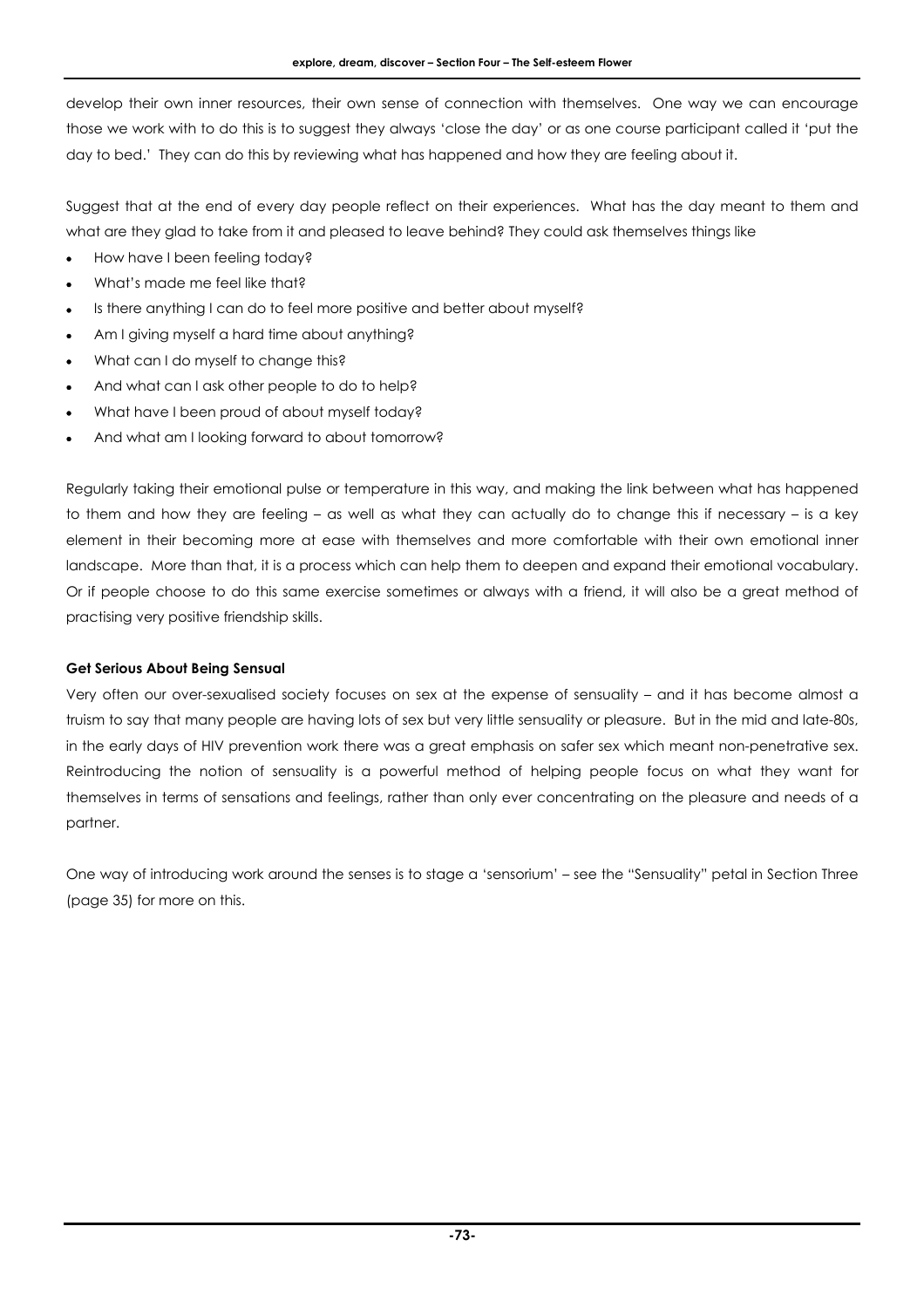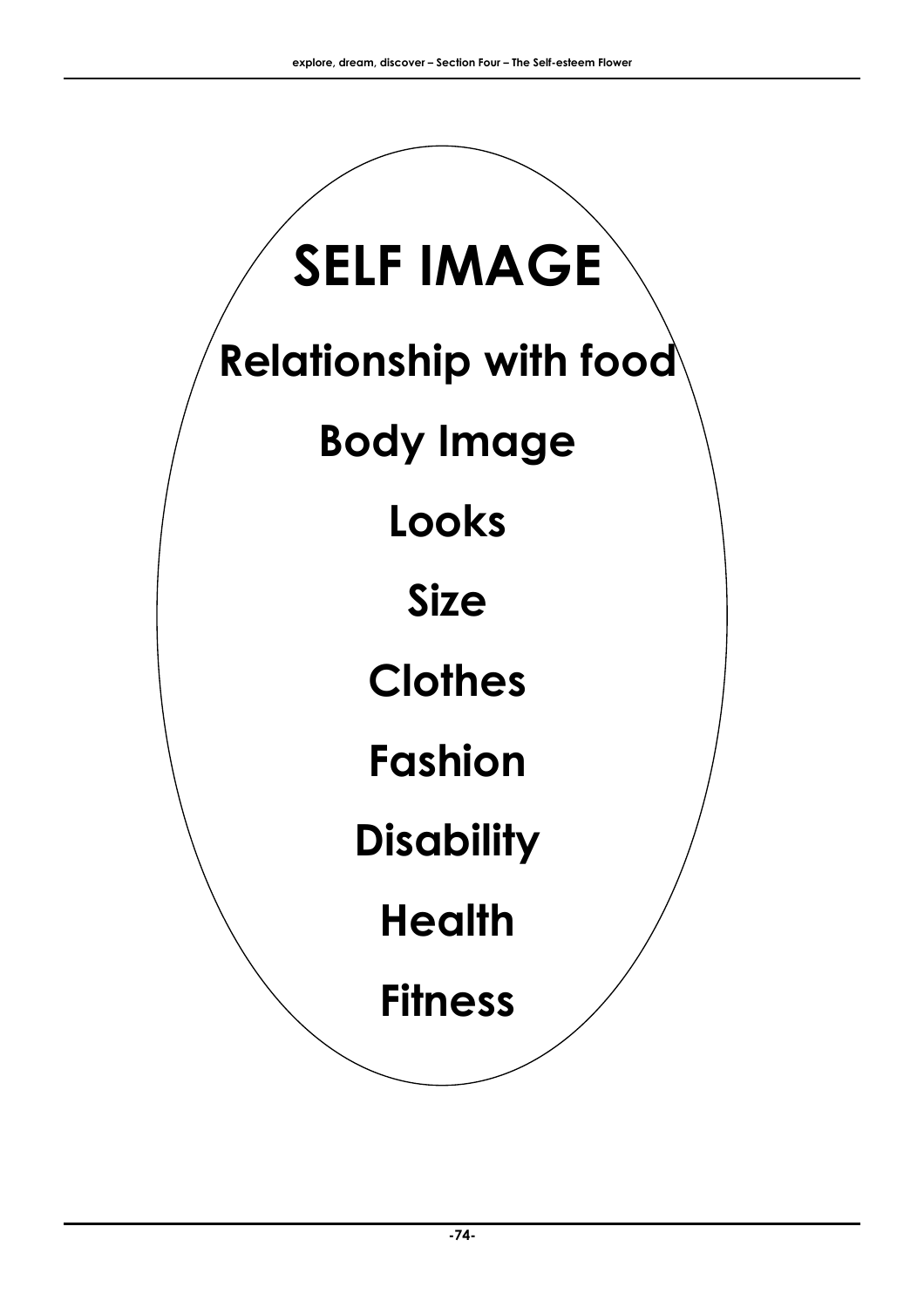#### **SELF IMAGE - DESCRIPTION – OR WHAT IT IS AND WHY IT'S THERE….**

In a society as hung-up on and obsessed by image and appearance as ours is, the definition of what is to be admired in terms of looks and shape seems to become narrower by the year. So it comes as no surprise that these factors are crucial in the construction - and probably even more frequently the de-construction - of a sense of selflove. For if we are repeatedly told how we should look - what it means to be a real man or a real woman - for example by the media, advertising, Hollywood, the star system, pop music, the fashion industry and if we fail to conform to these cultural imperatives, then that is likely to have a devastating effect on our self-esteem. And although this is true for both sexes, it is particularly women who are prey to self-loathing, eating disorders and deep unhappiness with their bodies, their size and their looks. The booming diet industry is founded and kept afloat on whole tidal waves of low self-esteem. We have seen the pernicious results of this tyranny of chasing after supposedly 'perfect' looks and body shape in epidemics of eating disorders, particularly among young women and young gay men.

We should also be preparing ourselves to deal with the almost inevitable paroxysms of self-hatred which will accompany the growing rates of obesity among both children and adults in Britain today. Where to be slim is a paradigm for being good, desirable and loved, the converse self-belief - that to be over-weight is to be bad, repulsive and rejected - is likely to engulf whole sections of our population, dealing devastating blows to their selfesteem. And although this applies to some extent to men and women alike, it is still deeply gendered. So the sharpest, most self-hating effects are likely to be on women who, almost 40 years after second-wave feminism, are still pressurised to prize being decorative, attractive and objects of desire above all else.

Other aspects of our body image and physical selves may also negatively affect our self-esteem. In particular, for many people being diagnosed as HIV positive and living with HIV can result in low feelings of self-worth, in internalising society's strongly negative messages about dirtiness, infectiousness and danger. Being labelled in this way and seen as some kind of threat, a ticking disease time-bomb, has impacted in hugely damaging ways on many people and has caused them to hate not just the condition but themselves for 'carrying' it. This will have implications for the importance of developing self-esteem building programmes with people living with HIV, as well as for developing public awareness programmes, education and anti-discrimination work aimed at reducing the stigma, fear and taboo which still surround this condition.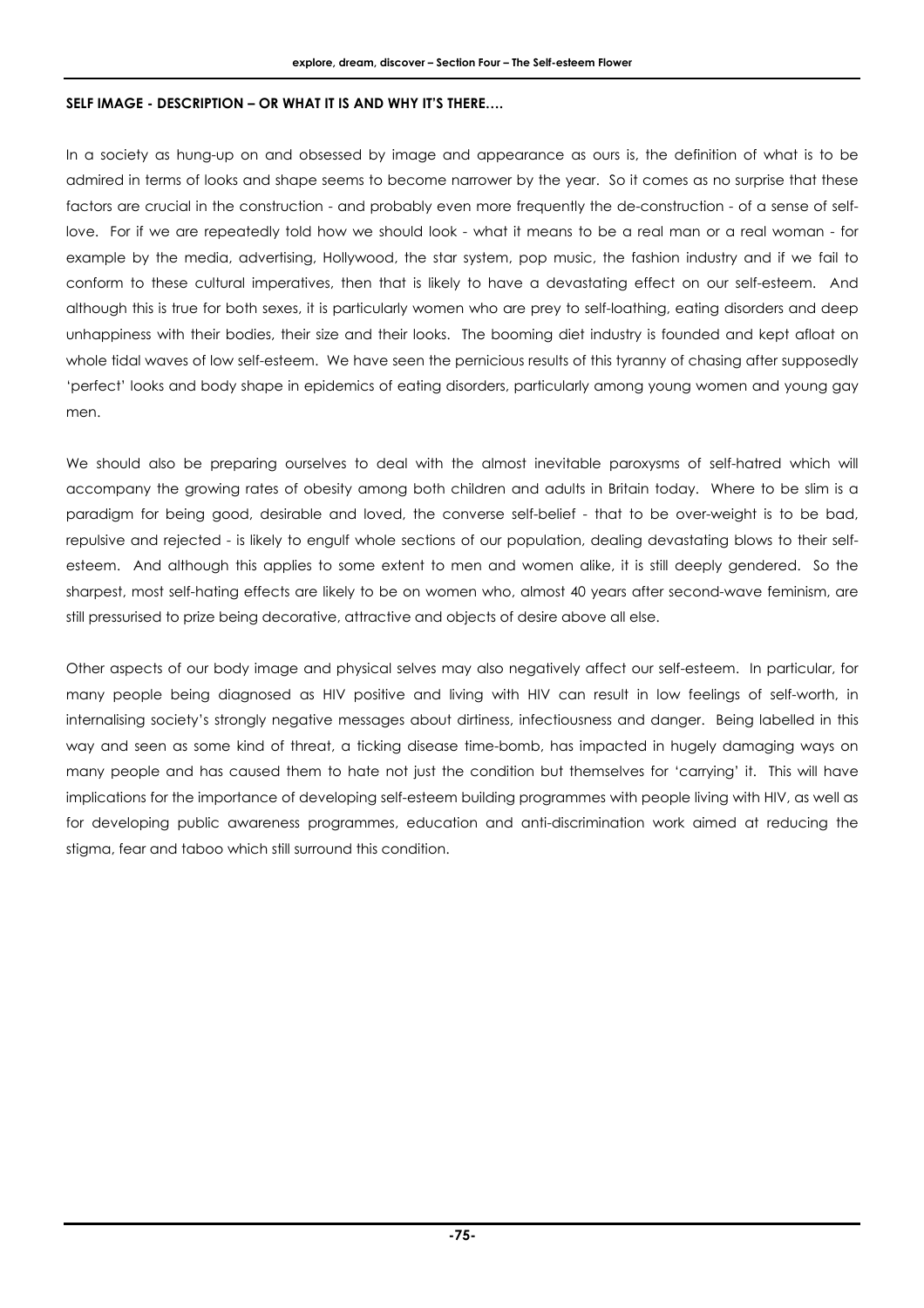#### **WORKING IN THE SELF IMAGE PETAL:**

#### **Size Matters!**

The pursuit of the 'perfect' size and body (what is it now? Size 0 for women maybe, and power-pecs, stunning 6-pack and astonishing abs for men perhaps?) is a much-noted phenomenon in affluent, Western society. Peddled by the media, fashion and advertising and reinforced by our own self-hatred all too often – this is the driver many people live with every day of their lives. 30% of 12-18 year old girls surveyed by the YWCA in 2001 said they thought about their body shape and appearance all the time. There can be no doubt, we are living with a national and international obsession.

Work with individuals or a group to reflect on this, for example by:

- Critiquing the advertisements in magazines aimed at their group in girls magazines, Gay magazines, lads' magazines and women's magazines for instance. What do these tell us about the pressure we are under to conform to a certain image and achieve a certain 'look'?
- Discussing and addressing the looks, youth, gym-fitness and idealised body image culture which prevails in some Gay men's groups and communities and bringing this under scrutiny. For example what impact does this have on the self-esteem of gay men who don't conform to the idealised image?
- Looking through magazines and papers trying to find ordinary, normal looking people who don't look like supermodels or comply with Wallis Simpson's dictum that 'You can never be too rich or too thin'! What roles are they in? Are these ordinary figures presented as though they are as admirable and worthy of attention and respect as the others, the ones portrayed as ultra-glamorous and chic?

And remember Anita Roddick's helpful advice on this

#### "There are 3 billion women in the world who don't look like supermodels…..and only 8 who do!"

#### **Spray it Loud**

If you can find it, get hold of a copy of "Spray It Loud" - Jill Posener's book of photographs of graffiti. In itself, this is a great – and very funny – swingeing attack on the world of advertising and manipulated images.

#### **Disability Awareness**

Some of the people who least fit into this narrow range of how we are supposed to look are people with physical disabilities, when these are visible and set them aside from the 'normal' way to look. For example, organisations such as Changing Faces (www.Changingfaces.co.uk) do advocacy work with individuals and groups affected by facial disfigurement.

Working with people who have some visible disability which may negatively impact on their self-esteem in a world where so much store is set by looks is important. Some of the ideas offered here may be appropriate in enabling them to build a positive sense of self despite the imperatives of appearance which they are likely to feel beset by. With other groups where no members are directly affected in this way, it will also be helpful to raise the issue of the diversity in our society and the situation of people with a range of physical disabilities. All this will be important in achieving an inclusive, acknowledging approach which ensures that all members of our communities and society are welcome, whether or not they conform to the current rigid norms and stereotypes. In this way we can play a part in challenging these and raise a positive awareness of difference and disability – and the fact that looks have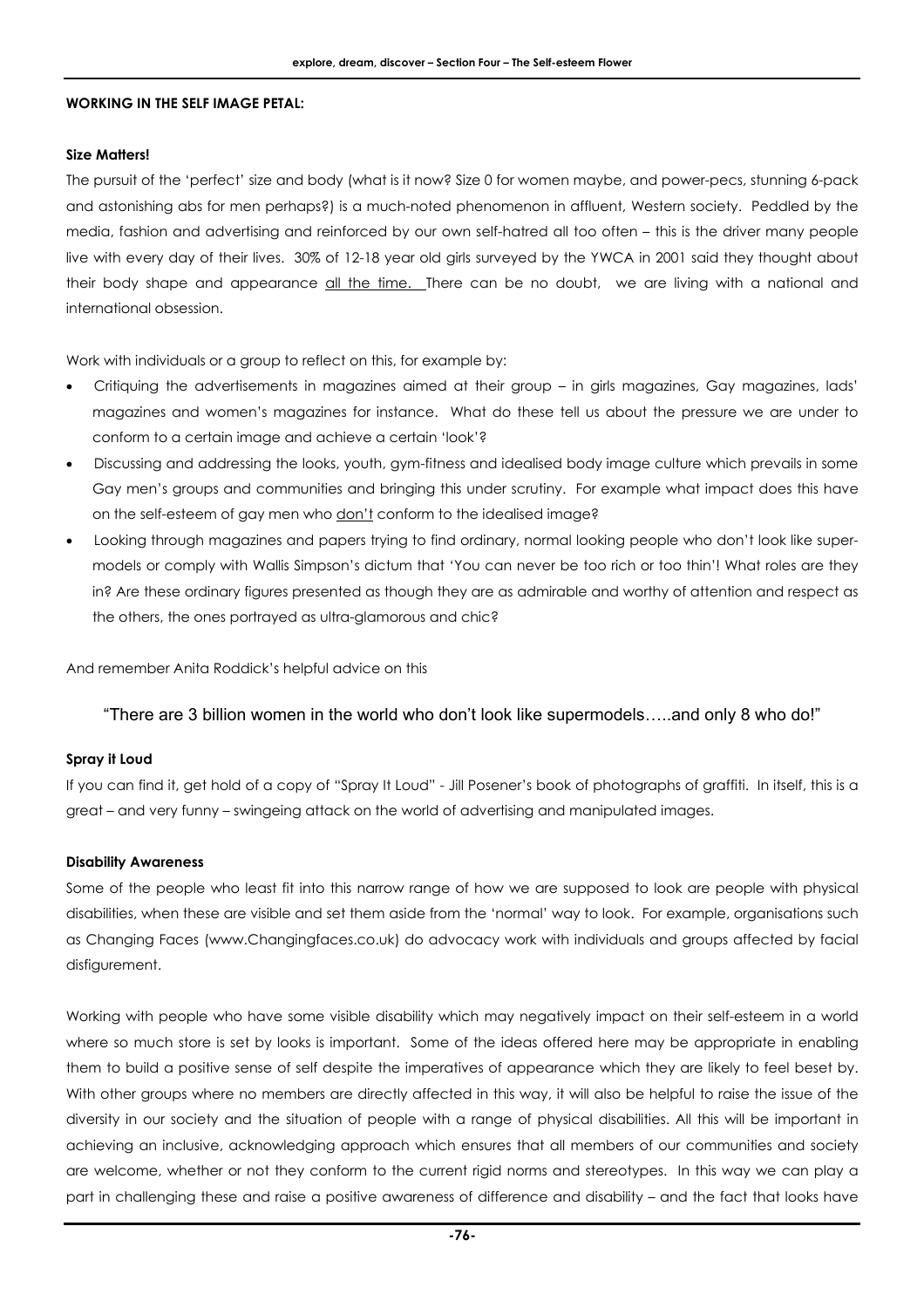nothing to do with worth.

#### **Making a Meal Of It**

If we are dealing with body image issues, we cannot ignore the topic of food. Indeed, we can make a point of focusing on this as an aspect of our lives to be celebrated – rather than shunned and pared down, viewed as an enemy and a wicked temptation. We can do work which strengthens the notion that food offers us a sensual feast of potential delights, pleasure and nourishment. Some ways for doing this might be:

- Get the group to re-write the words to "Food glorious food…" this time putting in all their favourite things and somehow making them rhyme.
- Have a 'bring and share' meal but don't plan it in advance and take pot-luck literally. Part of the fun is seeing what happens – so you may end up with 6 puddings and no main course or 8 different kinds of salad – or by complete chance a perfectly balanced meal!
- Try eating with chopsticks everything from Chinese food to spaghetti hoops.
- Make biscuits sweet ones or cheese savouries and cut them out in strange shapes and designs. Or get some letters of the alphabet cutters and get people to make their own names in biscuits.
- Make coloured feasts using foodstuff dyes. Have you tried blue butter and orange milk? Green bread and purple mashed potato? For fun I once made a cauliflower cheese in the pink- and-yellow shades and quartered form of a Battenburg cake and it was greeted with great exclamations and laughter. What wild designs can people come up with?

This exercise is taken from 'Go Girls'

#### **Bodies - The Narrowing Image**

Using a big sheet of paper – from a roll of lining paper or a flip-chart – get the group to draw the ideal that they are supposed to conform to, the 'perfect' Barbie girl, Page 3 woman, elegant face-lifted 'ageless' older adult or hunky young Gay man for example.

Now draw an outline of a figure on another sheet and get the group to draw the attributes which actually make a person loveable, a true friend, a good person. These might be a warm heart, a shoulder to cry on, a pair of helping hands, arms to hug people, legs to walk their own path in life - whatever. Compare and discuss the differences between chart numbers one and two. Who do they think would lead the happier, fuller, most satisfying and enriching life in the long run?

#### **Take a Stand**

You may remember the Marks and Spencer advertisement of the naked woman – size 16 – standing at the top of a hill calling out joyously "I'm normal". And indeed she was the average size of a woman in Britain today, although if you were a Martian and took your information from advertising billboards, the media, fashion magazines and music videos, you would be forgiven for believing we are all a size minus.

Why not organise campaigns with local and national shops and businesses to press for the provision of attractive, fashionable clothing in a greater range of sizes? There should be lots of publicity opportunities for such ventures – and only in this way do we have an effect. Remember the old hippie saying – "If you don't push it, it won't fall over"? Well, until we push the advertising industry and flex a bit of consumer muscle (but not situated in perfect pecs,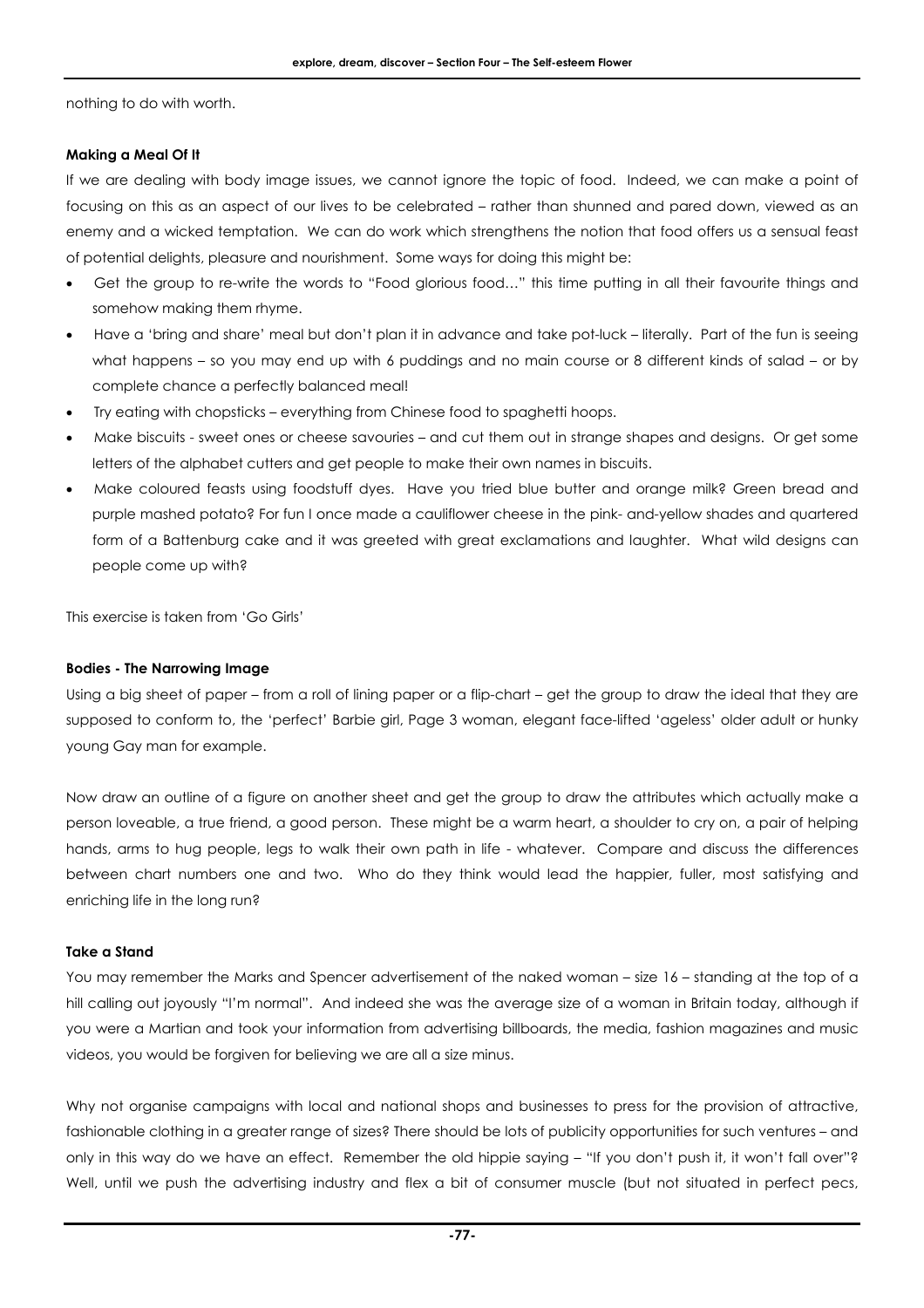remember!) then nothing will change.

#### **It's Starting Earlier**

You may have heard about recent marketing to girls under 10 of provocative ranges of clothing and underwear. So on the one hand we quite rightly vilify paedophiles, but on the other we sexualise little girls and make them long for thongs and padded bras at the age of 8. In this case, however, consumer power did have an effect – and Bhs withdrew their 'Little Miss Naughty' range (and what sick mind thought that slogan up?) under pressure of complaints. So we can push things, and they will fall over – if we just remember our power and if we help those groups and individuals and communities we work with to get in touch with their collective power to protest and push too.

#### **"Old is Beautiful" Exhibition**

What about an exhibition of pictures and images of older adults– perhaps with quotes from them or captions about them underneath? This could include postcards and portraits of famous older adults in the past. Or an older adults group could take pictures of themselves and their contemporaries as the focus of the exhibition. They could ask for a piece of advice or an inspirational quote from each of these people to act as a caption. If they have also done some taped interviews, these could be playing while the exhibition is on. Then invite everyone to come along and see it – and ask the local press to cover it, too. Invite the local community to come – young as well as older – to spread the word about what is possible, age notwithstanding.

#### **Makeover Madness**

Have some fun with image 'makeovers' for a group without colluding with fashion imperatives and having to be perfect. Try henna-painting, nail jewellery, hair braiding, face packs, stick-on tattoos and face painting. Organise shopping trips to charity shops and stage a 'thrift shop fashion parade.' Play with different images – have a cocktailwear and ball-gown evening with jumble sale finds or a 70s retro evening. Make looks and appearance into a matter of fun, not a pressure to fit a certain image.

#### **What You're Not Saying**

One positive thing we can do with this whole issue of looks-awareness is use it to help people we work with to become much more conscious of the realm of non-verbal communication. Ways of doing this could include:

- Going to 'people-watch' at a public place where people are communicating by talk in a café or restaurant maybe or in a pub or on a bus. This isn't to judge or laugh at people but to see what they're expressing in nonverbal ways.
- Playing games such as charades where the group has to mime and to read and interpret each other's expressions, as well as communicating themselves without relying on words.
- Arranging a 'non-verbal feast' where no-one is allowed to speak or to feed themselves. So you have to rely on the kindness of others and on gesture and mime to get what you want to eat. Apart from being unusual and fun, this can also be a great trust-building exercise for a group.

#### **Killing Ourselves To Be Thin**

Not surprisingly, the driving imperative to be thin and conventionally attractive is leading to an increase in smoking in two communities where images of bodily perfection are probably marketed most aggressively – among young women and Gay men. If this is an issue for groups you work with, who use smoking as an appetite suppressant to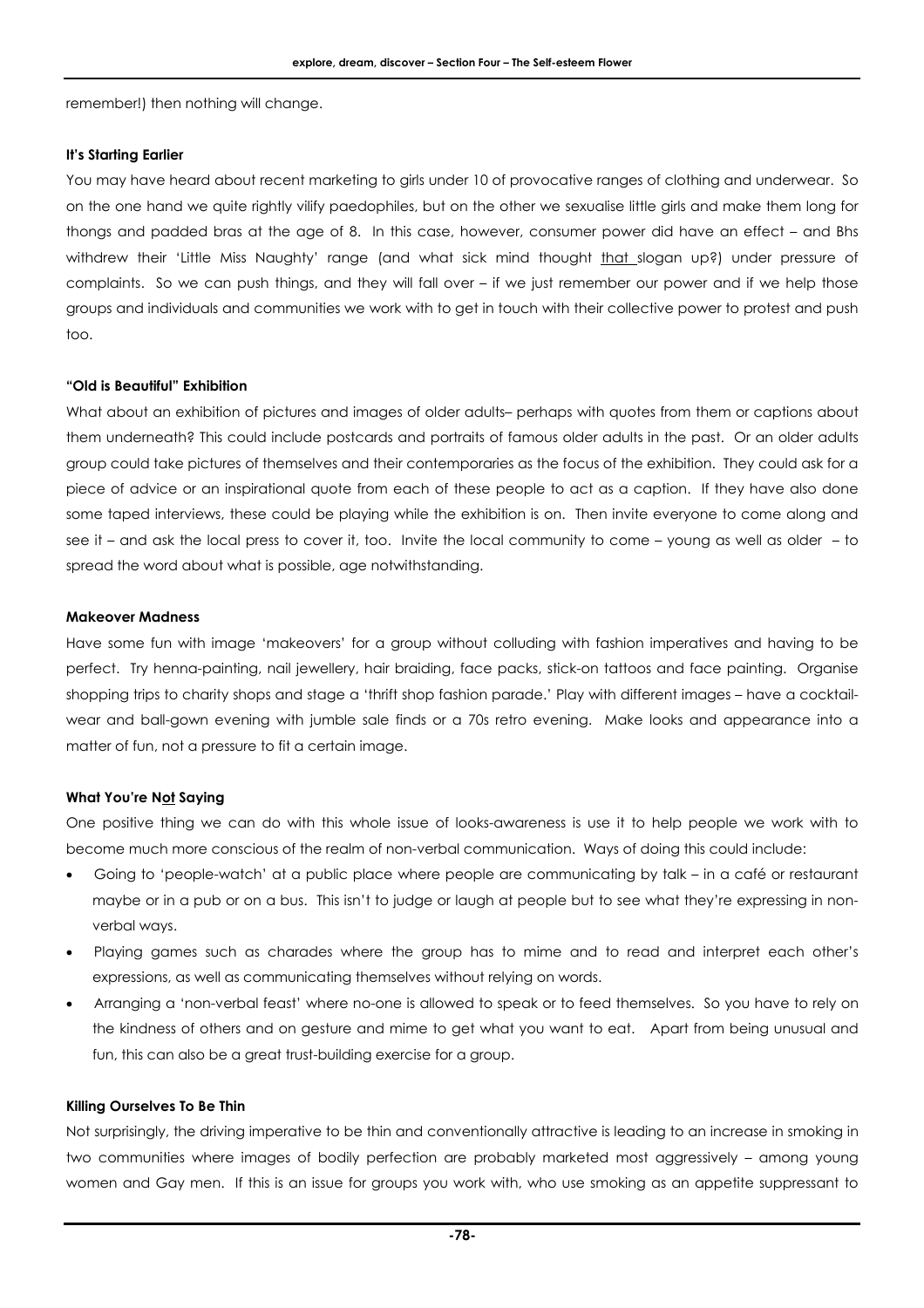achieve the 'body beautiful', you could make contact with your local Smoking Cessation specialists. You can reach them via your Health Promotion Team, the lead Public Health Nurse for your Primary Care Trust or your GP's Practice Nurse. Ask them to run some sessions with your group on smoking, its effect and practical tips on how to quit.

It might also be useful to address the issue of drug-use here as there is good anecdotal evidence that some people may be relying on dance drugs (and even Class A drugs such as heroin) to limit their appetite. Among younger men – including gay men and men from some BME communities – a gym culture in search of that body-builder look can also lead to the use of steroids, and this may be an issue you want to address by linking up with local Drugs Education Services.

#### **Ordinary Women - And The Others**

With a pile of magazines, newspapers, and colour supplements, ask girls or women to make two collages of images and advertisements, headlines and words, photographs and drawings. One should be of "Ordinary" women (or you might want to call this "What we're really like") – bus conductresses and grandmothers, Black women and big women, older women and women who don't have perfect complexions and film star looks. The other should be of "How we're supposed to look" – from Julia Roberts and Jennifer Aniston to fashion and advertising models.

Much of the most valuable part of this work will involve the kind of conversations that occur while people cut and stick, choose and reject images, compare themselves and others they know to what they find on the pages. Then, when this is done, ask them what they have learnt – for example about how girls and women are supposed to look? Who is allowed to be glamorous and who isn't? Who gets ruled out immediately – maybe on account of their weight or height, their age, clothes or race? How many people does this actually leave who represent how we are all supposed to be?

**For more on this, see the pages on Working with the Self Image petal in Section Three Page 39**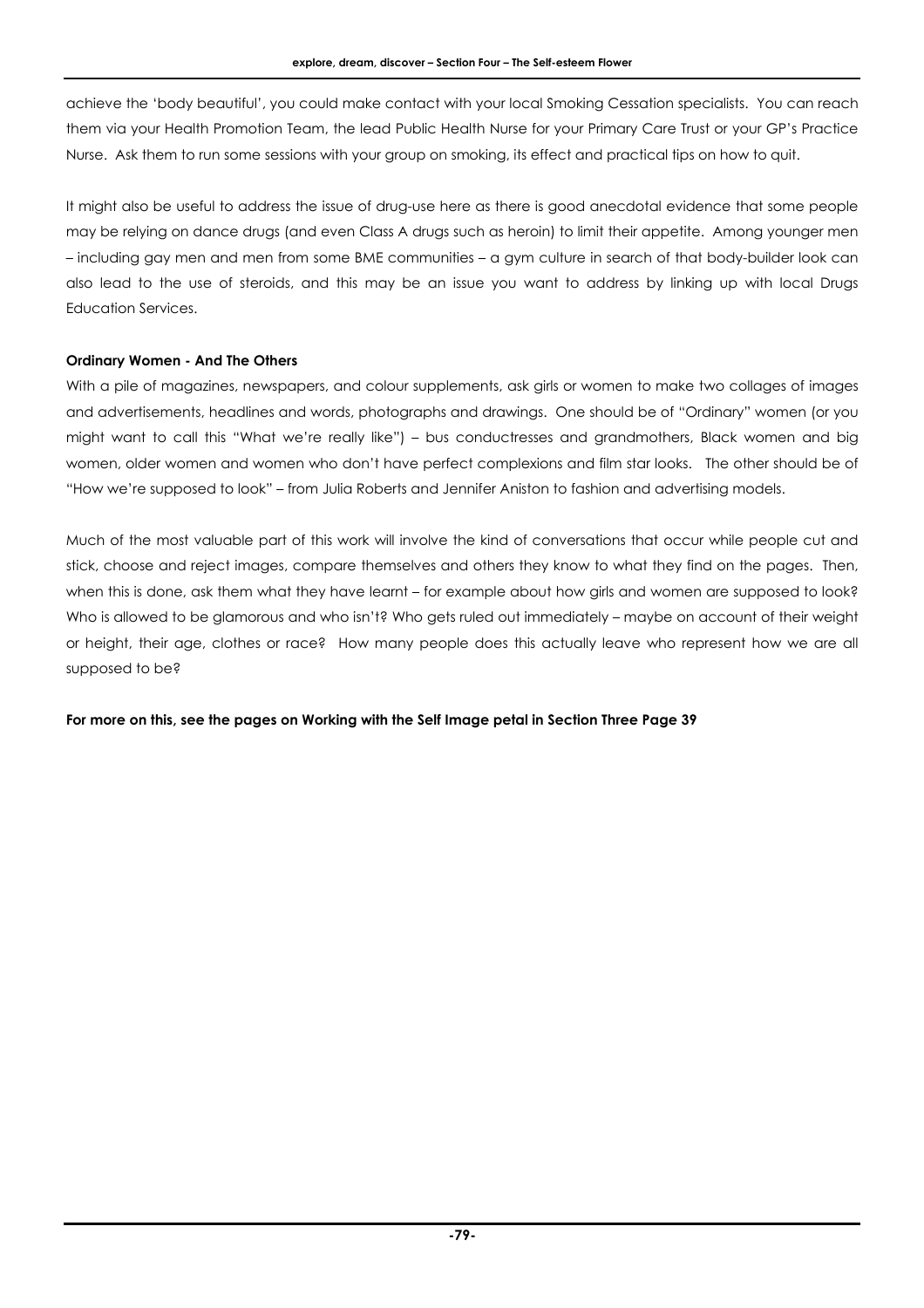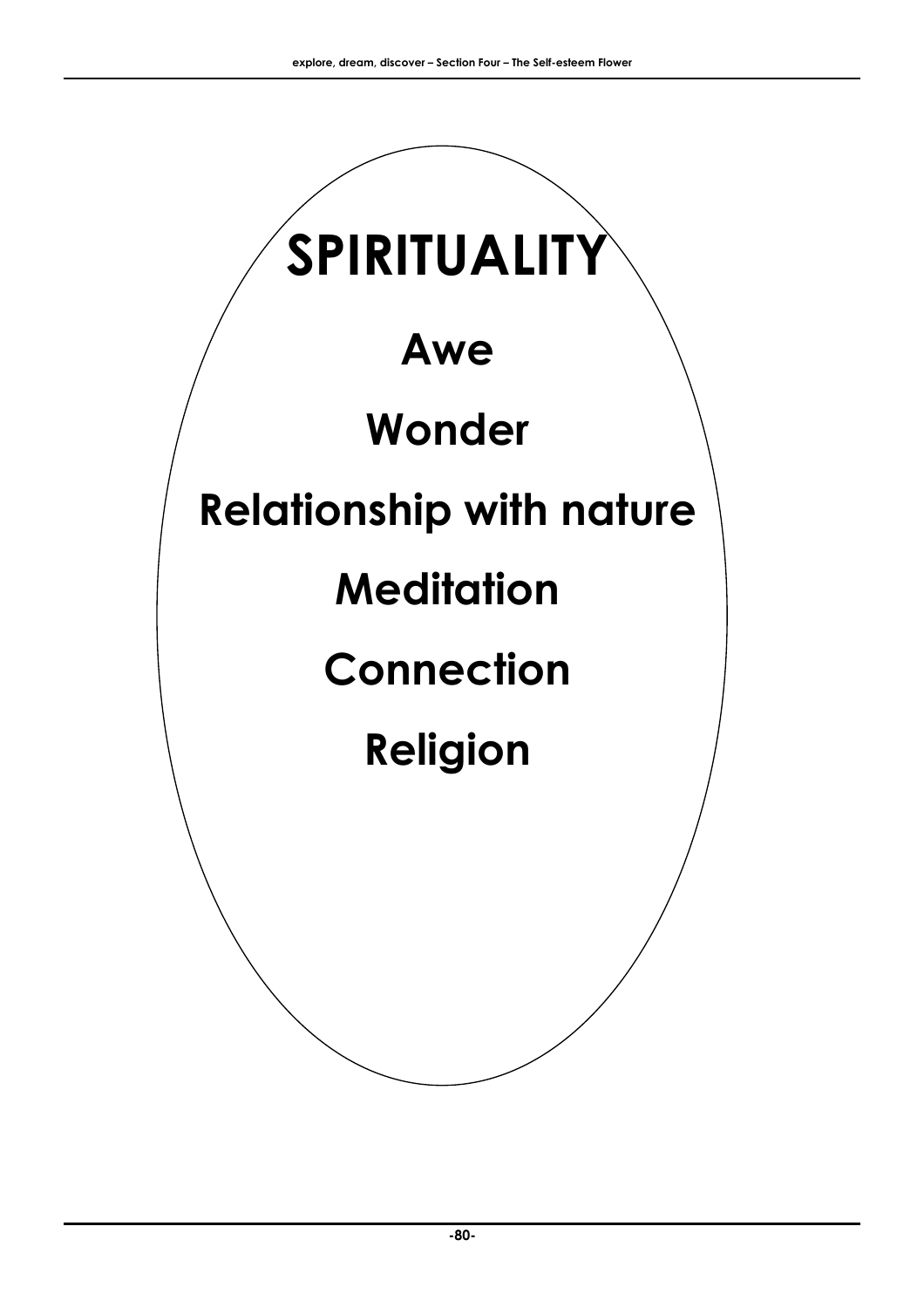#### **SPIRITUALITY - DESCRIPTION – OR WHAT IT IS AND WHY IT'S THERE….**

Attention also needs to be paid to that aspect of our identity and being in the world which encompasses the more mysterious and mystical elements of our experience. So this might include our sense of being deeply connected to wider humanity and to the planet, and the feelings of awe and wonder which can be drawn forth by deep love, creativity, intense intimacy or sharing powerful and moving experiences with others. If we leave these out of the picture in our work, we risk presenting an image of self-esteem which is all external and omits the special "spark" which is perhaps the most profound part of our consciousness. And if we are supported and encouraged to be in touch with our spirituality, in whatever way we choose to express and discover this, then we will feed and nourish a deep part of our selves which will sustain and strengthen us.

#### **WORKING IN THE SPIRITUALITY PETAL**

#### **Oases Of Calm** *(This exercise is adapted from one in "Go Girls")*

Often the worlds in which we live – schools, offices and home, streets and leisure areas – are noisy and busy and it is hard to find any peace or quiet, or a place just for reflection and "chilling", taking time out. Yet such space can often work magic with our ability to centre ourselves, to find a core of identity deep within, far from the immediate pressures of our lives.

Work with a group to see whether they could make a special place – inside or outside, in a school or youth or community centre grounds perhaps, or in a garden where they can go for some breathing space. You might even want to suggest that they take the notion of "breathing space" literally, by helping them to gain the rudiments of deep breathing techniques. You could even bring in someone with the skills to teach them how to meditate.

This place does not have to be costly to create. It might just be a chair in a quiet corner with a pretty cushion or piece of fabric over it, or a room which is candle-lit and conducive to peace. Could you also have a poster or picture there of somewhere beautiful – mountains, a seascape or a river maybe? Or some tranquil music playing or scented oils burning? You could leave some poetry or readings there too, perhaps asking group members to bring in some of their favourite quotes. Work with the group to create this "place apart" so that it feels appropriate, safe and welcoming for them and encourage them to take time out for themselves.

There would be no harm in your using it too. We all need these breathing spaces as well, to replenish and revitalise ourselves, to touch base with what matters. We need to make sure we "refill our own well" as we give out to others for so much of the time, which can easily leave us depleted unless we consciously nourish ourselves and our own selfesteem, too.

This exercise is adapted from one in ''Go Girls''

#### **Tending Our Gardens and Nourishing Our Spirit**

The wonderful African-American writer, Alice Walker once wrote,

"The prayer involved in planting was, I am convinced, one of the first acts of supplication, of worship in the world".

For many people there will be recognition in these words. That feeling of hands in good soil, the miracle each year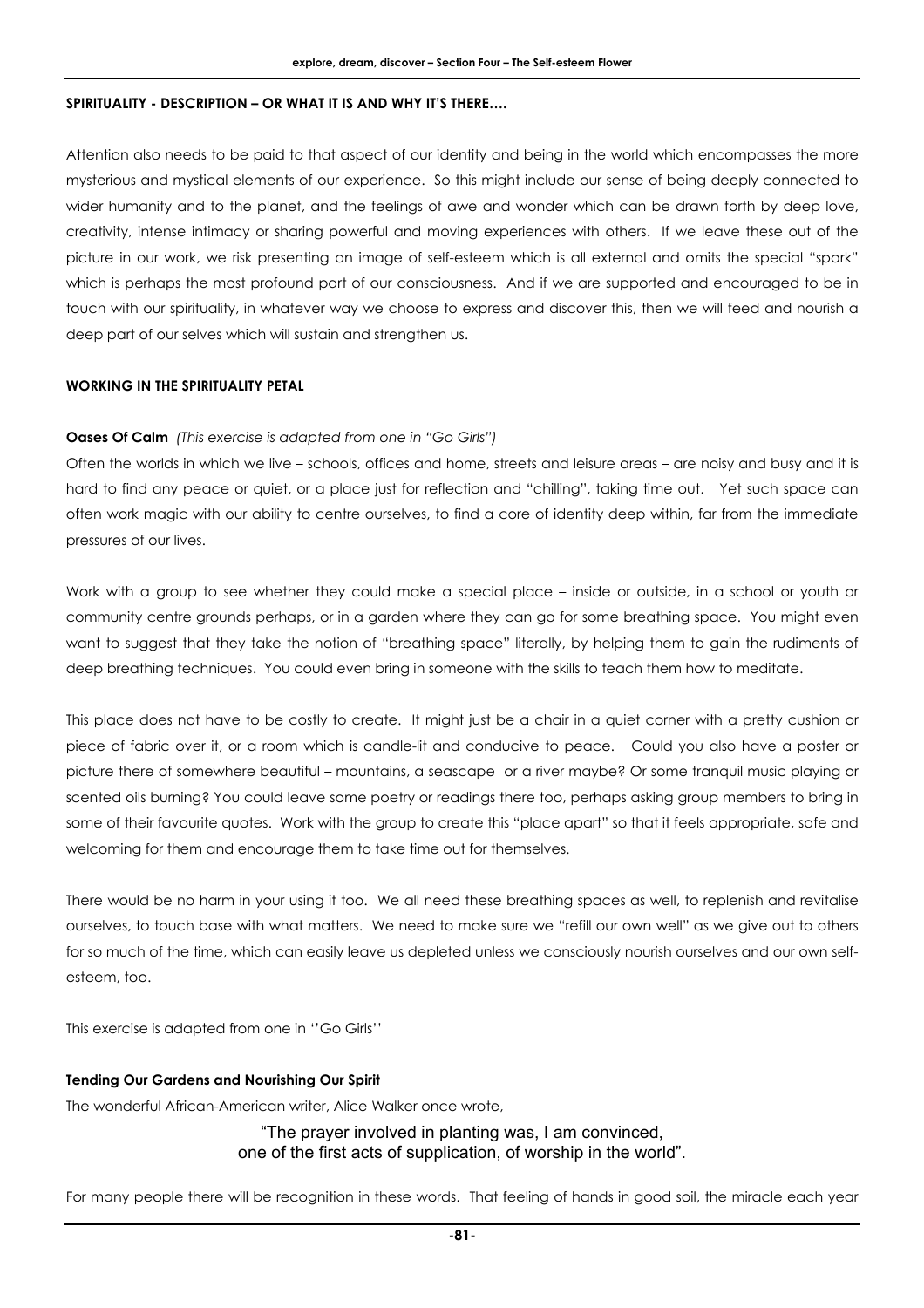of green tips of bulbs pushing up through the wintry earth, the extraordinary transformation that takes place when a dry dusty seed becomes a vigorous healthy plant, smelling a garden after the rain – all these things and many more feed our spirits and our sense of wonder in nature at a primitive and fiercely powerful level.

Ways of giving people the opportunity to experience this vary from the modest to the grandiose - from growing mustard and cress on blotting paper on the window sill to constructing a mini-Versailles in the grounds of your school, community centre or residential home. They include:

- Finding a piece of waste ground and starting to cultivate it a patch within your community centre or school grounds, perhaps. Sowing this with anything from the edible (radishes and salad stuffs are easy) to the dramatic (nasturtiums are minimum input for maximum showiness, and you can use the young leaves and flowers in salads, too) will give a sense of achievement while also improving the environment for everybody.
- Container gardening is very chic these days. You can make your own from empty tins of vegetable oil begged from cafes and restaurants to old saucepans and kettles. Or if you don't even have access to a yard to brighten with these lovely objects, you could always resort to window boxes.
- Many towns and villages, and even inner-city areas, have allotments to rent for peppercorn prices.
- Growing a hyacinth bulb in one of those special glass bulb jars which shows you the development of the roots and rootlets can provide weeks of fascinating observation and take you right back to that sense of wonder you had at infants school.
- Herbs can be rewarding to grow a pot of basil or coriander can look attractive and give good value in cooking as well.
- For minimum space, try a pineapple top in a saucer kept watered, or an avocado stone suspended in a jar with toothpicks will grow into a glossy green houseplant given time. Even orange and lemon pips, if soaked in warm water for a day or two to soften them, will eventually produce a showy little plant – albeit not a-fruit-bearing one.

#### **A Book of Spirituality**

Work with a group or an individual to put together a book to provide their own little 'oasis of calm', with pictures and sayings which resonate for them and thoughts which they can return to and will feed their spirits. From Walt Whitman's

to Voltaire's

#### "Let us hold hands, for we are alive at the same time"

#### "Whatever you do, trample down abuse and love those who love you",

there is a host of inspiration out there to be had. They could write down favourite poems from greetings cards, lines from songs – anything that resonates for them. And they could also note down in this moments which have been important, profound or moving for them – from seeing the spring's first catkins to listening to their baby sighing and snuffling in its sleep.

This book – although it may become in time a treasured object - is not really important in itself. It is just a vehicle for encouraging people to notice, register and relish those things around them which feed and enrich their inner world and landscape.

#### **"Long Live The Wild And The Wilderness Yet"**

Gerard Manley Hopkins wrote a poem about the effects of the 'wild and the wilderness' on our spiritual selves – and this is an aspect of life which people, certainly those who grow up in urban or inner-city environments, often lack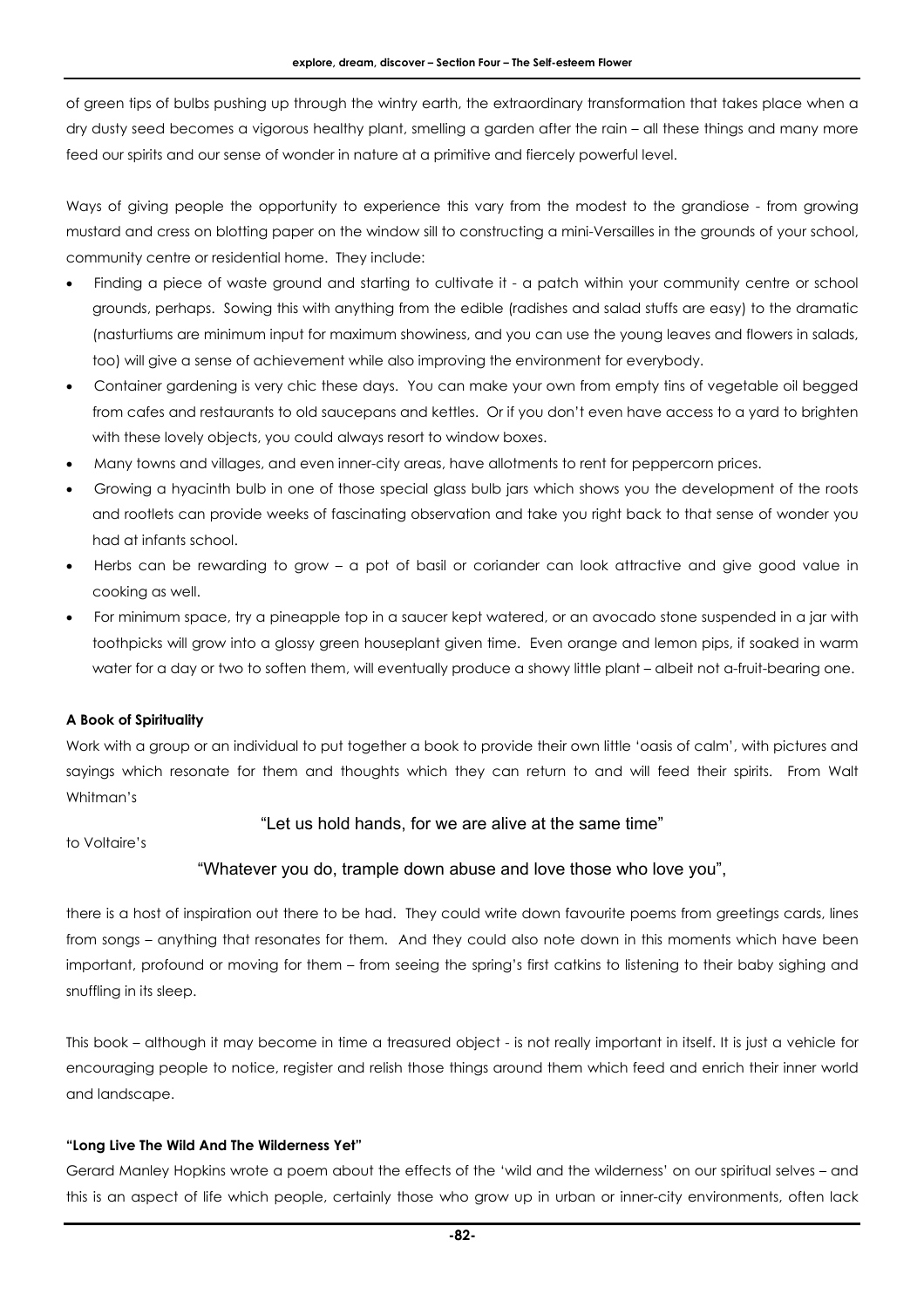great experience in. So find ways if you can of introducing this element – from outings to the seaside where you really look at and spend time near the waves and wildness, to walks in the country. From exploring a local botanical garden to following a river bank in the city.

These can sometimes yield strange treasures. In London some of the shores of the Thames are still strewn with oyster shells from the days when these were the common fare of the poor in the city. And in Sheffield we have wild fig trees growing on river banks in some of the most industrial areas, from seeds from packing cases which were germinated by warm water being discharged from the foundries and steel mills. Our own little bit of Italy in the city's core. So find ways of enabling people to explore the world of the outer landscape, the wilderness and wildness - and with it their inner heart and mind and spirit-scapes too.

#### **For more on this, see the pages on Working with the Spirituality petal in Section Three (Page 43)**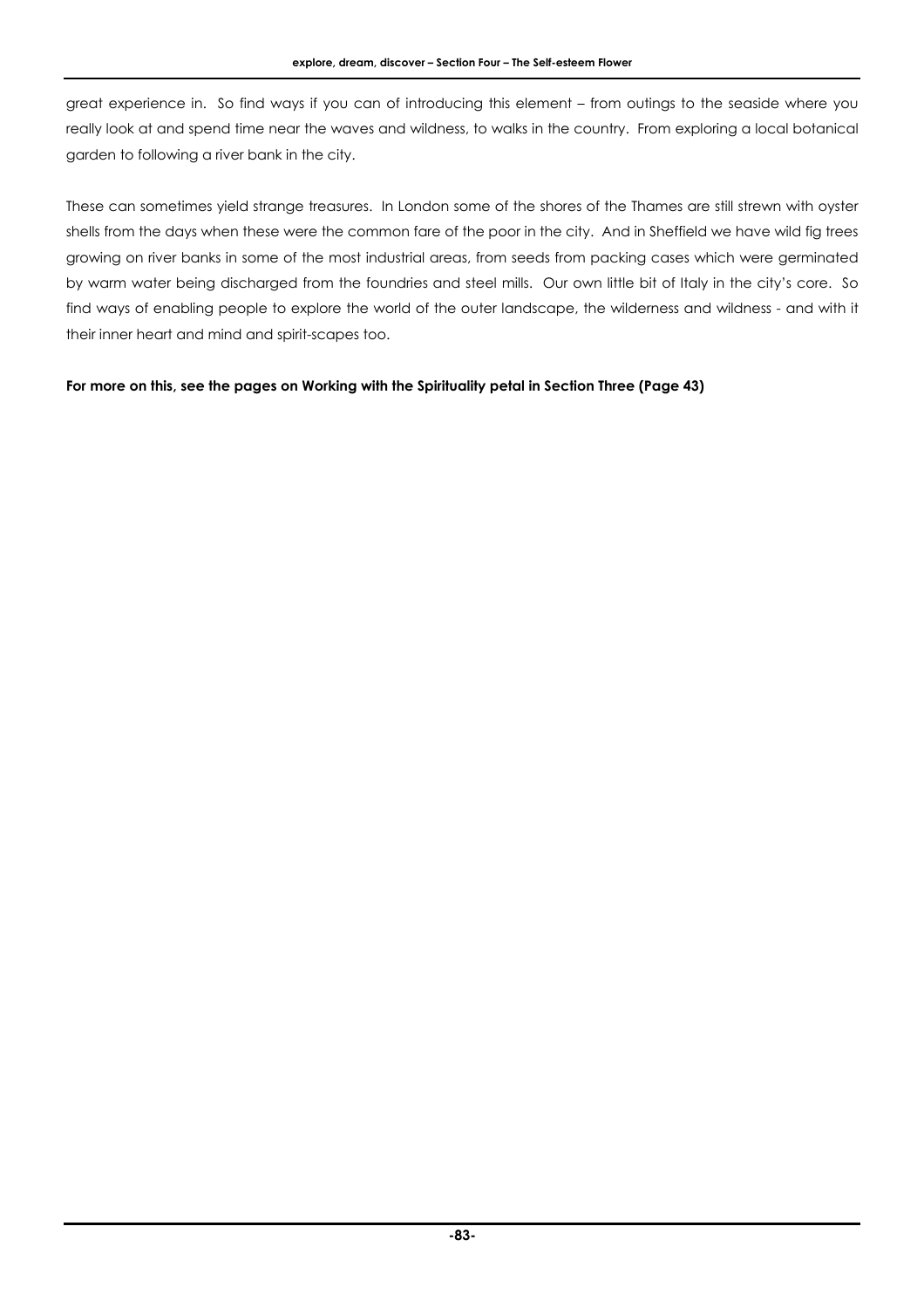#### **WORKING WITH THE SELF-ESTEEM FLOWER - WORKSHEET**

**Taking at least one suggestion from each petal in this Section - consider** 

**Which are most relevant to your work?** 

- **How could you take a first step to putting into practice those you identify as most appropriate to your role, your situation, your service or your client or service-user group?**
- **Try to identify at least one activity in each petal. By doing this you will ensure that you are maintaining a balance between work at the 'roots', 'stems' and 'flowers' levels.**
- **1. Choose at least one activity from the 'Political petal' (page 52). What would be the benefits to our work from doing this?**

**What are the first steps we can take?** 

**ii)** 

**i)** 

**2. Choose at least one activity from the 'Social Relationships' petal (page 58). What would be the benefits to our work from doing this?** 

**What are the first steps we can take?** 

**i)** 

**ii)** 

**3. Choose at least one activity from the 'Feelings' petal (page 64). What would be the benefits to our work from doing this?**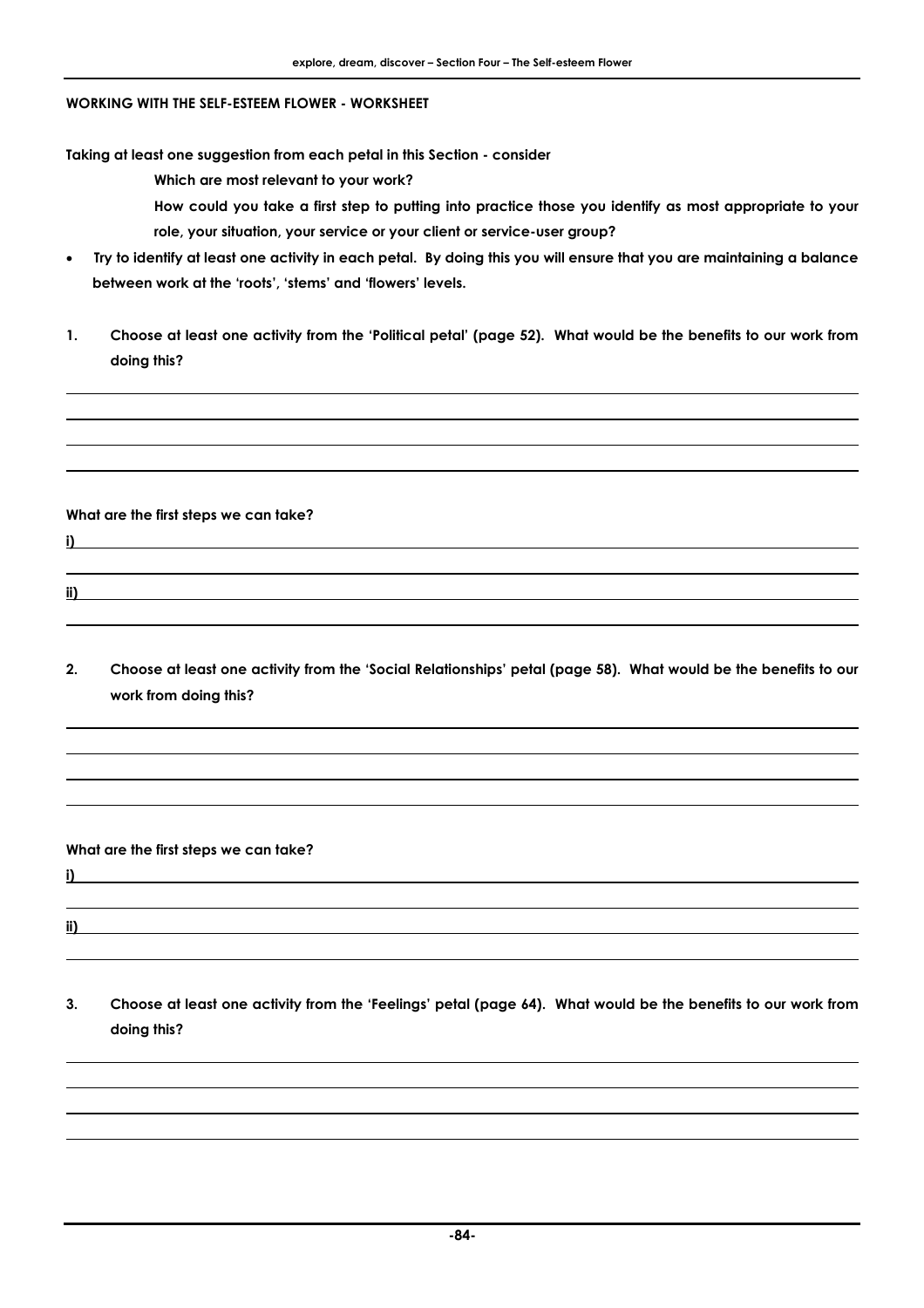**What are the first steps we can take?** 

- **ii)**
- **4. Choose at least one activity from the 'Relationship with Self' petal (page 70). What would be the benefits to our work from doing this?**

**What are the first steps we can take?** 

**i)** 

**i)** 

**ii)** 

**5. Choose at least one activity from the 'Self Image' petal (page 76). What would be the benefits to our work from doing this?** 

**What are the first steps we can take?** 

**i)** 

**ii)** 

**6. Choose at least one activity from the 'Spirituality' petal (page 81). What would be the benefits to our work from doing this?** 

**What are the first steps we can take?** 

**i)** 

**ii)**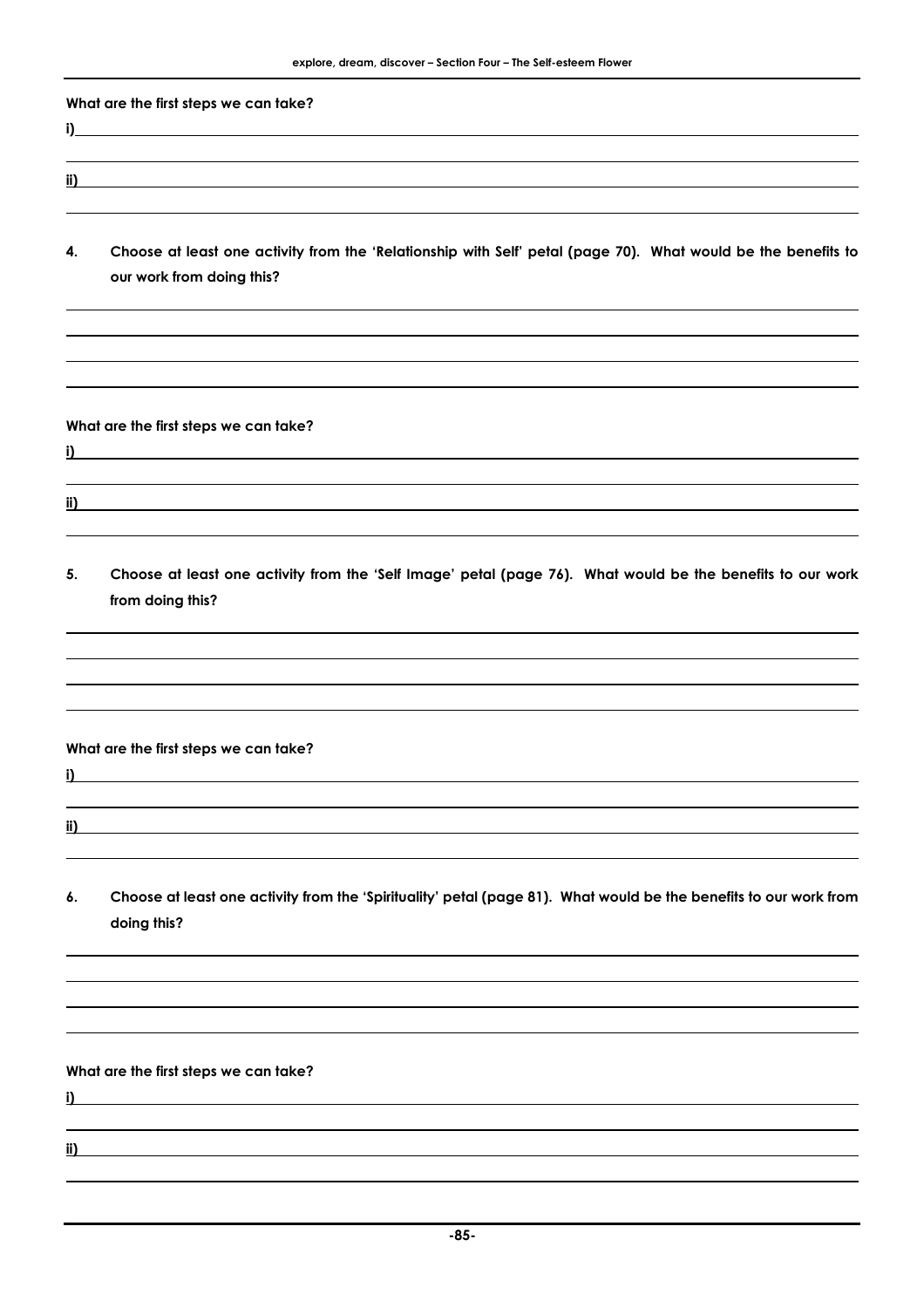**Is there anything else we could do to work with the Self-Esteem flower?**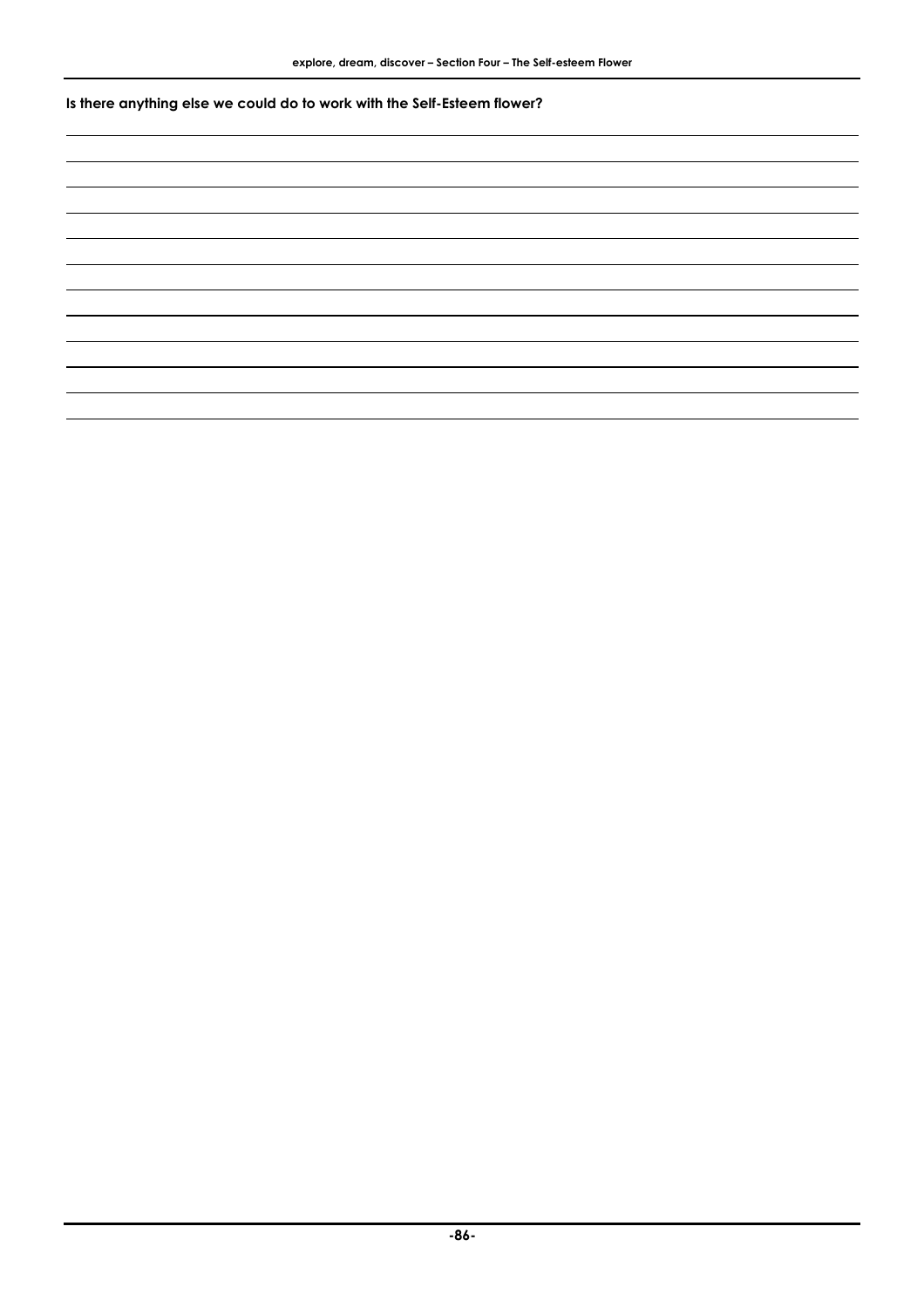### **THE MENTAL HEALTH FLOWER MODEL**

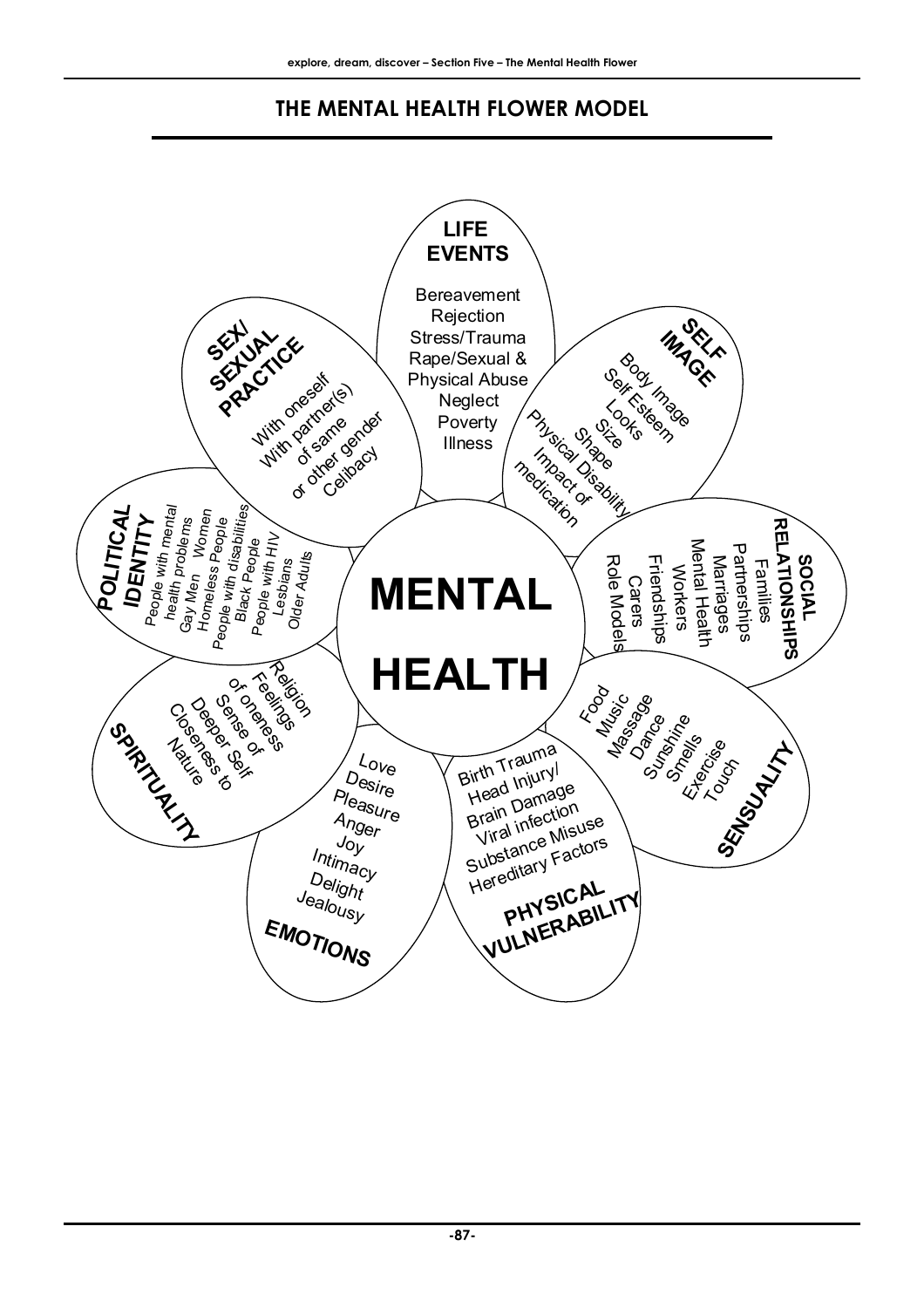#### **THE MENTAL HEALTH FLOWER MODEL**

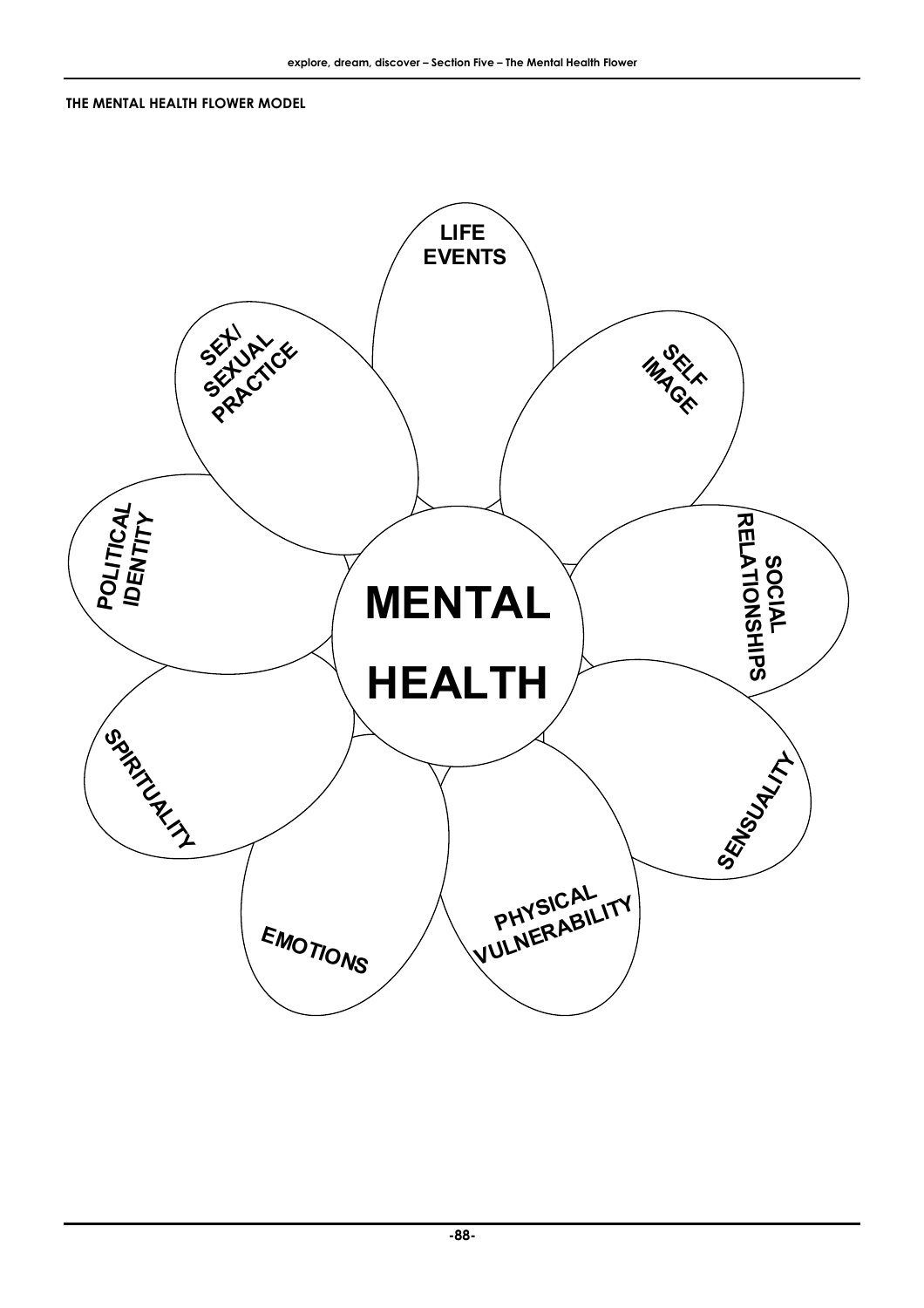### **SECTION FIVE THE MENTAL HEALTH FLOWER**

#### **Background**

This last flower was an un-looked for bonus, and yet again grew in an organic way, this time in direct response to input from staff working in the field of mental health. During delivering "Grasping the Nettle", a training course for mental health workers on sexual health issues, Tony Atkin – who devised and delivered this training - used the Sexuality/Sexual Health flower model to illustrate the different and varied aspects that form our sexuality and sexual selfhood.

Whilst the original model proved useful in helping identify ways of incorporating sexual health work with people who have mental health problems, participants became intrigued by how this could be adapted and developed further to describe and illustrate the components that contribute to our mental health and well being.

The flower model has therefore been adapted to form a holistic model of mental health. It is parallel to the flowers of Sexuality/Sexual Health and Self-Esteem and extremely deftly complements those, but is separate from them. This model is not purely intended to demonstrate what can contribute to mental health problems but what strengthens and feeds our self-concept and our ability to cope robustly with the problems, stresses and difficulties which we all encounter in our lives. In doing so, it offers us a guide to how by working imaginatively and creatively in all the petals we can improve people's mental and emotional well being and their resilience in positive, enriching and enabling ways.

We are aware that this is the least developed of the flowers currently. But we hope that this will change through usage – which is exactly how the flowers of Sexual Health/Sexuality and of Self-Esteem have evolved, growing year by year as more people's ideas and perspectives contribute to them. So we would warmly welcome feedback on this model in particular, so that it can become a more and more useful resource for this vital area of work.

In describing the Mental Health flower we have not included sections on three of the Flower's petals – Sensuality, Spirituality and Emotions. This is because these have been comprehensively covered in Sections Three and Four and there would probably be little extra to say – more than this, it would risk becoming repetitive. However, all three aspects of consciousness and experience are vital to working in the field of mental health. So see the previous sections for ideas on ways of integrating work on Spirituality, Sensuality and Emotions into all approaches to mental health.

#### **EXPLORING THE PETALS**

Some minor adjustments were needed to make to the flower model more accurately reflect issues for mental health.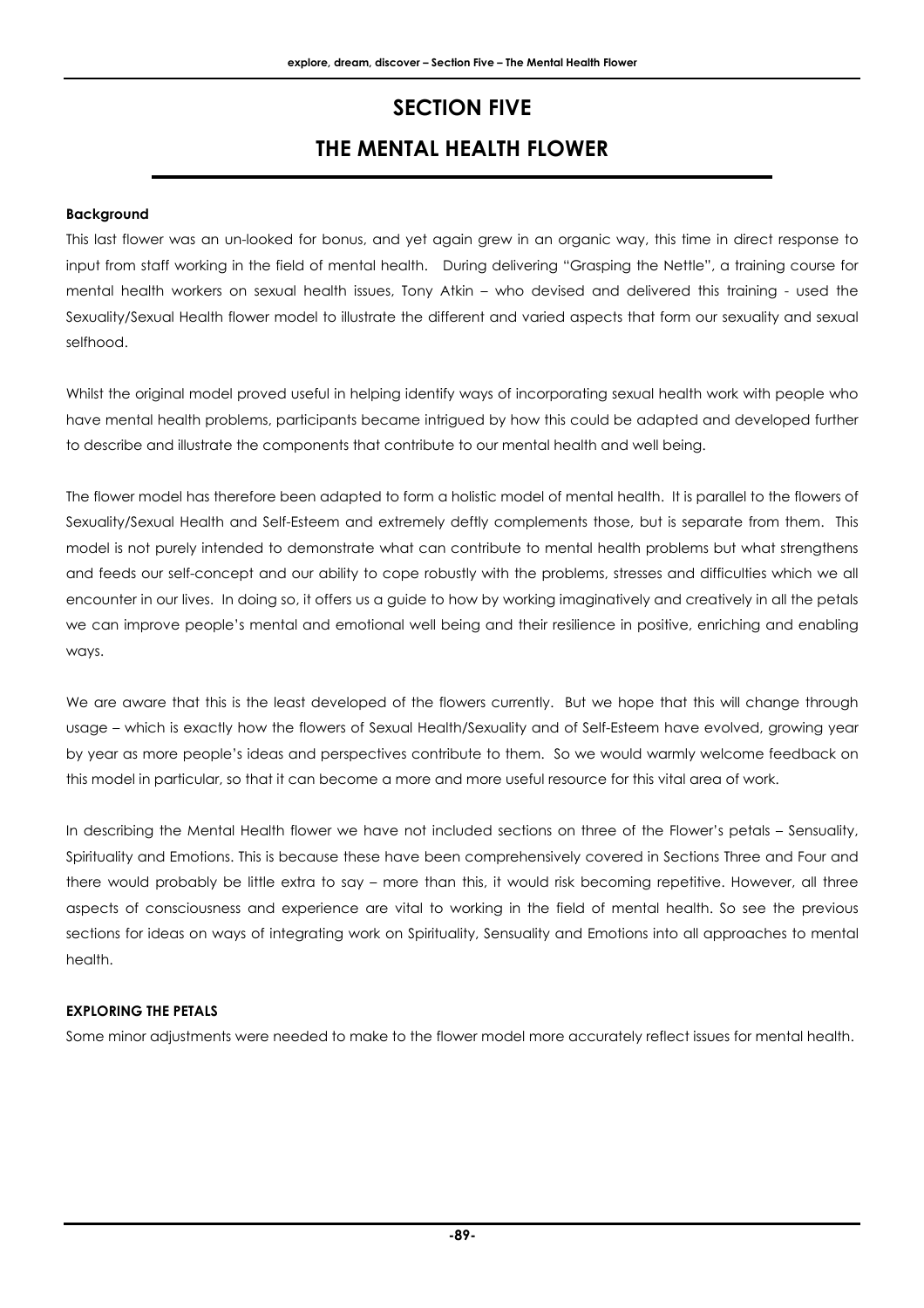# **Identity**

**Political** 

People with mental health problems Gay Men Women Homeless People People with disabilities Black People People with HIV Lesbians Older Adults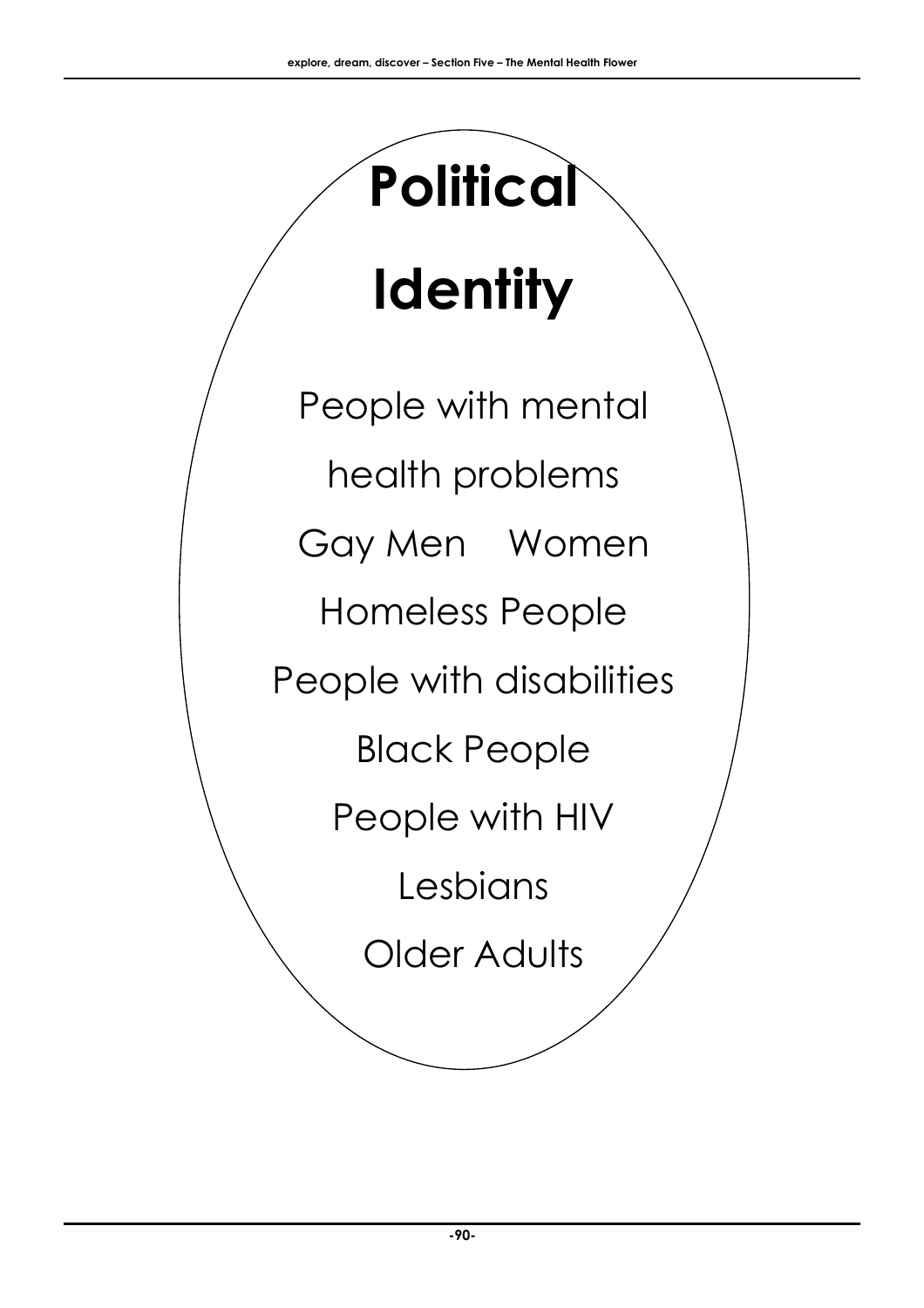#### **THE POLITICAL IDENTITY PETAL - DESCRIPTION – OR WHAT IT IS AND WHY IT'S THERE….**

This recognises that people with a mental health problem (whether temporary and transient or severe and enduring) often receive negative or damaging messages from society, the media and those around them. As with any other marginalised group - some of which are listed in this petal - we need to acknowledge and work towards addressing the impact of discrimination and oppression for people with mental health problems.

Being at the receiving end of the fear, prejudice and stigma which is often the response to someone experiencing problems with their mental health can adversely affect their self-image and self-esteem. More than this, experiencing the ridicule, rejection or abuse which is so often how the stigma attached to mental illness gets acted out will in turn damage people's mental and emotional well-being still further. This will be particularly true if their problems with mental health have diminished their resilience to set-backs and their ability to manage difficulties with equanimity.

#### **WORKING IN THE POLITICAL IDENTITY PETAL**

#### **Campaigning for Change**

Campaigns and education programmes which seek to increase understanding of mental health issues are likely to have a spin-off effect in terms of slow but vital changes in social and cultural attitudes towards people who experience such problems. Involving clients and service-users whenever possible in self-advocacy at this level will of course in turn feed their sense of self-worth, of having some positive impact on their world and of being capable change agents in their own lives. Making links with other campaigning groups – such as SANE, MIND, Rethink and Hearing Voices – can be an empowering experience and can provide extra resources, advice and input to developing this work at a local level.

#### **Encouraging a Sense of Contribution**

Supporting people with mental health issues to take a more active role in society - perhaps by involvement in campaigning, voluntary work or communicating their experience through creative activities will result in them being seen as taking control over their lives and futures. By doing so, this can play an important role in changing public perceptions of people living with some form of mental health problem.

#### **Responding to Negative Media**

In 2003 we saw a classic example of the ignorant and damaging media which mental health issues can attract when the Sun headlined Frank Bruno's behaviour as 'bonkers'. It attention was heartening to see that the outcry which followed resulted in an immediate withdrawal of this piece of trash-journalism and much more informed sympathetic coverage followed. This can be taken as a sure sign that campaigning, protesting and insisting on the rights of people experiencing difficulties with their mental health to be treated with respect, compassion and empathy is profoundly effective.

Working with groups of service-users to monitor coverage in the press, and to respond to it with demands for change when it is adverse – and congratulations (just as importantly) when it is constructive - can be a helpful and therapeutic use of energies, as well as engendering a sense of pride and accomplishment when these efforts bring about a successful outcome.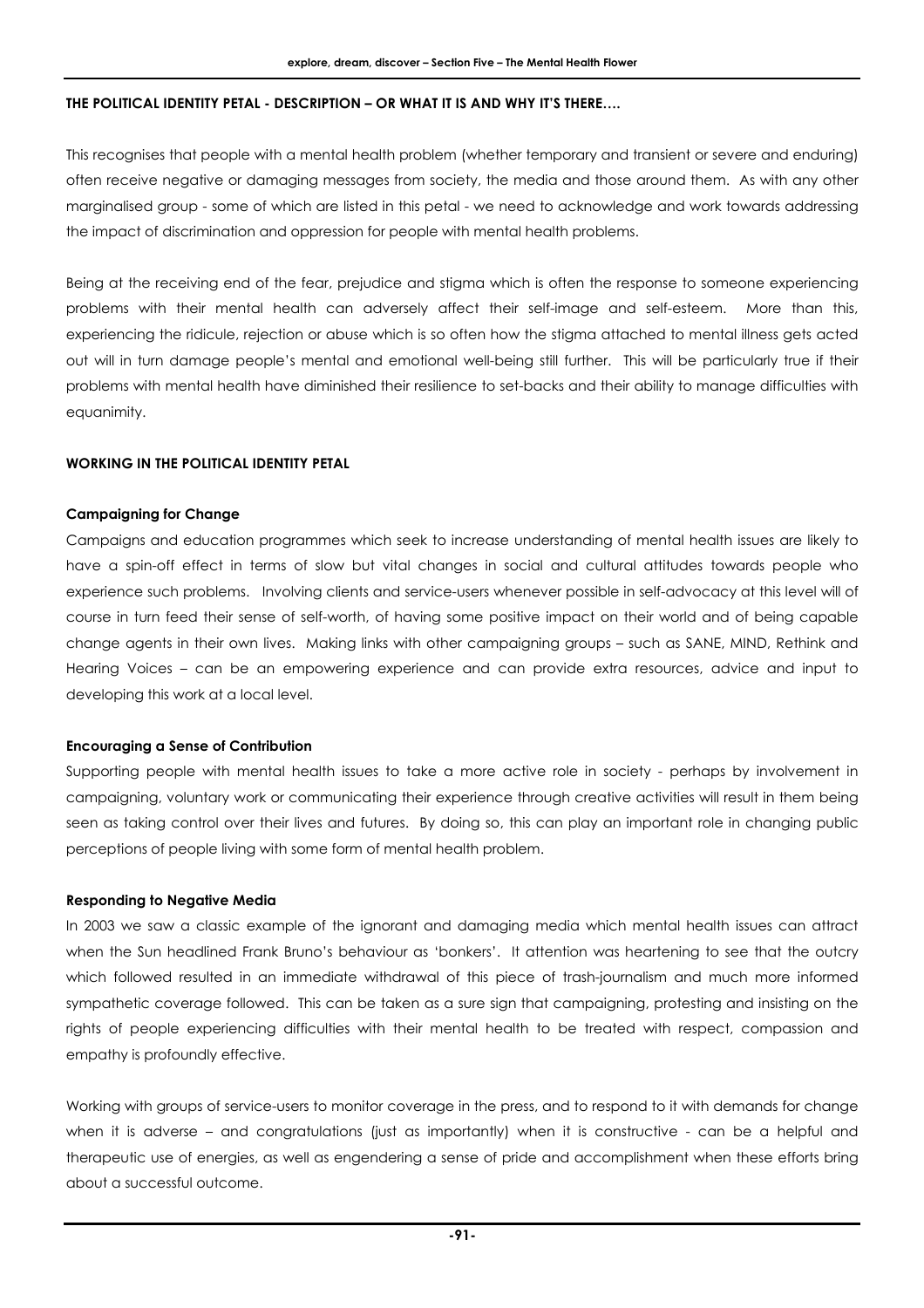#### **Take an Active Role in World Mental Health Day Events**

This takes place annually on 10th October. Its aim is to promote and raise awareness of mental health issues. We can all contribute to this day either individually or as an organisation/service by supporting any local events or campaigns – or co-ordinating a local response or programme of events if nothing is planned for your area.

Visit the World Mental Health website for more information about each year's themes and access supporting materials at www.wmhday.net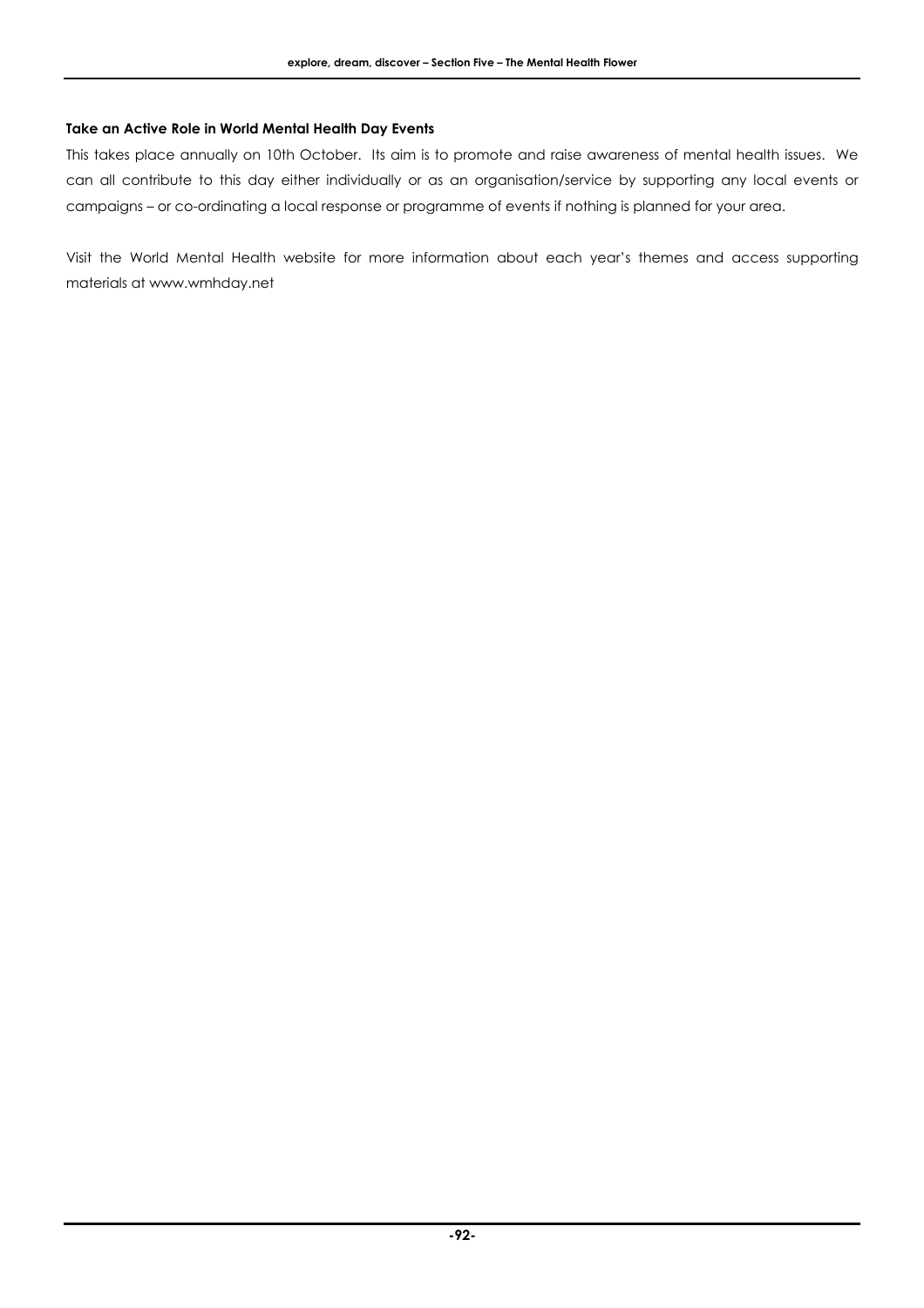# **Relationships**

**Social** 

Families

**Partnerships** 

**Marriages** 

**Friendships** 

Carers

Mental Health Workers

Role Models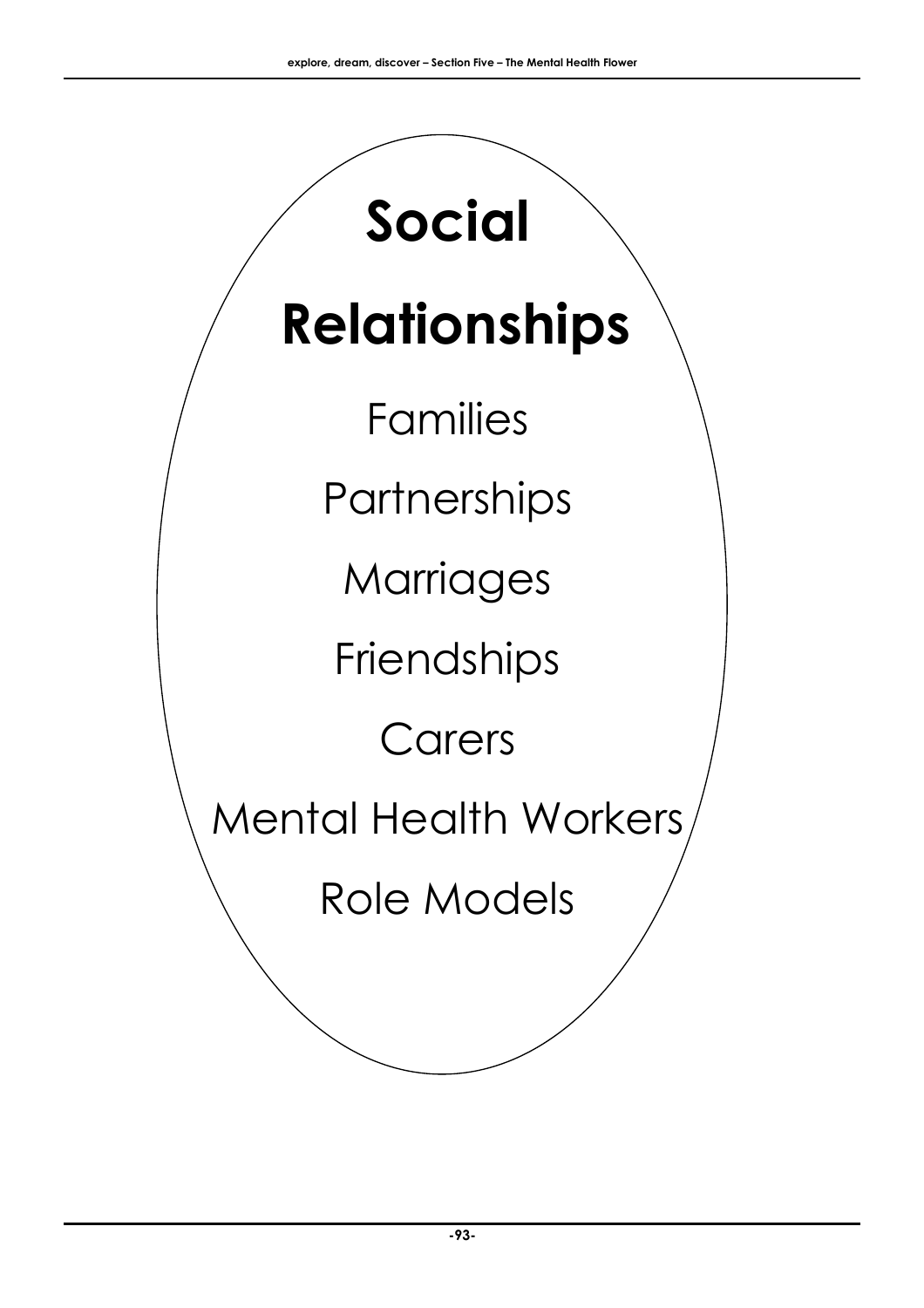#### **THE SOCIAL RELATIONSHIPS PETAL - DESCRIPTION – OR WHAT IT IS AND WHY IT'S THERE….**

The relationships people may have with their carers or workers (psychiatrists, social workers, support workers etc.) can have a real impact on their mental health. For some people with severe and enduring mental health problems, these relationships may be their primary and most significant ones. Clearly, having strong role models of people who have dealt with mental health problems and have transcended or found a creative way to live with and accommodate these in their lives can also be very helpful to the self-image of those perhaps struggling to come to terms with these. Such role models can provide hopeful beacons of what is possible, as an antidote to the sense of hopelessness and powerlessness which may prevail at times of fear or despair.

#### **WORKING IN THE SOCIAL RELATIONSHIPS PETAL**

#### **Developing Self-Help and Support Groups**

Building a sense of shared experience and supporting the links between individuals and groups who face difficulties with their mental health can develop a feeling of community – a community of interest, rather than a geographical community. This can broaden the pool of resources which people in this situation can draw on and can serve to strengthen the networks between people dealing with similar challenges.

Self-help groups may focus on a common purpose (for example fund-raising for a new day facility or setting up an exhibition on Living with Mental Health problems) or on offering each other support in facing and coping with problems such as depression or hearing voices. For workers, the task is to set up and facilitate a group so that it can maximise the use of its own resources and develop its own strengths and power. This can be done with the ongoing support of a facilitator who can play a background role as the group members become more and more confident in running their own meetings and activities.

#### **The Sustaining Power of Friendship**

Friendships are a source of succour, support and comfort when our inner – or outer – world is bleak and difficult to cope with. For some people with enduring mental health problems, social isolation may have been the norm. So care will be needed to enable individuals to come together in small groups, with the aim of building friendships and supporting the group members to sustain these and to draw strength from them. Skills which will facilitate good friendships will include listening, dealing with conflict and disagreements, giving and receiving both positive and negative feedback and empathising. A whole course of sessions can be built round this topic, or one-off workshops can be run. This should also be backed up by providing the individuals involved and the group as a whole with opportunities for trying out and practising these skills. So this might be done through shared goal-setting and activities or through outings and residentials if these are appropriate.

#### **Letting People Know – The Role of Communication Skills**

For people who may feel that they and their concerns have been overlooked or ignored, or who struggle to express their strong feelings in effective ways, activities which develop communication skills can be a key developmental tool.

From engaging with the media and preparing for this through mock interviews to role-playing communicating your anger in a non-destructive way to someone, there are many ways in which people can gain new skills. This can also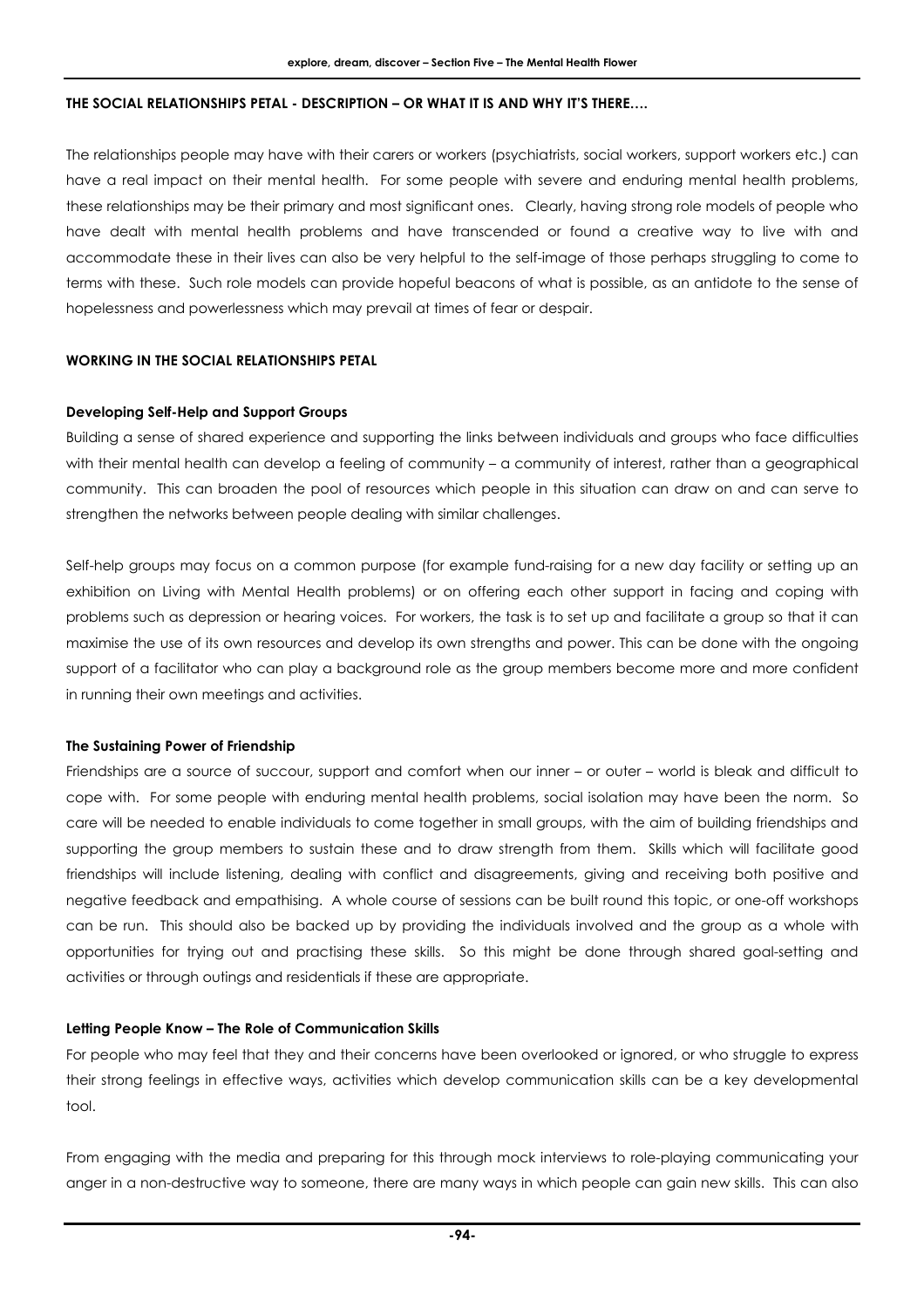be done opportunistically if the group worker or key worker or facilitator makes a point of asking people to talk about their feelings, their experiences, their ideas, their opinions, their fears and hopes – and also encourages them to listen to others doing this too.

#### **Lean on Me - Support Work With Families and Carers of People With Mental Health Problems**

Most of the work in this Section so far has concentrated on direct work with people experiencing problems with their mental health. But of course the other group profoundly affected by this are their carers, families, partners, work colleagues and friends. So any holistic approach to work in this petal will need to acknowledge and respond to their support needs too. This might include self-help support groups (for example for partners of people with Alzheimer's), one-to-one counselling, respite care and giving accurate, unbiased and non-alarmist information which will help carers to play the most constructive role possible in supporting the person directly experiencing the problems.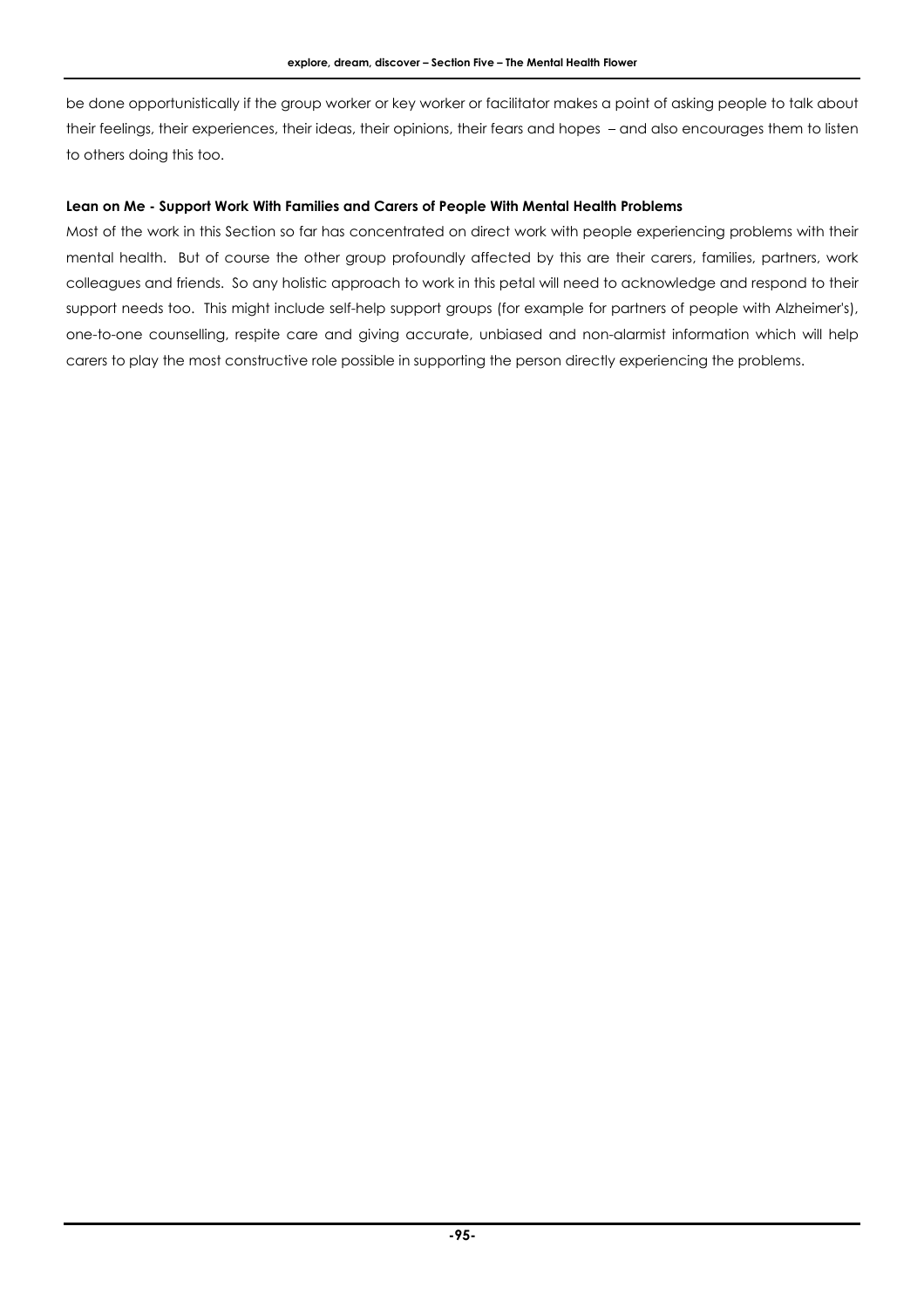# **Self Image**

Body Image

Self-esteem

Looks

Size

Shape

## Physical Disability

Impact of medication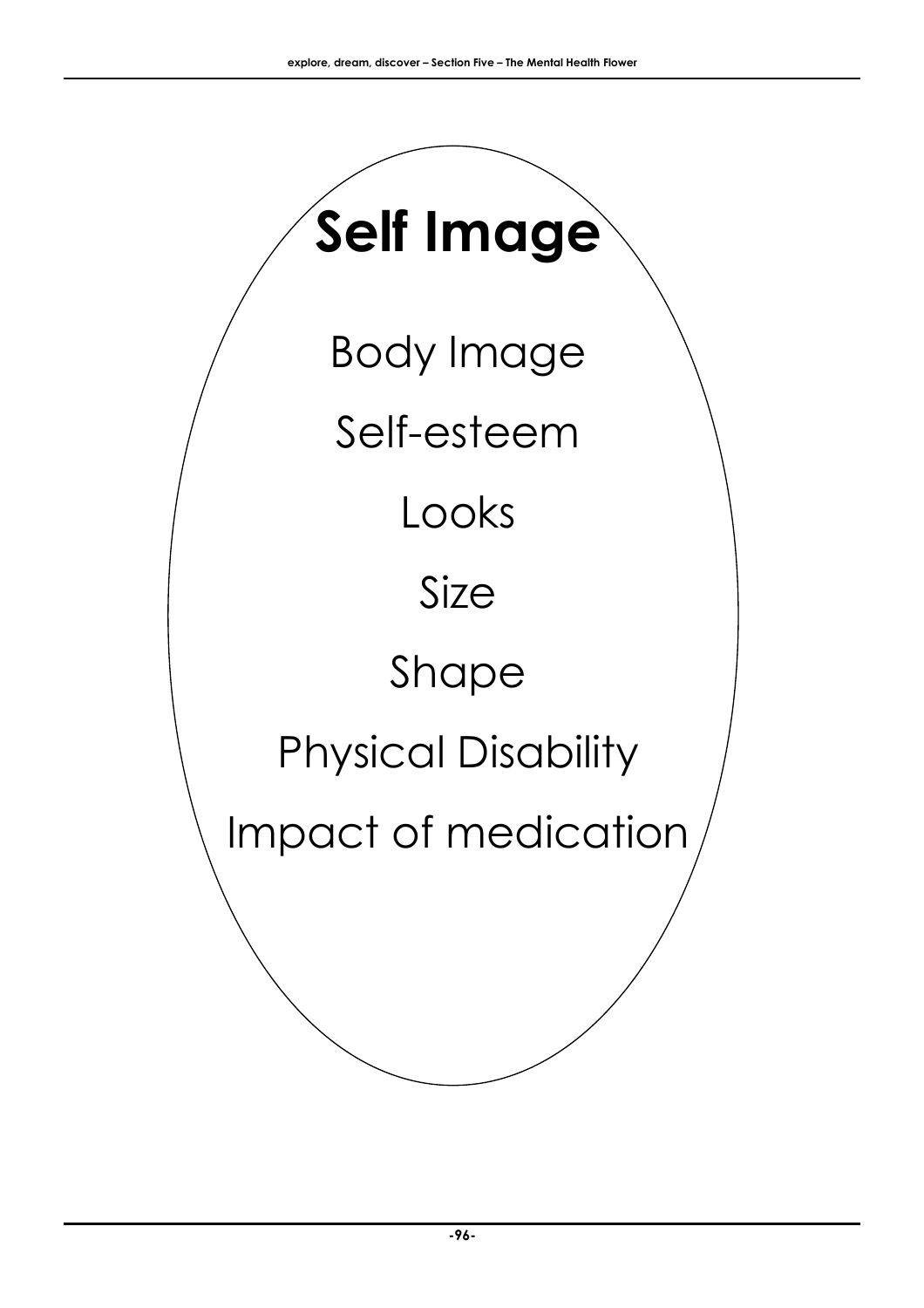#### **THE SELF-IMAGE PETAL - DESCRIPTION – OR WHAT IT IS AND WHY IT'S THERE….**

This includes the impact of medication - as the medication to combat the negative aspects of some mental health conditions can have problematic side effects. These can include weight gain, lack of interest in sex, erectile dysfunction and Tardive Dyskinesia (unwanted and lasting movements of the mouth and tongue). Of course these can and do impact on self image and self-esteem, and people need to be helped to find strategies for coping with them. Also, as we have already explored in the 'Political Identity' petal, people with mental health difficulties will almost certainly suffer damage to their self-image as a result of being at the receiving end of stigma, prejudice and discrimination.

#### **WORKING IN THE SELF-IMAGE PETAL**

#### **Putting Ourselves in the Picture**

Encouraging people to make exhibitions - which could include photographic displays, taped interviews with people, writing their stories and experiences, or art and craft and design-work they have done – can give them a sense of pride and achievement. It can also – as we saw in the Friendship skills section - strengthen and cement relationships in the group. But it has the extra advantage of working at a public education level too. It does this by showcasing the talents, gifts and skills of people with mental health problems, by dispelling myths and misinformation and by presenting them as contributing to their community and society rather than being figures of fear and ridicule.

#### **Being a Change Agent**

#### "In order to change the world, first of all we must change ourselves, We must become the change we want to see in the world".

said Reg Birch the Aboriginal leader. And so it is for the people we work with and for all of us.

To give people a sense of their own strength and capability, to help them get in touch with their own personal power and to use this to transform their lives – a process termed 'empowerment' – is a hugely significant act. But this will be so much more the case when we are enabling those who have historically been disenfranchised and de-valued to claim this power. Many of the suggestions and examples of work given elsewhere in this pack can help with this endeavour. But talking with and inviting the people we are working with - service-users, clients and group members to consider what will help them to take more control over their lives, to feel 'empowered' is the simplest and probably most directly effective starting point. Then putting our energies into supporting them in actually achieving these things should provide a recipe for self-esteem and the improvement of people's negative self-image. For more on the process of empowerment in marginalised communities, Paolo Freire's books about his community work in Latin America in the 50's and 60's are a great read even if the titles may sound off-putting and over-worthy "Pedagogy of the Oppressed" and "Cultural Action for Freedom". Try them!

#### **Supported Self-Advocacy**

Other ways of working can include supporting clients to represent their own rights, interests and needs to organisations and agencies – such as Housing Departments, Landlords or Housing Associations, employers, Social Care Trusts, Trades Unions or Benefits Agencies – who may be making decisions about their lives and futures. Some of the other work covered elsewhere in this section – for example around communication skills, campaigning for change or building a strong sense of rights may be relevant to this aspect of the work, too.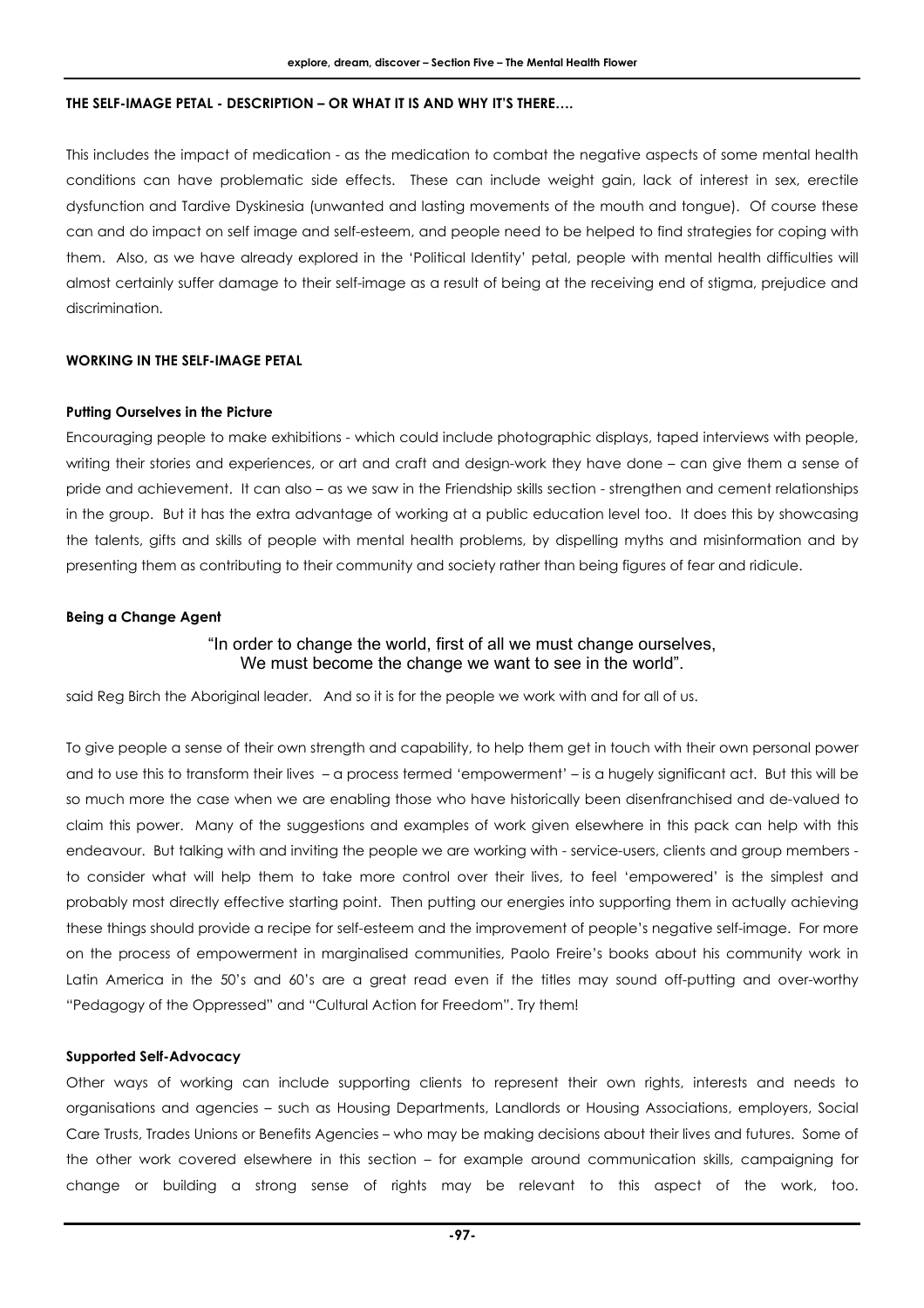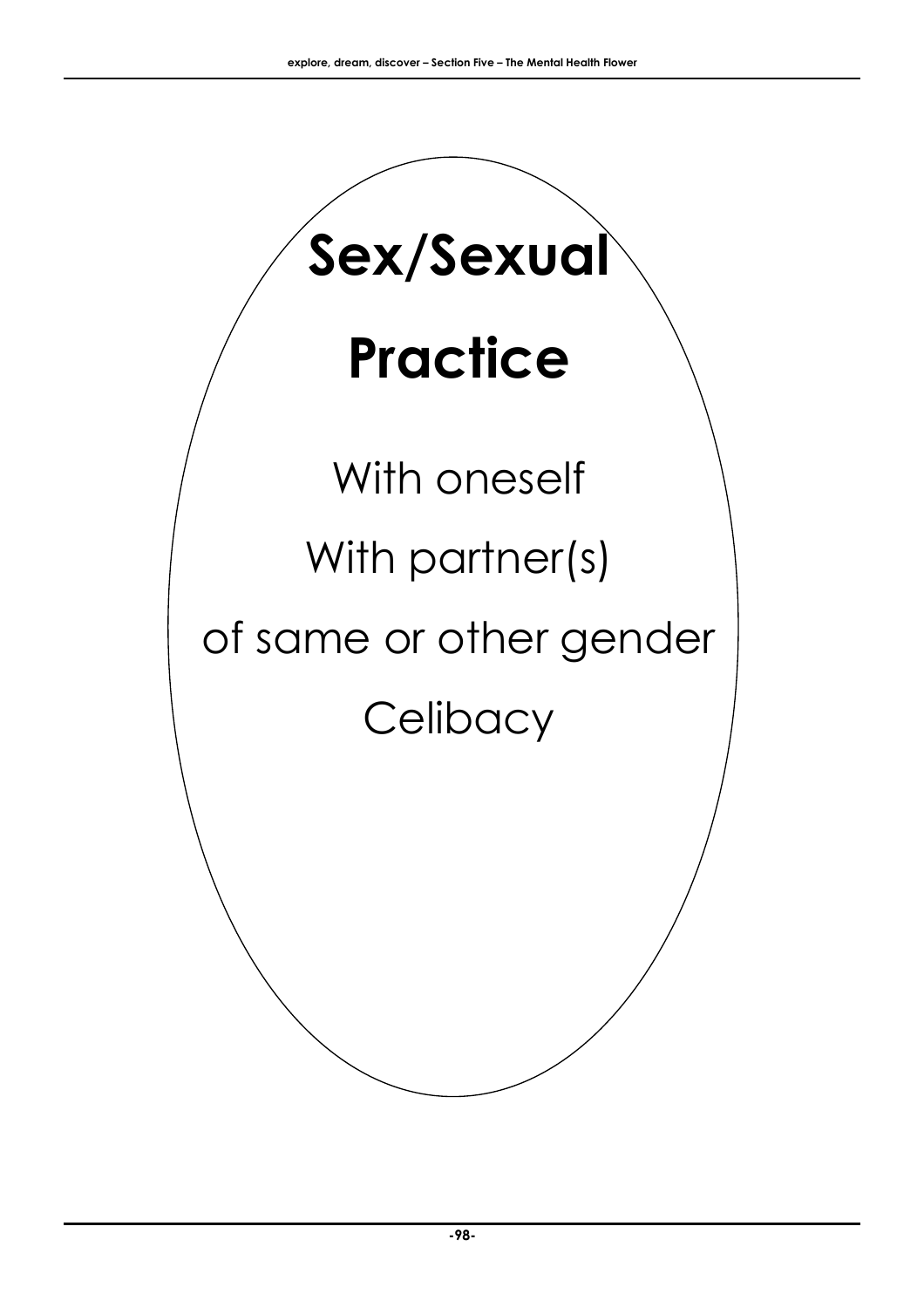#### **THE SEXUAL PRACTICE PETAL - DESCRIPTION – OR WHAT IT IS AND WHY IT'S THERE….**

This remains as part of the mental health flower. By doing so, it recognises how important the ability to be sexual, express our sexuality and develop satisfying, mutual and positive sexual are in contributing to good mental health. This is an important – we could almost say essential - aspect of all our lives which has historically either been ignored, avoided, neglected or even denied where people with mental health problems have been concerned.

#### **WORKING IN THE SEXUAL PRACTICE PETAL**

#### **Sensitive, Responsive Sexual Health Services**

If we are truly committed to reducing, and even eradicating sexual health inequalities, this will require us to ensure that people with mental health difficulties have easy access to sensitive and appropriate sexual health services. This will mean producing appropriate information and service publicity and disseminating this to workers, agencies and care settings whose clients are people with mental health problems. It will mean working with service providers to ensure they feel fully confident to deliver such services. And it may mean pressing our policy-makers and commissioners of services to ensure that adequate domiciliary services are provided for those who cannot, because of illness or their condition, access mainstream services. It may mean, too, offering outreach services in settings where disproportionate numbers of people with mental health problems may be found – such as hostels for the homeless or sheltered workshops.

#### **Staff Training Comes First**

If people are to receive the services described above, this is going to require training programmes for staff. Because these services will need to be offered by staff who believe that people with mental health problems have the right to sexual relationships and to good sexual health – as well as to the support which is needed to attain this. In addition, staff will need to feel confident and well-equipped in terms of understanding, information and skills. We should therefore be ensuring training is available in mental health issues for sexual health staff and in sexual health issues for mental health staff. Multi-agency or multi-disciplinary training which brings professionals together from the specialist fields of mental health and sexual health will also serve to strengthen relationships between agencies – and with this will come improved referral mechanisms and better support for service-users.

#### **A Rights-Based Approach**

To bring about some of the changes proposed here will require workers in the field of mental health to be strong advocates for the sexual health needs and rights of their clients. It will also call on those involved in sexual health work – perhaps in a Family Planning setting, in GU Medicine, in Psychosexual services or Primary Care – to recognise and acknowledge that people with mental health problems have the right to excellent services. And it will necessitate service providers being imaginative and thoughtful in responding to these needs.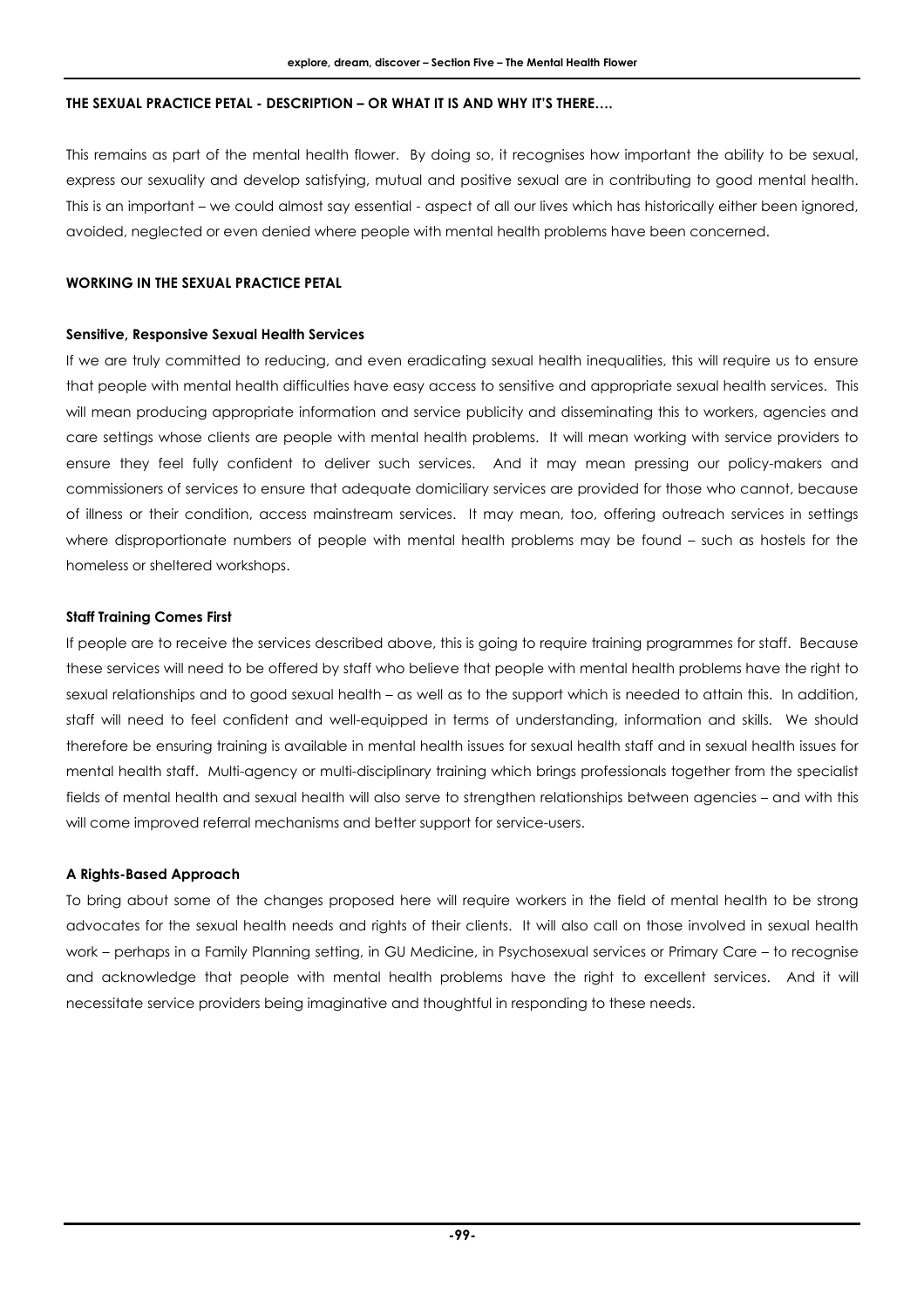**For the purpose of the Mental Health flower model, two new petals have been added – these are; Life Events and Physical Vulnerability. The following sections describe these in more detail.** 

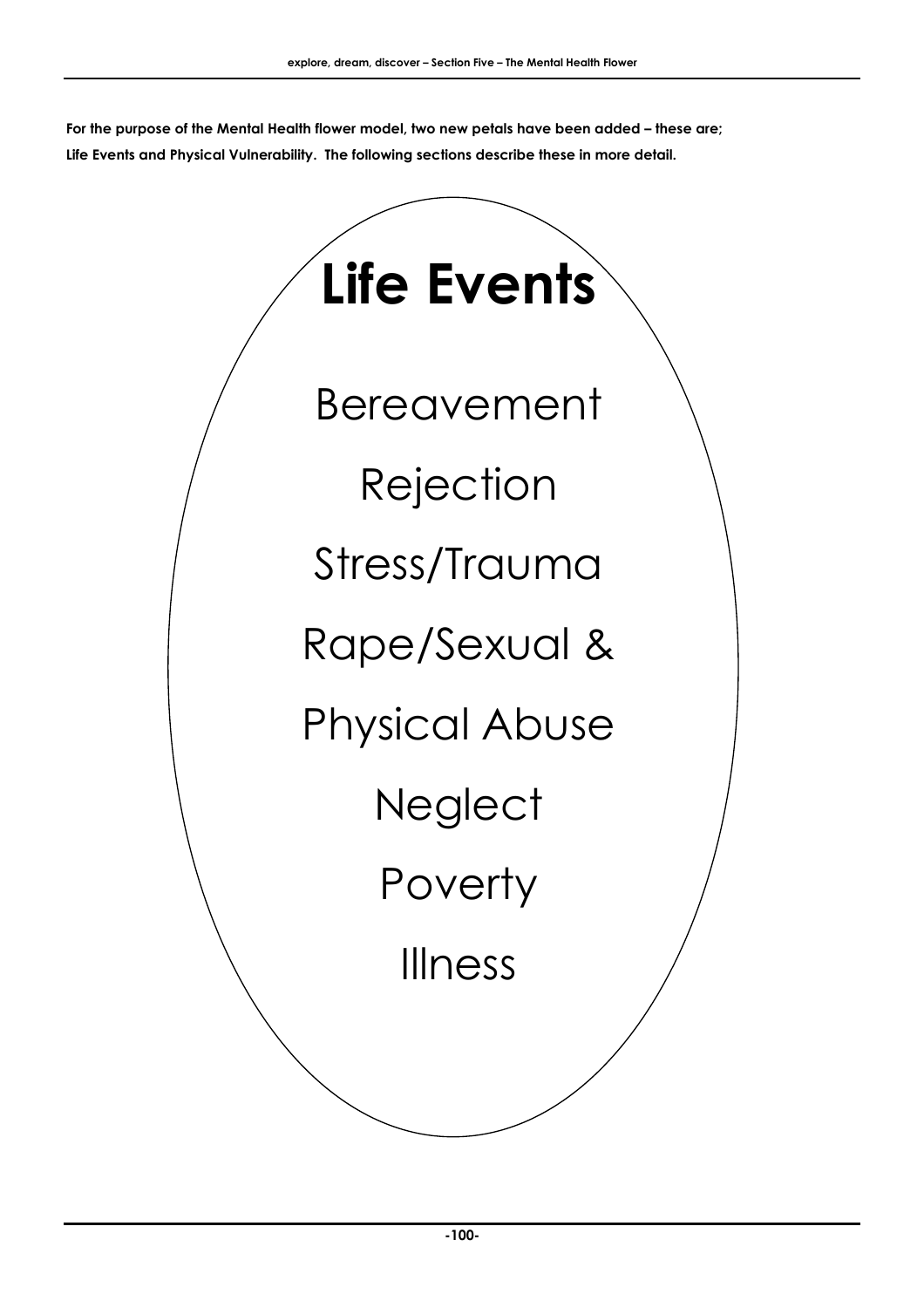#### **THE LIFE EVENTS PETAL - DESCRIPTION – OR WHAT IT IS AND WHY IT'S THERE….**

A person's experience of life events will impact on their mental health both positively and negatively - as will environmental factors. Some of these are listed on the Life Events petal. The links between social and paternal/maternal deprivation, abusive family environments, life changing experiences and poor mental health have been well researched and documented.

#### **WORKING IN THE LIFE EVENTS PETAL**

#### **Addressing Past and Present Experiences of Stress and Trauma**

We will need to be realistic about the fact that many people who experience mental health difficulties may have suffered from abuse, rape, sexual assault or violent and abusive relationships, in the family, in care settings or with partners – or in all of these. It will therefore be important that we have resources in place to offer therapeutic interventions to people who may have traumas to heal. This might, for example, take the form of in-depth personcentred therapy or of a programme of cognitive behavioural therapy. We may want to call on specialist input from Psychologists with a particular understanding of sexual health, or of people specialising in rape and childhood abuse. But if we are taking a truly holistic approach, we cannot overlook these old – or present - stressors and traumas which are likely to result in poor mental health.

#### **Self-Esteem Building and Assertiveness Work**

Many of the methodologies which can be found described in Section Four on the Self-Esteem Flower address the issue of building self-esteem, as do ones in the Self-Image petal of this Section. Assertiveness work can be crucial in helping people to break free of old, unhealthy patterns – even if they have been habituated through negative, abusive relationships to believe that they are not worthy of better treatment. So learning to say "no" without feeling guilty, the ability to manage anger and other difficult feelings and developing a strong sense of rights can all be key processes in dealing with traumatic and destructive past life events and moving into a more positive future.

#### **Building a Sense of Rights**

In order to be effective in introducing people to a sense of assertiveness, they first of all have to believe that they have some rights and are not in this world simply to meet other people's needs or to provide a punch-bag or doormat. Given how marginalised and disempowered so many people with mental health problems are, it will be especially vital to enable them to start to claim some rights and to feel able to protest when these are not acknowledged – or even are trampled down – by others. See page 61 in Section Four for more on this.

#### **Protective Behaviours**

One behaviour modification programme which has been particularly helpful in use with abused children and adults is called "Protective Behaviours". See Resources Section for contact details. This takes as its basic tenet that every one of us has the right to feel safe and secure in our lives. It goes on to help people equip themselves with a set of practical strategies for ensuring their safety and well-being. See the "Personal Safety" exercise in the Relationship with Self petal of the Self-Esteem Flower in Section Four page 71 for more on safety.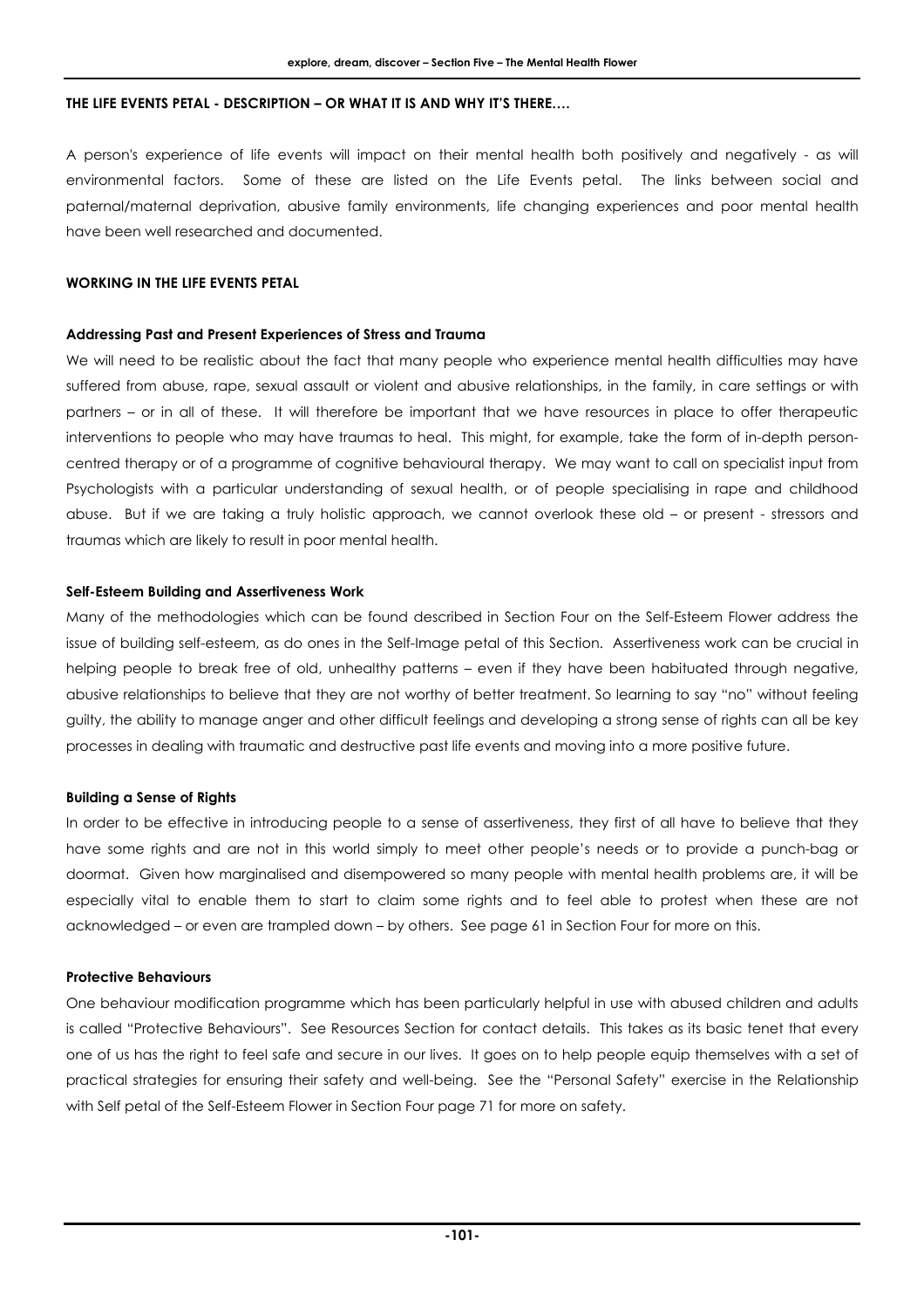# **Vulnerability**

**Physical** 

Birth Trauma Head Injury/ Brain Damage Viral infection Substance Misuse Hereditary Factors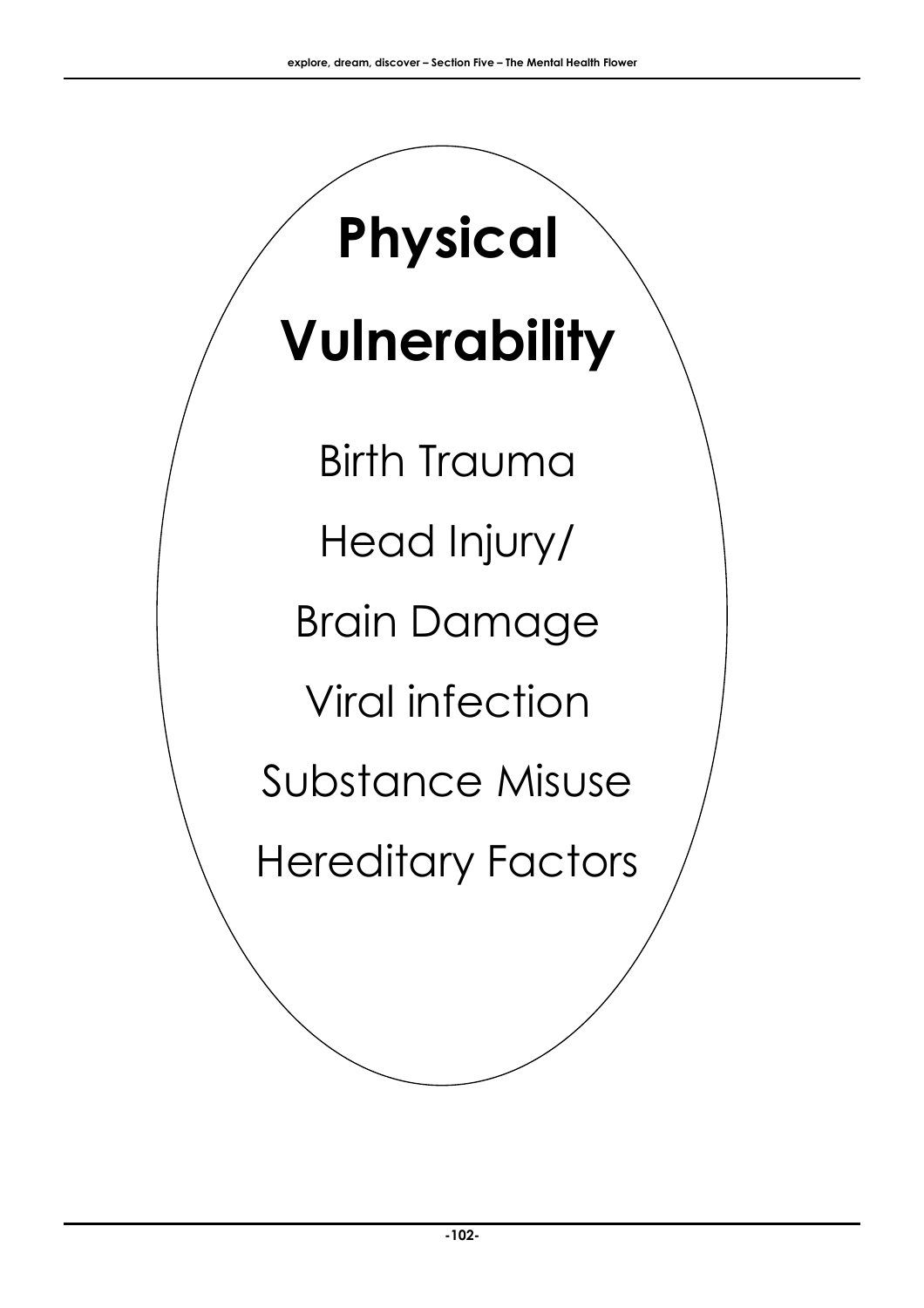#### **THE PHYSICAL VULNERABILITY PETAL - DESCRIPTION – OR WHAT IT IS AND WHY IT'S THERE….**

It is important to recognise that there are many physical factors that can lead to mental health problems as well as other life and social experiences. These are often referred to as organic in origin and include brain damage due to injury, birth trauma, brain degeneration (e.g. Alzheimer's) and viral infection (e.g. HIV related dementia and CJD). Also included are mental ill health as a result of dietary deficiency and the toxic effects of drugs and alcohol. In addition there are thought to be hereditary or genetic factors for some mental health problems such as schizophrenia that can give some people a predisposition to developing these conditions.

#### **WORKING IN THE PHYSICAL VULNERABILITY PETAL**

#### **Prevention Programmes in Relation to Drug and Alcohol Use**

Understanding that some mental health problems may be caused by the toxic effects of drugs and alcohol means that we should devote some of our energies to preventive programmes. These might, for example include drugs and alcohol education and skills development work to resist peer pressure. Or they might take the form of personal development programmes which will enhance people's ability to manage difficult emotions or happenings in their lives without recourse to the use of drugs and alcohol to deaden their feelings and cope with things which feel otherwise impossible to deal with.

#### **The Best Possible Care**

People with the sorts of conditions described above will need especially good care in dealing with them – and this will mean services being alert and sensitive to these and having good treatment programmes in place to help people manage such conditions. It may also be useful to think about additional services which might be appropriate – such as treatment 'buddies' to support people whose lives may at best be not well-regulated and at worst quite chaotic in remembering to take their medication.

#### **Keep Making The Links**

Throughout this section, we have been recognising the links between mental health and sexual health. We need to ensure that staff who are working on the physical aspect of a person's condition (for example someone with brain injury) are also trained and encouraged to recognise and address the mental health outcomes from that – and then to take the further bold step of addressing the sexual health rights and needs of their service users too. These are a lot of steps to take, away from what the worker might perhaps see as their core role. But with training, supervision and support they can radically enhance their effect on the health and well-being of their patients or service users. And in doing this, they can have a really significant impact not just at one level – of physical health – but at all three physical, mental and sexual health. And that is a beautiful example of a holistic model in action with which to finish this part of the pack.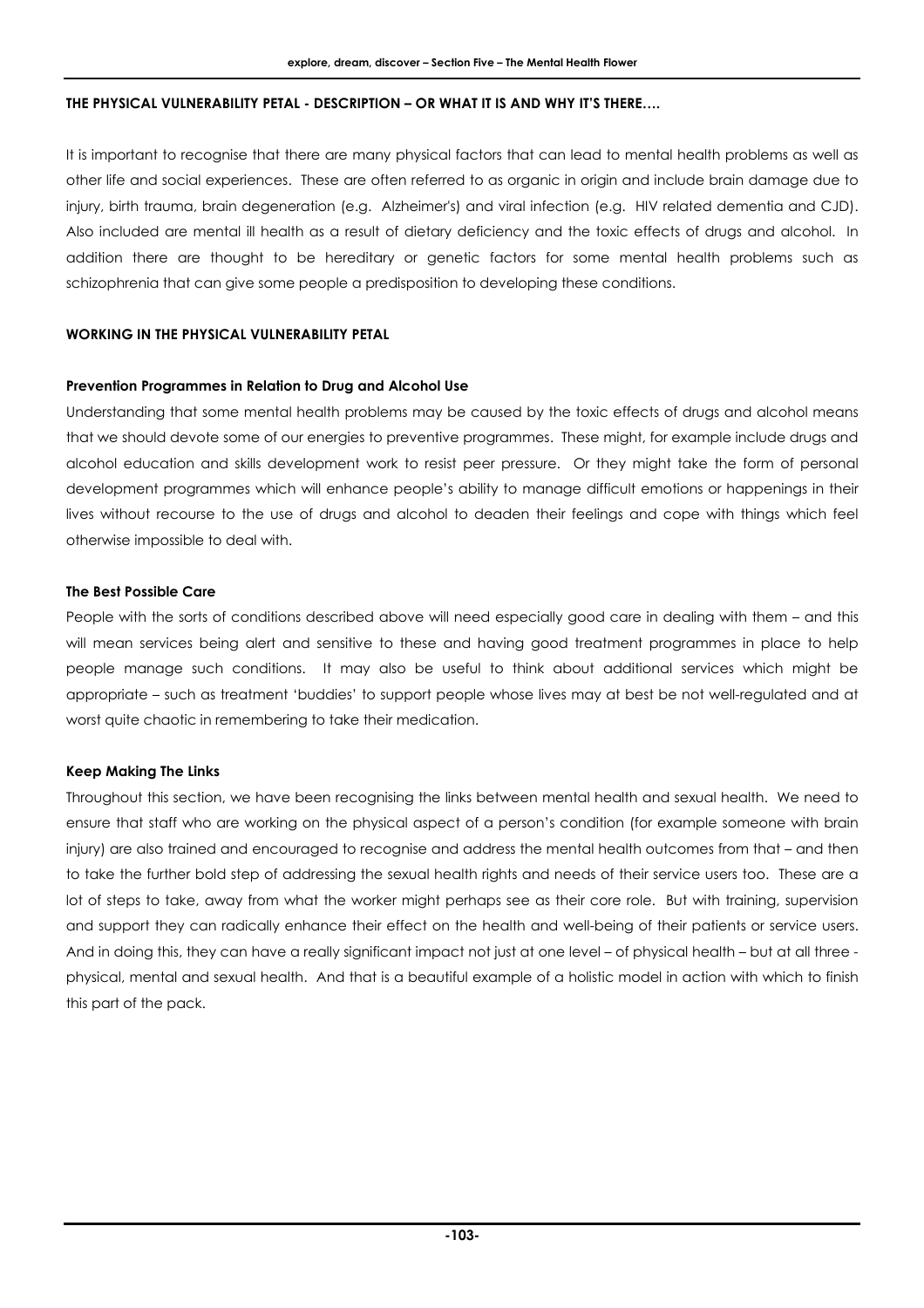#### **WORKING WITH THE MENTAL HEALTH FLOWER - WORKSHEET**

**Taking at least one suggestion from each petal in this Section – consider;** 

- **Which are most relevant to your work?**
- **How could you take a first step to putting into practice those you identify as most appropriate to your role, your situation, your service or your client or service-user group?**
- **Try to identify at least one activity in each petal. By doing this you will ensure that you are maintaining a balance between work at the 'roots', 'stems' and 'flowers' levels.**
- **1. Choose at least one activity from the 'Political Identity petal' (page 91). What would be the benefits to our work from doing this?**

**What are the first steps we can take?** 

**i)** 

- **ii)**
- **2. Choose at least one activity from the 'Social Relationships' petal (page 94). What would be the benefits to our work from doing this?**

**What are the first steps we can take?** 

**ii)** 

**i)** 

**3. Choose at least one activity from the 'Self-Image' petal (page 97). What would be the benefits to our work from doing this?**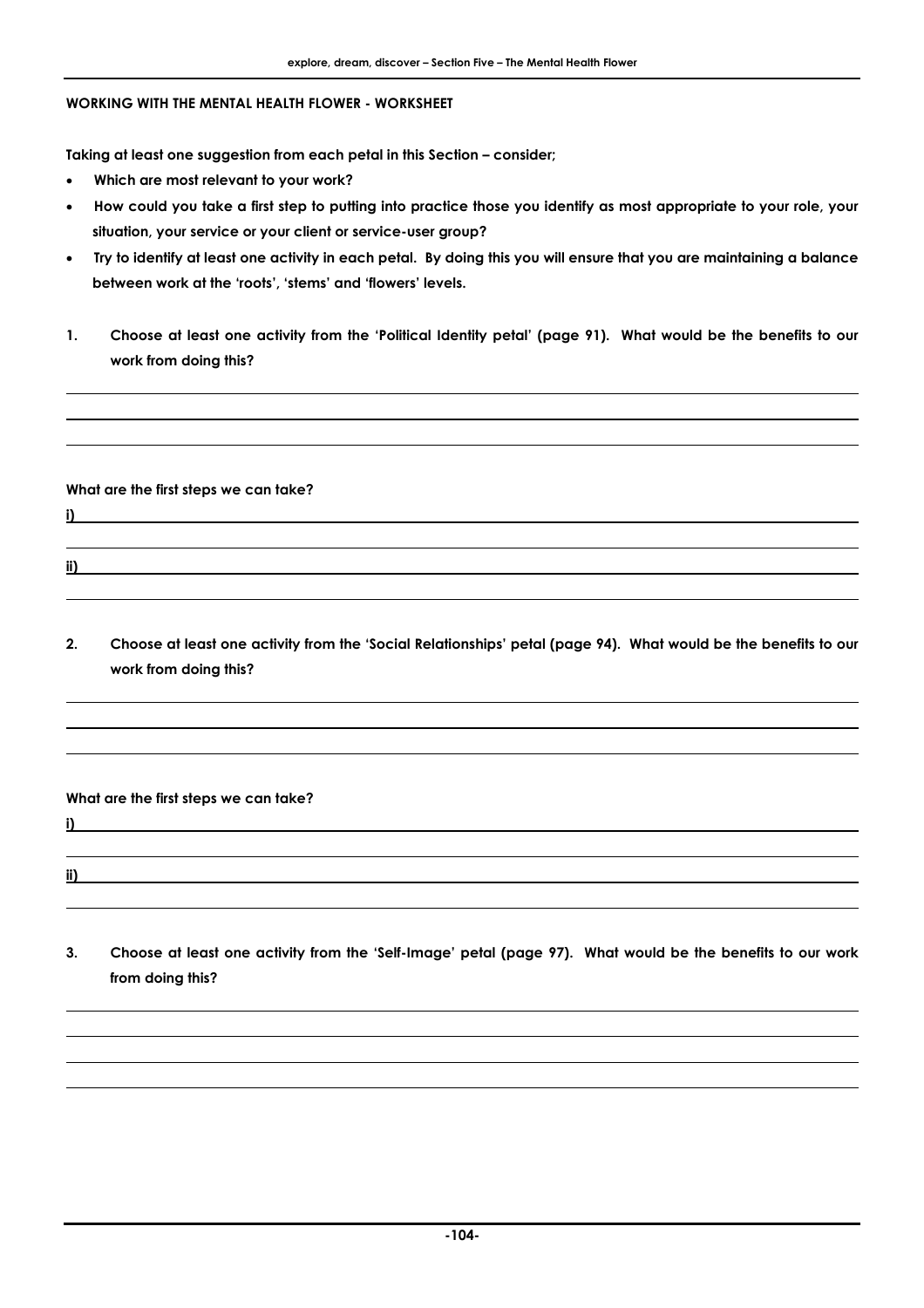**What are the first steps we can take?** 

- **i) ii)**
- **4. Choose at least one activity from the 'Life Events' petal (page 101). What would be the benefits to our work from doing this?**

**What are the first steps we can take?** 

**ii)** 

- **i)**
- **5. Choose at least one activity from the 'Physical Vulnerability' petal (page 103). What would be the benefits to our work from doing this?**

**What are the first steps we can take?** 

**i)** 

**ii)** 

**Is there anything else we could do to work with the Mental Health flower?**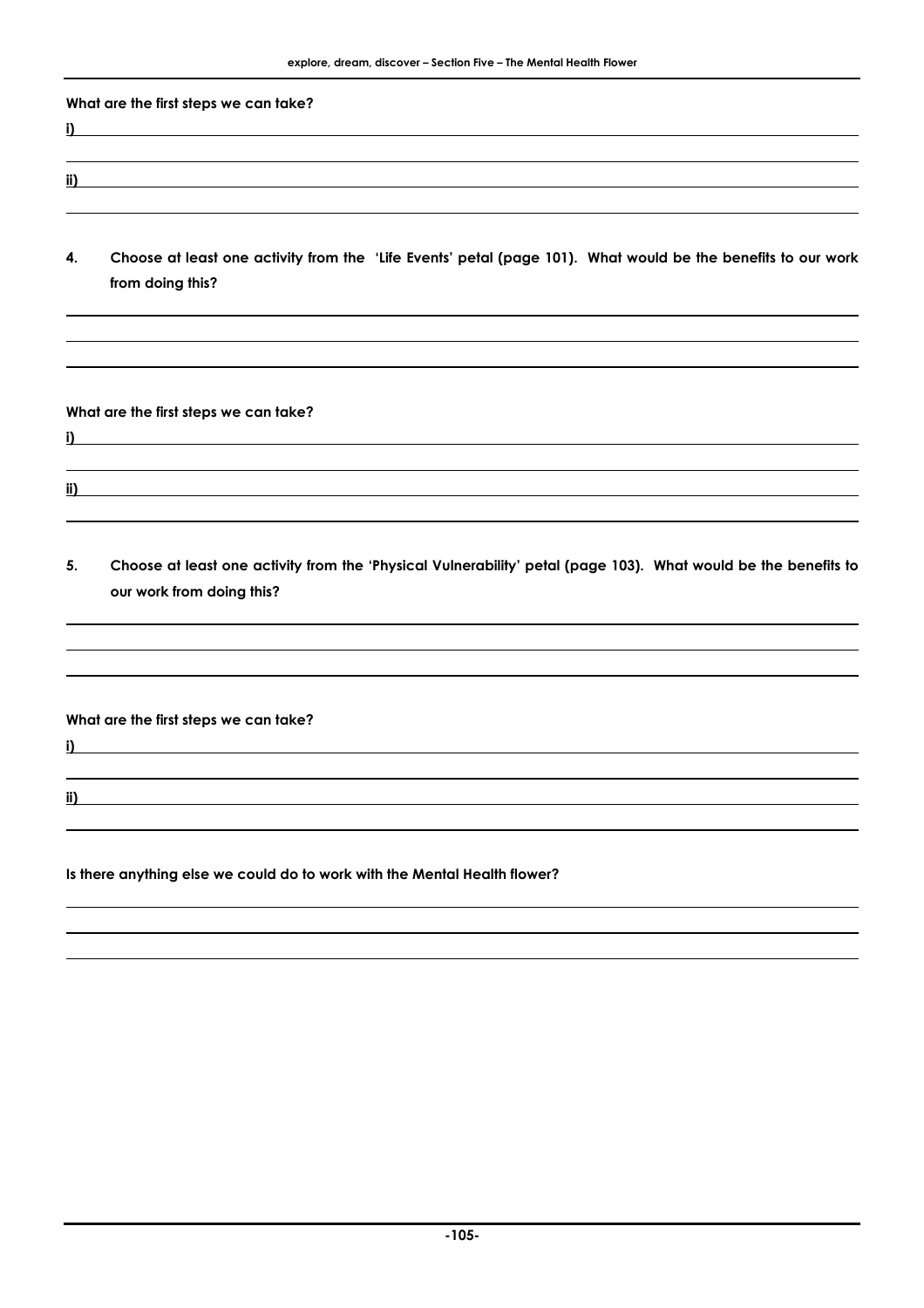### **SECTION SIX TENDING OUR OWN GARDEN**

Coming to the end of the Pack, pleased with its broad sweep encompassing so many aspects of sexual health, sexuality, self-esteem, mental health and emotional well-being – it strikes me that just one major element is missing. And that is us. Ourselves. The people who take on the work, who put our hearts and minds and energy and time into making the world as good a place as possible for others. But if they – our clients and service-users, our students and pupils, our staff and colleagues - deserve it, then surely we do too? And if we do not nurture and tend our own selfesteem, our own sexual health, our own mental health and emotional well-being – then who will do it for us? And if we don't do it, if we burn out, or our enthusiasm wanes or our passion for the work dries up in response to stress and over-work, or we leave these roles feeling demoralised and disillusioned - then who will be there to do the work in our place?

If we care about our work, and our service-users, clients, patients, students and groups – then we owe it to them and to ourselves to treat ourselves gently, to nurture ourselves, to rest, to reflect on what we have done wonderfully and to forgive ourselves when we make mistakes.

In our culture, which is not always great at encouraging people's self-love and self-care – although it could be said to glorify narcissism, which is a very different thing – we do not receive much encouragement to do this and are usually not rewarded or even approved of for putting ourselves on the agenda. And those of us who entered the 'caring professions' informed by a sense of altruism, of obligations to our fellow humans, of trying to bring about a better world may find it especially hard to prioritise our own needs, to believe we ourselves are of any importance.

It is with that in mind I offer a few suggestions in this final section – taken from two earlier packs "Doing It Toolkit – Practical Strategies for Sexual Health Promotion" and "Go Girls – Supporting Girls' Emotional Development and Building Self-Esteem". *To be candid, my advice is - don't concentrate all your efforts on Sections One to Five of this Flower Pack and leave this last Section out or dismiss it as self-indulgent. Because in any truly holistic approach, we should try to acknowledge and make room for all the key elements, and draw them together in as meaningful way as possible. And we are essential in that picture, we are a key part of the whole.* 

So why not give some of the ideas below a try? Who knows, you might even like them – and they will certainly play their part in making you a more confident and relaxed and self-affirming worker. So put your practice where your theory is – and put yourself in the picture alongside the work and the people whose needs you are constantly championing and responding to.

Because you – we – are the final petal in the flowers of all of this work. And because we're worth it!

The following are from 'Doing It Toolkit – Practical Strategies for Sexual Health Promotion' :

#### **"We Can't Hand on What We Haven't Got" – Thinking About Our Own Self-Esteem**

Maya Angelou, the Black American poet and writer once said "To love others, first we must love ourselves – because we can't hand on what we haven't got". In terms of self-esteem building as a key methodology for Sexual Health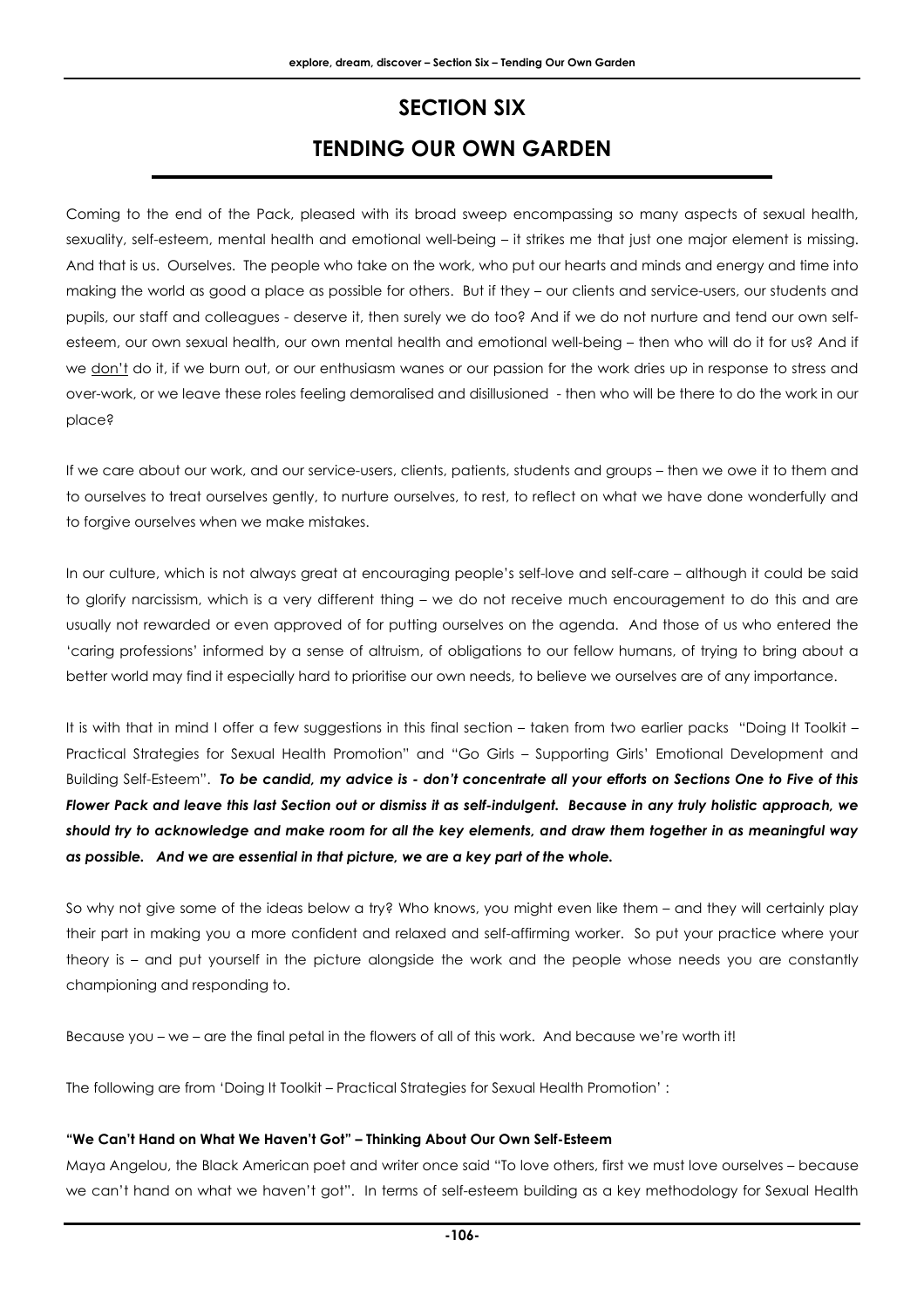Promotion (as well as for the promotion of mental health and emotional well-being) those of us involved in the work must address issues of our own self-esteem too, if we are to be excellent role models for others. So any or all of the exercises in this Pack may be relevant for us as well as for our clients, students or service-users. But it may be helpful, too, to think about how we can enhance the self-esteem of the teams in which we work, in the workplace. Nancy Kline's excellent and inspirational book "Time To Think" gives us very positive and practical guidelines on how to create what she terms a "Thinking Environment" in which the best innovative ideas and most effective practice can be generated. (See the Resources and Reading list for details).

One of the most effective ways to increase self-esteem in colleagues, teams and workplaces is by building mechanisms through which people can both give and receive positive feedback – about their work, their contribution, their personal and professional gifts and their qualities. Some teams do this, for example, by adding in such a process (it should always be two-way) to supervision sessions or to staff meetings. If we are not told what we have done well, all too often we will dwell on what we have done badly. The mechanisms described here are simply a way of redressing an unhelpful and artificial imbalance. Also of course – if we develop and nurture our own selfesteem we will not only be great role models for others, but more importantly we will also promote and enhance our own sexual, mental and emotional health and well-being too!

#### **Looking After Our Own Sexual Health.**

We do some of our most effective work almost unconsciously – by how we model to our clients, service users, the communities and young people we are in touch with. So it is vital that we take good care of our own sexual and emotional health and well-being. That covers a great range of activites:

It may mean talking to people about our emotions if we are having a difficult time, and seeking support rather than bottling things up and feeling we have always have to be strong. Looking after others is something which may be almost second nature to those of us in the 'caring professions' and it is important we extend this same care to ourselves, too. As Nancy Kline and Christopher Spence say in their book "At Least 100 Principles of Love":

#### "Be gentle with yourself. Treat yourself at least as well as you have ever treated your dearest love and as you should always have been treated; with compassion, high expectations, forgiveness and delight. Only then can you treat others and the world well enough."

- Or it may mean gaining training, assertiveness skills and confidence in saying "No" perhaps to a sexual partner or to a manager asking us to add yet one more piece of work to an already over-stretched work-load.
- It may mean getting regular check-ups and doing self-examination for breast or testicular lumps.
- It should also include giving ourselves treats, pampering our sensuality and saying "Yes" to pleasure!
- Most of all, it will involve reminding ourselves we are precious, special and worth taking good care of and that our task doesn't end with looking after the sexual, mental and emotional health of others. Our self-esteem is just as important.

The following sections are from "Go Girls – Supporting Girls' Emotional Development and Building Self-esteem"

#### **You're a Star**

Our self-image is often completely un-related to any reality about how we truly are, and our self-esteem, if it is not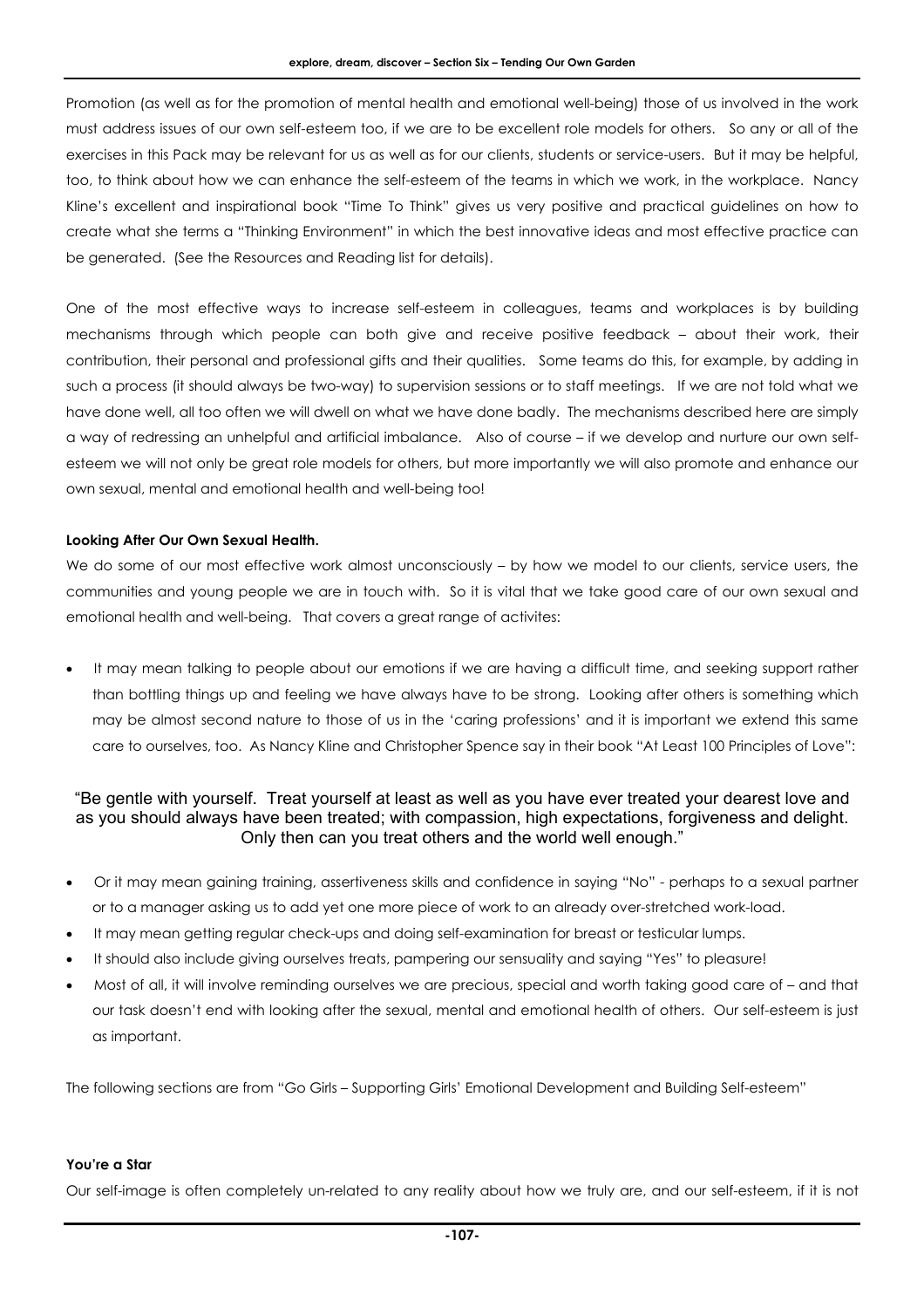well-nourished, can undermine and sabotage our sense of our selves. The chatterbox, that inner self-critic, often starts attacking us. When it is in good form it gives us grief over even the most inconsequential things so that we only focus on where we are flawed and where we have fallen short. Those words "could do better" on a school report all too often sum up our estimation of ourselves. Or for those of us originally brought up in the Church of England, those horrendous and doom-laden phrases from the creed probably never cease to haunt us and continue to echo down our lives, even long after we may have disclaimed any religious beliefs. "We have left undone those things which we ought to have done and we have done those things which we ought not to have done, and there is no health in us". With a start like that, no wonder our self-esteem is lacking!

So we need an antidote to all of this. When our self-esteem is on skid row and our self-love sunk without trace in the doldrums, we need to be reminded that we matter, that we count, that we are after all of some value. One way of doing this is by starting to keep a collection of those little objects or words or phrases which put us back in touch with our competent, OK, positive selves. This could be done by starting an album or scrap-book in which you can stick things as they occur to you. A thank you card from someone leaving the group you run, a note from a colleague recognising an achievement, particularly touching birthday cards or Christmas (or Hanukkah or Eid) cards with messages from friends about how they value you or what they enjoy about your company. A ticket or programme from an evening out where you felt good and were in touch with your most positive self-image. A note of something someone may have said about your contribution or talents which made you glow – your boss in supervision, maybe, or a team-mate about some help you gave them, or a client taking a piece of advice you had offered and finding it useful.

Each of these things may not seem significant on their own, but when brought together as a mosaic of affirmations they begin to paint a new and different picture of ourselves. They create a portrait which is very different from that offered by the self-critic which only ever seems to comment on laziness, failures and shortcomings – it simply doesn't do praise. Apparently the Masai communities of East Africa have a culture of composing 'boasting song' about their great achievements and triumphs. And I firmly believe we could do with some of these boasting songs today, in our schools and youth work, in our health services and social services, in our projects and clinics. Although we may be heroines and heroes in our work, too often this goes quite unacknowledged and it is only the glitches and hiccups in our performance which are commented on. By keeping a "You're a Star" album or scrapbook, we can claim about ourselves those qualities which others appreciate in us, we can take credit for our actions and successes which others have valued. And in that way, just perhaps, we can also actually begin to value them ourselves.

#### **Watch Out – It's Everywhere….**

When we begin to address issues of self-esteem we can often assume either that all of this is 'an inside job' or that it all stems from how we are dealt with, the behaviour and attitudes of others. Of course both things are absolutely relevant and have key roles to play. But if you think back to the Flower of Self-Esteem described in Section Four, one of the petals there relates to politics and one factor mentioned on the list in that petal is the environment. What does our environment say about us, how worthy or not we are to be surrounded by good things?

I was involved in the early days of the Rape Crisis Centre, as it then was, in Sheffield. And, for my sins, I look back on the environment and milieu we created with a degree of embarrassment and shame. Because we were so intent on righting the wrongs of the world in relation to rape (and an absolutely laudable and necessary aim that was) that we overlooked the niceties. We were too busy challenging institutions and the ways in which rape was constructed and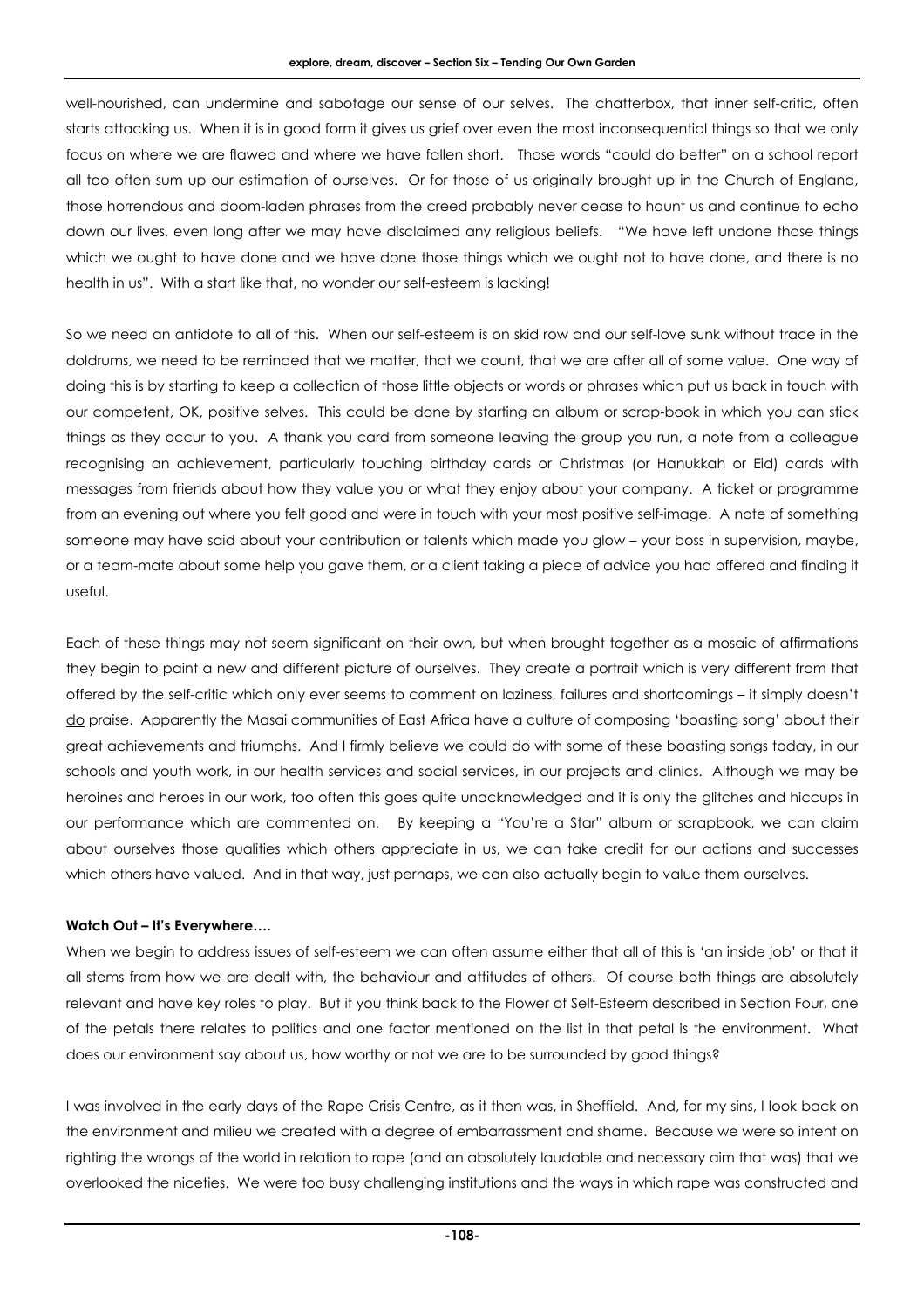reported, we were so hell-bent on advocating the rights of women and girls who had been raped and assaulted that we took no notice of the minutiae. So the details were neglected. In fact perhaps we even saw the sofas losing their stuffing, the scarred and chipped cups, the faded and peeling walls as some kind of badge of honour, testifying to our intense seriousness. Not for us trips to IKEA (had it existed then), we were too busy overthrowing the patriarchy. I don't mean to be dismissive – it was vital work we were engaged in and those women in that early Rape Crisis movement did indeed transform the way rape was perceived in our society, moving attitudes from victim-blaming to outrage. But would it have hurt so much to have made the building and offices pleasant to be in, too? What messages were we inadvertently sending about the importance of the women we worked on behalf of – and of our own importance? One that we didn't matter very much, I'm afraid.

Once we understand the intimate relationship between our environment and our self-image, we can see that if we are to feel good about ourselves then we need to create an environment which tells us we are worth something. It should reflect back to us that we are important and that we have care and concern for these details. This does not have to cost a fortune or devour half our annual budget, we can make small but deeply significant changes at no or low cost. See "Our environment affects how we think about ourselves" in the Section Four on the Self-Esteem flower (Page 67) for more ideas on this.

## **Affirmations Make the World Go Round**

One of the most effective ways we grow in self-esteem is by receiving – and indeed giving – affirmations, those small phrases, observations and 'thank-you's' that make the day and the world go round. The paradox here of course is that, although we know this to be true at a rational and conscious level, it often proves incredibly difficult actually to put this awareness into practice. Usually this is because the social constraints on giving positive feedback and on paying compliments are so strong that people fear being thought insincere or smarmy, on the make or gushing if they do this. There is an equally effective taboo on accepting compliments. The standard reply is meant to be a rebuttal or a throwaway "What this old thing? I've had it for years…" rather than genuine pleasure at being appreciated.

This whole issue is covered in some depth in the 'Girlpower' pack and on the accompanying training. It has been fascinating to notice that everywhere we go, people believe their culture is the single one most ill-at-ease with giving and receiving positive feedback. People in Belfast and Dublin think their community is particularly resistant to this, whereas those in Aberdeen and Stirling and Edinburgh know for certain that they are the most inhibited. People in London think that being up-tight comes with the territory and Americans believe that to risk giving a compliment will brand them Californian new-age tree-huggers whereas those in Leeds and Sheffield know that it is the Yorkshire culture which has the overall monopoly on suspicion of southern silver-tongued charmers who come here with their poncey ways and their affirmations… And so it goes on! The truth seems to be that every English-speaking culture has a morbid fear of expressing and accepting compliments. Doubtless this syndrome is endemic in many non-English speaking cultures, too.

Yet our fear of being branded insincere for giving positive feedback – or conceited and big-headed for receiving it with delight – seems to be able to co-exist alongside our actual knowledge that affirmations make a huge difference to our levels of self-esteem. For in truth we do know that even if we reject and 'pooh-pooh' any praise we are given, we will no doubt revisit it later in the privacy of our own heads or our own homes, and draw comfort and pleasure from it.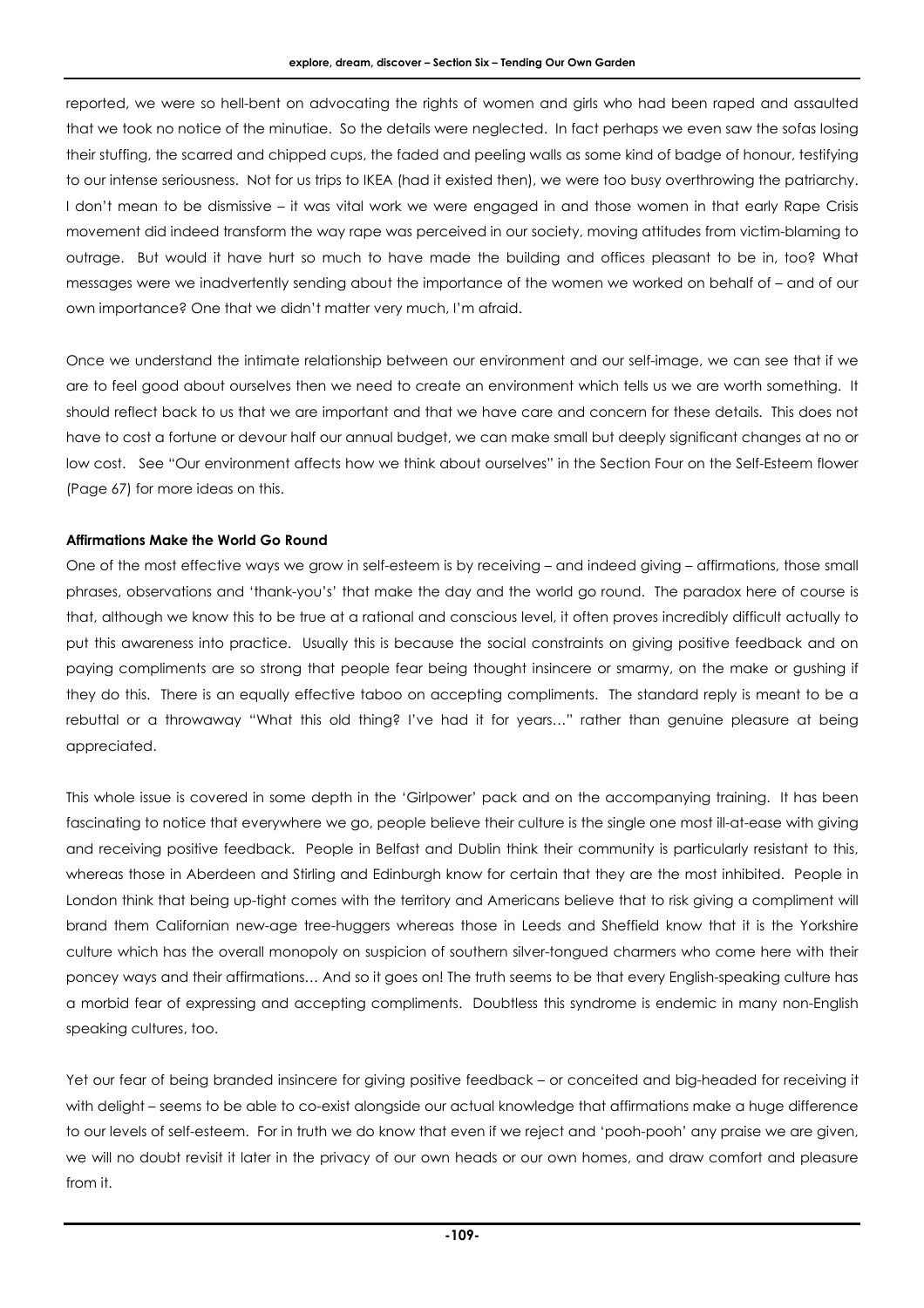- Think about the last few times you were paid a compliment. How did you react?
- Then consider the last few times you can remember giving someone else positive feedback. How did they react?
- Do you sometimes suppress the desire to give people positive affirmations? What is it that stops you? And what would make it easier?
- Try to make a point of saying something positive to a peer, a friend, a partner or a colleague at least once a day. Make sure you do this with the clients or service-users you work with as well.
- When someone gives you positive feedback, try to hear it for what it is and not see a sinister motive behind it. Accept it gracefully, all that you need say is "thank you". You are being offered a gift, so disclaiming it or rejecting it is as ungracious as trashing a present in front of the giver. And none of us, of course, would do that.

What is true for us individually is also true in our working lives. Some years ago General Electric asked their staff what they wanted most to transform their workplace. And the answer overwhelmingly given was not more free time or more financial rewards. It was recognition for their efforts and success.

• In your team, workplace or organisation, start to build in systems by which you offer each other positive feedback as a matter of course. In the team at the Centre where I work, for example, we always end our staff meetings with a round of appreciations of each other or of the team as a whole. Although this felt awkward and embarrassing the first few times – after all we were overturning the habits of a lifetime, it is now routine and comes easily to everyone. Its effect, however, spreads out much more widely than just this ten minutes a week. Because it means everyone in the team becomes accomplished at giving and receiving positive feedback, so they do this regularly in all sorts of ways. It makes for an immensely supportive and pleasant working environment. It also means criticism and constructive challenging can be offered easily too, because people are not watching their back or feeling generally un-appreciated or attacked.

Make no mistake, hearing good things about ourselves and telling other people what we like and appreciate about them, too, gets easier and easier with practice. This happens until eventually it becomes a way of life which daily supports and contributes to our positive self-esteem. When I was first developing this self-esteem work, I was also clearing out my father's things after his death and found among them a poem in my grandfather's writing which beautifully sums up the role affirmations can play for us all.

## More than fame and more than money is the comment kind and sunny And the hearty warm approval of a friend For it adds to life a savour, and it makes you stronger, braver And it gives you hope and courage to the end

#### **Start a New Love Affair…..**

Now that I have your attention, let me complete the sentence "….with yourself"! Some critic once said of Margot Asquith the Liberal political hostess – "the romance between Margot Asquith and Margot Asquith is one of the greatest love stories of all time". It was, I am sure, meant unkindly, amply demonstrating the penalties for having high self-esteem discussed earlier here. But let us take her as our role model and replicate that great love story for ourselves.

So often we lavish time and care, gifts and energy, thoughtfulness and kindness on others – our families and partners, the clients and service-users we work with, our friends, children and colleagues. Then we take the dregs of our own energy for ourselves. How can our self-esteem possibly flourish and thrive, when we are emptying our well daily into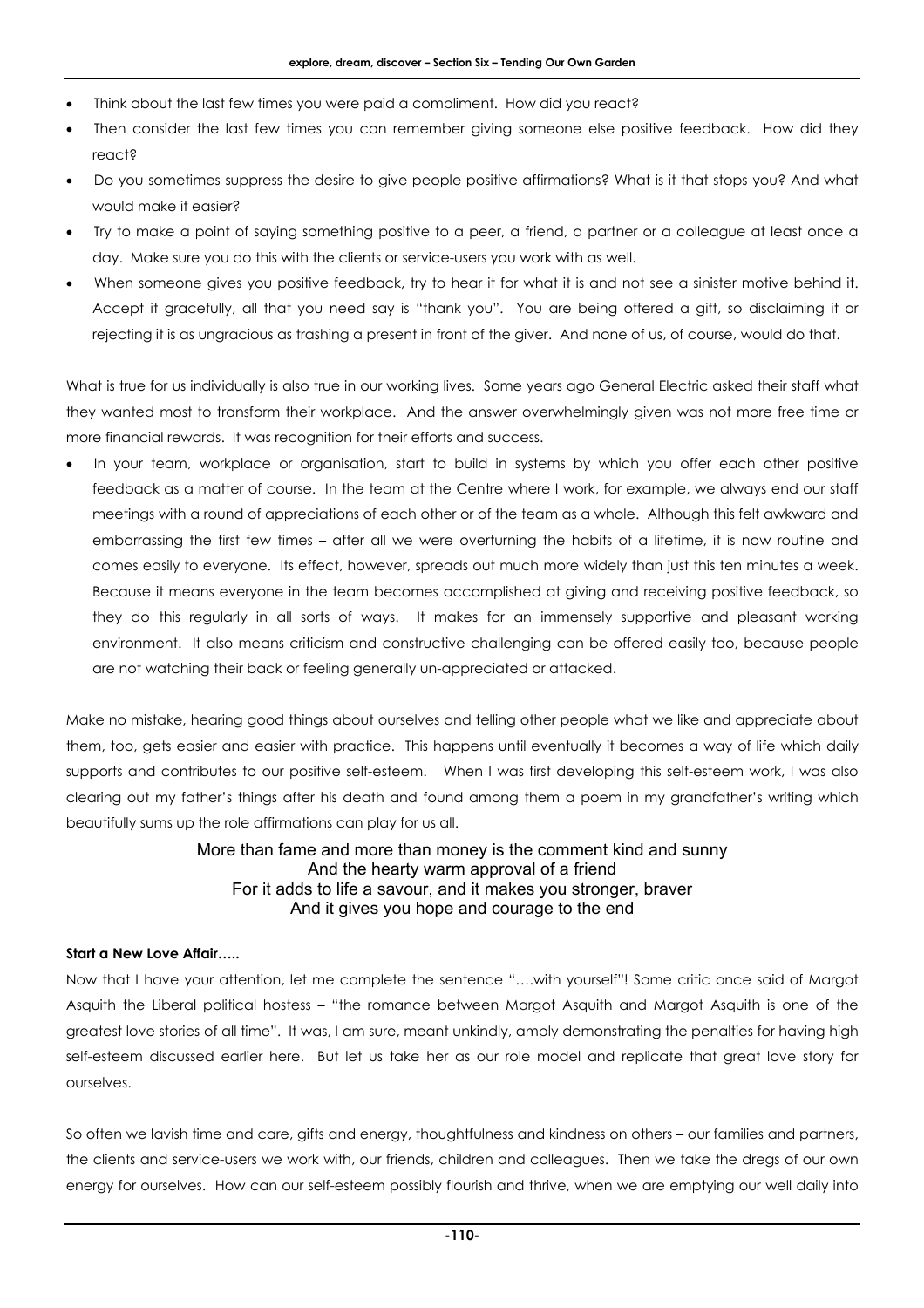the lives of others? So we need to put time into our own lives and this will take some planning and thought, because it may well be breaking the patterns of a life-time and interrupting our long-established habit of putting everyone else's needs and well-being first. If we are to become wonderful role models, one of the things we have to model is treating ourselves well.

Start to practice. Plan in at least one positive treat a week – something that you wouldn't normally do, that is extra and special. Try and work up to one a day. If you find it hard to think of what to do – because making good new habits from bad old ones take practice, start keeping a list of ideas. Here are some for starters :

- A magazine you would not usually buy
- Some expensive out-of-season fruit like raspberries in December
- Half an hour all to yourself when you get home from work and before cooking the tea
- Chocolate, chocolate, chocolate!
- Get in touch with a friend you haven't seen for ages
- An evening off when you promise yourself not to talk about or even think about work
- A ticket to a play, or film or concert, plus one for a friend if that will make it even more enjoyable
- A massage, pedicure, facial or manicure
- Do some life-laundry throw out old papers and unwanted things for that fresh, de-cluttered feeling
- Ask someone else to do the washing up and have a glass of wine and some time with a book instead
- Rent a DVD or video of a favourite film and complete the treat with a tub of pop-corn
- Pay someone else to baby-sit and spending an evening out
- Go charity shop shopping and buy yourself a chic or outrageous outfit for a few pounds
- Arrange an uninterrupted evening reading, writing, playing music, painting or sewing with the answer-phone on to field calls
- Treat yourself to the very best seat at a football match or the theatre or ballet
- Have an early night with a good book and alone
- Go a travel agent, get an armful of brochures and start planning your next holiday
- Have your car valeted rather than washing it yourself
- Get a really good take-away or experiment with food you've never tried before
- Set your alarm for half an hour later and have a lie-in
- Or for a bigger treat plan something special from time to time like a day at a health spa, a balloon trip, a gliding lesson or a day on a racing-car track

Give yourself permission and give yourself presents. Bravely say 'no' to things you don't want to do. Most of all, give yourself the time and attention you so generously share with others on a daily basis. Because you're worth it.

#### And remember ….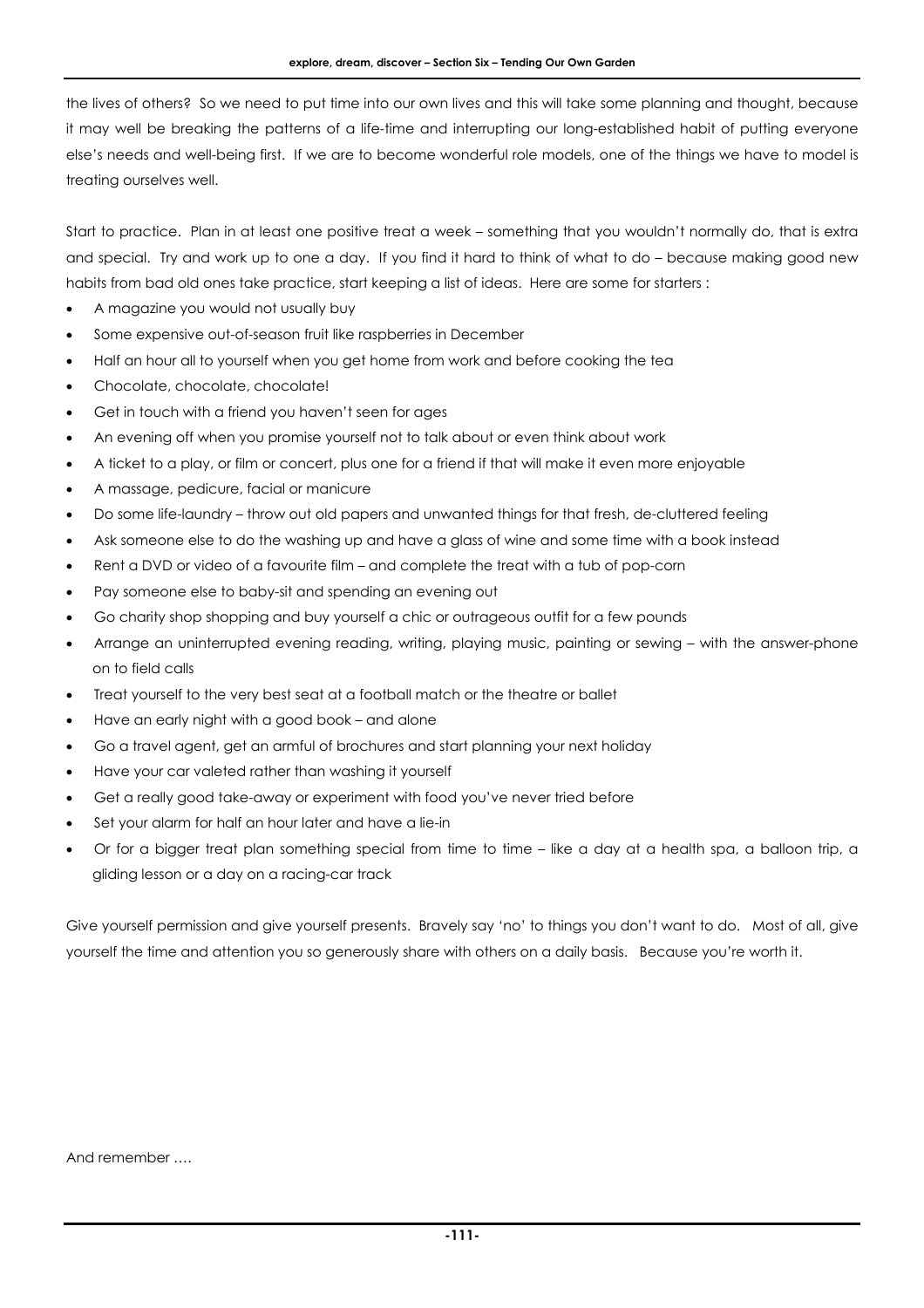Our deepest fear is not that we are inadequate. Our deepest fear is that we are powerful beyond measure. It is our light, not our darkness that most frightens us. We ask ourselves, who am I to be brilliant, gorgeous and fabulous? Actually, who are you not to be.

Your playing small doesn't serve the world. There is nothing enlightened about shrinking so that other people will not feel insecure around you… And as we let our own light shine,

we unconsciously give other people permission to do the same.

As we are liberated from our own fear, our presence automatically liberates others

Marianne Williamson – "A Return to Love"

Quoted by Nelson Mandela in his inaugural speech as President of South Africa.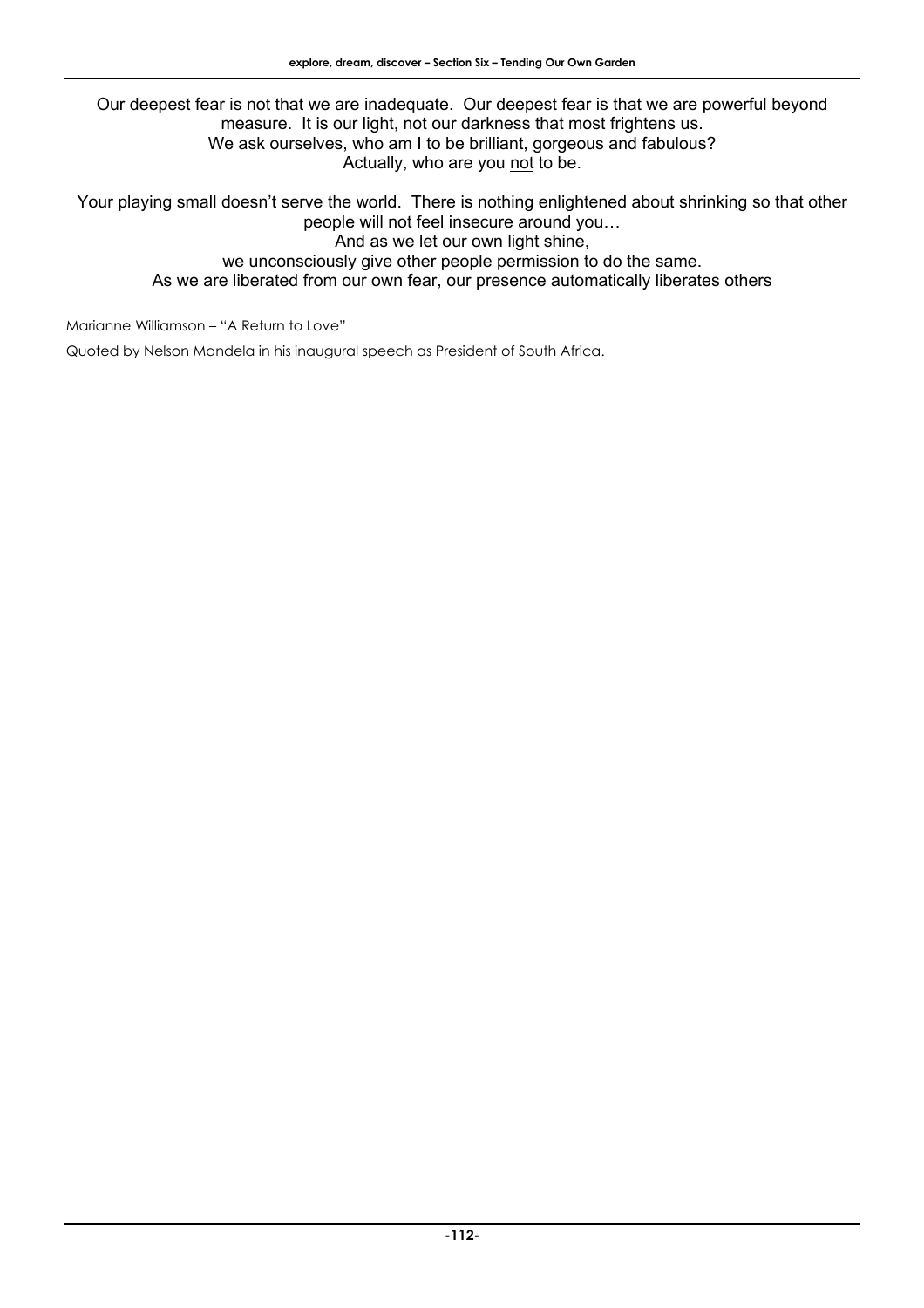## **WORKING WITH SECTION SIX - TENDING OUR OWN GARDEN WORKSHEET**

**Choose at least one suggestion from those in this Section. These are** 

- **Looking after our own sexual health.**
- **You're a star**
- **Watch out it's everywhere**
- **Affirmations make the world go round**
- **Start a new love affair…..treats and goodies**

#### **Now consider**

Which are most relevant to your situation – either personally or professionally?

How could you take a first step to putting into practice those you identify as most appropriate to your life, your home, your role, your situation, your service or your client or service-user group?

Try to identify at least one activity from this Section. By doing this you will ensure that you are maintaining a balance between giving out to others and feeding and nourishing yourself and your own needs too.

#### **1. Choose at least one activity from the list of five above. What would be the benefits to me from doing this?**

#### **What are the first steps I can take in doing this?**

**i)** 

**ii)** 

**What else can I do to support and nourish my own self-esteem and well-being?**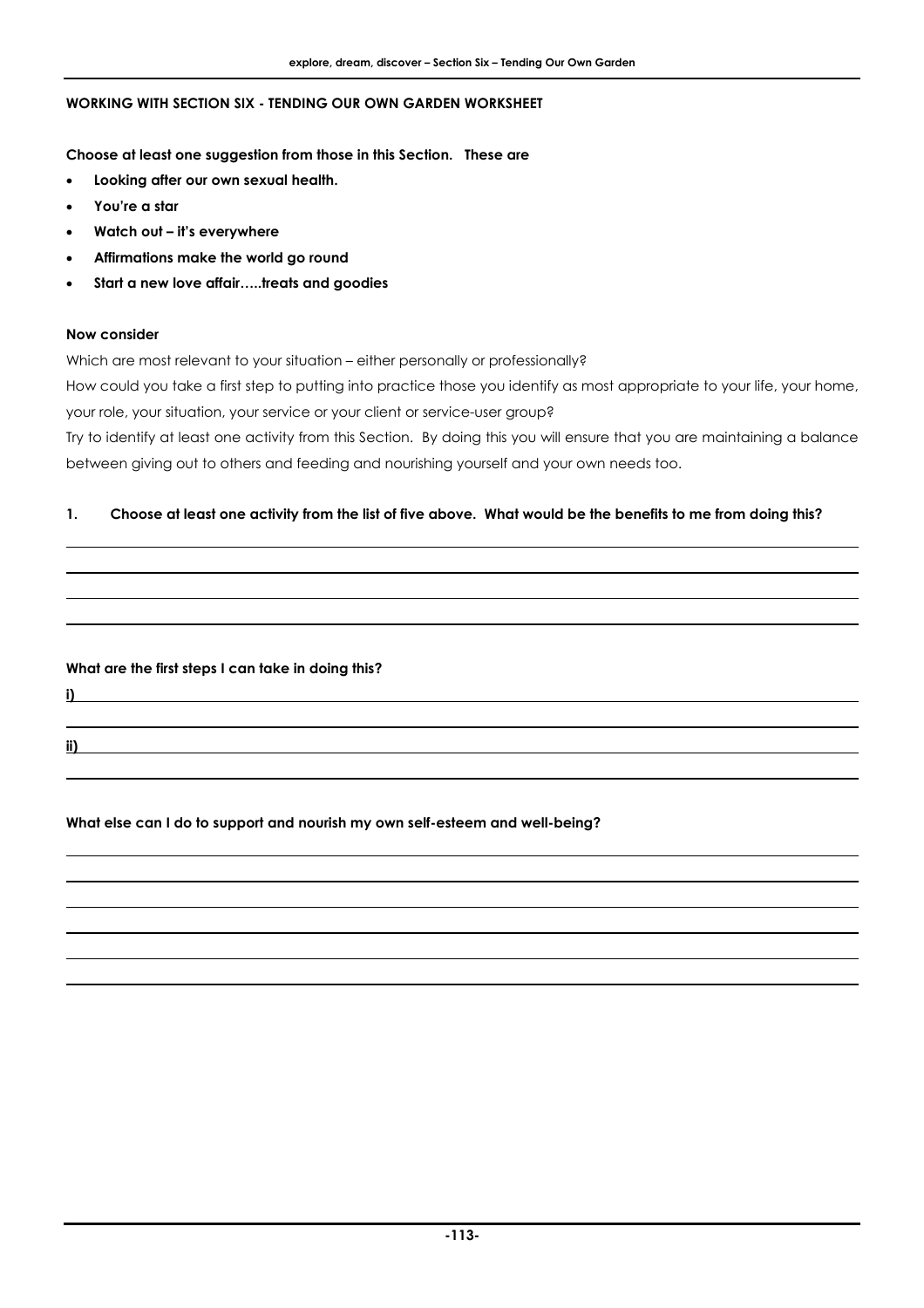# **SECTION SEVEN FURTHER HELP**

## **PART ONE : RESOURCES FOR THE WORK**

#### **Resources From The Centre For HIV and Sexual Health :**

**Oh No! Its Really Scary –** A mock-horror "B-movie" leaflet for young people on Chlamydia and STIs.

**Boys Talk –** A leaflet for boys and young men on safer sex, sexuality and looking after themselves.

**Sex Talk -** A set of 35 booklets and guidance notes which encourages young people to get the facts about sexual health in an interesting and humorous style.

**Getting Better With Practice -** A Resource and Training pack for Primary Care Teams providing practical strategies for offering young people sexual health support and services.

**Girlpower-How Far Does It Go? –** A Resource and Training Pack aimed building self-esteem in young women.

**Taking Back Control -** A leaflet on sexual health issues for people who have been raped or experienced sexual violence.

**More Than Just Friends -** This booklet offers information, advice and help for lesbians and bisexual women on sexual health, HIV & AIDS and other STI'S.

**Hardwear -** The 'Hardwear' materials to promote condom use among heterosexual young men consist of 2 postcard designs, 2 credit card designs and one pocket sized information leaflet.

**Hepatitis C-The Sharp End –** A Booklet Providing basic information on Hep C. Answers to frequently asked questions about transmission, testing and protecting yourself and others.

**Doing it! Toolkit -** A Toolkit of Practical Strategies for Sexual Health Promotion.

**Primary Healthcare And Gay & Bisexual Men –** A pack for Primary Care teams addressing the health needs and concerns of Gay and Bisexual men.

**Nobody's Choice But Mine -** A 16-page booklet looks at the sex and relationship choices for young women and decisions about whether to have sex, contraception, pregnancy and abortion. Warm and personal in tone, this helpful resource is suitable for use in a wide range of settings.

**Go Girls -** A Hand-book of practical approaches for supporting girls' emotional development and building their selfesteem by Jo Adams. Packed with new ideas for activities, exercises, group-work, games and helpful hints on supporting girls' and young women's personal development. Illustrated with a fund of stories, anecdotes, personal experiences, quotations, examples and insights from relevant research.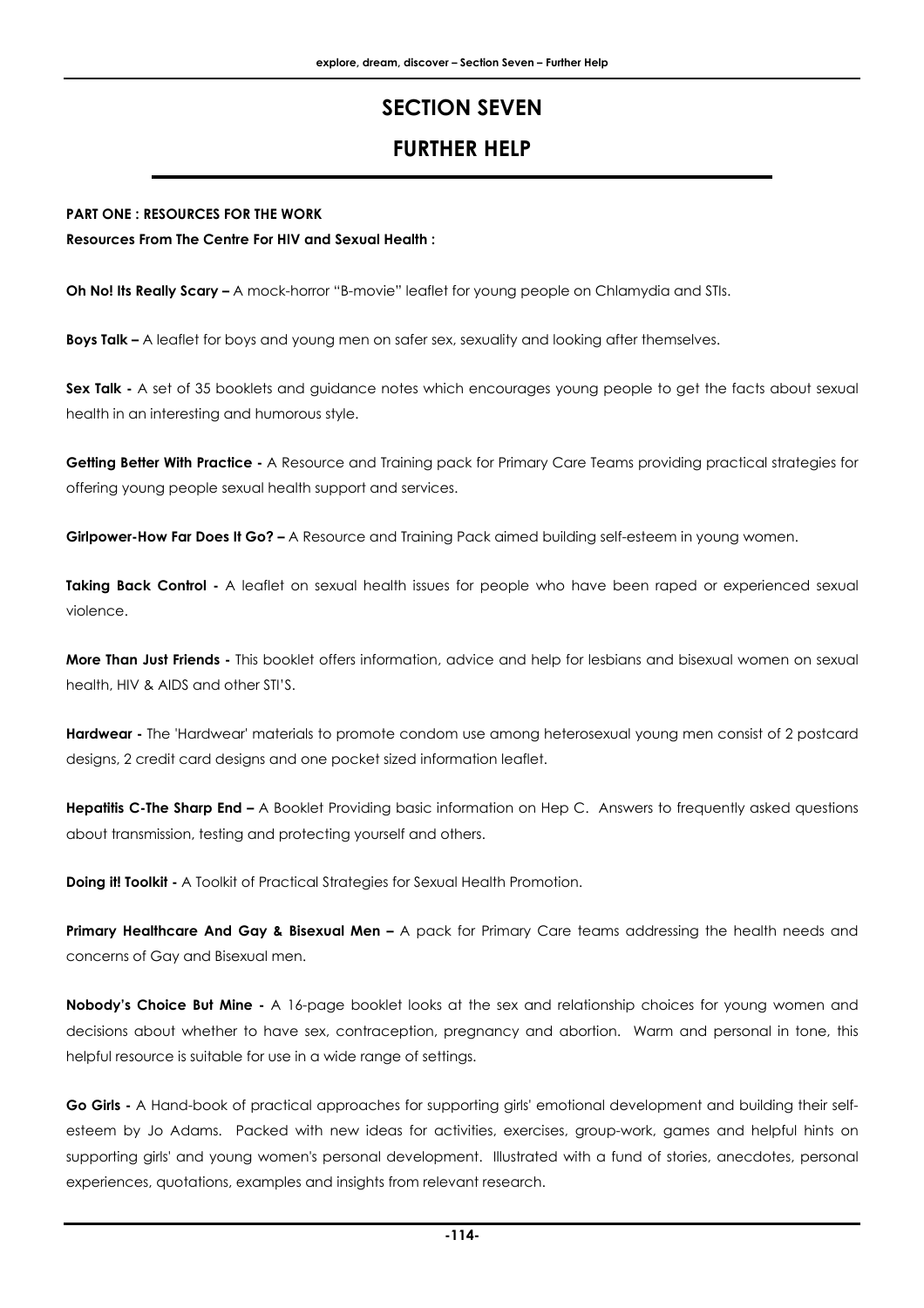**Ageing, Loving & Sex Pack –** Comprises of 15 x Ageing, Loving & Sex booklets – advice on sex, sexuality and relationships for older adults; and one copy of the booklet for staff of 10 Practical Tips for sexual health promotion with older adults

**Rollercoaster -** A compendium of easy to run classroom activities exploring the ups and downs and the emotional and physical changes of puberty. Rollercoaster offers a fun, engaging and interactive series of exercises for Years 5- 8 (age 9-13).

 **'All Change Boys!', 'All Change Girls!' -** These colourful and engaging booklets are aimed at boys and girls in years 5- 8 (age 9-13) looking at some of the issues around puberty. These colourful and engaging booklets can be used in conjunction with the 'Rollercoaster' game and as part of an ongoing programme or Sex and Relationships Education to stimulate discussion and present factual information in an accessible form for them to take away and share at home.

**Internet Liaisons -** A leaflet offering a practical and comprehensive guide for Gay and Bisexual men (and other men who have sex with men), with tips and guidance on using the internet safely.

**Girltalk** - A 12 page magazine aimed at young women. The content and design for the magazine has been developed through a consultation with a young women's group in Sheffield.

**Talking About HIV & AIDS -** Written for African people living in the UK, an 8 page dual language (French & English) leaflet discussing issues around HIV & AIDS.

**Talking About HIV & AIDS Audio Tape Pack A & B -** Produced for work with African communities in the UK, pack 1 consist of two audio tapes and a translation booklet talking about HIV & AIDS in English, French, Somali and Shona. Pack 2 is two audio tapes and a translation booklet talking about HIV & AIDS in English, Portuguese, Swahili and Arabic

**'Golden Rules Of Condom Use' Credit Card** - To encourage and promote condom use.

**Lets Talk...** about sex and relationships! **-** A booklet for parents on talking with and listening to your children about sex and relationships.

**Red Ribbon Aware HIV & AIDS Education Video -** This video, produced by the Centre in partnership with the Sheena Amos Youth Trust, is for young people in school, youth and community settings, to give clear, age-appropriate, factual information about HIV & AIDS.

**Boys Own** Supporting Self-Esteem & Emotional Resourcefulness - A Training Pack For Those Working With Boys and Young Men by Simon Blake and Rob Brown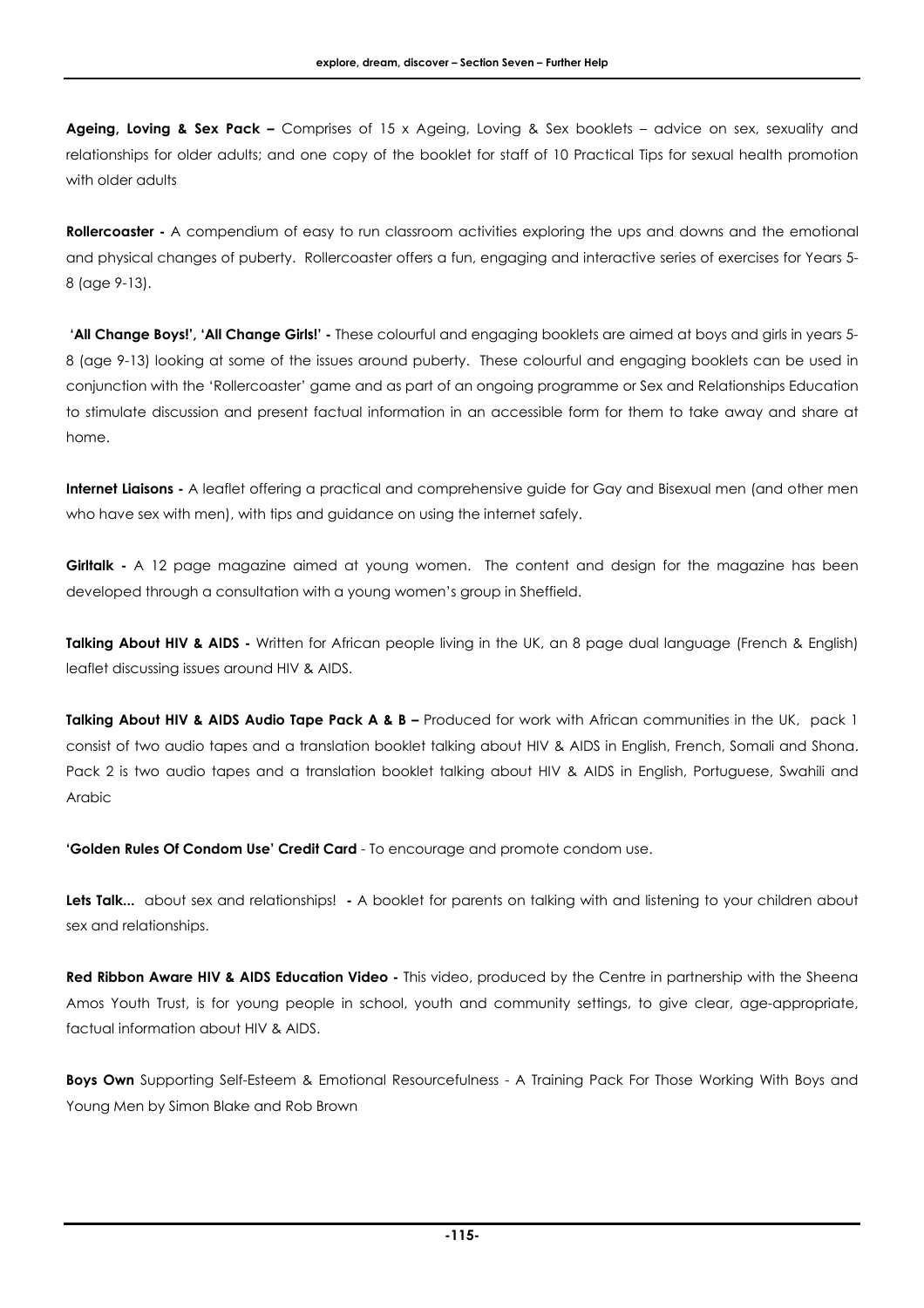#### **OTHER RESOURCES :**

#### **General Sexual Health – and Related Issues**

- Sexual Health, Assertiveness & HIV *Carol Painter; Daniels Publishing,1996*
- Sexual Health Foundations for Practice *H Wilson, S McAndrew, Bailliere Tindall, 2000*
- Time To Think *Nancy Kline; Ward Lock, 1999*
- Doing It A Practical Toolkit for Sexual Health Promotion *Centre for HIV & Sexual Health*
- Effective sexual health promotion: a toolkit for Primary Care Trusts and others working in the field of promoting good sexual health and HIV prevention *Department of Health 2003*

#### **Gay and Bisexual Men**

- The Sexual Health Needs of HIV+ Gay & Bisexual Men *P Keogh, S Beardsall; Sigma Research, 1995*
- Directory of Lesbian, Gay and Bisexual Organisations *Consortium of Lesbian, Gay and Bisexual Voluntary and Community Organisations; 2000*
- Assert Yourself Research into Gay Men's Health Related Needs *Ford Hickson; Sigma Research, 1999*
- Beyond A Phase Teachers Pack a practical guide to challenging homophobia in schools *Avon Health Promotion, 1999*
- Talking to Young Gay Men *Simon Blake 2004*
- Something to Tell You *Greater Glasgow Health Board*

#### **Young People**

- Say Yes? Say No? Say Maybe? *Brook Publications*
- Moving the Goalposts *Max Biddulph, Simon Blake; FPA, 2001*
- Pathways to Sexual Health a resource pack for use with young people *Lothian Health*
- 'You're Welcome Developing Young People Friendly Services *Jo Adams, Centre for HIV & Sexual Health Autumn 2004*

#### **Videos**

- Whose Daughter Next? A Video package on children abused through prostitution *Barnado's, 1999*
- The Whole Monty Myths and Realities of using Sexual Health Services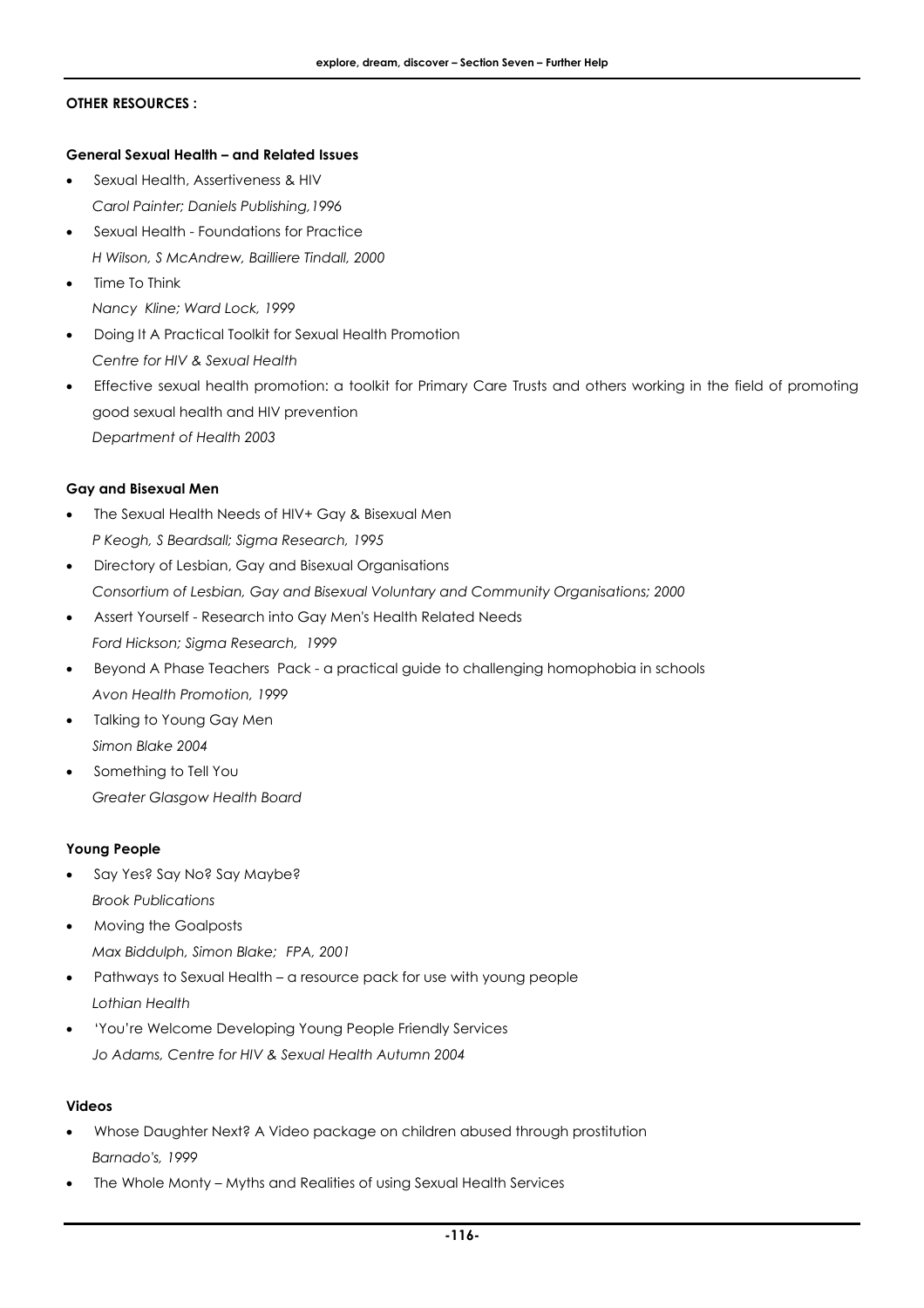*Centre for HIV & Sexual Health, Sheffield, 1999* 

- Abortion Whose Choice? *Education for Choice*
- Safe A Video Resource for Sexual Health work with Young Men The Young Men's Video Project *The B Team*
- Beyond My Backyard *Centre for HIV & Sexual Health*

#### **Women and Girls**

- The Mirror Within a new look at Sexuality *Anne Dickson; Quartet Books, 1997*
- A Woman in Your Own Right Assertiveness and You *Anne Dickson; Quartet Books, 1999*
- Women's Sexual Health *Gilly Andrews; Bailliere Tindall, 1997*
- The Body Electric a unique account of Sex Therapy for women *Anne Hooper; Unwin, 1984*
- Pressured Pleasure Young Women and the Negotiation of Sexual Boundaries *J Holland, C Ramazanoglu Tufnell Press,1992*
- Lifesize teaching materials exploring body image *Liz Swinden, Lesley de Meza; Forbes Publications,1999*
- Lesbian Health Matters *London Lesbians in Healthcare, 1995*
- For Women Only *Jennifer Berman and Laura Berman Virago 2001*
- It's A Girl Thing YWCA 2001 A manifesto for girls and young women 2001
- Reviving Ophelia Saving the Selves of Adolescent Girls *Mary Pipher Ballantine 1994*

## **Black And Minority Ethnic Communities**

- Religion, Ethnicity Sex Education: Exploring the Issues *Rachel Thompson; Sex Education Forum*
- Learning From African Families: HIV Infection & AIDs *Local Government Management Board; 1995*
- Current Treatments for HIV: a guide for African communities in the UK *Health First and National AIDS Manual; 1998*
- HIV & Black Communities 2: Primary & Secondary HIV Prevention Issues for African Communities *C Bhatt The HIV Project, 1995*
- Religion Faith and Values *Zarine Katrak and Simon Blake Sex Education Forum*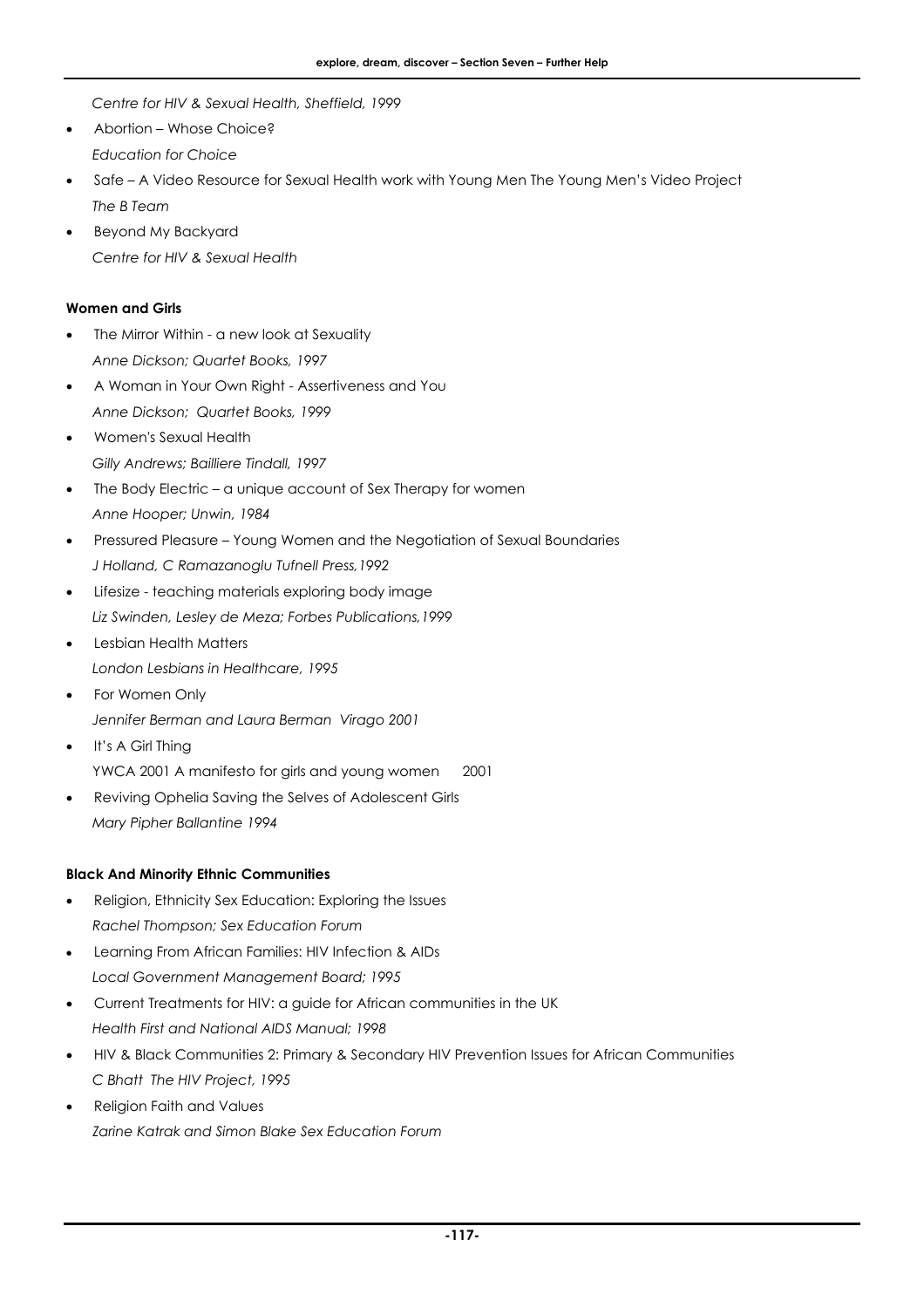#### **Videos :**

- Thinking Positive With Batanai *Sheffield Zimbabwe HIV Action; 1999*
- Our People : HIV/AIDS and the Black Communities (available in Bengali, Urdu and Cantonese) *Black HIV and AIDS Network*

## **Older Adults**

- The Existence of older Lesbian, Gay and Bisexual Patients in General Practice Raising awareness of their lifestyles and health care need
	- *C E Hall; Dept of Healthcare for Elderly people University of Sheffield 1995*
- Living, Loving & Ageing Sexual and personal relationships in later life *Wendy and Sally Greengross, S Greengross; Age Concern,1989*
- Ageing, Loving and Sex a leaflet of advice on sex, sexuality and relationships for older adults *Centre for HIV and Sexual Health, Sheffield*

#### **Mental Health**

- Mental Health Handbook
	- *Draw & King (1995)*
- Self-Esteem research, theory and practice *Christopher J Mruk (1999) Free Association Books*
- The Bird and The Worm Mind Education Pack Young People and Mental Health *MIND (2001*)

#### **Disabled People**

- No Worries Ahead sex education & contraception AIDS Ahead *British Deaf Association*
- Sex Education for Young People with a Physical Disability *M Davies; SPOD*
- What About Us? Sex Education for Children with Disabilities *A Craft, D Stewart; Home & School Council, 1993*
- Exploring Sexuality and Disability a resource for trainers *M Shelvin, G McCormick*
- Personal & Social Education for Children and Young People Who Are Visually Impaired *North West Support Services for Visually Impaired, 1995*

#### **Video**

• The Lyric - Sex and Relationships Education *SPOD; 1999*

#### **People with Learning Difficulties**

- Sex and the 3R's a sex education package for working with people with learning difficulties *M McCarthy, D Thompson; AIDE, 1992*
- Sex In Context: Setting up a personal and social development programme for children and adults with profound,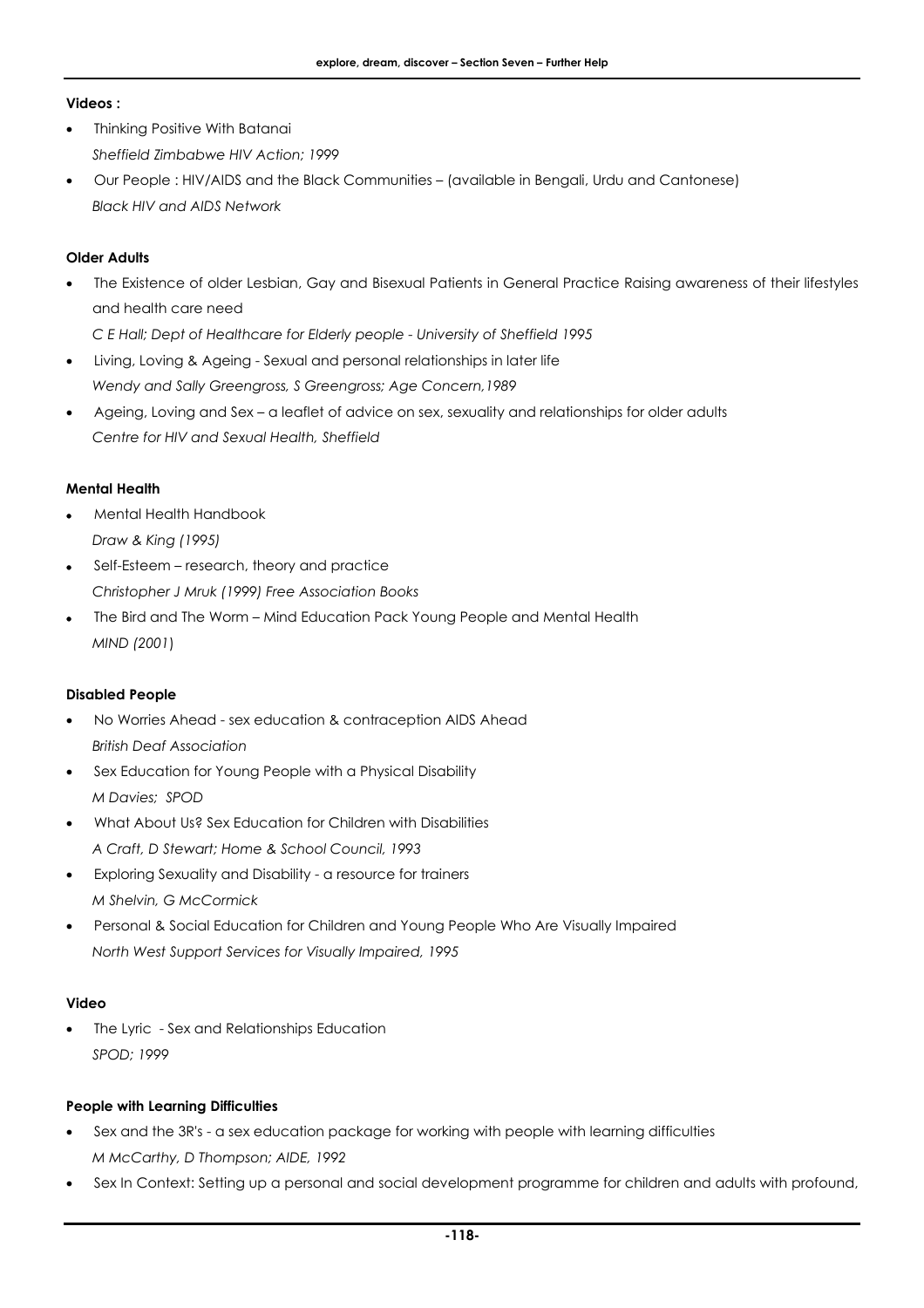multiple impairments

*C Downs, A Craft; Joseph Rowntree Foundation 1998*

- Sexual Health Education children & young people with learning disabilities, a practical way of working *K Adcock, G Stanley; British Institute of Learning Disabilities and Barnado's, 1996*
- Sex & Staff Training a training manual for staff working with people with learning difficulties *M McCarthy, D Thompson; Pavillion Publishing, 1997*
- Talking Together about growing up a workbook for parents of children with learning disabilities *Lorna Scott, Lesley Kerr-Edwards; Family Planning Association, 1999*
- Picture Yourself a flexible teaching resource for use with people with learning disabilities *Hilary Dixon, Anne Craft; Joseph Rowntree Foundation*
- Breaking In... Breaking Out (social & sex education for men with learning difficulties) *Martin Hazelhurst; The B Team, 1993*

## **Parents**

- Family Outing A Guide for Parents of gays, lesbians and bisexuals *Peter Owen; Dickens, 1995*
- Sex Education for Parents a resource pack for professionals to support parents in sex education *Health Promotion Wales and Family Planning Association, 1996*
- Sex, Storks & Gooseberry Bushes: talking to children about sex 2 *Family Planning Association ; 2000*
- Let's Talk leaflet for parents on talking with their children about sensitive issues *Liz Wilson Centre for HIV & Sexual Health. 2003*
- Partnerships with Parents in Sex Education *Lorna Scott; Sex Education Forum, 1996*
- Talking about Sex and relationships A Factsheet for Foster Carers *Hansa Patel-Kanwal; Sex Education Forum and National Foster Carers Association, 2001*

#### **Primary Care**

- Getting Better With Practice Practical Strategies for Primary Care Teams offering Sexual health Services and Support to young people
	- *Jo Adams; Centre for HIV and Sexual Health, Sheffield, 2001*
- Sexual Health History Taking in General Practice *Carey Jewitt; The HIV Project, 1995*
- Confidentiality and Young People improving teenagers uptake of sexual and other health advice *Royal College of General Practitioners and Brook Advisory Services, 2000*
- Sexual Health Promotion in General Practice Hilary Curtis *Radcliffe Medical Press,1996*
- Care for people with HIV in General Practice *D Mottram; George House Trust, 1999*
- Handbook of Sexual Health in Primary Care *Y Carter, C Moss, A Weyman ; Royal College of General Practitioners, 1998*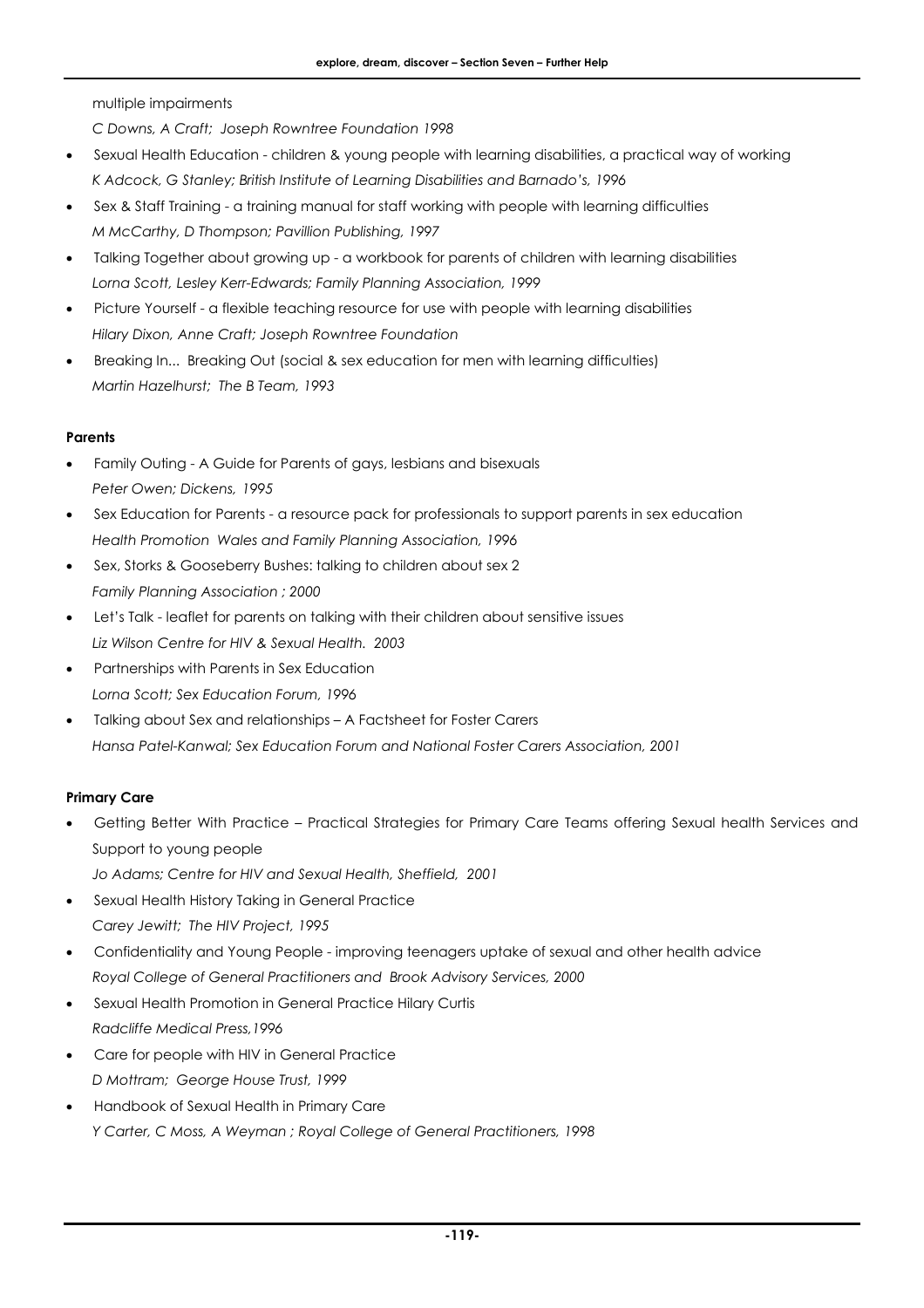## **Video**

• Clueless - a Video Resource Pack for teaching communication skills to Medical Students *Royal College of General Practitioners ,1998* 

## **Self-Esteem**

- GirlPower, How Far Does It Go? Practical Strategies for Building Self-Esteem in Girls and Young Women *Jo Adams; Centre for HIV and Sexual Health, Sheffield 1997*
- A Resource Bank on Self-Esteem *M Harvey Youth Clubs UK , 2000*
- Working With Eating Disorders and Self-Esteem *Alex Yellowlees; Daniels, 1997*
- Feel the Fear and Do It Anyway *Susan Jeffers; Rider , 2000*
- The Lesbian and Gay Self-Esteem Handbook A guide to loving ourselves *Kimeron P Hardin; New Harbinger Publications, 1999*
- Go Girls Practical Strategies for Building Self-Esteem and emotional development *Jo Adams. Centre for HIVand Sexual Health 2002*
- Revolution from Within -A Book of Self-Esteem *Gloria Steinem, Bloomsbury 1992*
- Boys Own Supporting Self Esteem and Emotional Resourcefulness *Rob Brown and Simon Blake – Centre for HIV & Sexual Health 2004*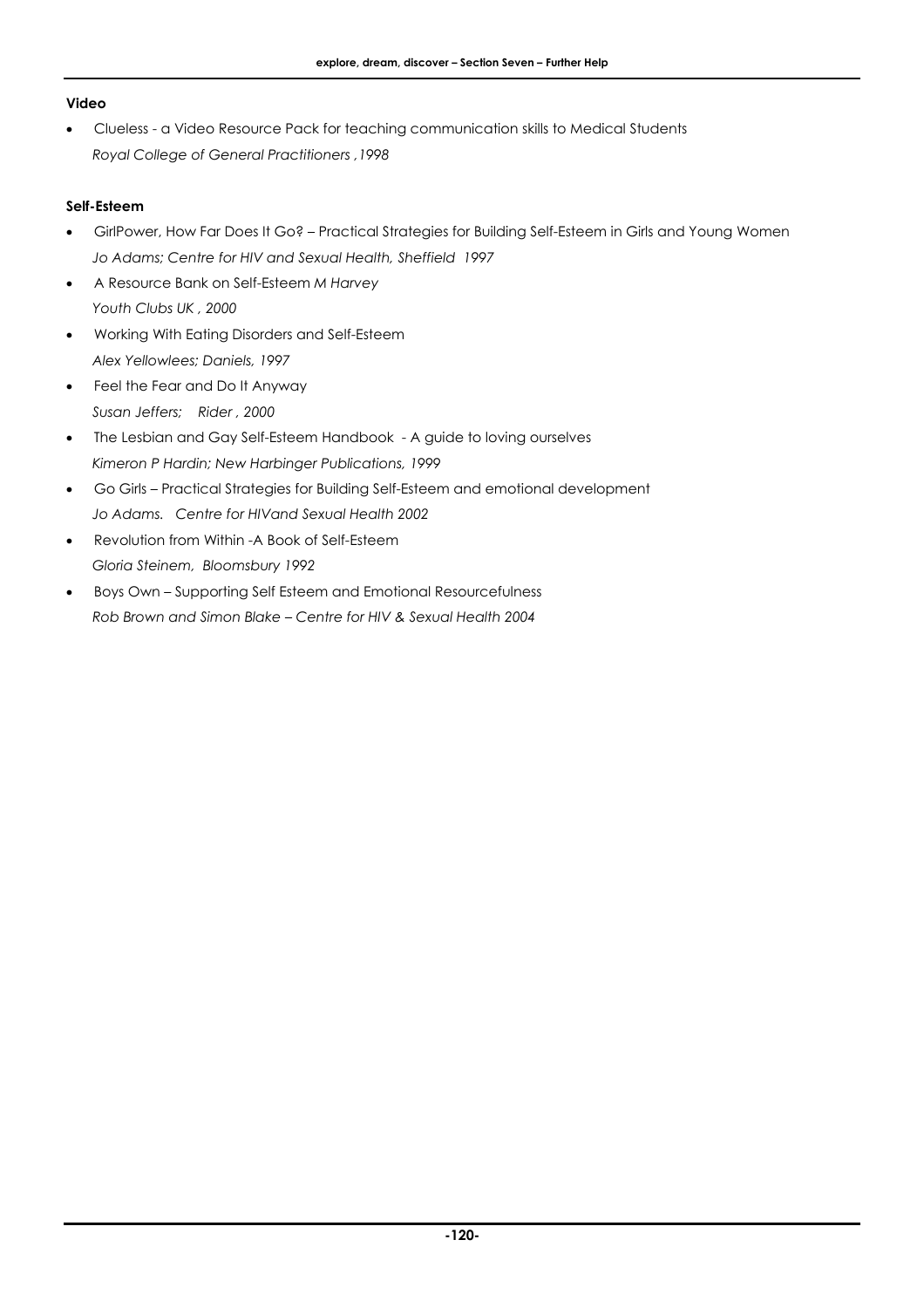#### **PART TWO: KEY ORGANISATIONS AND AGENCIES WHICH CAN OFFER MORE SUPPORT**

#### **CENTRE FOR HIV & SEXUAL HEALTH**

22 Collegiate Crescent Sheffield S10 2BA **Tel**: 0114 226 1900 **Fax**: 0114 226 1901 admin@chiv.nhs.uk www.sexualhealthsheffield.co.uk

#### **fpa**

2-12 Pentonville Road LONDON N1 9FD **Tel**: 0207 923 5222/5232 **Fax**: 0207 928 373042 margaretm@fpa.org.uk www.fpa.org.uk

## **SEX EDUCATION FORUM**

c/o National Children's Bureau 8 Wakley Street London EC1V 7QE **Tel**: 020 7843 6052 sexedforum@ncb.org.uk www.ncb.org.uk/sef

#### **NATIONAL AIDS TRUST**

New City Cloisters 188/196 Old Street London EC1V 9FR **Tel**: 070 814 6767 **Fax**: 070 216 0111 info@nat.org.uk www.nat.org.uk

#### **BROOK ADVISORY SERVICE**

421 Highgate Studios 53-79 Highgate Road London NW5 1TL **Tel**: 020 7284 6040 **Fax**: 020 7284 6050 admin@brookcentres.org.uk www.brook.org.uk

#### **HEALTH PROMOTION ENGLAND**

50 Eastbourne Terrace London W2 3QR **Tel**: 020 7413 2627 **Fax**: 020 7725 9031 kim.grant@hpe.org.uk www.hpe.org.uk

## **NATIONAL HIV PREVENTION INFORMATION SERVICE**

30 Great Peter Street London SW1P 2HW **Tel**: 020 7413 2001 **Fax**: 020 7413 8929 nhpis@hda-online.org.uk www.hda-online.org.uk/nhpis

#### **GAY MEN FIGHTING AIDS (GMFA)**

Unit 43, Eurolink Centre 49 Effra Road London SW2 1BZ **Tel:** 020 7738 6872 **Fax**: 020 7738 7140 gmfa@gmfa.org.uk www.metromate.org.uk

#### **PROTECTIVE BEHAVIOURS**

The Children's Society The Coffee Hall Family Centre 135 Jonathan's Coffee Hall Milton Keynes **Tel**: 01908 604113

#### **FORWARD**

Unit 4, 765-767 Harrow Road London NW10 5NY **Tel**: 0208 960 4000 **Fax**: 0208 960 4041 Forward@forwarduk.org.uk www.forwarduk.org.uk

## **FFLAG**

(Families and Friends of Lesbians and Gays) P.O. Box No. 84 Exeter EX4 4AN **Tel**: 01392 279546 info@fflag.org.uk www.fflag.org.uk

## **BRITISH INSTITUTE OF LEARNING DISABILITIES**

Wolverhampton Road Kidderminster Worcestershire DY10 3PP **Tel**: 01562 723010 **Fax**: 01562 723029 Enquiries@bild.org.uk www.bild.org.uk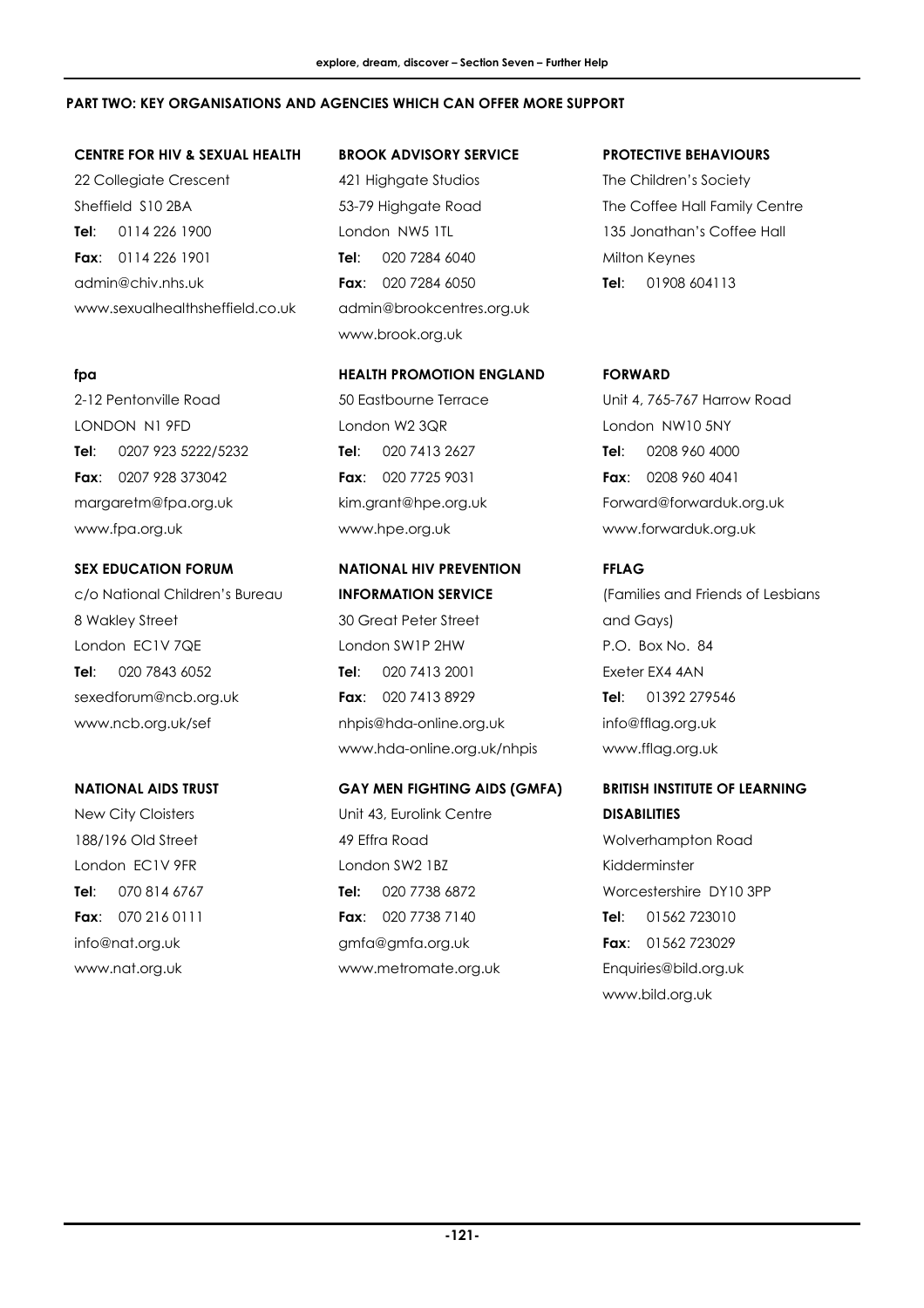#### **NATIONAL YOUTH AGENCY**

Eastgate House 19-23 Humberstone Road Leicester LE5 3GJ **Tel**: 0116 285 7350 **Fax**: 0116 285 7444 nya@nya.org.uk www.nya.org.uk

## **TERRENCE HIGGINS TRUST/LIGHTHOUSE**

52-54 Grays Inn Road London WC1X 8JU **Tel**: 020 7831 0330 **Fax**: 020 7242 0121 Info@tht.org.uk www.tht.org.uk

## **WORKING WITH MEN**

320 Commercial Way London SE15 1QN **Tel**: 020 7732 9409 **Fax**: 020 7732 9409 Info@workingwithmen.org www.workingwithmen.org

#### **MIND**

15-19 Broadway London E15 4BQ **Tel**: 020 8519 2122 **Fax:** 020 8522 1725 contact@mind.org.uk www,mind.org.uk

#### **PARENTING EDUCATION & SUPPORT FORUM IMAGE IN ACTION**

- Unit 431 Highgate Studios 53-79 Highgate Road London NW5 1TL **Tel**: 020 7284 8370 **Fax**: 020 7485 3587 pesf@dial.pipex.com www.parenting-forum.org.uk
- **MENCAP**
- 123 Golden Lane London EC1Y 0RT **Tel**: 020 7454 0454 **Fax**: 020 7696 5540 information@mencap.org.uk www.mencap.org.uk

## **THE NAZ PROJECT**

Palingswick House 241 King Street London W6 9LP **Tel**: 020 8741 1879 **Fax**: 020 8741 9609 naz@naz.org.uk www.naz.org.uk

#### **BLACK HEALTH AGENCY**

Zion Community Resource Centre 339 Stretford Road Manchester M15 4ZY Tel: 0161 226 9145 Fax: 0161 226 9380 info@blackhealthagency.org.uk www.blackhealthagency.org.uk

## Chinnor Road Bledlow Ridge High Wycombe Bucks, HP14 4AJ **Tel**: 0149 4 481632 **Fax**: 0149 4 481632 iia@nascr.net

## **CHILDLINE**

Studd Street London N1 0QW **Tel**: 020-72391000 **Fax**: 020-7239 1001 www.childline.org.uk

## **RELATE**

Herbert Gray College Little Church Street Rugby Warwickshire CV21 3AP **Tel**: 0845 456 1310 enquiries@relate.org.uk www.relate.org.uk

## **SUZY LAMPLUGH TRUST PO Box 17818**

London SW14 8WW Tel: 020 8876 0305 Fax: 020 8876 0891 Info@suzylamplugh.org www.suzylamplugh.org